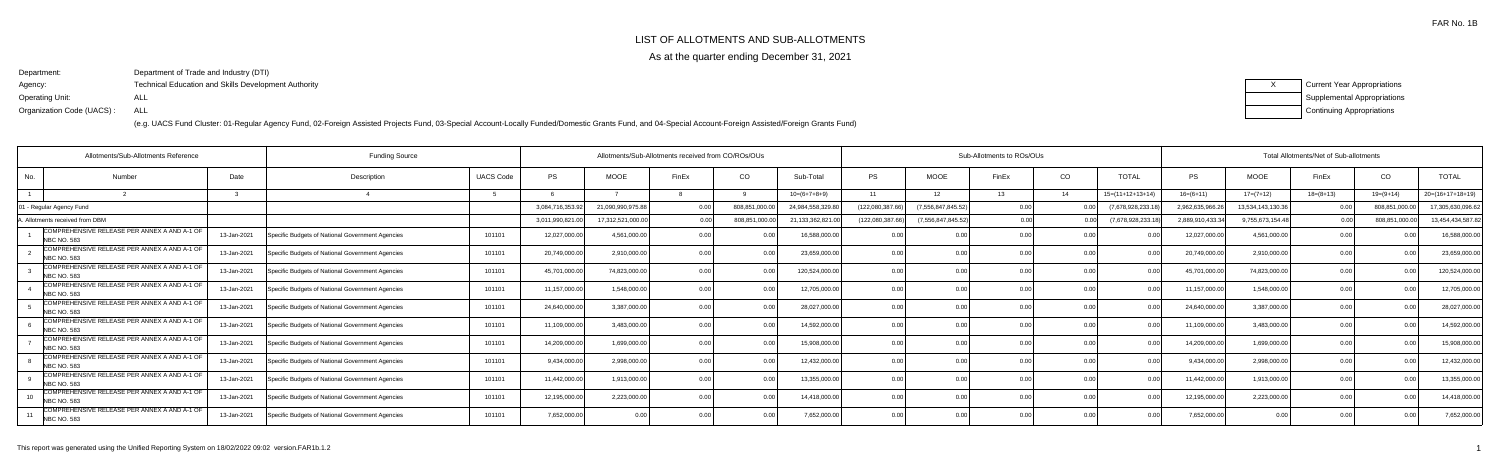(e.g. UACS Fund Cluster: 01-Regular Agency Fund, 02-Foreign Assisted Projects Fund, 03-Special Account-Locally Funded/Domestic Grants Fund, and 04-Special Account-Foreign Assisted/Foreign Grants Fund)

| Current Year Appropriations |
|-----------------------------|
| Supplemental Appropriations |
| Continuing Appropriations   |

|     | <b>Funding Source</b><br>Allotments/Sub-Allotments Reference       |             |                                                  | Allotments/Sub-Allotments received from CO/ROs/OUs |                |               |                |      |                | Sub-Allotments to ROs/OUs |                 |       |      |                    |              | Total Allotments/Net of Sub-allotments |             |             |                    |  |  |  |
|-----|--------------------------------------------------------------------|-------------|--------------------------------------------------|----------------------------------------------------|----------------|---------------|----------------|------|----------------|---------------------------|-----------------|-------|------|--------------------|--------------|----------------------------------------|-------------|-------------|--------------------|--|--|--|
| No. | Number                                                             | Date        | Description                                      | <b>UACS Code</b>                                   | PS             | <b>MOOE</b>   | FinEx          | CO   | Sub-Total      | <b>PS</b>                 | <b>MOOE</b>     | FinEx | CO   | <b>TOTAL</b>       | PS           | <b>MOOE</b>                            | FinEx       | CO          | <b>TOTAL</b>       |  |  |  |
|     |                                                                    |             |                                                  |                                                    |                |               |                |      | $10=(6+7+8+9)$ | 11                        | 12 <sup>2</sup> | 13    | 14   | $15=(11+12+13+14)$ | $16=(6+11)$  | $17=(7+12)$                            | $18=(8+13)$ | $19=(9+14)$ | $20=(16+17+18+19)$ |  |  |  |
| 12  | COMPREHENSIVE RELEASE PER ANNEX A AND A-1 OF<br>NBC NO. 583        | 13-Jan-2021 | Specific Budgets of National Government Agencies | 101101                                             | 7,050,000.00   | 3,719,000.0   | 0.00           |      | 10,769,000.00  | 0.00                      | 0.0(            |       | 0.0  |                    | 7,050,000.   | 3,719,000.00                           | 0.0         |             | 10,769,000.00      |  |  |  |
| -13 | COMPREHENSIVE RELEASE PER ANNEX A AND A-1 OF<br>NBC NO. 583        | 13-Jan-2021 | Specific Budgets of National Government Agencies | 101101                                             | 9,982,000.00   | 1.854.000.0   | 0.00           | 0.00 | 11,836,000.00  | 0.00                      | 0.00            |       | 0.00 | 0.00               | 9,982,000.0  | 1,854,000.00                           | 0.00        | 0.00        | 11,836,000.00      |  |  |  |
| 14  | COMPREHENSIVE RELEASE PER ANNEX A AND A-1 OF<br>NBC NO. 583        | 13-Jan-2021 | Specific Budgets of National Government Agencies | 101101                                             | 102,413,000.00 | 468,798,000.0 | 0.00           | 0.00 | 571,211,000.00 | 0.00                      | (1,966,000.00)  | 0 OC  | 0.00 | (1,966,000.00)     | 102,413,000. | 466,832,000.00                         | 0.00        |             | 569,245,000.00     |  |  |  |
|     | COMPREHENSIVE RELEASE PER ANNEX A AND A-1 OF<br><b>NBC NO. 583</b> | 13-Jan-2021 | Specific Budgets of National Government Agencies | 101101                                             | 9,867,000.00   | 1,500,000.0   | 0 00           |      | 11,367,000.00  | 0.00                      | 0.0(            |       | 0.00 |                    | 9,867,000.   | 1,500,000.0                            | 0.0         |             | 11,367,000.00      |  |  |  |
|     | COMPREHENSIVE RELEASE PER ANNEX A AND A-1 OF<br><b>NBC NO. 583</b> | 13-Jan-2021 | Specific Budgets of National Government Agencies | 101101                                             | 7,074,000.00   | 1,983,000.0   | ი იი           | 0.00 | 9,057,000.00   | 0.00                      | 0.00            |       | 0.00 | 0.00               | 7,074,000.0  | 1,983,000.00                           | 0.00        | 0.00        | 9,057,000.00       |  |  |  |
| 17  | COMPREHENSIVE RELEASE PER ANNEX A AND A-1 OF<br><b>NBC NO. 583</b> | 13-Jan-2021 | Specific Budgets of National Government Agencies | 101101                                             | 24,087,000.00  | 1,730,000.0   | 0.00           | 0.00 | 25,817,000.00  | 0.00                      | 0.00            |       | 0.00 | 0.00               | 24,087,000.0 | 1,730,000.00                           | 0.00        | 0.00        | 25,817,000.00      |  |  |  |
|     | COMPREHENSIVE RELEASE PER ANNEX A AND A-1 OF<br><b>NBC NO. 583</b> | 13-Jan-2021 | Specific Budgets of National Government Agencies | 101101                                             | 14,785,000.00  | 1,676,000.0   | 0 00           |      | 16,461,000.00  | 0.00                      | 0.00            |       | 0.00 |                    | 14,785,000.0 | 1,676,000.00                           | 0.00        |             | 16,461,000.00      |  |  |  |
| 1 Q | COMPREHENSIVE RELEASE PER ANNEX A AND A-1 OF<br><b>NBC NO. 583</b> | 13-Jan-2021 | Specific Budgets of National Government Agencies | 101101                                             | 7,048,000.00   | 2,571,000.0   | 0.00           |      | 9,619,000.00   | 0.00                      | 0.00            |       | 0.00 | 0.00               | 7,048,000.0  | 2,571,000.00                           | 0.00        | 0 O         | 9,619,000.00       |  |  |  |
|     | COMPREHENSIVE RELEASE PER ANNEX A AND A-1 OF<br><b>NBC NO. 583</b> | 13-Jan-2021 | Specific Budgets of National Government Agencies | 101101                                             | 64,347,000.00  | 91,832,000.0  | 0.00           | 0.00 | 156,179,000.00 | 0.00                      | 0.00            |       | 0.00 | 0.00               | 64,347,000.0 | 91,832,000.00                          | 0.00        | 0.00        | 156,179,000.00     |  |  |  |
|     | COMPREHENSIVE RELEASE PER ANNEX A AND A-1 OF<br><b>NBC NO. 583</b> | 13-Jan-2021 | Specific Budgets of National Government Agencies | 101101                                             | 15,595,000.00  | 7,464,000.0   | 0 <sub>0</sub> | 0.00 | 23,059,000.00  | 0.00                      | 0.00            |       | 0.00 |                    | 15,595,000.  | 7,464,000.00                           | 0.00        |             | 23,059,000.00      |  |  |  |
| 22  | COMPREHENSIVE RELEASE PER ANNEX A AND A-1 OF<br><b>NBC NO. 583</b> | 13-Jan-2021 | Specific Budgets of National Government Agencies | 101101                                             | 14,098,000.00  | 2,644,000.0   | n nr           |      | 16,742,000.00  | 0.00                      | 0.00            |       | 0.00 |                    | 14,098,000.  | 2,644,000.00                           | 0.00        | 0.00        | 16,742,000.00      |  |  |  |
| 23  | COMPREHENSIVE RELEASE PER ANNEX A AND A-1 OF<br><b>NBC NO. 583</b> | 13-Jan-2021 | Specific Budgets of National Government Agencies | 101101                                             | 43,035,000.00  | 86,698,000.0  | 0 00           |      | 129,733,000.00 | 0.00                      | 0.00            |       | 0.00 |                    | 43,035,000.  | 86,698,000.00                          | 0.00        | 0.00        | 129,733,000.00     |  |  |  |
| 24  | COMPREHENSIVE RELEASE PER ANNEX A AND A-1 OF<br><b>NBC NO. 583</b> | 13-Jan-2021 | Specific Budgets of National Government Agencies | 101101                                             | 8,444,000.00   | 1,715,000.0   | 0 <sub>0</sub> | 0.00 | 10,159,000.00  | 0.00                      | 0.00            |       | 0.00 | 0.00               | 8,444,000.0  | 1,715,000.00                           | 0.00        | 0.00        | 10,159,000.00      |  |  |  |
|     | COMPREHENSIVE RELEASE PER ANNEX A AND A-1 OF<br><b>NBC NO. 583</b> | 13-Jan-2021 | Specific Budgets of National Government Agencies | 101101                                             | 21,092,000.00  | 4,685,000.0   | n nr           |      | 25,777,000.00  | 0.00                      | 0.00            |       | 0.00 |                    | 21,092,000.0 | 4,685,000.00                           | 0.0         |             | 25,777,000.00      |  |  |  |
|     | COMPREHENSIVE RELEASE PER ANNEX A AND A-1 OF<br>NBC NO. 583        | 13-Jan-2021 | Specific Budgets of National Government Agencies | 101101                                             | 10,318,000.00  | 2,266,000.0   | 0 <sub>0</sub> |      | 12,584,000.00  | 0.00                      | 0.00            |       | 0.00 |                    | 10,318,000.0 | 2,266,000.00                           | 0.00        |             | 12,584,000.00      |  |  |  |
| 27  | COMPREHENSIVE RELEASE PER ANNEX A AND A-1 OF<br><b>NBC NO. 583</b> | 13-Jan-2021 | Specific Budgets of National Government Agencies | 101101                                             | 13,946,000.00  | 2,602,000.0   | 0.00           | 0.00 | 16,548,000.00  | 0.00                      | 0.00            |       | 0.00 | 0.00               | 13,946,000.0 | 2,602,000.00                           | 0.00        | 0.00        | 16,548,000.00      |  |  |  |
| 28  | COMPREHENSIVE RELEASE PER ANNEX A AND A-1 OF<br>NBC NO. 583        | 13-Jan-2021 | Specific Budgets of National Government Agencies | 101101                                             | 26,248,000.00  | 3,399,000.0   |                | 0.00 | 29,647,000.00  | 0 <sub>0</sub>            | 0.00            |       | . വ  |                    | 26,248,000.0 | 3,399,000.00                           | 0.00        |             | 29,647,000.00      |  |  |  |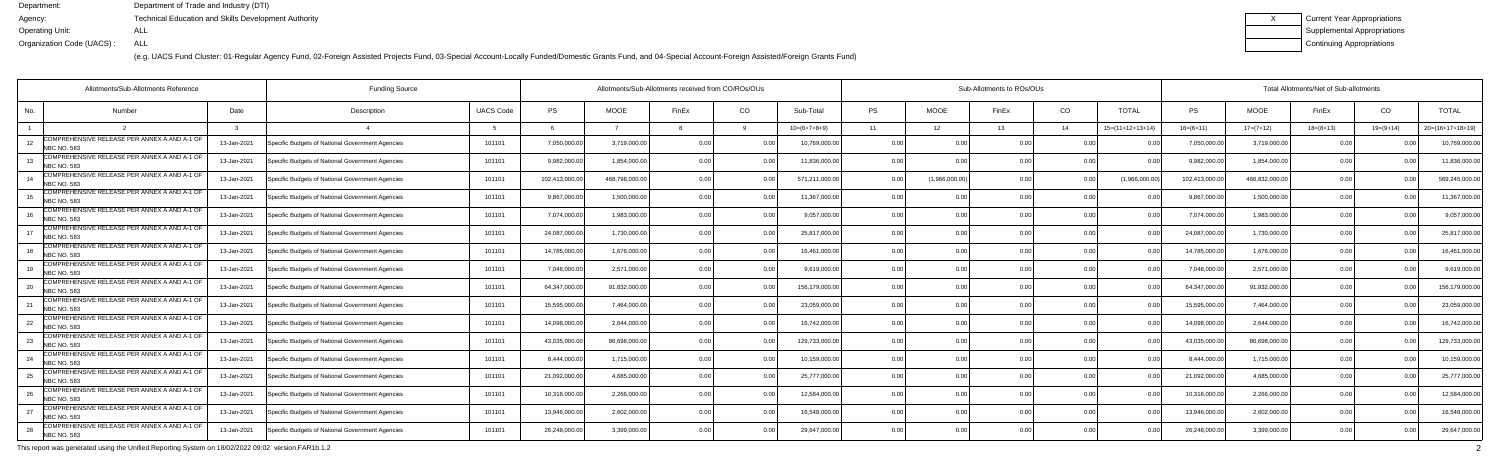(e.g. UACS Fund Cluster: 01-Regular Agency Fund, 02-Foreign Assisted Projects Fund, 03-Special Account-Locally Funded/Domestic Grants Fund, and 04-Special Account-Foreign Assisted/Foreign Grants Fund)

| Current Year Appropriations |
|-----------------------------|
| Supplemental Appropriations |
| Continuing Appropriations   |

|                    | Allotments/Sub-Allotments Reference          |             | <b>Funding Source</b>                            |                  | Allotments/Sub-Allotments received from CO/ROs/OUs |                |                |                |                |                |             | Sub-Allotments to ROs/OUs |                |                            | Total Allotments/Net of Sub-allotments |                |             |                |                    |  |  |
|--------------------|----------------------------------------------|-------------|--------------------------------------------------|------------------|----------------------------------------------------|----------------|----------------|----------------|----------------|----------------|-------------|---------------------------|----------------|----------------------------|----------------------------------------|----------------|-------------|----------------|--------------------|--|--|
| No.                | Number                                       | Date        | Description                                      | <b>UACS Code</b> | <b>PS</b>                                          | <b>MOOE</b>    | FinEx          | CO             | Sub-Total      | <b>PS</b>      | <b>MOOE</b> | FinEx                     | CO             | <b>TOTAL</b>               | PS                                     | <b>MOOE</b>    | FinEx       | CO             | <b>TOTAL</b>       |  |  |
|                    |                                              |             |                                                  |                  |                                                    |                |                |                | $10=(6+7+8+9)$ | 11             | 12          | 13                        | 14             | $15=(11+12+13+14)$         | $16= (6+11)$                           | $17=(7+12)$    | $18=(8+13)$ | $19=(9+14)$    | $20=(16+17+18+19)$ |  |  |
| NBC NO. 583        | COMPREHENSIVE RELEASE PER ANNEX A AND A-1 OF | 13-Jan-2021 | Specific Budgets of National Government Agencies | 101101           | 45,345,000.00                                      | 92,473,000.0   | 0.00           |                | 137,818,000.00 | 0.00           | ი ი         | 0.OC                      | 0.00           |                            | 45,345,000.0                           | 92,473,000.0   | 0 Q         |                | 137,818,000.0      |  |  |
| <b>NBC NO. 583</b> | COMPREHENSIVE RELEASE PER ANNEX A AND A-1 OF | 13-Jan-2021 | Specific Budgets of National Government Agencies | 101101           | 29,780,000.00                                      | 1.493.000.0    | 0 <sub>0</sub> | 0 <sub>0</sub> | 31,273,000.00  | 0.00           | 0.00        |                           | 0.00           |                            | 29,780,000.0                           | 1,493,000.0    | 0.00        |                | 31,273,000.0       |  |  |
| <b>NBC NO. 583</b> | COMPREHENSIVE RELEASE PER ANNEX A AND A-1 OF | 13-Jan-2021 | Specific Budgets of National Government Agencies | 101101           | 9,814,000.00                                       | 1,593,000.0    | 0 <sub>0</sub> | 0 <sub>0</sub> | 11,407,000.00  | 0.00           | 0.00        |                           | 0.00           | 0 <sub>0</sub>             | 9,814,000.0                            | 1,593,000.00   | 0.00        |                | 11,407,000.0       |  |  |
| <b>NBC NO. 583</b> | COMPREHENSIVE RELEASE PER ANNEX A AND A-1 OF | 13-Jan-2021 | Specific Budgets of National Government Agencies | 101101           | 6,314,000.00                                       | 2,475,000.0    | 0 <sub>0</sub> | 0.00           | 8,789,000.0    | 0.00           | 0.00        |                           | 0.00           |                            | 6,314,000.0                            | 2,475,000.0    | 0.00        |                | 8,789,000.0        |  |  |
| <b>NBC NO. 583</b> | COMPREHENSIVE RELEASE PER ANNEX A AND A-1 OF | 13-Jan-2021 | Specific Budgets of National Government Agencies | 101101           | 13,394,000.00                                      | 4.468.000.0    | 0 <sub>0</sub> | 0 0            | 17,862,000.00  | 0.00           | 0.00        |                           | 0.00           |                            | 13,394,000.0                           | 4,468,000.00   | 0.00        |                | 17,862,000.0       |  |  |
| <b>NBC NO. 583</b> | COMPREHENSIVE RELEASE PER ANNEX A AND A-1 OF | 13-Jan-2021 | Specific Budgets of National Government Agencies | 101101           | 28,879,000.00                                      | 2,253,000.0    | 0.00           | 0.00           | 31,132,000.00  | 0.00           | 0.00        | 0.OC                      | 0.00           | 0 <sub>0</sub>             | 28,879,000.0                           | 2,253,000.00   | 0.00        | 0 <sub>0</sub> | 31,132,000.0       |  |  |
| <b>NBC NO. 583</b> | COMPREHENSIVE RELEASE PER ANNEX A AND A-1 OF | 13-Jan-2021 | Specific Budgets of National Government Agencies | 101101           | 19,340,000.00                                      | 5,507,000.0    | 0 <sub>0</sub> |                | 24,847,000.00  | 0.00           | 0.00        |                           | 0.00           |                            | 19,340,000.0                           | 5,507,000.0    | 0.00        |                | 24,847,000.0       |  |  |
| <b>NBC NO. 583</b> | COMPREHENSIVE RELEASE PER ANNEX A AND A-1 OF | 13-Jan-2021 | Specific Budgets of National Government Agencies | 101101           | 30,699,000.00                                      | 3,959,000.0    | 0 <sub>0</sub> |                | 34,658,000.00  | 0.00           | 0.00        |                           | 0.00           |                            | 30,699,000.0                           | 3,959,000.00   | 0.00        | 0 <sub>0</sub> | 34,658,000.0       |  |  |
| <b>NBC NO. 583</b> | COMPREHENSIVE RELEASE PER ANNEX A AND A-1 OF | 13-Jan-2021 | Specific Budgets of National Government Agencies | 101101           | 29,850,000.00                                      | 13.045.000.0   | 0 <sub>0</sub> | 0 <sub>0</sub> | 42,895,000.0   | 0.00           | 0.00        |                           | 0.00           |                            | 29,850,000.0                           | 13,045,000.0   | 0.00        | 0 <sub>0</sub> | 42,895,000.0       |  |  |
| <b>NBC NO. 583</b> | COMPREHENSIVE RELEASE PER ANNEX A AND A-1 OF | 13-Jan-2021 | Specific Budgets of National Government Agencies | 101101           | 63,014,000.00                                      | 108,973,000.0  | 0 <sub>0</sub> | 5,000,000.     | 176,987,000.00 | 0.00           | 0.00        |                           | 0.00           |                            | 63,014,000.0                           | 108,973,000.00 | 0.0         | 5,000,000.00   | 176,987,000.0      |  |  |
| <b>NBC NO. 583</b> | COMPREHENSIVE RELEASE PER ANNEX A AND A-1 OF | 13-Jan-2021 | Specific Budgets of National Government Agencies | 101101           | 104,166,000.00                                     | 88,173,000.0   | 0 <sub>0</sub> |                | 192,339,000.0  | (1,046,936.00) | 0.00        |                           | 0.00           | (1,046,936.00)             | 103,119,064.0                          | 88,173,000.00  | 0.0         |                | 191,292,064.0      |  |  |
| <b>NBC NO. 583</b> | COMPREHENSIVE RELEASE PER ANNEX A AND A-1 OF | 13-Jan-2021 | Specific Budgets of National Government Agencies | 101101           | 66,017,000.00                                      | 103,221,000.00 | 0 <sub>0</sub> |                | 169,238,000.0  | 0.00           | 0.00        |                           | 0.00           |                            | 66,017,000.0                           | 103,221,000.00 | 0.00        |                | 169,238,000.0      |  |  |
| <b>NBC NO. 583</b> | COMPREHENSIVE RELEASE PER ANNEX A AND A-1 OF | 13-Jan-2021 | Specific Budgets of National Government Agencies | 101101           | 64,202,000.00                                      | 197,797,000.0  | 0 <sub>0</sub> | 0.00           | 261,999,000.00 | 0.00           | 0.00        | 0.OC                      | 0.00           | 0 <sub>0</sub>             | 64,202,000.0                           | 197,797,000.00 | 0.00        |                | 261,999,000.0      |  |  |
| <b>NBC NO. 583</b> | COMPREHENSIVE RELEASE PER ANNEX A AND A-1 OF | 13-Jan-2021 | Specific Budgets of National Government Agencies | 101101           | 22,119,000.00                                      | 3.808.000.0    | 0 <sub>0</sub> |                | 25,927,000.0   | 0.0            | 0.00        |                           | 0.00           |                            | 22,119,000.0                           | 3,808,000.0    | 0.00        |                | 25,927,000.0       |  |  |
| <b>NBC NO. 583</b> | COMPREHENSIVE RELEASE PER ANNEX A AND A-1 OF | 13-Jan-2021 | Specific Budgets of National Government Agencies | 101101           | 9,415,000.00                                       | 4,910,000.0    | 0 <sub>0</sub> | 0 <sub>0</sub> | 14,325,000.00  | 0.00           | 0.00        |                           | 0.00           | 0 <sup>0<sup>c</sup></sup> | 9,415,000.0                            | 4,910,000.00   | 0.00        | 0 <sub>0</sub> | 14,325,000.0       |  |  |
| <b>NBC NO. 583</b> | COMPREHENSIVE RELEASE PER ANNEX A AND A-1 OF | 13-Jan-2021 | Specific Budgets of National Government Agencies | 101101           | 30,121,000.00                                      | 10,837,000.0   | 0.00           | 0.00           | 40,958,000.00  | 0.00           | 0.00        | 0.OC                      | 0.00           | 0 <sub>0</sub>             | 30,121,000.0                           | 10,837,000.00  | 0.00        | 0.00           | 40,958,000.0       |  |  |
| <b>NBC NO. 583</b> | COMPREHENSIVE RELEASE PER ANNEX A AND A-1 OF | 13-Jan-2021 | Specific Budgets of National Government Agencies | 101101           | 6,897,000.00                                       | 1,478,000.0    |                | 0 <sub>0</sub> | 8,375,000.00   | 0 <sub>0</sub> | 0.00        |                           | 0 <sub>0</sub> |                            | 6,897,000.0                            | 1,478,000.00   | 0.00        |                | 8,375,000.0        |  |  |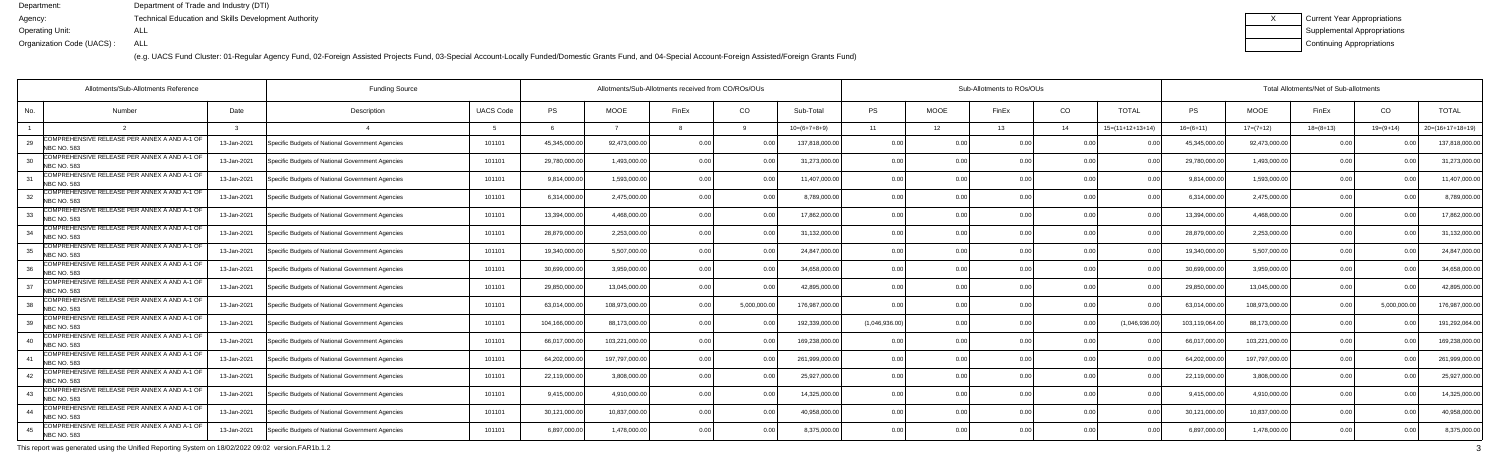(e.g. UACS Fund Cluster: 01-Regular Agency Fund, 02-Foreign Assisted Projects Fund, 03-Special Account-Locally Funded/Domestic Grants Fund, and 04-Special Account-Foreign Assisted/Foreign Grants Fund)

| x | Current Year Appropriations        |
|---|------------------------------------|
|   | <b>Supplemental Appropriations</b> |
|   | Continuing Appropriations          |

|     | <b>Funding Source</b><br>Allotments/Sub-Allotments Reference       |             |                                                  |                  |               | Allotments/Sub-Allotments received from CO/ROs/OUs |                |               |                  | Sub-Allotments to ROs/OUs |                   |       |                |                    |              | Total Allotments/Net of Sub-allotments |             |                |                    |  |  |
|-----|--------------------------------------------------------------------|-------------|--------------------------------------------------|------------------|---------------|----------------------------------------------------|----------------|---------------|------------------|---------------------------|-------------------|-------|----------------|--------------------|--------------|----------------------------------------|-------------|----------------|--------------------|--|--|
| No. | Number                                                             | Date        | Description                                      | <b>UACS Code</b> | <b>PS</b>     | <b>MOOE</b>                                        | FinEx          | CO            | Sub-Total        | <b>PS</b>                 | <b>MOOE</b>       | FinEx | CO             | <b>TOTAL</b>       | <b>PS</b>    | <b>MOOE</b>                            | FinEx       | CO             | <b>TOTAL</b>       |  |  |
|     |                                                                    |             |                                                  |                  |               |                                                    |                |               | $10=(6+7+8+9)$   | 11                        | 12 <sup>2</sup>   | 13    | 14             | $15=(11+12+13+14)$ | $16=(6+11)$  | $17=(7+12)$                            | $18=(8+13)$ | $19=(9+14)$    | $20=(16+17+18+19)$ |  |  |
|     | COMPREHENSIVE RELEASE PER ANNEX A AND A-1 OF<br><b>NBC NO. 583</b> | 13-Jan-2021 | Specific Budgets of National Government Agencies | 101101           | 12,325,000.00 | 2,343,000.0                                        | 0 <sub>0</sub> |               | 14,668,000.0     | 0.00                      |                   | 0.00  | 0.00           |                    | 12,325,000.  | 2,343,000.0                            | 0.00        | 0 <sub>0</sub> | 14,668,000.00      |  |  |
|     | COMPREHENSIVE RELEASE PER ANNEX A AND A-1 OF<br>NBC NO. 583        | 13-Jan-2021 | Specific Budgets of National Government Agencies | 101101           | 15,734,000.00 | 4,284,000.0                                        | 0.00           | 0.OC          | 20,018,000.00    | 0.00                      | 0.0(              |       | 0.00           |                    | 15,734,000.0 | 4,284,000.00                           | 0.00        | 0.00           | 20,018,000.00      |  |  |
|     | COMPREHENSIVE RELEASE PER ANNEX A AND A-1 OF<br>NBC NO. 583        | 13-Jan-2021 | Specific Budgets of National Government Agencies | 101101           | 583,012,000.0 | 10,986,642,000.0                                   |                | 783,851,000.0 | 12,353,505,000.0 | (96,031,353.96)           | (7,554,437,939.28 | 0.00  | 0 <sub>0</sub> | (7,650,469,293.24  | 486,980,646. | 3,432,204,060.7                        |             | 783,851,000.0  | 4,703,035,706.76   |  |  |
| 49  | COMPREHENSIVE RELEASE PER ANNEX A AND A-1 OF<br><b>NBC NO. 583</b> | 13-Jan-2021 | Specific Budgets of National Government Agencies | 101101           | 65,433,000.   | 171,968,000.0                                      | 0 00           |               | 237,401,000.00   |                           | 0.0               |       | 0.00           |                    | 65,433,000.  | 171,968,000.00                         | 0.00        |                | 237,401,000.00     |  |  |
| 50  | COMPREHENSIVE RELEASE PER ANNEX A AND A-1 OF<br><b>NBC NO. 583</b> | 13-Jan-2021 | Specific Budgets of National Government Agencies | 101101           | 74,670,000.00 | 143,770,000.0                                      | ი იი           | n nr          | 218,440,000.00   | 0.00                      | (171,800.00)      |       | 0.00           | (171, 800.00)      | 74,670,000.0 | 143,598,200.00                         | 0.00        | 0.00           | 218,268,200.00     |  |  |
| 51  | COMPREHENSIVE RELEASE PER ANNEX A AND A-1 OF<br><b>NBC NO. 583</b> | 13-Jan-2021 | Specific Budgets of National Government Agencies | 101101           | 11,286,000.00 | 1,617,000.0                                        | 0.00           | 0.00          | 12,903,000.00    | 0.00                      | 0.0(              | 0.00  | 0.00           |                    | 11,286,000.0 | 1,617,000.00                           | 0.00        | 0.00           | 12,903,000.00      |  |  |
| 52  | COMPREHENSIVE RELEASE PER ANNEX A AND A-1 OF<br>NBC NO. 583        | 13-Jan-2021 | Specific Budgets of National Government Agencies | 101101           | 7,278,000.00  | 3,335,000.0                                        | 0 00           |               | 10,613,000.00    | 0.00                      | 0.00              |       | 0.00           |                    | 7,278,000.0  | 3,335,000.00                           | 0.00        |                | 10,613,000.00      |  |  |
| 53  | COMPREHENSIVE RELEASE PER ANNEX A AND A-1 OF<br><b>NBC NO. 583</b> | 13-Jan-2021 | Specific Budgets of National Government Agencies | 101101           | 53,186,000.00 | 61,370,000.0                                       | 0.00           |               | 114,556,000.00   | 0.00                      | 0.00              |       | 0.00           |                    | 53,186,000.0 | 61,370,000.00                          | 0.00        | 0.OC           | 114,556,000.00     |  |  |
| 54  | COMPREHENSIVE RELEASE PER ANNEX A AND A-1 OF<br>NBC NO. 583        | 13-Jan-2021 | Specific Budgets of National Government Agencies | 101101           | 8,742,000.00  | 3,125,000.0                                        | 0.00           | 0.00          | 11,867,000.00    | 0.00                      | 0.00              |       | 0.00           | 0.00               | 8,742,000.0  | 3,125,000.00                           | 0.00        | 0.00           | 11,867,000.00      |  |  |
| 55  | COMPREHENSIVE RELEASE PER ANNEX A AND A-1 OF<br><b>NBC NO. 583</b> | 13-Jan-2021 | Specific Budgets of National Government Agencies | 101101           | 8,618,000.00  | 1,579,000.0                                        | 0.00           | 0.00          | 10,197,000.00    | 0.00                      | 0.0(              |       | 0.00           |                    | 8,618,000.   | 1,579,000.00                           | 0.00        |                | 10,197,000.00      |  |  |
| 56  | COMPREHENSIVE RELEASE PER ANNEX A AND A-1 OF<br><b>NBC NO. 583</b> | 13-Jan-2021 | Specific Budgets of National Government Agencies | 101101           | 14,417,000.00 | 2,031,000.0                                        | 0 <sub>0</sub> |               | 16,448,000.0     | 0 <sub>0</sub>            | 0.0(              |       | 0.00           |                    | 14,417,000.0 | 2,031,000.00                           | 0.00        | 0.OC           | 16,448,000.00      |  |  |
| 57  | COMPREHENSIVE RELEASE PER ANNEX A AND A-1 OF<br>NBC NO. 583        | 13-Jan-2021 | Specific Budgets of National Government Agencies | 101101           | 15,103,000.00 | 4,410,000.0                                        | 0.00           | 0.00          | 19,513,000.00    | 0.00                      | 0.00              |       | 0.00           |                    | 15,103,000.0 | 4,410,000.00                           | 0.00        | 0.00           | 19,513,000.00      |  |  |
| 58  | COMPREHENSIVE RELEASE PER ANNEX A AND A-1 OF<br><b>NBC NO. 583</b> | 13-Jan-2021 | Specific Budgets of National Government Agencies | 101101           | 18,200,000.00 | 6,212,000.0                                        | 0.00           | 0.00          | 24,412,000.00    | 0.00                      | 0.00              | 0.00  | 0.00           |                    | 18,200,000.0 | 6,212,000.00                           | 0.00        | 0.00           | 24,412,000.00      |  |  |
|     | COMPREHENSIVE RELEASE PER ANNEX A AND A-1 OF<br><b>NBC NO. 583</b> | 13-Jan-2021 | Specific Budgets of National Government Agencies | 101101           | 73,939,000.00 | 121,539,000.0                                      | n nn           |               | 195,478,000.00   | 0 <sub>0</sub>            | 0.00              |       | 0.00           |                    | 73,939,000.  | 121,539,000.00                         | 0.00        |                | 195,478,000.00     |  |  |
| 60  | COMPREHENSIVE RELEASE PER ANNEX A AND A-1 OF<br><b>NBC NO. 583</b> | 13-Jan-2021 | Specific Budgets of National Government Agencies | 101101           | 24,020,000.00 | 4,306,000.0                                        | 0.00           | 0 OC          | 28,326,000.00    | 0.00                      | 0.00              |       | 0.00           |                    | 24,020,000.0 | 4,306,000.00                           | 0.00        | 0.OC           | 28,326,000.00      |  |  |
| 61  | COMPREHENSIVE RELEASE PER ANNEX A AND A-1 OF<br><b>NBC NO. 583</b> | 13-Jan-2021 | Specific Budgets of National Government Agencies | 101101           | 18,290,000.00 | 2,049,000.0                                        | 0.00           | 0.00          | 20,339,000.00    | 0.00                      | 0.00              | 0.00  | 0.00           | 0.00               | 18,290,000.0 | 2,049,000.00                           | 0.00        | 0.00           | 20,339,000.00      |  |  |
| 62  | COMPREHENSIVE RELEASE PER ANNEX A AND A-1 OF<br><b>NBC NO. 583</b> | 13-Jan-2021 | Specific Budgets of National Government Agencies | 101101           | 41,466,000.00 | 63,748,000.0                                       |                | 0.OC          | 105,214,000.00   |                           | 0.0(              |       |                |                    | 41,466,000.  | 63,748,000.00                          | 0.00        |                | 105,214,000.00     |  |  |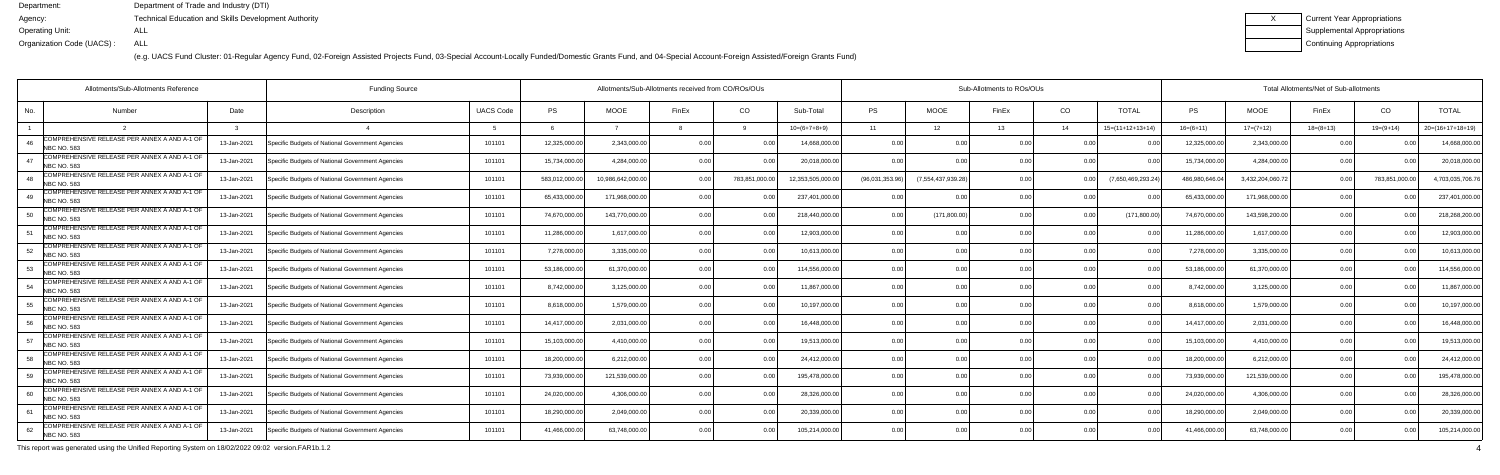(e.g. UACS Fund Cluster: 01-Regular Agency Fund, 02-Foreign Assisted Projects Fund, 03-Special Account-Locally Funded/Domestic Grants Fund, and 04-Special Account-Foreign Assisted/Foreign Grants Fund)

| Current Year Appropriations |
|-----------------------------|
| Supplemental Appropriations |
| Continuing Appropriations   |

|                          | Allotments/Sub-Allotments Reference<br><b>Funding Source</b> |             |                                                  |                  | Allotments/Sub-Allotments received from CO/ROs/OUs |                |       |                |                |           | Sub-Allotments to ROs/OUs |                |                 |                    |               | Total Allotments/Net of Sub-allotments |             |             |                    |  |  |
|--------------------------|--------------------------------------------------------------|-------------|--------------------------------------------------|------------------|----------------------------------------------------|----------------|-------|----------------|----------------|-----------|---------------------------|----------------|-----------------|--------------------|---------------|----------------------------------------|-------------|-------------|--------------------|--|--|
| No.                      | Number                                                       | Date        | Description                                      | <b>UACS Code</b> | <b>PS</b>                                          | <b>MOOE</b>    | FinEx | CO             | Sub-Total      | <b>PS</b> | <b>MOOE</b>               | FinEx          | CO <sub>.</sub> | <b>TOTAL</b>       | <b>PS</b>     | MOOE                                   | FinEx       | CO.         | <b>TOTAL</b>       |  |  |
|                          |                                                              |             |                                                  |                  |                                                    |                |       |                | $10=(6+7+8+9)$ | 11        | 12                        | 13             | 14              | $15=(11+12+13+14)$ | $16=(6+11)$   | $17=(7+12)$                            | $18=(8+13)$ | $19=(9+14)$ | $20=(16+17+18+19)$ |  |  |
| <b>NBC NO. 583</b>       | COMPREHENSIVE RELEASE PER ANNEX A AND A-1 OF                 | 13-Jan-2021 | Specific Budgets of National Government Agencies | 101101           | 22,272,000.00                                      | 2,768,000.0    |       |                | 25,040,000.00  | 0.0(      |                           |                | 0.0             |                    | 22,272,000.0  | 2,768,000.00                           | 00          |             | 25,040,000.00      |  |  |
| <b>NBC NO. 583</b>       | COMPREHENSIVE RELEASE PER ANNEX A AND A-1 OF                 | 13-Jan-2021 | Specific Budgets of National Government Agencies | 101101           | 24,861,000.00                                      | 5,315,000.0    | 0 Q   |                | 30,176,000.00  | 0.00      | 0.00                      |                | 0.0(            |                    | 24,861,000.0  | 5,315,000.00                           | 0.00        |             | 30,176,000.0       |  |  |
| NBC NO. 583              | COMPREHENSIVE RELEASE PER ANNEX A AND A-1 OF                 | 13-Jan-2021 | Specific Budgets of National Government Agencies | 101101           | 3,858,000.00                                       | 1,731,000.00   | 0.00  | 0.00           | 5,589,000.00   | 0.00      | 0.00                      |                | 0.00            | 0.0                | 3,858,000.0   | 1,731,000.00                           | 0.00        |             | 5,589,000.0        |  |  |
| <b>NBC NO. 583</b>       | COMPREHENSIVE RELEASE PER ANNEX A AND A-1 OF                 | 13-Jan-2021 | Specific Budgets of National Government Agencies | 101101           | 10,544,000.00                                      | 1,947,000.00   | 0 Q   | 0.0            | 12,491,000.00  | 0.00      | 0.00                      | 0.00           | 0.0(            |                    | 10,544,000.0  | 1,947,000.00                           | 0.00        |             | 12,491,000.0       |  |  |
| <b>NBC NO. 583</b>       | COMPREHENSIVE RELEASE PER ANNEX A AND A-1 OF                 | 13-Jan-2021 | Specific Budgets of National Government Agencies | 101101           | 23,748,000.00                                      | 4,122,000.00   |       |                | 27,870,000.00  | 0.00      | 0.00                      |                | 0.0(            |                    | 23,748,000.   | 4,122,000.00                           | 0.00        |             | 27,870,000.0       |  |  |
| 68<br>NBC NO. 583        | COMPREHENSIVE RELEASE PER ANNEX A AND A-1 OF                 | 13-Jan-2021 | Specific Budgets of National Government Agencies | 101101           | 72,342,000.00                                      | 118,547,000.0  | 0 Q   |                | 190,889,000.00 | 0.00      | 0.00                      |                | 0.0(            |                    | 72,342,000.0  | 118,547,000.00                         | 0.0         |             | 190,889,000.0      |  |  |
| 69<br><b>NBC NO. 583</b> | COMPREHENSIVE RELEASE PER ANNEX A AND A-1 OF                 | 13-Jan-2021 | Specific Budgets of National Government Agencies | 101101           | 76,644,000.00                                      | 294,632,000.00 | 0.OC  | 0.00           | 371,276,000.00 | 0.00      | (180,000.00)              |                | 0.00            | (180,000.00)       | 76,644,000.0  | 294,452,000.00                         | 0.00        |             | 371,096,000.0      |  |  |
| <b>NBC NO. 583</b>       | COMPREHENSIVE RELEASE PER ANNEX A AND A-1 OF                 | 13-Jan-2021 | Specific Budgets of National Government Agencies | 101101           | 9,185,000.00                                       | 3,541,000.00   | 0 Q   |                | 12,726,000.00  | 0.00      | 0.00                      | 0 <sub>0</sub> | 0.0(            |                    | 9,185,000.0   | 3,541,000.00                           | 0.00        |             | 12,726,000.00      |  |  |
| <b>NBC NO. 583</b>       | COMPREHENSIVE RELEASE PER ANNEX A AND A-1 OF                 | 13-Jan-2021 | Specific Budgets of National Government Agencies | 101101           | 11,831,000.00                                      | 2,535,000.0    | 0 Q   |                | 14,366,000.00  | 0.00      | 0.00                      |                | 0.0(            |                    | 11,831,000.0  | 2,535,000.00                           | 0.00        |             | 14,366,000.0       |  |  |
| <b>NBC NO. 583</b>       | COMPREHENSIVE RELEASE PER ANNEX A AND A-1 OF                 | 13-Jan-2021 | Specific Budgets of National Government Agencies | 101101           | 22,133,000.00                                      | 2,904,000.0    | 0 Q   |                | 25,037,000.00  | 0.00      | 0.00                      |                | 0.0(            |                    | 22,133,000.0  | 2,904,000.00                           | 0.00        |             | 25,037,000.0       |  |  |
| <b>NBC NO. 583</b>       | COMPREHENSIVE RELEASE PER ANNEX A AND A-1 OF                 | 13-Jan-2021 | Specific Budgets of National Government Agencies | 101101           | 22,752,000.00                                      | 3,434,000.0    | 0 Q   | 0.00           | 26,186,000.00  | 0.00      | 0.00                      |                | 0.0(            |                    | 22,752,000.00 | 3,434,000.00                           | 0.00        |             | 26,186,000.0       |  |  |
| <b>NBC NO. 583</b>       | COMPREHENSIVE RELEASE PER ANNEX A AND A-1 OF                 | 13-Jan-2021 | Specific Budgets of National Government Agencies | 101101           | 14,895,000.00                                      | 6,210,000.00   | 0.OC  | 0.0            | 21,105,000.00  | 0.00      | 0.00                      | 0.00           | 0.0(            |                    | 14,895,000.0  | 6,210,000.00                           | 0.00        |             | 21,105,000.0       |  |  |
| <b>NBC NO. 583</b>       | COMPREHENSIVE RELEASE PER ANNEX A AND A-1 OF                 | 13-Jan-2021 | Specific Budgets of National Government Agencies | 101101           | 7,826,000.00                                       | 1,863,000.0    |       |                | 9,689,000.00   | 0.00      | 0.00                      |                | 0.0(            |                    | 7,826,000.    | 1,863,000.00                           | 0.0         |             | 9,689,000.0        |  |  |
|                          | COMPREHENSIVE RELEASE THROUGH GARO/SARO                      | 13-Jan-2021 | Retirement and Life Insurance Premiums           | 104102           | 651,000.00                                         | 0.0            | 0 በ   | 0.00           | 651,000.00     | 0.00      | 0.00                      | ስ ስ            | 0.0(            | 0.0                | 651,000.00    | 0.00                                   | 0.00        |             | 651,000.00         |  |  |
| 77                       | COMPREHENSIVE RELEASE THROUGH GARO/SARO                      | 13-Jan-2021 | Retirement and Life Insurance Premiums           | 104102           | 1,731,000.00                                       | 0.00           | 0 Q   | 0 <sub>0</sub> | 1,731,000.00   | 0.00      | 0.00                      | 0.00           | 0.0(            |                    | 1,731,000.00  | 0.00                                   | 0.00        |             | 1,731,000.00       |  |  |
| 78                       | COMPREHENSIVE RELEASE THROUGH GARO/SARO                      | 13-Jan-2021 | Retirement and Life Insurance Premiums           | 104102           | 1,064,000.00                                       | 0.00           |       | . በ በ          | 1,064,000.00   | 0.00      | 0.00                      |                | 0.0(            |                    | 1,064,000.00  | 0.00                                   | 0.00        |             | 1,064,000.0        |  |  |
| 79                       | COMPREHENSIVE RELEASE THROUGH GARO/SARO                      | 13-Jan-2021 | Retirement and Life Insurance Premiums           | 104102           | 1,360,000.00                                       | 0 <sub>0</sub> |       | 0.00           | 1,360,000.00   | 0.00      | 0.00                      |                | 0 <sub>0</sub>  |                    | 1,360,000.00  | 0.00                                   | 0.00        | n n         | 1,360,000.00       |  |  |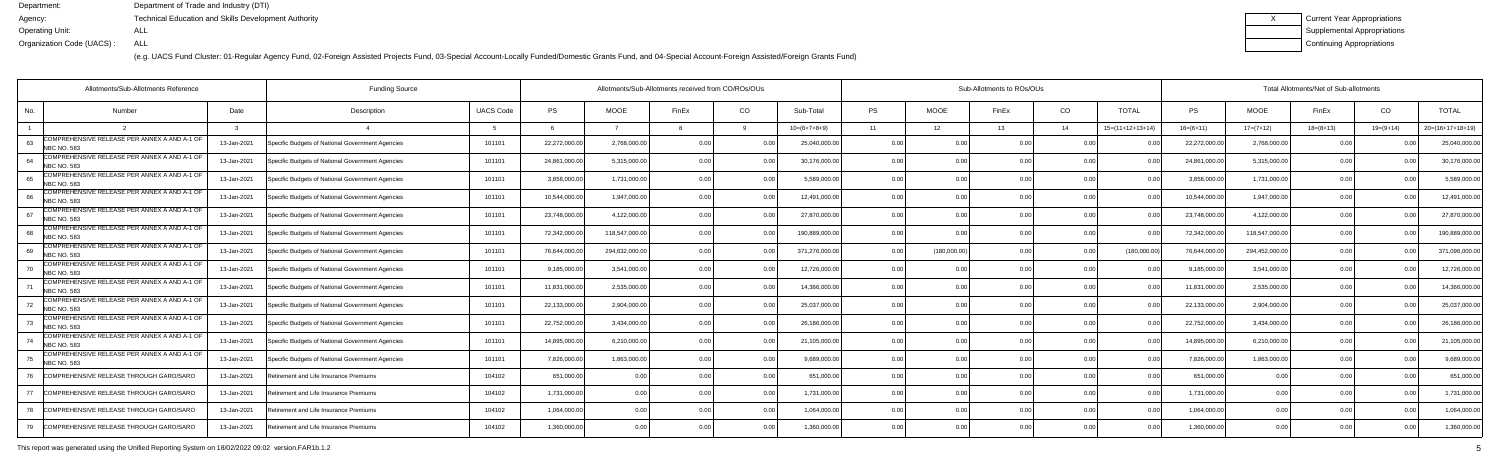| Current Year Appropriations |
|-----------------------------|
| Supplemental Appropriations |
| Continuing Appropriations   |

|     | Allotments/Sub-Allotments Reference     |              | <b>Funding Source</b>                  |                  |               | Allotments/Sub-Allotments received from CO/ROs/OUs |                |                |                |             |             | Sub-Allotments to ROs/OUs |                |                    | Total Allotments/Net of Sub-allotments |             |             |                |                    |  |
|-----|-----------------------------------------|--------------|----------------------------------------|------------------|---------------|----------------------------------------------------|----------------|----------------|----------------|-------------|-------------|---------------------------|----------------|--------------------|----------------------------------------|-------------|-------------|----------------|--------------------|--|
| No. | Number                                  | Date         | Description                            | <b>UACS Code</b> | <b>PS</b>     | <b>MOOE</b>                                        | FinEx          | CO             | Sub-Total      | <b>PS</b>   | <b>MOOE</b> | FinEx                     | CO             | <b>TOTAL</b>       | <b>PS</b>                              | <b>MOOE</b> | FinEx       | CO             | <b>TOTAL</b>       |  |
|     |                                         | $\mathbf{r}$ |                                        | -5               |               |                                                    |                |                | $10=(6+7+8+9)$ | 11          | 12          | 13                        | 14             | $15=(11+12+13+14)$ | $16=(6+11)$                            | $17=(7+12)$ | $18=(8+13)$ | $19=(9+14)$    | $20=(16+17+18+19)$ |  |
| -80 | COMPREHENSIVE RELEASE THROUGH GARO/SARO | 13-Jan-2021  | Retirement and Life Insurance Premiums | 104102           | 21,747,000.00 | 0.00                                               | O O            | <u>ሰሰ</u>      | 21,747,000.00  | 0.00        | 0.00        | 0 OC                      | 0 <sub>0</sub> |                    | 21,747,000.0                           | 0.00        | 0.00        |                | 21,747,000.0       |  |
| 81  | COMPREHENSIVE RELEASE THROUGH GARO/SARO | 13-Jan-2021  | Retirement and Life Insurance Premiums | 104102           | 5,985,000.00  | 0.00                                               | 0.00           | 0.00           | 5,985,000.00   | 0.00        | 0.00        |                           | 0.00           | 0 <sub>0</sub>     | 5,985,000.0                            | 0.00        | 0.00        | 0.00           | 5,985,000.0        |  |
| 82  | COMPREHENSIVE RELEASE THROUGH GARO/SARO | 13-Jan-2021  | Retirement and Life Insurance Premiums | 104102           | 3.860.000.00  | 0.00                                               | 0 <sub>0</sub> | 0.00           | 3.860.000.00   | 0.00        | 0.00        |                           | 0.00           | 0.00               | 3.860.000.0                            | 0.00        | 0.00        | 0.00           | 3,860,000.0        |  |
| 83  | COMPREHENSIVE RELEASE THROUGH GARO/SARO | 13-Jan-2021  | Retirement and Life Insurance Premiums | 104102           | 1,022,000.00  | 0.00                                               | 0.00           | 0.00           | 1,022,000.00   | 0.00        | 0.00        | 0.00                      | 0.00           | 0.00               | 1,022,000.00                           | 0.00        | 0.00        | 0.00           | 1,022,000.0        |  |
| 84  | COMPREHENSIVE RELEASE THROUGH GARO/SARC | 13-Jan-2021  | Retirement and Life Insurance Premiums | 104102           | 610,000.00    | 0.00                                               | 0 0            | 0.00           | 610,000.00     | 0.00        | 0.00        |                           | 0.00           | 0 <sub>0</sub>     | 610,000.0                              | 0.00        | 0.00        |                | 610,000.0          |  |
| 85  | COMPREHENSIVE RELEASE THROUGH GARO/SARO | 13-Jan-2021  | Retirement and Life Insurance Premiums | 104102           | 1,291,000.00  | 0.00                                               | 0 <sub>0</sub> | 0.00           | 1,291,000.00   | 0.00        | 0.00        | n nr                      | 0.00           | 0.00               | 1,291,000.0                            | 0.00        | 0.00        | 0.00           | 1,291,000.0        |  |
| 86  | COMPREHENSIVE RELEASE THROUGH GARO/SARO | 13-Jan-2021  | Retirement and Life Insurance Premiums | 104102           | 1,132,000.00  | 0.00                                               | 0.00           | 0.00           | 1,132,000.00   | 0.00        | 0.00        | 0.00                      | 0.00           | 0.00               | 1,132,000.00                           | 0.00        | 0.00        | 0.00           | 1,132,000.0        |  |
| 87  | COMPREHENSIVE RELEASE THROUGH GARO/SARO | 13-Jan-2021  | Retirement and Life Insurance Premiums | 104102           | 2,749,000.00  | 0.00                                               |                | 0.0            | 2,749,000.00   | 0.00        | 0.00        |                           | 0.00           |                    | 2,749,000.0                            | 0.00        | 0.00        |                | 2,749,000.0        |  |
| 88  | COMPREHENSIVE RELEASE THROUGH GARO/SARO | 13-Jan-2021  | Retirement and Life Insurance Premiums | 104102           | 1,008,000.00  | 0.00                                               | 0 <sub>0</sub> | 0.00           | 1,008,000.00   | 0.00        | 0.00        |                           | 0.00           | 0.00               | 1.008.000.0                            | 0.00        | 0.00        | 0.00           | 1,008,000.0        |  |
| 89  | COMPREHENSIVE RELEASE THROUGH GARO/SARO | 13-Jan-2021  | Retirement and Life Insurance Premiums | 104102           | 726,000.00    | 0.00                                               | O O            | 0.00           | 726,000.00     | 0.00        | 0.00        | 0.00                      | 0.00           | 0.00               | 726,000.0                              | 0.00        | 0.00        | 0.00           | 726,000.0          |  |
| 90  | COMPREHENSIVE RELEASE THROUGH GARO/SARO | 13-Jan-2021  | Retirement and Life Insurance Premiums | 104102           | 9,712,000.00  | 0.00                                               |                | 0.0            | 9,712,000.00   | (90,619.92) | 0.00        |                           | 0 <sub>0</sub> | (90, 619.92)       | 9,621,380.0                            | 0.00        | 0.00        |                | 9,621,380.0        |  |
| 91  | COMPREHENSIVE RELEASE THROUGH GARO/SARO | 13-Jan-2021  | Retirement and Life Insurance Premiums | 104102           | 4,241,000.00  | 0 <sub>0</sub>                                     | 0 0            | 0 <sub>0</sub> | 4,241,000.00   | 0.00        | 0.00        |                           | 0 <sub>0</sub> |                    | 4,241,000.0                            | 0.00        | 0.00        | 0 <sub>0</sub> | 4,241,000.0        |  |
| 92  | COMPREHENSIVE RELEASE THROUGH GARO/SARO | 13-Jan-2021  | Retirement and Life Insurance Premiums | 104102           | 885,000.00    | 0.00                                               | 0 Q            | 0.00           | 885,000.00     | 0.00        | 0.00        | n nr                      | 0.00           | 0.00               | 885,000.0                              | 0.00        | 0.00        | 0.00           | 885,000.0          |  |
| 93  | COMPREHENSIVE RELEASE THROUGH GARO/SARO | 13-Jan-2021  | Retirement and Life Insurance Premiums | 104102           | 2,289,000.00  | 0.00                                               |                | 0 <sub>0</sub> | 2,289,000.00   | 0.00        | 0.00        |                           | 0.00           |                    | 2,289,000.0                            | 0.00        | 0.00        |                | 2,289,000.0        |  |
| 94  | COMPREHENSIVE RELEASE THROUGH GARO/SARO | 13-Jan-2021  | Retirement and Life Insurance Premiums | 104102           | 1.693.000.00  | 0.00                                               | 0 U            | 0 <sub>0</sub> | 1.693.000.00   | 0.00        | 0.00        |                           | 0 <sub>0</sub> | 0.00               | 1.693.000.0                            | 0.00        | 0.00        | 0.00           | 1,693,000.0        |  |
| 95  | COMPREHENSIVE RELEASE THROUGH GARO/SARO | 13-Jan-2021  | Retirement and Life Insurance Premiums | 104102           | 1,033,000.00  | 0.00                                               | 0.OC           | 0.00           | 1,033,000.00   | 0.00        | 0.00        | 0.00                      | 0.00           | 0.00               | 1,033,000.0                            | 0.00        | 0.00        | 0.00           | 1,033,000.0        |  |
| 96  | COMPREHENSIVE RELEASE THROUGH GARO/SARO | 13-Jan-2021  | Retirement and Life Insurance Premiums | 104102           | 1,312,000.00  | 0.00                                               |                | 0.00           | 1,312,000.00   | 0.00        | 0.00        | 0 OC                      | 0.00           | 0.00               | 1,312,000.0                            | 0.00        | 0.00        |                | 1,312,000.0        |  |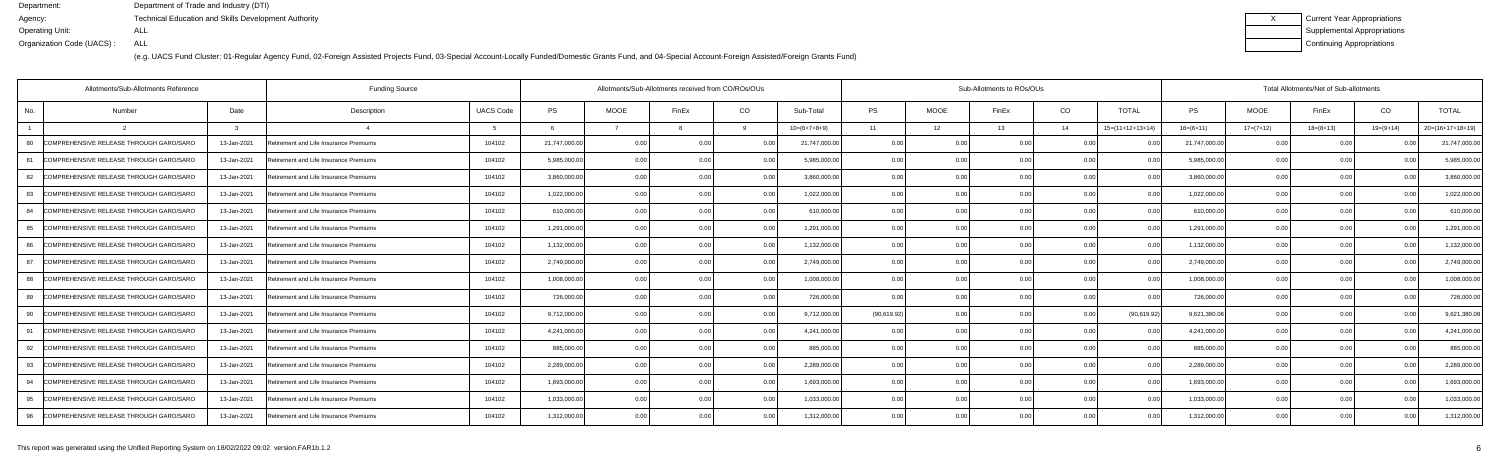(e.g. UACS Fund Cluster: 01-Regular Agency Fund, 02-Foreign Assisted Projects Fund, 03-Special Account-Locally Funded/Domestic Grants Fund, and 04-Special Account-Foreign Assisted/Foreign Grants Fund)

| <b>Current Year Appropriations</b> |
|------------------------------------|
| <b>Supplemental Appropriations</b> |
| Continuing Appropriations          |

|     | Allotments/Sub-Allotments Reference         | <b>Funding Source</b> |                                        |                  | Allotments/Sub-Allotments received from CO/ROs/OUs |                |                |                |                |           | Sub-Allotments to ROs/OUs |       |                | Total Allotments/Net of Sub-allotments |              |             |             |                |                    |  |
|-----|---------------------------------------------|-----------------------|----------------------------------------|------------------|----------------------------------------------------|----------------|----------------|----------------|----------------|-----------|---------------------------|-------|----------------|----------------------------------------|--------------|-------------|-------------|----------------|--------------------|--|
| No. | Number                                      | Date                  | Description                            | <b>UACS Code</b> | <b>PS</b>                                          | <b>MOOE</b>    | FinEx          | CO             | Sub-Total      | <b>PS</b> | <b>MOOE</b>               | FinEx | CO             | <b>TOTAL</b>                           | <b>PS</b>    | <b>MOOE</b> | FinEx       | CO             | <b>TOTAL</b>       |  |
|     |                                             | ູ                     |                                        | -5               |                                                    |                |                |                | $10=(6+7+8+9)$ | 11        | 12                        | 13    | 14             | $15=(11+12+13+14)$                     | $16=(6+11)$  | $17=(7+12)$ | $18=(8+13)$ | $19=(9+14)$    | $20=(16+17+18+19)$ |  |
| 97  | COMPREHENSIVE RELEASE THROUGH GARO/SARO     | 13-Jan-2021           | Retirement and Life Insurance Premiums | 104102           | 574,000.00                                         | 0.00           | O O            | 0.00           | 574,000.00     | 0.00      | 0.00                      | 0 OC  | 0 <sub>0</sub> |                                        | 574,000.0    | 0.00        | 0.00        |                | 574,000.0          |  |
| 98  | COMPREHENSIVE RELEASE THROUGH GARO/SARO     | 13-Jan-2021           | Retirement and Life Insurance Premiums | 104102           | 705,000.00                                         | 0.00           | 0.00           | 0.00           | 705,000.00     | 0.00      | 0.00                      |       | 0.00           | 0 <sub>0</sub>                         | 705,000.0    | 0.00        | 0.00        | 0.00           | 705,000.0          |  |
| 99  | COMPREHENSIVE RELEASE THROUGH GARO/SARO     | 13-Jan-2021           | Retirement and Life Insurance Premiums | 104102           | 357,000.00                                         | 0.00           | 0 <sub>0</sub> | 0.00           | 357,000.00     | 0.00      | 0.00                      |       | 0.00           | 0.00                                   | 357,000.00   | 0.00        | 0.00        | 0.00           | 357,000.0          |  |
| 100 | COMPREHENSIVE RELEASE THROUGH GARO/SARO     | 13-Jan-2021           | Retirement and Life Insurance Premiums | 104102           | 4,260,000.00                                       | 0.00           | 0.00           | 0.00           | 4,260,000.00   | 0.00      | 0.00                      | 0.00  | 0.00           | 0.00                                   | 4,260,000.00 | 0.00        | 0.00        | 0.00           | 4,260,000.0        |  |
| 101 | COMPREHENSIVE RELEASE THROUGH GARO/SARC     | 13-Jan-2021           | Retirement and Life Insurance Premiums | 104102           | 5,872,000.00                                       | 0.00           | 0 0            | 0.0            | 5,872,000.00   | 0.00      | 0.00                      |       | 0.00           |                                        | 5,872,000.0  | 0.00        | 0.00        |                | 5,872,000.0        |  |
| 102 | COMPREHENSIVE RELEASE THROUGH GARO/SARO     | 13-Jan-2021           | Retirement and Life Insurance Premiums | 104102           | 1,296,000.00                                       | 0.00           | 0.0(           | 0.00           | 1,296,000.00   | 0.00      | 0.00                      |       | 0.00           | 0.00                                   | 1,296,000.0  | 0.00        | 0.00        | 0.00           | 1,296,000.0        |  |
|     | 103 COMPREHENSIVE RELEASE THROUGH GARO/SARO | 13-Jan-2021           | Retirement and Life Insurance Premiums | 104102           | 2,213,000.00                                       | 0.00           | 0.00           | 0.00           | 2,213,000.00   | 0.00      | 0.00                      | 0.00  | 0.00           | 0.00                                   | 2,213,000.0  | 0.00        | 0.00        | 0.00           | 2,213,000.0        |  |
| 104 | COMPREHENSIVE RELEASE THROUGH GARO/SARO     | 13-Jan-2021           | Retirement and Life Insurance Premiums | 104102           | 856,000.00                                         | 0.00           |                | 0.00           | 856,000.00     | 0.00      | 0.00                      |       | 0.00           |                                        | 856,000.0    | 0.00        | 0.00        |                | 856,000.0          |  |
|     | 105 COMPREHENSIVE RELEASE THROUGH GARO/SARO | 13-Jan-2021           | Retirement and Life Insurance Premiums | 104102           | 670,000.00                                         | 0.00           | 0 <sub>0</sub> | 0.00           | 670,000.00     | 0.00      | 0.00                      |       | 0.00           | 0.00                                   | 670,000.0    | 0.00        | 0.00        | 0.00           | 670,000.0          |  |
| 106 | COMPREHENSIVE RELEASE THROUGH GARO/SARO     | 13-Jan-2021           | Retirement and Life Insurance Premiums | 104102           | 1,013,000.00                                       | 0.00           | O O            | 0.00           | 1,013,000.00   | 0.00      | 0.00                      | 0.00  | 0.00           | 0.00                                   | 1,013,000.0  | 0.00        | 0.00        | 0.00           | 1,013,000.0        |  |
| 107 | COMPREHENSIVE RELEASE THROUGH GARO/SARO     | 13-Jan-2021           | Retirement and Life Insurance Premiums | 104102           | 1,922,000.00                                       | 0.00           |                | 0.0            | 1,922,000.00   | 0.00      | 0.00                      |       | 0 <sub>0</sub> |                                        | 1,922,000.0  | 0 Q         | 0.00        |                | 1,922,000.0        |  |
| 108 | COMPREHENSIVE RELEASE THROUGH GARO/SARO     | 13-Jan-2021           | Retirement and Life Insurance Premiums | 104102           | 1,374,000.00                                       | 0 <sub>0</sub> | 0 <sub>0</sub> | 0 O            | 1,374,000.00   | 0.00      | 0.00                      |       | 0 <sub>0</sub> |                                        | 1,374,000.0  | 0.00        | 0.00        | 0 <sub>0</sub> | 1,374,000.0        |  |
| 109 | COMPREHENSIVE RELEASE THROUGH GARO/SARO     | 13-Jan-2021           | Retirement and Life Insurance Premiums | 104102           | 9.588.000.00                                       | 0.00           | O O            | 0.00           | 9,588,000.00   | 0.00      | 0.00                      | n nr  | 0.00           | 0.00                                   | 9,588,000.0  | 0.00        | 0.00        | 0.00           | 9,588,000.0        |  |
| 110 | COMPREHENSIVE RELEASE THROUGH GARO/SARO     | 13-Jan-2021           | Retirement and Life Insurance Premiums | 104102           | 6,103,000.00                                       | 0.00           |                | 0 <sub>0</sub> | 6,103,000.00   | 0.00      | 0.00                      |       | 0.00           |                                        | 6,103,000.0  | 0.00        | 0.00        |                | 6,103,000.0        |  |
|     | 111 COMPREHENSIVE RELEASE THROUGH GARO/SARO | 13-Jan-2021           | Retirement and Life Insurance Premiums | 104102           | 1,117,000.00                                       | 0.00           | 0 U            | 0 <sub>0</sub> | 1,117,000.00   | 0.00      | 0.00                      |       | 0 <sub>0</sub> | 0.00                                   | 1,117,000.0  | 0.00        | 0.00        | 0.00           | 1,117,000.0        |  |
|     | 112 COMPREHENSIVE RELEASE THROUGH GARO/SARO | 13-Jan-2021           | Retirement and Life Insurance Premiums | 104102           | 767,000.00                                         | 0.00           | 0.OC           | 0.00           | 767,000.00     | 0.00      | 0.00                      | 0.00  | 0.00           | 0.00                                   | 767,000.00   | 0.00        | 0.00        | 0.00           | 767,000.0          |  |
|     | 113 COMPREHENSIVE RELEASE THROUGH GARO/SARO | 13-Jan-2021           | Retirement and Life Insurance Premiums | 104102           | 932,000.00                                         | 0.00           |                | 0.00           | 932,000.00     | 0.00      | 0.00                      | 0 OC  | 0.00           | 0.00                                   | 932,000.00   | 0.00        | 0.00        | 0.00           | 932,000.00         |  |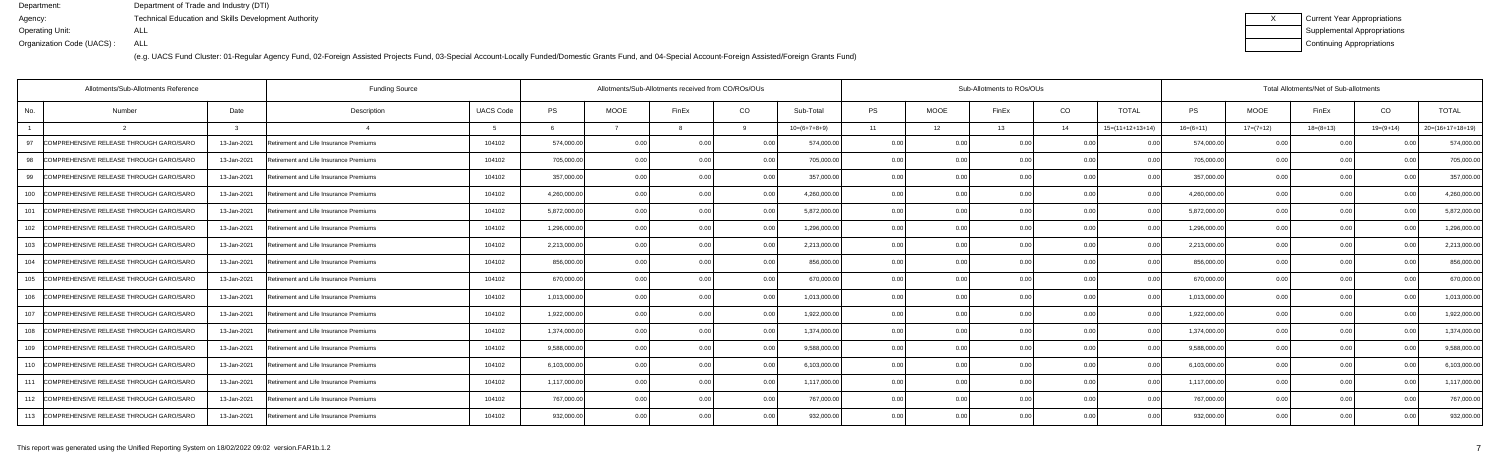| Current Year Appropriations |
|-----------------------------|
| Supplemental Appropriations |
| Continuing Appropriations   |

|     | Allotments/Sub-Allotments Reference         |             | <b>Funding Source</b>                  |                  | Allotments/Sub-Allotments received from CO/ROs/OUs |             |                | Sub-Allotments to ROs/OUs |                |           |             |       |                | Total Allotments/Net of Sub-allotments |              |             |             |                |                    |
|-----|---------------------------------------------|-------------|----------------------------------------|------------------|----------------------------------------------------|-------------|----------------|---------------------------|----------------|-----------|-------------|-------|----------------|----------------------------------------|--------------|-------------|-------------|----------------|--------------------|
| No. | Number                                      | Date        | Description                            | <b>UACS Code</b> | <b>PS</b>                                          | <b>MOOE</b> | FinEx          | CO                        | Sub-Total      | <b>PS</b> | <b>MOOE</b> | FinEx | CO             | <b>TOTAL</b>                           | PS           | <b>MOOE</b> | FinEx       | CO             | <b>TOTAL</b>       |
|     |                                             |             |                                        |                  |                                                    |             |                |                           | $10=(6+7+8+9)$ | 11        | 12          | 13    | 14             | $15=(11+12+13+14)$                     | $16=(6+11)$  | $17=(7+12)$ | $18=(8+13)$ | $19=(9+14)$    | $20=(16+17+18+19)$ |
|     | 114 COMPREHENSIVE RELEASE THROUGH GARO/SARO | 13-Jan-2021 | Retirement and Life Insurance Premiums | 104102           | 851,000.00                                         | 0.00        | 0.00           | 0.00                      | 851,000.00     | 0.00      | 0.00        | 0.00  | 0.0(           |                                        | 851,000.00   | 0.00        | 0.00        |                | 851,000.00         |
| 115 | COMPREHENSIVE RELEASE THROUGH GARO/SARO     | 13-Jan-2021 | Retirement and Life Insurance Premiums | 104102           | 1,365,000.00                                       | 0.00        | 0.0            | 0.00                      | 1,365,000.00   | 0.00      | 0.00        |       | 0.00           |                                        | 1,365,000.00 | 0.00        | 0.00        |                | 1,365,000.00       |
| 116 | COMPREHENSIVE RELEASE THROUGH GARO/SARO     | 13-Jan-2021 | Retirement and Life Insurance Premiums | 104102           | 951,000.00                                         | 0.00        | 0 <sub>0</sub> | 0.00                      | 951,000.00     | 0.00      | 0.00        | ስ ስበ  | 0.00           | 00                                     | 951,000.00   | 0.00        | 0.00        |                | 951,000.0          |
| 117 | COMPREHENSIVE RELEASE THROUGH GARO/SARO     | 13-Jan-2021 | Retirement and Life Insurance Premiums | 104102           | 2,065,000.00                                       | 0.00        | 0 <sub>0</sub> | 0.00                      | 2,065,000.00   | 0.00      | 0.00        | 0.00  | 0.00           | 0.00                                   | 2,065,000.00 | 0.00        | 0.00        | 0 <sub>0</sub> | 2,065,000.0        |
| 118 | COMPREHENSIVE RELEASE THROUGH GARO/SARO     | 13-Jan-2021 | Retirement and Life Insurance Premiums | 104102           | 7,168,000.00                                       | 0.00        |                | 0.00                      | 7,168,000.00   | 0.00      | 0.00        |       | 0.0(           |                                        | 7,168,000.00 | 0.00        | 0.00        |                | 7,168,000.0        |
| 119 | COMPREHENSIVE RELEASE THROUGH GARO/SARO     | 13-Jan-2021 | Retirement and Life Insurance Premiums | 104102           | 4,005,000.00                                       | 0.00        |                | 0 Q                       | 4,005,000.00   | 0.00      | 0.00        |       | 0.0(           |                                        | 4,005,000.00 | 0.00        | 0.00        |                | 4,005,000.0        |
|     | 120 COMPREHENSIVE RELEASE THROUGH GARO/SARO | 13-Jan-2021 | Retirement and Life Insurance Premiums | 104102           | 925,000.00                                         | 0.00        |                | 0.00                      | 925,000.00     | 0.00      | 0.00        |       | 0.00           | 0.00                                   | 925,000.00   | 0.00        | 0.00        |                | 925,000.00         |
| 121 | COMPREHENSIVE RELEASE THROUGH GARO/SARO     | 13-Jan-2021 | Retirement and Life Insurance Premiums | 104102           | 646,000.00                                         | 0.00        |                | 0.00                      | 646,000.00     | 0.00      | 0.00        |       | 0.0(           |                                        | 646,000.0    | 0.00        | 0.00        |                | 646,000.0          |
| 122 | COMPREHENSIVE RELEASE THROUGH GARO/SARO     | 13-Jan-2021 | Retirement and Life Insurance Premiums | 104102           | 1,946,000.00                                       | 0.00        | n ni           | 0.00                      | 1,946,000.00   | 0.00      | 0.00        |       | 0.0(           | $\Omega$                               | 1,946,000.00 | 0.00        | 0.00        |                | 1,946,000.0        |
| 123 | COMPREHENSIVE RELEASE THROUGH GARO/SARO     | 13-Jan-2021 | Retirement and Life Insurance Premiums | 104102           | 2,826,000.00                                       | 0.00        |                | 0.00                      | 2,826,000.00   | 0.00      | 0.00        |       | 0.00           | 0.00                                   | 2,826,000.00 | 0.00        | 0.00        |                | 2,826,000.0        |
| 124 | COMPREHENSIVE RELEASE THROUGH GARO/SARO     | 13-Jan-2021 | Retirement and Life Insurance Premiums | 104102           | 1,306,000.00                                       | 0.00        |                | 0.00                      | 1,306,000.00   | 0.00      | 0.00        |       | 0.0(           |                                        | 1,306,000.00 | 0.00        | 0.00        |                | 1,306,000.0        |
| 125 | COMPREHENSIVE RELEASE THROUGH GARO/SARO     | 13-Jan-2021 | Retirement and Life Insurance Premiums | 104102           | 1,093,000.00                                       | 0.00        |                | 0.00                      | 1,093,000.00   | 0.00      | 0.00        |       | 0.0(           | 00                                     | 1,093,000.00 | 0.00        | 0.00        |                | 1,093,000.0        |
| 126 | COMPREHENSIVE RELEASE THROUGH GARO/SARO     | 13-Jan-2021 | Retirement and Life Insurance Premiums | 104102           | 2,026,000.00                                       | 0.00        |                | 0.00                      | 2,026,000.00   | 0.00      | 0.00        |       | 0.00           | 00                                     | 2,026,000.00 | 0.00        | 0.00        |                | 2,026,000.00       |
| 127 | COMPREHENSIVE RELEASE THROUGH GARO/SARO     | 13-Jan-2021 | Retirement and Life Insurance Premiums | 104102           | 6,172,000.00                                       | 0.00        |                | 0 <sub>0</sub>            | 6,172,000.00   | 0.00      | 0.00        |       | 0.00           |                                        | 6,172,000.00 | 0.00        | 0.00        |                | 6,172,000.0        |
| 128 | COMPREHENSIVE RELEASE THROUGH GARO/SARO     | 13-Jan-2021 | Retirement and Life Insurance Premiums | 104102           | 5,976,000.00                                       | 0.00        |                | 0.00                      | 5,976,000.00   | 0.00      | 0.00        |       | 0 <sub>0</sub> | $\Omega$                               | 5,976,000.00 | 0.00        | 0.00        |                | 5,976,000.0        |
|     | 129 COMPREHENSIVE RELEASE THROUGH GARO/SARO | 13-Jan-2021 | Retirement and Life Insurance Premiums | 104102           | 2,768,000.00                                       | 0.00        |                | 0.00                      | 2,768,000.00   | 0.00      | 0.00        |       | 0.00           | 0.00                                   | 2,768,000.00 | 0.00        | 0.00        |                | 2,768,000.0        |
|     | 130 COMPREHENSIVE RELEASE THROUGH GARO/SARO | 13-Jan-2021 | Retirement and Life Insurance Premiums | 104102           | 632,000.00                                         | 0.00        |                | 0.00                      | 632,000.00     | 0.00      | 0.00        | 0.00  | 0.00           | 0 U                                    | 632,000.00   | 0.00        | 0.00        |                | 632,000.00         |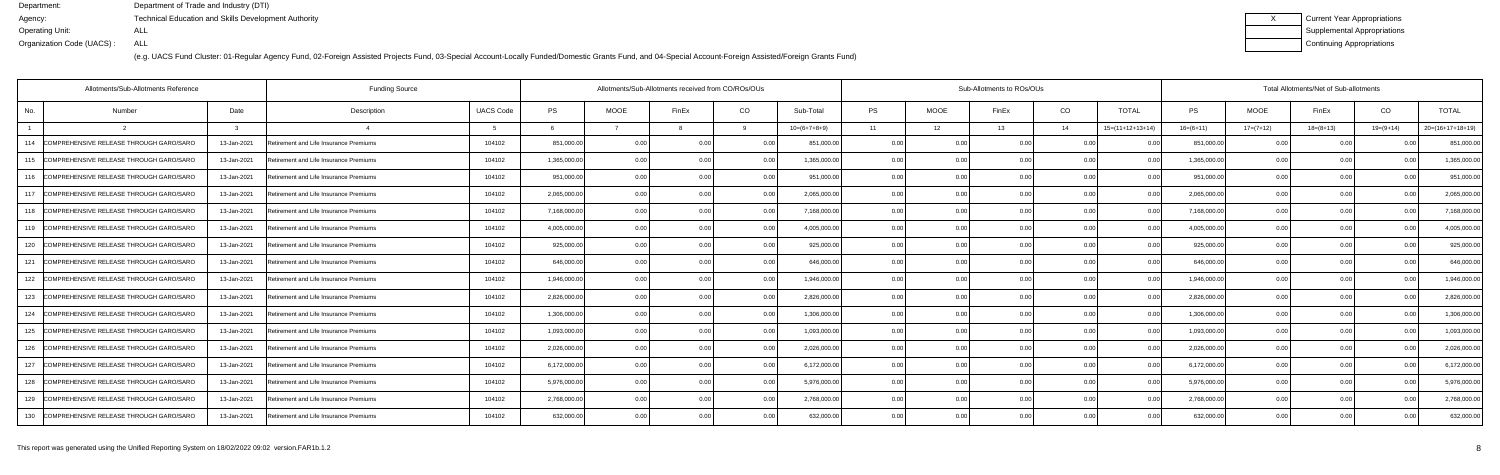(e.g. UACS Fund Cluster: 01-Regular Agency Fund, 02-Foreign Assisted Projects Fund, 03-Special Account-Locally Funded/Domestic Grants Fund, and 04-Special Account-Foreign Assisted/Foreign Grants Fund)

| Current Year Appropriations |
|-----------------------------|
| Supplemental Appropriations |
| Continuing Appropriations   |

|     | Allotments/Sub-Allotments Reference         |             | <b>Funding Source</b>                  |                  | Allotments/Sub-Allotments received from CO/ROs/OUs |             |                |      |                | Sub-Allotments to ROs/OUs |             |       |                |                    |              | Total Allotments/Net of Sub-allotments |             |             |                    |  |  |
|-----|---------------------------------------------|-------------|----------------------------------------|------------------|----------------------------------------------------|-------------|----------------|------|----------------|---------------------------|-------------|-------|----------------|--------------------|--------------|----------------------------------------|-------------|-------------|--------------------|--|--|
| No. | Number                                      | Date        | Description                            | <b>UACS Code</b> | <b>PS</b>                                          | <b>MOOE</b> | FinEx          | CO   | Sub-Total      | <b>PS</b>                 | <b>MOOE</b> | FinEx | CO             | <b>TOTAL</b>       | PS           | <b>MOOE</b>                            | FinEx       | CO          | <b>TOTAL</b>       |  |  |
|     |                                             |             |                                        |                  |                                                    |             |                |      | $10=(6+7+8+9)$ | 11                        | 12          | 13    | 14             | $15=(11+12+13+14)$ | $16=(6+11)$  | $17=(7+12)$                            | $18=(8+13)$ | $19=(9+14)$ | $20=(16+17+18+19)$ |  |  |
| 131 | COMPREHENSIVE RELEASE THROUGH GARO/SARO     | 13-Jan-2021 | Retirement and Life Insurance Premiums | 104102           | 1,227,000.00                                       | 0.00        | 0.00           | 0.00 | 1,227,000.00   | 0.00                      | 0.00        | 0.00  | 0.0(           |                    | 1,227,000.00 | 0.00                                   | 0.00        |             | 1,227,000.00       |  |  |
| 132 | COMPREHENSIVE RELEASE THROUGH GARO/SARO     | 13-Jan-2021 | Retirement and Life Insurance Premiums | 104102           | 2,082,000.00                                       | 0.00        | 0.0            | 0.00 | 2,082,000.00   | 0.00                      | 0.00        |       | 0.00           |                    | 2,082,000.00 | 0.00                                   | 0.00        |             | 2,082,000.00       |  |  |
| 133 | COMPREHENSIVE RELEASE THROUGH GARO/SARO     | 13-Jan-2021 | Retirement and Life Insurance Premiums | 104102           | 2,252,000.00                                       | 0.00        | 0 <sub>0</sub> | 0.00 | 2,252,000.00   | 0.00                      | 0.00        | ስ ስበ  | 0.00           | 00                 | 2,252,000.00 | 0.00                                   | 0.00        |             | 2,252,000.0        |  |  |
| 134 | COMPREHENSIVE RELEASE THROUGH GARO/SARO     | 13-Jan-2021 | Retirement and Life Insurance Premiums | 104102           | 885,000.00                                         | 0.00        | 0 <sub>0</sub> | 0.00 | 885,000.00     | 0.00                      | 0.00        | 0.00  | 0.00           | 0.00               | 885,000.00   | 0.00                                   | 0.00        |             | 885,000.00         |  |  |
| 135 | COMPREHENSIVE RELEASE THROUGH GARO/SARO     | 13-Jan-2021 | Retirement and Life Insurance Premiums | 104102           | 1,429,000.00                                       | 0.00        |                | 0.00 | 1,429,000.00   | 0.00                      | 0.00        |       | 0.0(           |                    | 1,429,000.00 | 0.00                                   | 0.00        |             | 1,429,000.00       |  |  |
| 136 | COMPREHENSIVE RELEASE THROUGH GARO/SARO     | 13-Jan-2021 | Retirement and Life Insurance Premiums | 104102           | 6,743,000.00                                       | 0.00        |                | 0 Q  | 6,743,000.00   | 0.00                      | 0.00        |       | 0.0(           |                    | 6,743,000.00 | 0.00                                   | 0.00        |             | 6,743,000.0        |  |  |
| 137 | COMPREHENSIVE RELEASE THROUGH GARO/SARO     | 13-Jan-2021 | Retirement and Life Insurance Premiums | 104102           | 6,969,000.00                                       | 0.00        |                | 0.00 | 6,969,000.00   | 0.00                      | 0.00        |       | 0.00           | 0.00               | 6,969,000.00 | 0.00                                   | 0.00        |             | 6,969,000.0        |  |  |
| 138 | COMPREHENSIVE RELEASE THROUGH GARO/SARO     | 13-Jan-2021 | Retirement and Life Insurance Premiums | 104102           | 864,000.00                                         | 0.00        |                | 0.00 | 864,000.00     | 0.00                      | 0.00        |       | 0.0(           |                    | 864,000.00   | 0.00                                   | 0.00        |             | 864,000.0          |  |  |
| 139 | COMPREHENSIVE RELEASE THROUGH GARO/SARO     | 13-Jan-2021 | Retirement and Life Insurance Premiums | 104102           | 2,437,000.00                                       | 0.00        | n ni           | 0.OO | 2,437,000.00   | 0.00                      | 0.00        |       | 0.0(           | $\Omega$           | 2,437,000.00 | 0.00                                   | 0.00        |             | 2,437,000.0        |  |  |
| 140 | COMPREHENSIVE RELEASE THROUGH GARO/SARO     | 13-Jan-2021 | Retirement and Life Insurance Premiums | 104102           | 2,198,000.00                                       | 0.00        |                | 0.00 | 2,198,000.00   | 0.00                      | 0.00        |       | 0.00           | 0.00               | 2,198,000.00 | 0.00                                   | 0.00        |             | 2,198,000.0        |  |  |
| 141 | COMPREHENSIVE RELEASE THROUGH GARO/SARO     | 13-Jan-2021 | Retirement and Life Insurance Premiums | 104102           | 2,023,000.00                                       | 0.00        |                | 0.00 | 2,023,000.00   | 0.00                      | 0.00        |       | 0.0(           |                    | 2,023,000.00 | 0.00                                   | 0.00        |             | 2,023,000.0        |  |  |
| 142 | COMPREHENSIVE RELEASE THROUGH GARO/SARO     | 13-Jan-2021 | Retirement and Life Insurance Premiums | 104102           | 781,000.00                                         | 0.00        |                | 0.00 | 781,000.00     | 0.00                      | 0.00        |       | 0.0(           | - N N              | 781,000.00   | 0.00                                   | 0.00        |             | 781,000.0          |  |  |
| 143 | COMPREHENSIVE RELEASE THROUGH GARO/SARO     | 13-Jan-2021 | Retirement and Life Insurance Premiums | 104102           | 785,000.00                                         | 0.00        |                | 0.00 | 785,000.00     | 0.00                      | 0.00        |       | 0.00           | 0.00               | 785,000.00   | 0.00                                   | 0.00        |             | 785,000.00         |  |  |
| 144 | COMPREHENSIVE RELEASE THROUGH GARO/SARO     | 13-Jan-2021 | Retirement and Life Insurance Premiums | 104102           | 1,426,000.00                                       | 0.00        |                | 0.00 | 1,426,000.00   | 0.00                      | 0.00        |       | 0.00           |                    | 1,426,000.00 | 0.00                                   | 0.00        |             | 1,426,000.0        |  |  |
| 145 | COMPREHENSIVE RELEASE THROUGH GARO/SARO     | 13-Jan-2021 | Retirement and Life Insurance Premiums | 104102           | 6,919,000.00                                       | 0.00        |                | 0.00 | 6,919,000.00   | 0.00                      | 0.00        |       | 0 <sub>0</sub> |                    | 6,919,000.00 | 0.00                                   | 0.00        |             | 6,919,000.0        |  |  |
| 146 | COMPREHENSIVE RELEASE THROUGH GARO/SARO     | 13-Jan-2021 | Retirement and Life Insurance Premiums | 104102           | 4,948,000.00                                       | 0.00        |                | 0.00 | 4,948,000.00   | 0.00                      | 0.00        |       | 0.00           | 0.00               | 4,948,000.00 | 0.00                                   | 0.00        |             | 4,948,000.0        |  |  |
|     | 147 COMPREHENSIVE RELEASE THROUGH GARO/SARO | 13-Jan-2021 | Retirement and Life Insurance Premiums | 104102           | 2,225,000.00                                       | 0.00        |                | 0.00 | 2,225,000.00   | 0.00                      | 0.00        | 0.00  | 0.00           | 0 U                | 2,225,000.00 | 0.00                                   | 0.00        |             | 2,225,000.0        |  |  |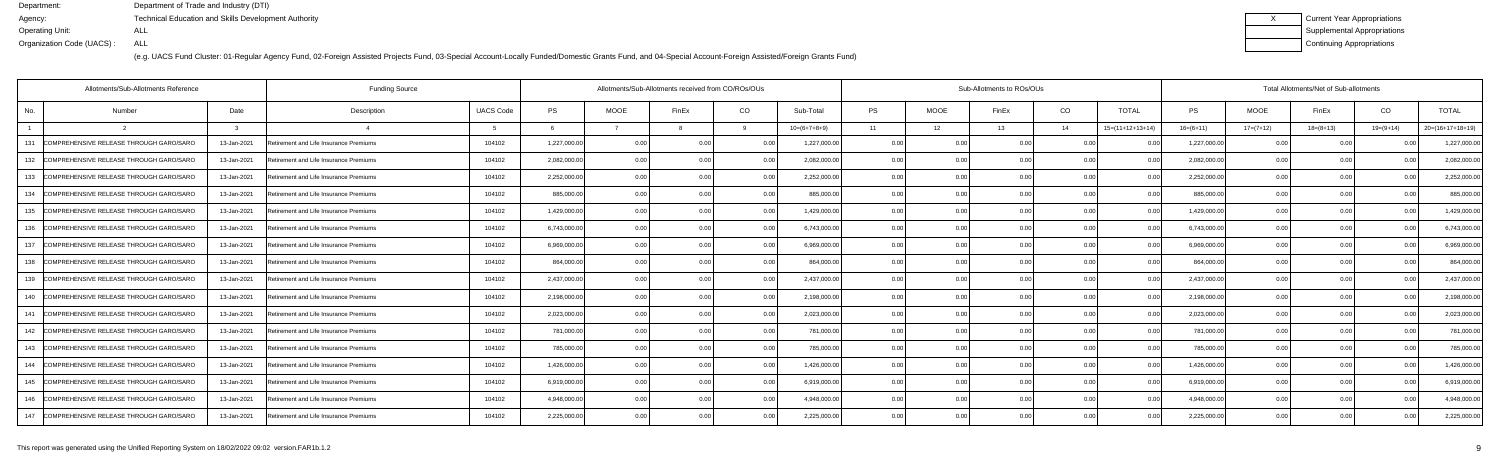| Current Year Appropriations |
|-----------------------------|
| Supplemental Appropriations |
| Continuing Appropriations   |

|                | Allotments/Sub-Allotments Reference         |             | <b>Funding Source</b>                  |                  | Allotments/Sub-Allotments received from CO/ROs/OUs |             |                |      |                | Sub-Allotments to ROs/OUs |             |       |      |                    |              | Total Allotments/Net of Sub-allotments |             |             |                    |  |  |  |
|----------------|---------------------------------------------|-------------|----------------------------------------|------------------|----------------------------------------------------|-------------|----------------|------|----------------|---------------------------|-------------|-------|------|--------------------|--------------|----------------------------------------|-------------|-------------|--------------------|--|--|--|
| No.            | Number                                      | Date        | Description                            | <b>UACS Code</b> | <b>PS</b>                                          | <b>MOOE</b> | FinEx          | CO   | Sub-Total      | <b>PS</b>                 | <b>MOOE</b> | FinEx | CO   | <b>TOTAL</b>       | <b>PS</b>    | <b>MOOE</b>                            | FinEx       | CO          | <b>TOTAL</b>       |  |  |  |
| $\overline{1}$ |                                             |             |                                        |                  |                                                    |             |                |      | $10=(6+7+8+9)$ | 11                        | 12          | 13    | 14   | $15=(11+12+13+14)$ | $16=(6+11)$  | $17=(7+12)$                            | $18=(8+13)$ | $19=(9+14)$ | $20=(16+17+18+19)$ |  |  |  |
|                | 148 COMPREHENSIVE RELEASE THROUGH GARO/SARO | 13-Jan-2021 | Retirement and Life Insurance Premiums | 104102           | 1,637,000.00                                       | 0.00        | 0.00           | 0.00 | 1,637,000.00   | 0.00                      | 0.00        | 0.00  | 0.00 | 00                 | 1,637,000.00 | 0.00                                   | 0.00        |             | 1,637,000.00       |  |  |  |
| 149            | COMPREHENSIVE RELEASE THROUGH GARO/SARO     | 13-Jan-2021 | Retirement and Life Insurance Premiums | 104102           | 2,780,000.00                                       | 0.00        | 0.0(           | 0.00 | 2,780,000.00   | 0.00                      | 0.00        |       | 0.00 |                    | 2,780,000.00 | 0.00                                   | 0.00        |             | 2,780,000.00       |  |  |  |
|                | 150 COMPREHENSIVE RELEASE THROUGH GARO/SARO | 13-Jan-2021 | Retirement and Life Insurance Premiums | 104102           | 2,670,000.00                                       | 0.00        | 0.00           | 0.00 | 2,670,000.00   | 0.00                      | 0.00        | 0.00  | 0.00 | 0.00               | 2,670,000.00 | 0.00                                   | 0.00        |             | 2,670,000.00       |  |  |  |
|                | 151   SARO-NCR-21-0000032                   | 20-Jan-2021 | Pension and Gratuity Fund              | 101407           | 43,665.00                                          | 0.00        | 0 <sub>0</sub> | 0.00 | 43,665.00      | 0.00                      | 0.00        | 0.00  | 0.00 | 0.00               | 43,665.00    | 0.00                                   | 0.00        | n nr        | 43,665.00          |  |  |  |
|                | 152 SARO-ROV-21-0000085                     | 25-Jan-2021 | Pension and Gratuity Fund              | 101407           | 886,219.00                                         | 0.00        |                | 0.00 | 886,219.00     | 0.00                      | 0.00        |       | 0.00 |                    | 886,219.00   | 0.00                                   | 0.00        |             | 886,219.00         |  |  |  |
|                | 153 SARO-ROIVA-21-0000126                   | 27-Jan-2021 | Pension and Gratuity Fund              | 101407           | 3,124,162.00                                       | 0.00        | 0 <sub>0</sub> | 0.00 | 3,124,162.00   | 0.00                      | 0.00        | 0.00  | 0.00 | 00                 | 3,124,162.00 | 0.00                                   | 0.00        |             | 3,124,162.0        |  |  |  |
|                | 154   SARO-ROXII-21-0000140                 | 28-Jan-2021 | Pension and Gratuity Fund              | 101407           | 1,462,429.00                                       | 0.00        | n nr           | 0.00 | 1,462,429.00   | 0.00                      | 0.00        |       | 0.00 | 0.00               | 1,462,429.00 | 0.00                                   | 0.00        |             | 1,462,429.00       |  |  |  |
|                | 155   SARO-ROII-21-0000253                  | 05-Feb-2021 | Pension and Gratuity Fund              | 101407           | 2,001,236.00                                       | 0.00        |                | 0.00 | 2,001,236.00   | 0.00                      | 0.00        |       | 0.00 |                    | 2,001,236.00 | 0.00                                   | 0.00        |             | 2,001,236.00       |  |  |  |
|                | 156 SARO-ROV-21-0000299                     | 09-Feb-2021 | Pension and Gratuity Fund              | 101407           | 1,283,662.00                                       | 0.00        | 0 <sub>0</sub> | 0.00 | 1,283,662.00   | 0.00                      | 0.00        | 0.00  | 0.00 | $\Omega$           | 1,283,662.00 | 0.00                                   | 0.00        |             | 1,283,662.0        |  |  |  |
|                | 157 SARO-ROII-21-0000385                    | 15-Feb-2021 | Miscellaneous Personnel Benefits Fund  | 101406           | 517,990.00                                         | 0.00        | 0 <sub>0</sub> | 0.00 | 517,990.00     | 0.00                      | 0.00        | በ በበ  | 0.00 | 0.00               | 517,990.00   | 0.00                                   | 0.00        |             | 517,990.00         |  |  |  |
|                | 158 SARO-ROII-21-0000386                    | 15-Feb-2021 | Retirement and Life Insurance Premiums | 104102           | 48,348.00                                          | 0.00        |                | 0.00 | 48,348.00      | 0.00                      | 0.00        |       | 0.00 |                    | 48.348.00    | 0.00                                   | 0.00        |             | 48,348.0           |  |  |  |
| 159            | SARO-ROII-21-0000432                        | 17-Feb-2021 | Miscellaneous Personnel Benefits Fund  | 101406           | 671,655.00                                         | 0.00        | 0 <sub>0</sub> | 0.00 | 671,655.00     | 0.00                      | 0.00        | ስ ስ   | 0.00 | $\Omega$           | 671,655.00   | 0.00                                   | 0.00        |             | 671,655.0          |  |  |  |
|                | 160 SARO-ROII-21-0000433                    | 17-Feb-2021 | Retirement and Life Insurance Premiums | 104102           | 55,290.00                                          | 0.00        | 0 <sub>0</sub> | 0.00 | 55,290.00      | 0.00                      | 0.00        |       | 0.00 | 0.00               | 55,290.00    | 0.00                                   | 0.00        |             | 55,290.00          |  |  |  |
|                | 161 SARO-BMB-A-21-0000294                   | 19-Feb-2021 | Pension and Gratuity Fund              | 101407           | 1,862,521.00                                       | 0.00        |                | 0.00 | 1,862,521.00   | 0.00                      | 0.00        | 0.00  | 0.00 |                    | 1,862,521.00 | 0.00                                   | 0.00        |             | 1,862,521.0        |  |  |  |
|                | 162 SARO-ROIVB-21-0000469                   | 19-Feb-2021 | Pension and Gratuity Fund              | 101407           | 35,234.00                                          | 0.00        | 0 <sub>0</sub> | 0.00 | 35,234.00      | 0.00                      | 0.00        | 0.00  | 0.00 | $\Omega$           | 35,234.00    | 0.00                                   | 0.00        |             | 35,234.00          |  |  |  |
|                | 163 SARO-ROV-21-0000492                     | 22-Feb-2021 | Pension and Gratuity Fund              | 101407           | 381,589.00                                         | 0.00        |                | 0.00 | 381,589.00     | 0.00                      | 0.00        |       | 0.00 | 0.00               | 381,589.00   | 0.00                                   | 0.00        |             | 381,589.00         |  |  |  |
|                | 165 SARO-ROVII-21-0000284                   | 26-Feb-2021 | Pension and Gratuity Fund              | 101407           | 2,274,860.00                                       | 0.00        | n nr           | 0.00 | 2,274,860.00   | 0.00                      | 0.00        | 0.00  | 0.00 | 0.00               | 2,274,860.00 | 0.00                                   | 0.00        |             | 2,274,860.00       |  |  |  |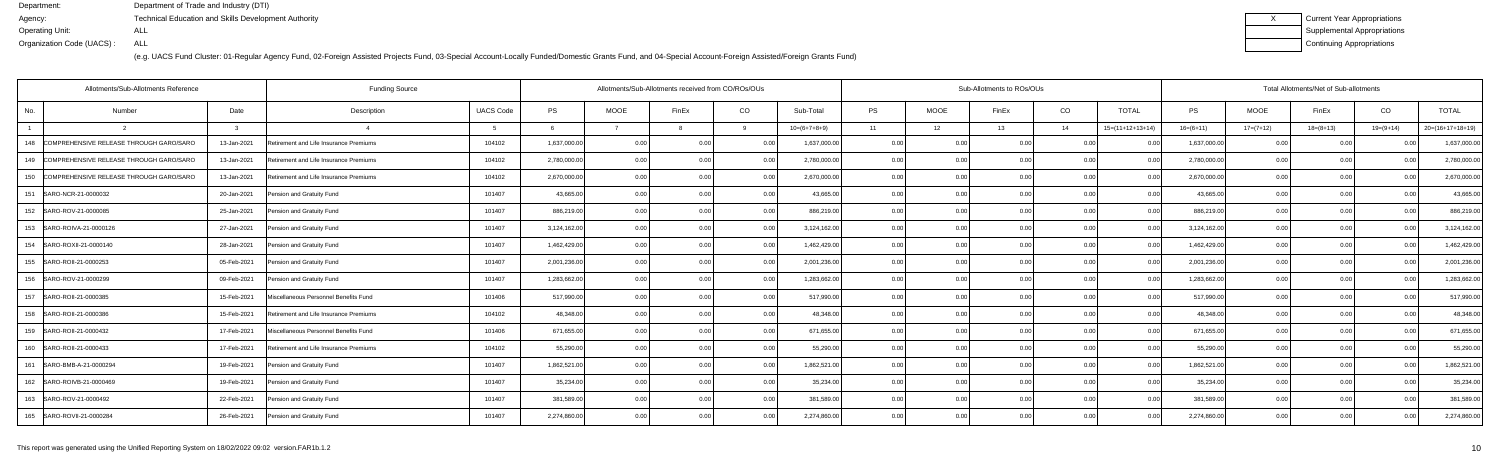(e.g. UACS Fund Cluster: 01-Regular Agency Fund, 02-Foreign Assisted Projects Fund, 03-Special Account-Locally Funded/Domestic Grants Fund, and 04-Special Account-Foreign Assisted/Foreign Grants Fund)

| Current Year Appropriations |
|-----------------------------|
| Supplemental Appropriations |
| Continuing Appropriations   |

|     | Allotments/Sub-Allotments Reference                                           |              | <b>Funding Source</b>                            |                  | Allotments/Sub-Allotments received from CO/ROs/OUs |             |                |          |                | Sub-Allotments to ROs/OUs |                |                |      |                    |                  | Total Allotments/Net of Sub-allotments |                 |                |                    |  |  |
|-----|-------------------------------------------------------------------------------|--------------|--------------------------------------------------|------------------|----------------------------------------------------|-------------|----------------|----------|----------------|---------------------------|----------------|----------------|------|--------------------|------------------|----------------------------------------|-----------------|----------------|--------------------|--|--|
| No. | Number                                                                        | Date         | Description                                      | <b>UACS Code</b> | <b>PS</b>                                          | <b>MOOE</b> | FinEx          | CO       | Sub-Total      | <b>PS</b>                 | <b>MOOE</b>    | FinEx          | CO   | TOTAL              | <b>PS</b>        | <b>MOOE</b>                            | FinEx           | CO             | <b>TOTAL</b>       |  |  |
|     | $\mathcal{D}$                                                                 | $\mathbf{r}$ |                                                  | $5^{\circ}$      |                                                    |             |                | $\alpha$ | $10=(6+7+8+9)$ | 11                        | 12             | 13             | 14   | $15=(11+12+13+14)$ | $16=(6+11)$      | $17=(7+12)$                            | $18 = (8 + 13)$ | $19=(9+14)$    | $20=(16+17+18+19)$ |  |  |
| 166 | SARO-ROX-21-0000604                                                           | 28-Feb-2021  | Pension and Gratuity Fund                        | 101407           | 505,234.00                                         | 0.00        | 0 <sub>0</sub> | 0 Q      | 505,234.00     | 0.00                      | 0 <sub>0</sub> | 0.00           | 0.0( |                    | 505,234.00       | 0.00                                   | . O O           |                | 505,234.00         |  |  |
| 167 | SARO-ROI-21-0000600                                                           | 01-Mar-2021  | Pension and Gratuity Fund                        | 101407           | 976,715.00                                         | 0.00        | 0 <sub>0</sub> | 0.00     | 976,715.00     | 0.00                      | 0.00           |                | 0.00 | 0 <sub>0</sub>     | 976,715.00       | 0.00                                   | 0.00            | 0 <sub>0</sub> | 976,715.0          |  |  |
|     | 168 SARO-ROVI-21-0000422                                                      | 03-Mar-2021  | Pension and Gratuity Fund                        | 101407           | 1,667,288.00                                       | 0.00        | 0 <sub>0</sub> | 0.00     | 1,667,288.00   | 0.00                      | 0.00           | 0.00           | 0.00 | 0.00               | 1,667,288.00     | 0.00                                   | 0.00            | 0 <sub>0</sub> | 1,667,288.00       |  |  |
|     | 169 SARO-ROV-21-0000721                                                       | 05-Mar-2021  | Miscellaneous Personnel Benefits Fund            | 101406           | 8,693,817.00                                       | 0.00        |                | 0.00     | 8,693,817.00   | 0.00                      | 0.00           |                | 0.00 |                    | 8,693,817.00     | 0.00                                   | 0.00            |                | 8,693,817.0        |  |  |
|     | 170   SARO-ROV-21-0000722                                                     | 05-Mar-2021  | Retirement and Life Insurance Premiums           | 104102           | 804,257.00                                         | 0.00        | 0 <sub>0</sub> | 0.00     | 804,257.00     | 0.00                      | 0.00           | 0.00           | 0.00 | 0.00               | 804,257.00       | 0.00                                   | 0.00            | 0 <sub>0</sub> | 804,257.0          |  |  |
|     | 171   SARO-ROV-21-0000752                                                     | 09-Mar-2021  | Pension and Gratuity Fund                        | 101407           | 1,014,893.00                                       | 0.00        | 0 <sub>0</sub> | 0.00     | 1,014,893.00   | 0.00                      | 0.00           | 0.00           | 0.00 | 0.00               | 1,014,893.00     | 0.00                                   | 0.00            | 0.00           | 1,014,893.00       |  |  |
|     | 172   SARO-ROVI-21-0000740                                                    | 10-Mar-2021  | Pension and Gratuity Fund                        | 101407           | 435,028.00                                         | 0.00        |                | 0.00     | 435,028.00     | 0.00                      | 0.00           |                | 0.00 |                    | 435,028.00       | 0.00                                   | 0.00            |                | 435,028.00         |  |  |
|     | 173   SARO-ROX-21-0000794                                                     | 11-Mar-2021  | Pension and Gratuity Fund                        | 101407           | 182,413.00                                         | 0.00        | 0 <sub>0</sub> | 0.00     | 182,413.00     | 0.00                      | 0.00           | 0.00           | 0.00 | 0.00               | 182,413.00       | 0.00                                   | 0.00            | 0 <sub>0</sub> | 182,413.00         |  |  |
|     | 174   SARO-ROIII-21-0000771                                                   | 12-Mar-2021  | Pension and Gratuity Fund                        | 101407           | 259,016.00                                         | 0.00        | 0.00           | 0.00     | 259,016.00     | 0.00                      | 0.00           | 0.00           | 0.00 | 0.00               | 259,016.00       | 0.00                                   | 0.00            | 0.00           | 259,016.00         |  |  |
|     | 175   SARO-ROV-21-0000990                                                     | 22-Mar-2021  | Pension and Gratuity Fund                        | 101407           | 310,655.00                                         | 0.00        | 0 <sub>0</sub> | 0.00     | 310,655.00     | 0.00                      | 0.00           | 0 <sub>0</sub> | 0.00 | 0 <sub>0</sub>     | 310,655.00       | 0.00                                   | 0.00            |                | 310,655.0          |  |  |
|     | 176   SARO-ROV-21-0000991                                                     | 22-Mar-2021  | Pension and Gratuity Fund                        | 101407           | 97,137.00                                          | 0.00        | 0.00           | 0.00     | 97,137.00      | 0.00                      | 0.00           | 0.00           | 0.00 | 0.00               | 97,137.00        | 0.00                                   | 0.00            | 0 <sub>0</sub> | 97,137.00          |  |  |
|     | 177   SARO-ROI-21-0001050                                                     | 26-Mar-2021  | Pension and Gratuity Fund                        | 101407           | 961,761.00                                         | 0.00        | 0.00           | 0.00     | 961,761.00     | 0.00                      | 0.00           | 0.00           | 0.00 | 0.00               | 961,761.00       | 0.00                                   | 0.00            | 0.00           | 961,761.00         |  |  |
|     | 178   SARO-ROVI-21-0000795                                                    | 30-Mar-2021  | Pension and Gratuity Fund                        | 101407           | 2,222,748.00                                       | 0.00        | 0 <sub>0</sub> | 0.00     | 2,222,748.00   | 0.00                      | 0.00           | $\cap$ $\cap$  | 0.00 |                    | 2,222,748.00     | 0.00                                   | 0.00            |                | 2,222,748.00       |  |  |
|     | 179   SARO-ROVI-21-0001116                                                    | 30-Mar-2021  | Pension and Gratuity Fund                        | 101407           | 617,677.00                                         | 0.00        | 0 <sub>0</sub> | 0.00     | 617,677.00     | 0.00                      | 0.00           | 0.00           | 0.00 | 0.00               | 617,677.00       | 0.00                                   | 0.00            |                | 617,677.0          |  |  |
| 180 | SUBALLOTMENT FROM 0100000 - Central Office / SUBARO<br>NO.: BDC 01-001-2021 A | 12-Apr-2021  | Specific Budgets of National Government Agencies | 101101           | 0.00                                               | 0.00        | 0 <sub>0</sub> | 0.00     | 0.00           | (385,032.66)              | 0.00           | 0.00           | 0.00 | (385,032.66        | (385, 032.66)    | 0.00                                   | 0.00            | 0 <sub>0</sub> | (385,032.66        |  |  |
| 181 | SUBALLOTMENT FROM 0100000 - Central Office / SUBARO<br>NO.: BDC 01-002-2021 A | 12-Apr-2021  | Specific Budgets of National Government Agencies | 101101           | 0.00                                               | 0.00        |                | 0.00     | 0.00           | (1, 196, 462.51)          | 0.00           | 0.00           | 0.00 | (1, 196, 462.5)    | (1, 196, 462.51) | 0.00                                   | 0.00            |                | (1, 196, 462.5)    |  |  |
| 182 | SUBALLOTMENT FROM 0100000 - Central Office / SUBARO<br>NO.: BDC 02-003-2021 A | 12-Apr-2021  | Specific Budgets of National Government Agencies | 101101           | 0.00                                               | 0.00        |                | 0.00     | 0.00           | (1,323,694.14)            | 0.00           |                | 0.00 | (1,323,694.1)      | (1,323,694.14)   | 0.00                                   | 0.00            |                | (1,323,694.1)      |  |  |
|     |                                                                               |              |                                                  |                  |                                                    |             |                |          |                |                           |                |                |      |                    |                  |                                        |                 |                |                    |  |  |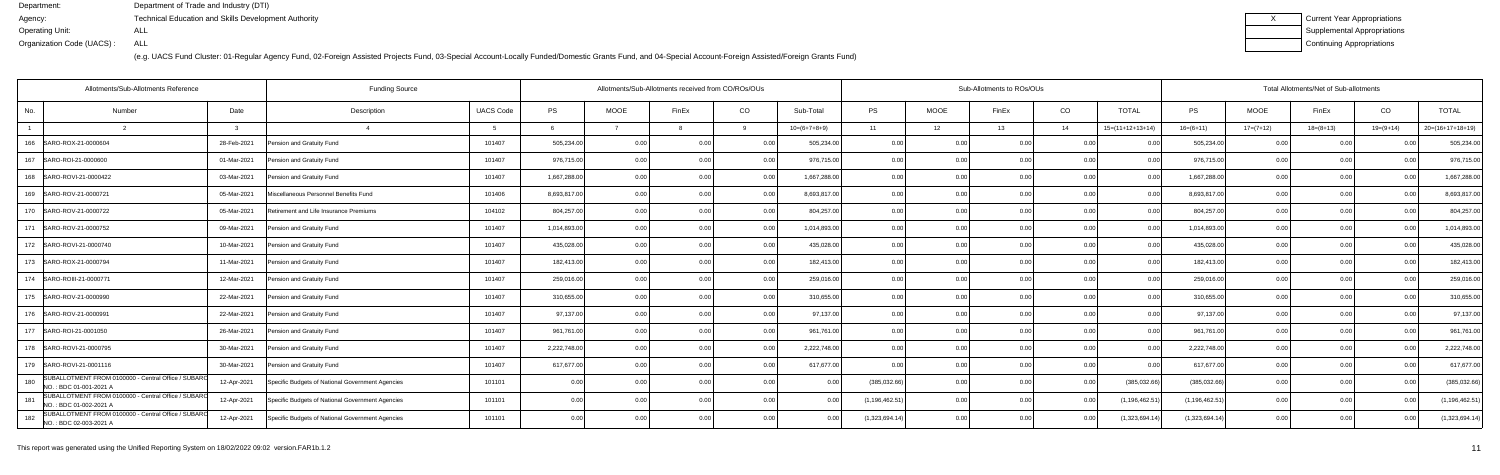(e.g. UACS Fund Cluster: 01-Regular Agency Fund, 02-Foreign Assisted Projects Fund, 03-Special Account-Locally Funded/Domestic Grants Fund, and 04-Special Account-Foreign Assisted/Foreign Grants Fund)

| Current Year Appropriations |
|-----------------------------|
| Supplemental Appropriations |
| Continuing Appropriations   |

|     | Allotments/Sub-Allotments Reference                                               | <b>Funding Source</b> |                                                  |                  |              |                | Allotments/Sub-Allotments received from CO/ROs/OUs |                |                |                |              | Sub-Allotments to ROs/OUs |                 |                    | Total Allotments/Net of Sub-allotments |              |             |                |                    |  |  |
|-----|-----------------------------------------------------------------------------------|-----------------------|--------------------------------------------------|------------------|--------------|----------------|----------------------------------------------------|----------------|----------------|----------------|--------------|---------------------------|-----------------|--------------------|----------------------------------------|--------------|-------------|----------------|--------------------|--|--|
| No. | Number                                                                            | Date                  | Description                                      | <b>UACS Code</b> | <b>PS</b>    | <b>MOOE</b>    | FinEx                                              | CO             | Sub-Total      | <b>PS</b>      | MOOE         | FinEx                     | CO <sub>.</sub> | <b>TOTAL</b>       | <b>PS</b>                              | <b>MOOE</b>  | FinEx       | CO             | <b>TOTAL</b>       |  |  |
|     |                                                                                   |                       |                                                  |                  |              |                |                                                    |                | $10=(6+7+8+9)$ | 11             | 12           | 13                        | 14              | $15=(11+12+13+14)$ | $16=(6+11)$                            | $17=(7+12)$  | $18=(8+13)$ | $19=(9+14)$    | $20=(16+17+18+19)$ |  |  |
| 183 | SUBALLOTMENT FROM 0100000 - Central Office / SUBARO<br>NO.: BDC 02-008-2021 B     | 12-Apr-2021           | Specific Budgets of National Government Agencies | 101101           | 0.00         |                |                                                    | 0.0            |                | 0.0            | (34, 476.24) | 0.00                      | 0.00            | (34, 476.24)       | 0.0(                                   | (34, 476.24) | 0.00        |                | (34, 476.24)       |  |  |
| 184 | SUBALLOTMENT FROM 0100000 - Central Office / SUBARO<br>NO.: BDC 02-009-2021 A     | 12-Apr-2021           | Specific Budgets of National Government Agencies | 101101           | 0.00         | 0 Q            |                                                    | 0 <sub>0</sub> | 0 OC           | (791,264.85    | 0.00         |                           | 0.00            | (791,264.85        | (791,264.85                            | 0.00         | 0.00        |                | (791,264.85        |  |  |
| 185 | SUBALLOTMENT FROM 0100000 - Central Office / SUBARC<br>NO.: BDC 02-010-2021 A     | 12-Apr-2021           | Specific Budgets of National Government Agencies | 101101           | 0.00         | 0.00           |                                                    | 0.00           | 0.00           | (190, 614.12)  | 0.00         | n nr                      | 0.00            | (190, 614.12)      | (190, 614.12)                          | 0.00         | 0.00        |                | (190, 614.12)      |  |  |
| 186 | SUBALLOTMENT FROM 0100000 - Central Office / SUBARO<br>NO.: BDC 02-011-2021 A     | 12-Apr-2021           | Specific Budgets of National Government Agencies | 101101           | 0.00         | 0.00           | n n                                                | 0.00           | 0.00           | (436,902.52    | 0.00         | 0.00                      | 0.00            | (436, 902.52)      | (436, 902.52)                          | 0.00         | 0.00        | 0.00           | (436,902.52        |  |  |
| 187 | SUBALLOTMENT FROM 0100000 - Central Office / SUBARO<br>NO.: BDC 02-013-2021 A     | 12-Apr-2021           | Specific Budgets of National Government Agencies | 101101           | 0.00         | 0.00           |                                                    | 0.0            | 0.00           | (1,427,273.10) | 0.00         |                           | 0.00            | (1, 427, 273.10)   | (1,427,273.10)                         | 0.00         | 0.00        |                | (1,427,273.10)     |  |  |
| 188 | SUBALLOTMENT FROM 0100000 - Central Office / SUBARO<br>NO.: BDC 03-018-2021 A     | 12-Apr-2021           | Specific Budgets of National Government Agencies | 101101           | 0.00         | 0.0            |                                                    | 0.0            | 0.00           | (47, 575.77)   | 0.00         |                           | 0.00            | (47, 575.77)       | (47, 575.77)                           | 0.0          | 0.00        |                | (47,575.77         |  |  |
| 189 | SUBALLOTMENT FROM 0100000 - Central Office / SUBARO<br>NO.: BDC 03-019-2021 A     | 12-Apr-2021           | Specific Budgets of National Government Agencies | 101101           | 0.00         | 0 Q            |                                                    | 0 <sub>0</sub> | n nr           | (153, 201.09)  | 0.00         |                           | 0.00            | (153, 201.09)      | (153, 201.09)                          | 0.00         | 0.00        | n no           | (153, 201.09)      |  |  |
| 190 | SUBALLOTMENT FROM 0100000 - Central Office / SUBARO<br>NO.: BDC 03-021-2021 B     | 12-Apr-2021           | Specific Budgets of National Government Agencies | 101101           | 0.00         | 0.00           |                                                    | 0.00           | 0.00           | 0.00           | (31,500.00)  | 0 OC                      | 0 <sub>0</sub>  | (31,500.00)        | 0.0(                                   | (31,500.00)  | 0.00        | 0.00           | (31,500.00)        |  |  |
| 191 | SUBALLOTMENT FROM 0100000 - Central Office / SUBARC<br>NO.: BDC No: 03-022-2021 C | 12-Apr-2021           | Specific Budgets of National Government Agencies | 101101           | 0.00         | 0.00           | 0 Q                                                | 0.00           | 0.00           | (1,311,953.28) | 0.00         | 0.00                      | 0.00            | (1,311,953.28)     | (1,311,953.28)                         | 0.00         | 0.00        | 0.00           | (1,311,953.28)     |  |  |
| 192 | SARO-ROV-21-0001584                                                               | 15-Apr-2021           | Pension and Gratuity Fund                        | 101407           | 330,271.00   | 0.00           |                                                    | 0.00           | 330,271.00     | 0.00           | 0.00         |                           | 0 <sub>0</sub>  |                    | 330,271.0                              | 0.00         | 0.00        |                | 330,271.0          |  |  |
|     | 193 SARO-ROIII-21-0001609                                                         | 20-Apr-2021           | Miscellaneous Personnel Benefits Fund            | 101406           | 1,003,443.00 | 0.00           | 0 0                                                | 0.00           | 1,003,443.00   | 0.00           | 0.00         | 0.00                      | 0.00            | 0.00               | 1,003,443.00                           | 0.00         | 0.00        | 0.00           | 1,003,443.0        |  |  |
| 194 | SARO-ROIII-21-0001610                                                             | 20-Apr-2021           | Retirement and Life Insurance Premiums           | 104102           | 101,961.00   | 0.00           |                                                    | 0.00           | 101,961.00     | 0.00           | 0.00         | 0.00                      | 0.00            | 0.00               | 101,961.00                             | 0.00         | 0.00        |                | 101,961.0          |  |  |
|     | 195   SARO-ROXII-21-0001663                                                       | 20-Apr-2021           | Miscellaneous Personnel Benefits Fund            | 101406           | 4,347,834.00 | 0.00           | 0 0                                                | 0.00           | 4,347,834.00   | 0.00           | 0.00         | n nr                      | 0.00            | 0.00               | 4,347,834.00                           | 0.00         | 0.00        | 0 <sub>0</sub> | 4,347,834.0        |  |  |
|     | 196   SARO-ROXII-21-0001664                                                       | 20-Apr-2021           | Retirement and Life Insurance Premiums           | 104102           | 407,723.00   | 0.00           | 0 <sub>0</sub>                                     | 0.00           | 407,723.00     | 0.00           | 0.00         | 0.00                      | 0.00            | 0.00               | 407,723.00                             | 0.00         | 0.00        | 0.00           | 407,723.00         |  |  |
| 197 | SARO-ROVII-21-0001662                                                             | 21-Apr-2021           | Pension and Gratuity Fund                        | 101407           | 170,036.00   | 0.00           |                                                    | 0.00           | 170,036.00     | 0.00           | 0.00         |                           | 0.00            | 0 <sub>0</sub>     | 170,036.00                             | 0.00         | 0.00        | n nr           | 170,036.0          |  |  |
|     | 198   SARO-ROXII-21-0001715                                                       | 22-Apr-2021           | Miscellaneous Personnel Benefits Fund            | 101406           | 2,151,679.00 | 0.00           |                                                    | 0.00           | 2,151,679.00   | 0.00           | 0.00         |                           | 0.00            |                    | 2,151,679.00                           | 0.00         | 0.00        |                | 2,151,679.0        |  |  |
| 199 | SARO-ROXII-21-0001716                                                             | 22-Apr-2021           | Retirement and Life Insurance Premiums           | 104102           | 166,572.00   | 0 <sub>0</sub> |                                                    | 0.0            | 166,572.00     | 0 <sub>0</sub> | 0.00         |                           | 0 <sub>0</sub>  |                    | 166,572.0                              |              | 0.00        |                | 166,572.0          |  |  |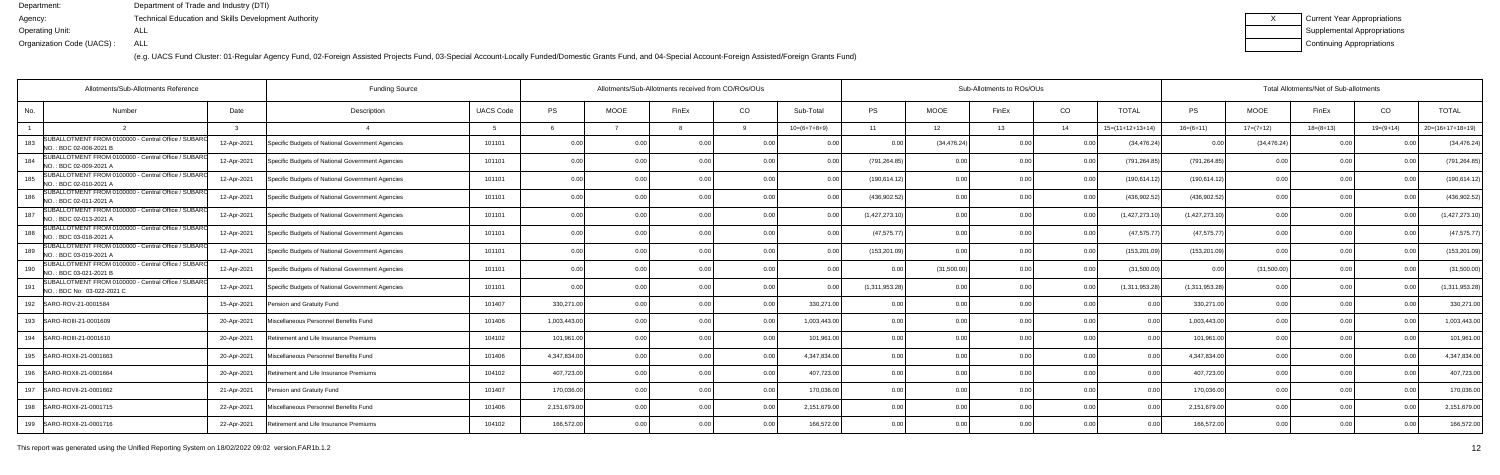| Current Year Appropriations |
|-----------------------------|
| Supplemental Appropriations |
| Continuing Appropriations   |

|                | Allotments/Sub-Allotments Reference<br><b>Funding Source</b> |             |                                                  |                  |               |                  | Allotments/Sub-Allotments received from CO/ROs/OUs |                |                  | Sub-Allotments to ROs/OUs |             |                   |                |                    |               | Total Allotments/Net of Sub-allotments |             |             |                    |  |  |
|----------------|--------------------------------------------------------------|-------------|--------------------------------------------------|------------------|---------------|------------------|----------------------------------------------------|----------------|------------------|---------------------------|-------------|-------------------|----------------|--------------------|---------------|----------------------------------------|-------------|-------------|--------------------|--|--|
| No.            | Number                                                       | Date        | Description                                      | <b>UACS Code</b> | <b>PS</b>     | <b>MOOE</b>      | FinEx                                              | CO             | Sub-Total        | PS                        | <b>MOOE</b> | FinEx             | CO             | <b>TOTAL</b>       | <b>PS</b>     | <b>MOOE</b>                            | FinEx       | CO          | <b>TOTAL</b>       |  |  |
| $\overline{1}$ |                                                              |             | $\overline{a}$                                   |                  |               |                  |                                                    |                | $10=(6+7+8+9)$   | 11                        | 12          | 13                | 14             | $15=(11+12+13+14)$ | $16=(6+11)$   | $17=(7+12)$                            | $18=(8+13)$ | $19=(9+14)$ | $20=(16+17+18+19)$ |  |  |
|                | 200 SARO-ROXII-21-0001835                                    | 27-Apr-2021 | Pension and Gratuity Fund                        | 101407           | 238,302.00    | 0.00             | 0.00                                               | 0.00           | 238,302.00       | 0.00                      | 0.00        | 0.00              | 0.00           | 0.00               | 238,302.00    | 0.00                                   | 0.00        | 0.00        | 238,302.00         |  |  |
| 201            | SARO-ROVII-21-0001834                                        | 28-Apr-2021 | Pension and Gratuity Fund                        | 101407           | 77,669.00     | 0.00             |                                                    | 0.00           | 77,669.00        | 0.00                      | 0.00        |                   | 0.00           |                    | 77,669.0      | 0.00                                   | 0.00        |             | 77,669.0           |  |  |
| 202            | SARO-BMB-A-21-0000917                                        | 30-Apr-2021 | Retirement and Life Insurance Premiums           | 104102           | 66,062.00     | 0 <sub>0</sub>   | 0 0                                                | 0.00           | 66,062.00        | (66,061.44)               | 0.00        | n nr              | 0.00           | (66,061.44)        | 0.56          |                                        | 0.00        | 0.00        | 0.56               |  |  |
| 203            | SARO-BMB-A-21-0001039                                        | 30-Apr-2021 | Specific Budgets of National Government Agencies | 101101           | 0.00          | 2,910,000,000.00 | 0.00                                               | 0.00           | 2,910,000,000.00 | 0.00                      | 0.00        | 0.00 <sub>1</sub> | 0.00           | 0.00               | 0.00          | 2,910,000,000.00                       | 0.00        | 0.00        | 2,910,000,000.0    |  |  |
| 204            | SARO-BMB-A-21-0001061                                        | 30-Apr-2021 | Retirement and Life Insurance Premiums           | 104102           | 56,162.00     | 0 <sub>0</sub>   |                                                    | 0.0            | 56,162.00        | (56, 162.16)              | 0.00        |                   | 0 <sub>0</sub> | (56, 162.16)       | (0.16)        |                                        | 0.00        |             | (0.16)             |  |  |
| 205            | SARO-BMB-A-21-0001745                                        | 03-May-2021 | Specific Budgets of National Government Agencies | 101101           | 0.00          | 935,500,000.00   | 0 <sub>0</sub>                                     | 0 <sub>0</sub> | 935,500,000.00   | 0.00                      | 0.00        | 0 QC              | 0.00           | 0.00               | 0.0(          | 935,500,000.00                         | 0.00        | 0.00        | 935,500,000.0      |  |  |
|                | 206 SARO-ROVII-21-0001928                                    | 03-May-2021 | Pension and Gratuity Fund                        | 101407           | 74,523.00     | 0.00             | 0.00                                               | 0.00           | 74,523.00        | 0.00                      | 0.00        | 0.00              | 0.00           | 0.00               | 74,523.00     | 0.00                                   | 0.00        | 0.00        | 74,523.00          |  |  |
| 207            | SARO-ROXIII-21-0001580                                       | 05-May-2021 | Pension and Gratuity Fund                        | 101407           | 102,760.00    | 0.00             |                                                    | 0.00           | 102,760.00       | 0.00                      | 0.00        |                   | 0.00           |                    | 102,760.00    | 0.00                                   | 0.00        |             | 102,760.0          |  |  |
| 208            | SARO-ROVII-21-0001696                                        | 11-May-2021 | Pension and Gratuity Fund                        | 101407           | 120,141.00    | 0.00             | 0 <sub>0</sub>                                     | 0.00           | 120,141.00       | 0.00                      | 0.00        | 0.00              | 0.00           | 0.00               | 120,141.00    | 0.00                                   | 0.00        | 0.00        | 120,141.00         |  |  |
|                | 209 SARO-ROXIII-21-0002254                                   | 12-May-2021 | Pension and Gratuity Fund                        | 101407           | 1,035,075.00  | 0.00             | 0.00                                               | 0.00           | 1,035,075.00     | 0.00                      | 0.00        | 0.00              | 0.00           | 0.00               | 1,035,075.00  | 0.00                                   | 0.00        | 0.00        | 1,035,075.0        |  |  |
| 210            | SARO-BMB-A-21-0002056                                        | 14-May-2021 | Retirement and Life Insurance Premiums           | 104102           | 167,130.00    | 0.00             |                                                    | 0.00           | 167,130.00       | (167, 130.00)             | 0.00        | 0.00              | 0.00           | (167, 130.00)      | 0.00          | 0.00                                   | 0.00        | 0.00        | 0.00               |  |  |
| 211            | SARO-ROVII-21-0002231                                        | 14-May-2021 | Pension and Gratuity Fund                        | 101407           | 207,965.00    | 0.00             | 0.00                                               | 0.00           | 207,965.00       | 0.00                      | 0.00        | 0.00              | 0.00           | 0.00               | 207,965.00    | 0.00                                   | 0.00        | 0.00        | 207,965.00         |  |  |
|                | 212   SARO-NCR-21-0002236                                    | 25-May-2021 | Retirement and Life Insurance Premiums           | 104102           | 2,828,775.00  | 0.00             | 0.00                                               | 0.00           | 2,828,775.00     | 0.00                      | 0.00        | 0.00              | 0.00           | 0.00               | 2,828,775.00  | 0.00                                   | 0.00        | 0.00        | 2,828,775.00       |  |  |
|                | 213 SARO-NCR-21-0002237                                      | 25-May-2021 | Miscellaneous Personnel Benefits Fund            | 101406           | 29,993,942.00 | 0.00             |                                                    | 0.0            | 29,993,942.00    | 0.00                      | 0.00        | 0.00              | 0.00           |                    | 29,993,942.00 | 0.00                                   | 0.00        |             | 29,993,942.0       |  |  |
|                | 214 SARO-ROXII-21-0002608                                    | 31-May-2021 | Pension and Gratuity Fund                        | 101407           | 1,078,937.00  | 0.00             | 0 <sub>0</sub>                                     | 0.00           | 1,078,937.00     | 0.00                      | 0.00        | 0.00              | 0.00           | 0.00               | 1,078,937.00  | 0.001                                  | 0.00        | 0.00        | 1,078,937.0        |  |  |
|                | 215  SARO-ROVII-21-0002650                                   | 04-Jun-2021 | Pension and Gratuity Fund                        | 101407           | 182,555.00    | 0.00             | 0.00                                               | 0.00           | 182,555.00       | 0.00                      | 0.00        | 0.00              | 0.00           | 0.00               | 182,555.00    | 0.00                                   | 0.00        | 0.00        | 182,555.0          |  |  |
|                | 216 SARO-ROVII-21-0002759                                    | 04-Jun-2021 | Pension and Gratuity Fund                        | 101407           | 98,852.00     | 0.00             |                                                    | 0.00           | 98,852.00        | 0.00                      | 0.00        | 0.00              | 0.00           | 0.00               | 98,852.0      | 0.00                                   | 0.00        | 0.00        | 98,852.0           |  |  |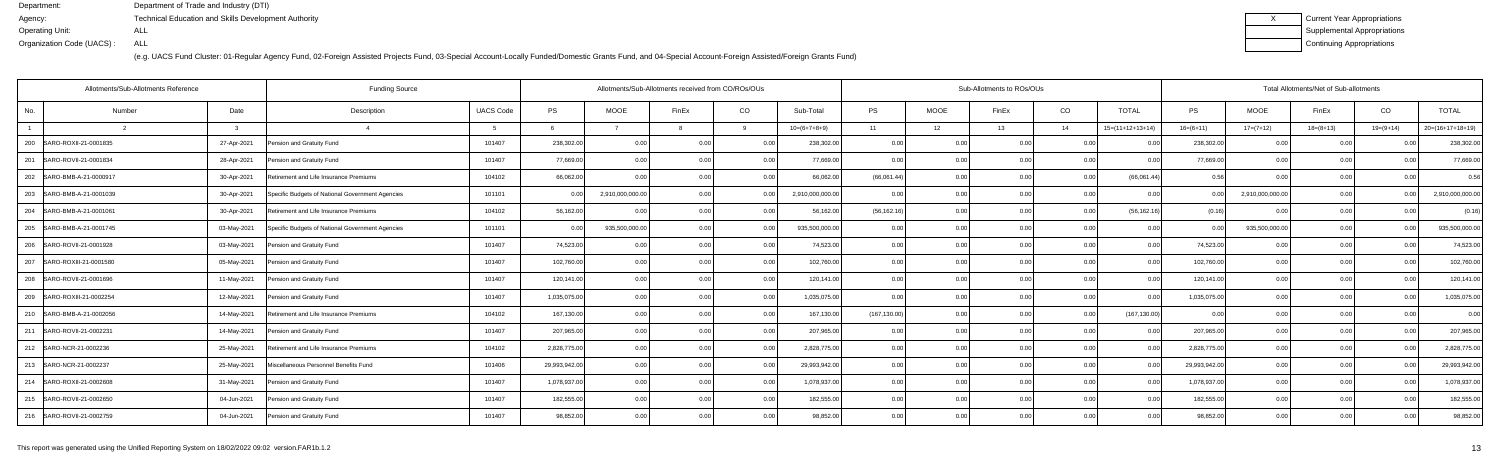| Current Year Appropriations |
|-----------------------------|
| Supplemental Appropriations |
| Continuing Appropriations   |

|                | Allotments/Sub-Allotments Reference |             | <b>Funding Source</b>                  | Allotments/Sub-Allotments received from CO/ROs/OUs |              |             |                |      |                | Sub-Allotments to ROs/OUs |             |                | Total Allotments/Net of Sub-allotments |                    |              |             |             |                |                    |
|----------------|-------------------------------------|-------------|----------------------------------------|----------------------------------------------------|--------------|-------------|----------------|------|----------------|---------------------------|-------------|----------------|----------------------------------------|--------------------|--------------|-------------|-------------|----------------|--------------------|
| No.            | Number                              | Date        | Description                            | <b>UACS Code</b>                                   | <b>PS</b>    | <b>MOOE</b> | FinEx          | CO   | Sub-Total      | <b>PS</b>                 | <b>MOOE</b> | FinEx          | CO                                     | <b>TOTAL</b>       | <b>PS</b>    | <b>MOOE</b> | FinEx       | CO             | <b>TOTAL</b>       |
| $\overline{1}$ |                                     |             | $\overline{A}$                         |                                                    |              |             |                |      | $10=(6+7+8+9)$ | 11                        | 12          | 13             | 14                                     | $15=(11+12+13+14)$ | $16=(6+11)$  | $17=(7+12)$ | $18=(8+13)$ | $19=(9+14)$    | $20=(16+17+18+19)$ |
| 217            | SARO-ROIX-21-0002372                | 07-Jun-2021 | Pension and Gratuity Fund              | 101407                                             | 260,994.00   | 0.00        | 0.00           | 0.00 | 260,994.00     | 0.00                      | 0.00        | 0.00           | 0.00                                   | 0.00               | 260,994.00   | 0.00        | 0.00        | 0.00           | 260,994.0          |
| 218            | SARO-ROV-21-0002298                 | 09-Jun-2021 | Pension and Gratuity Fund              | 101407                                             | 10,571.00    | 0.00        | 0 Q            | 0.00 | 10,571.00      | 0.00                      | 0.00        |                | 0.00                                   |                    | 10,571.0     | 0.00        | 0.00        | 0 <sub>0</sub> | 10,571.0           |
|                | 219   SARO-ROXII-21-0002832         | 09-Jun-2021 | Pension and Gratuity Fund              | 101407                                             | 138,298.00   | 0.00        | 0 <sub>0</sub> | 0.00 | 138,298.00     | 0.00                      | 0.00        |                | 0.00                                   | 0.00               | 138,298.0    | 0.00        | 0.00        | 0.00           | 138,298.0          |
| 220            | SARO-ROIVB-21-0002998               | 10-Jun-2021 | Pension and Gratuity Fund              | 101407                                             | 1,723,428.00 | 0.00        | 0.00           | 0.00 | 1,723,428.00   | 0.00                      | 0.00        | 0.00           | 0.00                                   | 0.00               | 1,723,428.00 | 0.00        | 0.00        | 0.00           | 1,723,428.0        |
| 221            | SARO-ROIX-21-0003315                | 15-Jun-2021 | Pension and Gratuity Fund              | 101407                                             | 99,316.00    | 0.00        |                | 0.00 | 99,316.00      | 0.00                      | 0.00        |                | 0 <sub>0</sub>                         |                    | 99,316.0     | 0.00        | 0.00        |                | 99,316.0           |
| 222            | SARO-ROV-21-0003339                 | 15-Jun-2021 | Miscellaneous Personnel Benefits Fund  | 101406                                             | 1,802,458.00 | 0.00        | 0 <sub>0</sub> | 0.00 | 1,802,458.00   | 0.00                      | 0.00        |                | 0 <sub>0</sub>                         | 0.00               | 1,802,458.0  | 0.00        | 0.00        | 0.00           | 1,802,458.0        |
|                | 223 SARO-ROV-21-0003340             | 15-Jun-2021 | Retirement and Life Insurance Premiums | 104102                                             | 165,563.00   | 0.00        | 0.OC           | 0.00 | 165,563.00     | 0.00                      | 0.00        | 0.00           | 0.00                                   | 0.00               | 165,563.00   | 0.00        | 0.00        | 0.00           | 165,563.00         |
| 224            | SARO-ROV-21-0004110                 | 22-Jun-2021 | Pension and Gratuity Fund              | 101407                                             | 280,933.00   | 0.00        |                | 0.00 | 280,933.00     | 0.00                      | 0.00        |                | 0 <sub>0</sub>                         |                    | 280,933.00   | 0.00        | 0.00        |                | 280,933.0          |
| 225            | SARO-ROIII-21-0004594               | 29-Jun-2021 | Pension and Gratuity Fund              | 101407                                             | 259,017.00   | 0.00        | 0 <sub>0</sub> | 0.00 | 259,017.00     | 0.00                      | 0.00        |                | 0.00                                   | 0.00               | 259,017.00   | 0.00        | 0.00        | 0.00           | 259,017.0          |
| 226            | SARO-ROV-21-0004622                 | 29-Jun-2021 | Pension and Gratuity Fund              | 101407                                             | 106,064.00   | 0.00        | 0.OC           | 0.00 | 106,064.00     | 0.00                      | 0.00        | 0.00           | 0.00                                   | 0.00               | 106,064.00   | 0.00        | 0.00        | 0.00           | 106,064.0          |
| 227            | SARO-ROVI-21-0001684                | 30-Jun-2021 | Miscellaneous Personnel Benefits Fund  | 101406                                             | 6,013,454.00 | 0.00        |                | 0.00 | 6,013,454.00   | 0.00                      | 0.00        |                | 0.00                                   |                    | 6,013,454.0  | 0.00        | 0.00        |                | 6,013,454.0        |
| 228            | SARO-ROVI-21-0001685                | 30-Jun-2021 | Retirement and Life Insurance Premiums | 104102                                             | 536,808.00   | 0.00        | 0.00           | 0.00 | 536,808.00     | 0.00                      | 0.00        | 0 OC           | 0.00                                   | 0.00               | 536,808.0    | 0.00        | 0.00        | 0.00           | 536,808.0          |
|                | 229 SARO-ROVI-21-0002095            | 30-Jun-2021 | Miscellaneous Personnel Benefits Fund  | 101406                                             | 1,863,581.00 | 0.00        | 0.00           | 0.00 | 1,863,581.00   | 0.00                      | 0.00        | 0.00           | 0.00                                   | 0.00               | 1,863,581.0  | 0.00        | 0.00        | 0.00           | 1,863,581.0        |
|                | 230 SARO-ROVI-21-0002099            | 30-Jun-2021 | Retirement and Life Insurance Premiums | 104102                                             | 149,718.00   | 0.00        | 0.0(           | 0.00 | 149,718.00     | 0.00                      | 0.00        | 0 <sub>0</sub> | 0.00                                   | 0 <sub>0</sub>     | 149,718.0    | 0.00        | 0.00        | 0 <sub>0</sub> | 149,718.00         |
| 231            | SARO-ROVI-21-0004437                | 30-Jun-2021 | Pension and Gratuity Fund              | 101407                                             | 1,408,519.00 | 0.00        | 0.00           | 0.00 | 1,408,519.00   | 0.00                      | 0.00        | 0 <sub>0</sub> | 0.00                                   | 0.00               | 1,408,519.00 | 0.00        | 0.00        | 0.00           | 1,408,519.0        |
|                | 232 SARO-ROVI-21-0004438            | 30-Jun-2021 | Pension and Gratuity Fund              | 101407                                             | 116,417.00   | 0.00        | 0.00           | 0.00 | 116,417.00     | 0.00                      | 0.00        | 0.00           | 0.00                                   | 0.00               | 116,417.00   | 0.00        | 0.00        | 0.00           | 116,417.0          |
|                | 233 SARO-ROIVA-21-0004900           | 09-Jul-2021 | Pension and Gratuity Fund              | 101407                                             | 1,733,815.00 | 0.00        | 0.OC           | 0.00 | 1,733,815.00   | 0.00                      | 0.00        | 0.00           | 0.00                                   | 0.00               | 1,733,815.00 | 0.00        | 0.00        | 0.00           | 1,733,815.00       |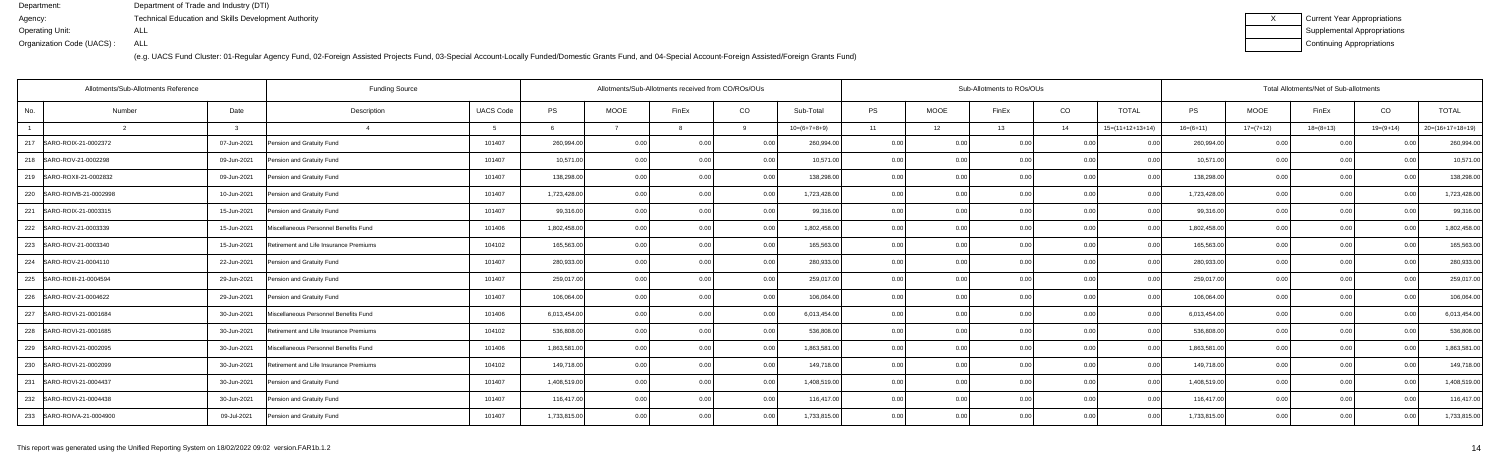(e.g. UACS Fund Cluster: 01-Regular Agency Fund, 02-Foreign Assisted Projects Fund, 03-Special Account-Locally Funded/Domestic Grants Fund, and 04-Special Account-Foreign Assisted/Foreign Grants Fund)

| <b>Current Year Appropriations</b> |
|------------------------------------|
| <b>Supplemental Appropriations</b> |
| Continuing Appropriations          |

| Allotments/Sub-Allotments Reference                                                   |             | <b>Funding Source</b>                            |                  | Allotments/Sub-Allotments received from CO/ROs/OUs |                |               |                |                |                | Sub-Allotments to ROs/OUs |       |                |                    |                |             | Total Allotments/Net of Sub-allotments |             |                    |  |  |  |  |
|---------------------------------------------------------------------------------------|-------------|--------------------------------------------------|------------------|----------------------------------------------------|----------------|---------------|----------------|----------------|----------------|---------------------------|-------|----------------|--------------------|----------------|-------------|----------------------------------------|-------------|--------------------|--|--|--|--|
| No.<br>Number                                                                         | Date        | Description                                      | <b>UACS Code</b> | <b>PS</b>                                          | <b>MOOE</b>    | FinEx         | CO             | Sub-Total      | <b>PS</b>      | <b>MOOE</b>               | FinEx | CO             | <b>TOTAL</b>       | PS             | MOOE        | FinEx                                  | CO          | <b>TOTAL</b>       |  |  |  |  |
|                                                                                       |             |                                                  |                  |                                                    |                |               |                | $10=(6+7+8+9)$ | 11             | 12                        | 13    | 14             | $15=(11+12+13+14)$ | $16=(6+11)$    | $17=(7+12)$ | $18=(8+13)$                            | $19=(9+14)$ | $20=(16+17+18+19)$ |  |  |  |  |
| SARO-ROIII-21-0005043<br>234                                                          | 12-Jul-2021 | Pension and Gratuity Fund                        | 101407           | 1,417,997.00                                       | 0 O            |               |                | 1,417,997.00   | 0.00           |                           |       |                |                    | 1,417,997.00   | 0.00        |                                        |             | 1,417,997.0        |  |  |  |  |
| SUBALLOTMENT FROM 0100000 - Central Office / SUBARO<br>235<br>NO.: BDC 04-024-2021 B  | 15-Jul-2021 | Specific Budgets of National Government Agencies | 101101           | 0.00                                               | 0.00           | 0.OC          | 0.00           | 0.00           | (210, 379.09)  | 0.00                      | በ በበ  | 0.00           | (210,379.09        | (210, 379.09)  | 0.00        | 0.00                                   | 0.00        | (210,379.09        |  |  |  |  |
| SUBALLOTMENT FROM 0100000 - Central Office / SUBARO<br>236<br>NO.: BDC 04-028-2021 B  | 16-Jul-2021 | Specific Budgets of National Government Agencies | 101101           | 0.00                                               | 0.0            |               | 0.0            | 0.00           | (366, 193.01)  | 0.00                      | 0.00  | 0.00           | (366, 193.0)       | (366,193.01    | 0.00        | 0.00                                   |             | (366,193.01        |  |  |  |  |
| SUBALLOTMENT FROM 0100000 - Central Office / SUBARO<br>237<br>INO.: BDC 04-030-2021 B | 16-Jul-2021 | Specific Budgets of National Government Agencies | 101101           | 0.00                                               | 0 <sub>0</sub> |               | 0 <sub>0</sub> | በ በበ           | (65, 609.77)   | 0 <sub>0</sub>            |       | 0 <sub>0</sub> | (65.609.7          | (65, 609.77)   | 0.00        | 0 <sub>0</sub>                         |             | (65, 609.7)        |  |  |  |  |
| SUBALLOTMENT FROM 0100000 - Central Office / SUBARO<br>238<br>NO.: BDC 04-031-2021 B  | 16-Jul-2021 | Specific Budgets of National Government Agencies | 101101           | 0.00                                               | 0.00           |               | 0.0            | 0.00           | (1,968,293.10) | 0.00                      |       | 0.00           | (1,968,293.1)      | (1,968,293.10) | 0.00        | 0.00                                   |             | (1,968,293.1)      |  |  |  |  |
| SUBALLOTMENT FROM 0100000 - Central Office / SUBARO<br>239<br>NO.: BDC 04-032-2021 B  | 16-Jul-2021 | Specific Budgets of National Government Agencies | 101101           | 0.00                                               | 0 <sub>0</sub> | 0 በ           | 0.00           | 0.00           | (1,817,304.14) | 0.00                      |       | 0.00           | (1,817,304.1)      | (1,817,304.14) | 0.00        | 0.00                                   |             | (1,817,304.14)     |  |  |  |  |
| SUBALLOTMENT FROM 0100000 - Central Office / SUBARO<br>NO.: BDC 04-033-2021 D         | 16-Jul-2021 | Specific Budgets of National Government Agencies | 101101           | 0.00                                               |                |               | 0.0            |                | (610, 812.60)  | 0.00                      |       | 0.0(           | (610, 812.6)       | (610, 812.60)  | 0.00        | 0.0                                    |             | (610, 812.60)      |  |  |  |  |
| SUBALLOTMENT FROM 0100000 - Central Office / SUBARO<br>241<br>NO.: BDC 04-035-2021 B  | 19-Jul-2021 | Specific Budgets of National Government Agencies | 101101           | 0.00                                               | 0 <sub>0</sub> |               | 0 <sub>0</sub> | 0.00           | (1,089,091.87) | 0.00                      |       | 0.00           | (1,089,091.8)      | (1,089,091.87) | 0.00        | 0.0                                    |             | (1,089,091.87)     |  |  |  |  |
| SUBALLOTMENT FROM 0100000 - Central Office / SUBARO<br>242<br>NO.: BDC 04-038-2021 C  | 19-Jul-2021 | Specific Budgets of National Government Agencies | 101101           | 0.00                                               | 0.00           |               | 0.00           | 0.00           | (1,748,614.03) | 0.00                      |       | 0.00           | (1,748,614.0)      | (1,748,614.03) | 0.00        | 0.00                                   |             | (1,748,614.03)     |  |  |  |  |
| SUBALLOTMENT FROM 0100000 - Central Office / SUBARO<br>NO.: BDC 04-056-2021 F         | 19-Jul-2021 | Specific Budgets of National Government Agencies | 101101           | 0.00                                               | 0.0            |               |                | 0.00           | (1,497.88)     | 0.00                      |       | 0.0(           | (1, 497.8)         | (1, 497.88)    | 0.00        | 0.00                                   |             | (1, 497.88)        |  |  |  |  |
| SUBALLOTMENT FROM 0100000 - Central Office / SUBARO<br>244<br>INO.: BDC 04-057-2021 E | 19-Jul-2021 | Specific Budgets of National Government Agencies | 101101           | 0.00                                               | 0.0            | $\cap$ $\cap$ | 0.0            | 0.00           | (254, 718.12)  | 0.00                      |       | 0.00           | (254, 718.1)       | (254, 718.12)  | 0.00        | 0.00                                   | n n         | (254, 718.12)      |  |  |  |  |
| SUBALLOTMENT FROM 0100000 - Central Office / SUBARO<br>245<br>NO.: BDC 04-058-2021 E  | 19-Jul-2021 | Specific Budgets of National Government Agencies | 101101           | 0.00                                               | 0.0            |               | 0 <sub>0</sub> | ი იი           | (548,533.01    | 0.00                      |       | 0.0(           | (548, 533.0)       | (548,533.01    | 0.00        | 0.00                                   |             | (548, 533.01)      |  |  |  |  |
| SUBALLOTMENT FROM 0100000 - Central Office / SUBARO<br>NO.: BDC 04-060-2021 E         | 19-Jul-2021 | Retirement and Life Insurance Premiums           | 104102           | 0.00                                               | 0 <sub>0</sub> |               | 0 <sub>0</sub> | n nn           | (33,030.72)    | 0.00                      |       | 0 <sub>0</sub> | (33,030.72)        | (33,030.72)    | 0.00        | 0.00                                   |             | (33,030.72)        |  |  |  |  |
| SUBALLOTMENT FROM 0100000 - Central Office / SUBARO<br>247<br>NO.: BDC 04-063-2021 G  | 19-Jul-2021 | Specific Budgets of National Government Agencies | 101101           | 0.00                                               | 0 <sub>0</sub> |               | 0.0            | 0 0            | (148, 417.85)  | 0.00                      |       | 0.00           | (148, 417.8)       | (148, 417.85)  | 0.00        | 0.00                                   |             | (148, 417.85)      |  |  |  |  |
| SUBALLOTMENT FROM 0100000 - Central Office / SUBARO<br>248<br>NO.: BDC 04-071-2021 D  | 19-Jul-2021 | Specific Budgets of National Government Agencies | 101101           | 0.00                                               | 0 <sub>0</sub> |               | 0 <sub>0</sub> | በ በበ           | $\Omega$       | (7,630.00)                |       | 0.0(           | (7,630.00)         |                | (7,630.00)  | 0.00                                   |             | (7,630.00)         |  |  |  |  |
| SUBALLOTMENT FROM 0100000 - Central Office / SUBARO<br>249<br>NO.: BDC 05-080-2021 E  | 19-Jul-2021 | Specific Budgets of National Government Agencies | 101101           | 0.00                                               | 0.00           |               | 0.00           | በ በበ           | (70, 160.14)   | 0.00                      |       | 0.00           | (70, 160.14)       | (70, 160.14)   | 0.00        | 0.00                                   |             | (70, 160.14)       |  |  |  |  |
| SUBALLOTMENT FROM 0100000 - Central Office / SUBARO<br>250<br>NO.: BDC 05-082-2021 G  | 21-Jul-2021 | Specific Budgets of National Government Agencies | 101101           | 0.00                                               | 0 <sub>0</sub> |               | 0 <sub>0</sub> | ი იი           | (3,500.00)     | 0.00                      |       | 0 <sub>0</sub> | (3,500.00)         | (3,500.00)     | 0.00        | 0.00                                   |             | (3,500.00)         |  |  |  |  |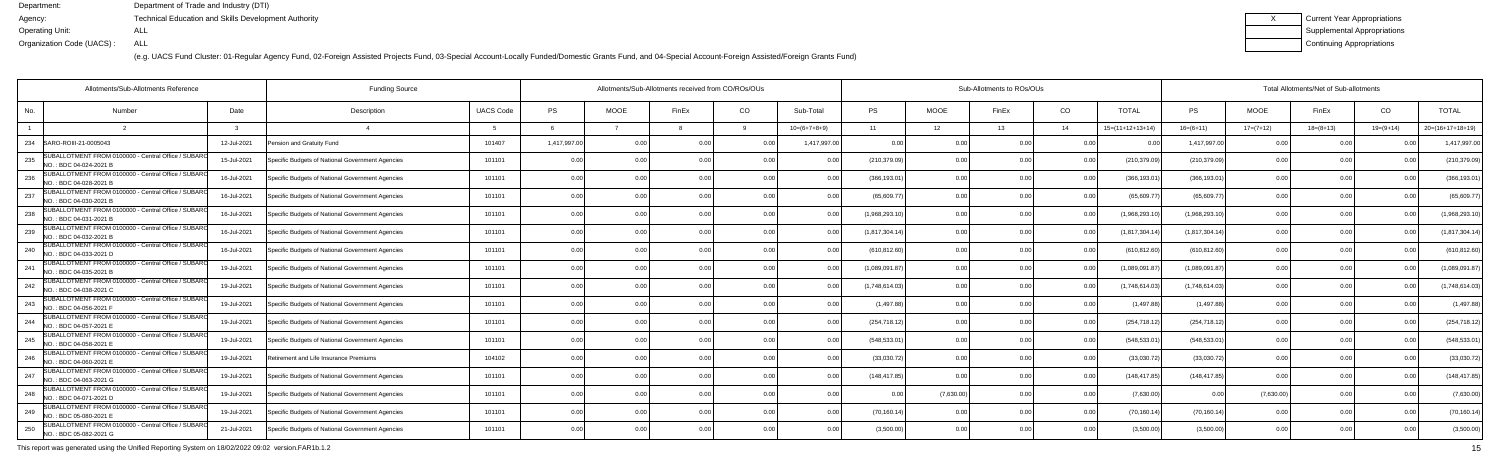(e.g. UACS Fund Cluster: 01-Regular Agency Fund, 02-Foreign Assisted Projects Fund, 03-Special Account-Locally Funded/Domestic Grants Fund, and 04-Special Account-Foreign Assisted/Foreign Grants Fund)

| Current Year Appropriations |
|-----------------------------|
| Supplemental Appropriations |
| Continuing Appropriations   |

| Allotments/Sub-Allotments Reference                                                   |             | <b>Funding Source</b>                            |                  |              | Allotments/Sub-Allotments received from CO/ROs/OUs |                |                |                |                | Sub-Allotments to ROs/OUs |                |                |                    |                |             | Total Allotments/Net of Sub-allotments |                |                    |  |  |  |
|---------------------------------------------------------------------------------------|-------------|--------------------------------------------------|------------------|--------------|----------------------------------------------------|----------------|----------------|----------------|----------------|---------------------------|----------------|----------------|--------------------|----------------|-------------|----------------------------------------|----------------|--------------------|--|--|--|
| No.<br>Number                                                                         | Date        | Description                                      | <b>UACS Code</b> | <b>PS</b>    | <b>MOOE</b>                                        | FinEx          | CO             | Sub-Total      | <b>PS</b>      | <b>MOOE</b>               | FinEx          | CO             | TOTAL              | PS             | <b>MOOE</b> | FinEx                                  | CO.            | <b>TOTAL</b>       |  |  |  |
|                                                                                       |             | $\overline{a}$                                   |                  |              |                                                    |                |                | $10=(6+7+8+9)$ | 11             | 12                        | 13             | 14             | $15=(11+12+13+14)$ | $16=(6+11)$    | $17=(7+12)$ | $18=(8+13)$                            | $19=(9+14)$    | $20=(16+17+18+19)$ |  |  |  |
| SUBALLOTMENT FROM 0100000 - Central Office / SUBARO<br>251<br>NO. : BDC 05-091-2021 L | 21-Jul-2021 | Specific Budgets of National Government Agencies | 101101           | 0.00         | 0.0 <sub>1</sub>                                   |                |                | 0.00           | (1, 497.88)    | 0.00                      |                | 0.00           | (1, 497.8)         | (1,497.88)     | 0.00        | 0.00                                   |                | (1,497.88)         |  |  |  |
| SUBALLOTMENT FROM 0100000 - Central Office / SUBARC<br>252<br>NO.: BDC 06-092-22021 G | 21-Jul-2021 | Specific Budgets of National Government Agencies | 101101           | 0.00         | 0.00                                               | 0 <sub>0</sub> | 0.00           | 0.00           | (238, 179.80)  | 0.00                      |                | 0.00           | (238,179.80        | (238, 179.80)  | 0.00        | 0.00                                   | 0 <sub>0</sub> | (238, 179.80)      |  |  |  |
| SUBALLOTMENT FROM 0100000 - Central Office / SUBARC<br>253<br>NO.: BDC 06-103-2021 H  | 21-Jul-2021 | Specific Budgets of National Government Agencies | 101101           | 0.00         | 0.00                                               |                | 0 <sub>0</sub> | ი იი           | (11,000.00)    | 0.00                      |                | 0.00           | (11,000.00)        | (11,000.00)    | 0.00        | 0.00                                   |                | (11,000.00)        |  |  |  |
| SUBALLOTMENT FROM 0100000 - Central Office / SUBARO<br>254<br>NO.: BDC 06-110-2021 F  | 21-Jul-2021 | Specific Budgets of National Government Agencies | 101101           | 0.00         | 0.00                                               | 0.OC           | 0.00           | 0.00           | (791, 721.87)  | 0.00                      | 0.00           | 0.00           | (791,721.87        | (791, 721.87)  | 0.00        | 0.00                                   | 0.00           | (791,721.87        |  |  |  |
| SUBALLOTMENT FROM 0100000 - Central Office / SUBARO<br>255<br>NO. : BDC 06-111-2021 G | 21-Jul-2021 | Specific Budgets of National Government Agencies | 101101           | 0.00         | 0.0                                                |                | 0.0            | 0.00           | (47, 575.77)   | 0.00                      | 0.00           | 0.00           | (47, 575.77)       | (47, 575.77)   | 0.00        | 0.00                                   |                | (47, 575.77)       |  |  |  |
| SUBALLOTMENT FROM 0100000 - Central Office / SUBARC<br>256<br>NO.: BDC 06-112-2021 F  | 21-Jul-2021 | Specific Budgets of National Government Agencies | 101101           | 0.00         | 0 <sub>0</sub>                                     |                | 0 <sub>0</sub> | 0.00           | (153, 201.09)  | 0.00                      |                | 0 <sub>0</sub> | (153, 201.09       | (153, 201.09)  | 0.00        | 0.00                                   |                | (153, 201.09)      |  |  |  |
| SUBALLOTMENT FROM 0100000 - Central Office / SUBARO<br>257<br>NO.: BDC 06-113-2021 Q  | 21-Jul-2021 | Specific Budgets of National Government Agencies | 101101           | 0.00         | 0 <sub>0</sub>                                     |                |                | 0.00           | (443, 892.60)  | 0.00                      | ስ ስር           | 0.00           | (443, 892.6)       | (443,892.60    | 0.00        | 0.00                                   |                | (443, 892.60)      |  |  |  |
| SUBALLOTMENT FROM 0100000 - Central Office / SUBARO<br>258<br>NO.: BDC 06-114-2021 J  | 21-Jul-2021 | Specific Budgets of National Government Agencies | 101101           | 0.00         | 0.00                                               | 0 <sub>0</sub> | 0.00           | 0.00           | (190, 614.12)  | 0.00                      | በ በበ           | 0.00           | (190, 614.12)      | (190, 614.12)  | 0.00        | 0.00                                   |                | (190,614.12        |  |  |  |
| SUBALLOTMENT FROM 0100000 - Central Office / SUBARO<br>259<br>NO.: BDC 06-115-2021 K  | 21-Jul-2021 | Specific Budgets of National Government Agencies | 101101           | 0.00         | 0.00                                               |                | 0.0            | 0.00           | (100, 299.90)  | 0.00                      | 0.00           | 0.00           | (100, 299.90)      | (100, 299.90)  | 0.00        | 0.00                                   |                | (100, 299.90)      |  |  |  |
| SUBALLOTMENT FROM 0100000 - Central Office / SUBARO<br>260<br>NO.: BDC 06-116-2021 D  | 21-Jul-2021 | Specific Budgets of National Government Agencies | 101101           | 0.00         | 0.00                                               |                | 0.0            | 0.00           | (1,427,273.10) | 0.00                      |                | 0.00           | (1,427,273.1)      | (1,427,273.10) | 0.00        | 0.00                                   |                | (1,427,273.1)      |  |  |  |
| SARO-ROXII-21-0005323<br>261                                                          | 22-Jul-2021 | Pension and Gratuity Fund                        | 101407           | 221,628.00   | 0.00                                               |                | 0.00           | 221,628.00     | 0.00           | 0.00                      |                | 0.00           |                    | 221,628.00     | 0.00        | 0.00                                   |                | 221,628.00         |  |  |  |
| 262 SARO-ROIII-21-0005421                                                             | 23-Jul-2021 | Pension and Gratuity Fund                        | 101407           | 243,406.00   | 0.00                                               | 0 <sub>0</sub> | 0.00           | 243,406.00     | 0.00           | 0.00                      | 0 <sub>0</sub> | 0.00           | 0 <sub>0</sub>     | 243,406.00     | 0.00        | 0.00                                   |                | 243,406.00         |  |  |  |
| 263<br>SARO-ROIII-21-0005527                                                          | 28-Jul-2021 | Pension and Gratuity Fund                        | 101407           | 81,200.00    | 0.00                                               |                | 0.00           | 81,200.00      | 0.00           | 0.00                      |                | 0.0(           | 00                 | 81,200.00      | 0.00        | 0.00                                   |                | 81,200.00          |  |  |  |
| 264 SARO-ROXI-21-0005606                                                              | 28-Jul-2021 | Miscellaneous Personnel Benefits Fund            | 101406           | 482,300.00   | 0.00                                               |                | 0.00           | 482,300.00     | 0.00           | 0.00                      |                | 0.00           | 0.00               | 482,300.00     | 0.00        | 0.00                                   |                | 482,300.00         |  |  |  |
| 265<br>SARO-ROXI-21-0005607                                                           | 28-Jul-2021 | Retirement and Life Insurance Premiums           | 104102           | 40,300.00    | 0.00                                               |                | 0.00           | 40,300.00      | 0.00           | 0.00                      |                | 0.00           |                    | 40,300.00      | 0.00        | 0.00                                   |                | 40,300.00          |  |  |  |
| SARO-BMB-A-21-0005499<br>266                                                          | 30-Jul-2021 | Pension and Gratuity Fund                        | 101407           | 73,008.00    | 0.00                                               |                | 0.00           | 73,008.00      | 0.00           | 0.00                      |                | 0.00           | 00                 | 73,008.00      | 0.00        | 0.00                                   |                | 73,008.00          |  |  |  |
| 267   SARO-ROXII-21-0005715                                                           | 02-Aug-2021 | Miscellaneous Personnel Benefits Fund            | 101406           | 7,318,012.00 | 0.00                                               |                | 0.00           | 7,318,012.00   | 0.00           | 0.00                      | 0.00           | 0.00           | 00                 | 7,318,012.00   | 0.00        | 0.00                                   |                | 7,318,012.00       |  |  |  |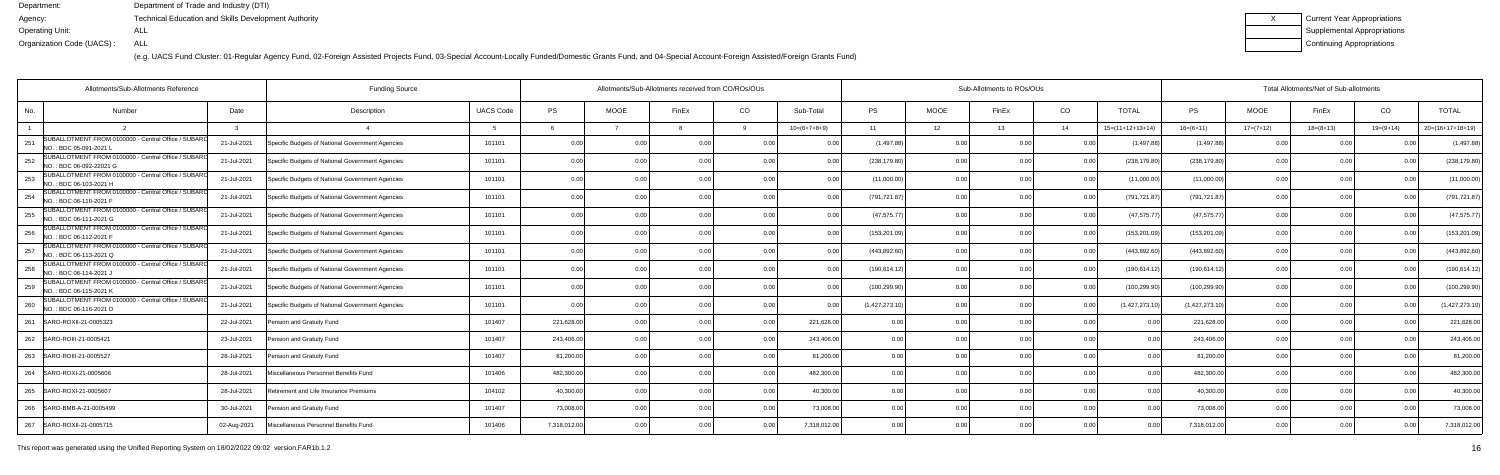| Current Year Appropriations |
|-----------------------------|
| Supplemental Appropriations |
| Continuing Appropriations   |

|                | Allotments/Sub-Allotments Reference |             | <b>Funding Source</b>                  |                  | Allotments/Sub-Allotments received from CO/ROs/OUs |             |                |       |                | Sub-Allotments to ROs/OUs |             |       |      |                    |             | Total Allotments/Net of Sub-allotments |             |                |                    |  |  |  |
|----------------|-------------------------------------|-------------|----------------------------------------|------------------|----------------------------------------------------|-------------|----------------|-------|----------------|---------------------------|-------------|-------|------|--------------------|-------------|----------------------------------------|-------------|----------------|--------------------|--|--|--|
| No.            | Number                              | Date        | Description                            | <b>UACS Code</b> | <b>PS</b>                                          | <b>MOOE</b> | FinEx          | CO    | Sub-Total      | <b>PS</b>                 | <b>MOOE</b> | FinEx | CO   | <b>TOTAL</b>       | <b>PS</b>   | <b>MOOE</b>                            | FinEx       | CO             | <b>TOTAL</b>       |  |  |  |
| $\overline{1}$ |                                     |             |                                        |                  |                                                    |             |                |       | $10=(6+7+8+9)$ | 11                        | 12          | 13    | 14   | $15=(11+12+13+14)$ | $16=(6+11)$ | $17=(7+12)$                            | $18=(8+13)$ | $19=(9+14)$    | $20=(16+17+18+19)$ |  |  |  |
|                | 268   SARO-ROXII-21-0005716         | 02-Aug-2021 | Retirement and Life Insurance Premiums | 104102           | 721,790.00                                         | 0.00        | 0.00           | 0.00  | 721,790.00     | 0.00                      | 0.00        | 0.00  | 0.00 | 00                 | 721,790.00  | 0.00                                   | 0.00        |                | 721,790.00         |  |  |  |
| 269            | SARO-ROIII-21-0005801               | 06-Aug-2021 | Pension and Gratuity Fund              | 101407           | 578,909.00                                         | 0.00        | 0.0(           | 0.00  | 578,909.00     | 0.00                      | 0.00        |       | 0.00 |                    | 578,909.00  | 0.00                                   | 0.00        |                | 578,909.00         |  |  |  |
| 270            | SARO-ROXII-21-0006708               | 09-Aug-2021 | Pension and Gratuity Fund              | 101407           | 591,802.00                                         | 0.00        | 0 <sub>0</sub> | 0.00  | 591,802.00     | 0.00                      | 0.00        | n nn  | 0.00 | 0.00               | 591,802.00  | 0.00                                   | 0.00        |                | 591,802.00         |  |  |  |
| 271            | SARO-ROIVB-21-0006900               | 12-Aug-2021 | Retirement and Life Insurance Premiums | 104102           | 92,735.00                                          | 0.00        | 0 <sub>0</sub> | 0.00  | 92,735.00      | 0.00                      | 0.00        | 0.00  | 0.00 | 0.00               | 92,735.00   | 0.00                                   | 0.00        |                | 92,735.00          |  |  |  |
| 272            | SARO-ROIVB-21-0006895               | 13-Aug-2021 | Pension and Gratuity Fund              | 101407           | 304,053.00                                         | 0.00        |                | 0.00  | 304,053.00     | 0.00                      | 0.00        |       | 0.00 |                    | 304,053.00  | 0.00                                   | 0.00        |                | 304,053.00         |  |  |  |
| 273            | SARO-ROIVB-21-0006899               | 13-Aug-2021 | Miscellaneous Personnel Benefits Fund  | 101406           | 983,362.00                                         | 0.00        | 0 <sub>0</sub> | 0.00  | 983,362.00     | 0.00                      | 0.00        | 0.00  | 0.00 |                    | 983,362.00  | 0.00                                   | 0.00        |                | 983,362.0          |  |  |  |
|                | 274   SARO-ROVII-21-0006933         | 16-Aug-2021 | Pension and Gratuity Fund              | 101407           | 161,831.00                                         | 0.00        | n nr           | 0.00  | 161,831.00     | 0.00                      | 0.00        | ስ ስበ  | 0.00 | 0.00               | 161,831.00  | 0.00                                   | 0.00        |                | 161,831.00         |  |  |  |
|                | 275 SARO-ROV-21-0007174             | 19-Aug-2021 | Pension and Gratuity Fund              | 101407           | 65,943.00                                          | 0.00        |                | 0.00  | 65,943.00      | 0.00                      | 0.00        |       | 0.00 |                    | 65,943.00   | 0.00                                   | 0.00        |                | 65,943.00          |  |  |  |
| 276            | SARO-BMB-A-21-0006748               | 27-Aug-2021 | Retirement and Life Insurance Premiums | 104102           | 199,750.00                                         | 0.00        | $\cap$ $\cap$  | 0.00  | 199,750.00     | (199, 750.00)             | 0.00        | ስ ስበ  | 0.00 | (199, 750.00)      | -0.00       | 0.00                                   | 0.00        |                | 0.00               |  |  |  |
| 277            | SARO-BMB-A-21-0007130               | 27-Aug-2021 | Pension and Gratuity Fund              | 101407           | 125,410.00                                         | 0.00        |                | 0.00  | 125,410.00     | 0.00                      | 0.00        | 0.00  | 0.00 | 0 <sub>0</sub>     | 125,410.00  | 0.00                                   | 0.00        |                | 125,410.00         |  |  |  |
| 278            | SARO-BMB-A-21-0007203               | 27-Aug-2021 | Retirement and Life Insurance Premiums | 104102           | 352,786.00                                         | 0.00        |                | 0.00  | 352,786.00     | (352, 786.00)             | 0.00        | 0.00  | 0.00 | (352,786.00)       | 0.00        | 0.00                                   | 0.00        |                | 0.00               |  |  |  |
| 279            | SARO-BMB-A-21-0007207               | 27-Aug-2021 | Retirement and Life Insurance Premiums | 104102           | 75,030.00                                          | 0.00        | 0 <sub>0</sub> | 0.00. | 75,030.00      | (75,030.00)               | 0.00        | ስ ስበ  | 0.00 | (75,030.00)        | 0.00        | 0.00                                   | 0.00        | 0 <sup>0</sup> | 0.00               |  |  |  |
|                | 280 SARO-ROIII-21-0007480           | 27-Aug-2021 | Pension and Gratuity Fund              | 101407           | 742,978.00                                         | 0.00        | 0 QC           | 0.00  | 742,978.00     | 0.00                      | 0.00        | በ በበ  | 0.00 | 0.00               | 742,978.00  | 0.00                                   | 0.00        | 0 <sub>0</sub> | 742,978.00         |  |  |  |
|                | 281 SARO-ROX-21-0007303             | 27-Aug-2021 | Pension and Gratuity Fund              | 101407           | 676,295.00                                         | 0.00        |                | 0.00  | 676,295.00     | 0.00                      | 0.00        | 0.00  | 0.00 |                    | 676,295.00  | 0.00                                   | 0.00        |                | 676,295.00         |  |  |  |
|                | 282 SARO-ROI-21-0007630             | 02-Sep-2021 | Pension and Gratuity Fund              | 101407           | 725,978.00                                         | 0.00        | 0 <sub>0</sub> | 0.00  | 725,978.00     | 0.00                      | 0.00        | ስ ስበ  | 0.00 | $\Omega$           | 725,978.00  | 0.00                                   | 0.00        |                | 725,978.00         |  |  |  |
|                | 283 SARO-ROXIII-21-0005475          | 02-Sep-2021 | Pension and Gratuity Fund              | 101407           | 89,906.00                                          | 0.00        |                | 0.00  | 89,906.00      | 0.00                      | 0.00        |       | 0.00 | 0.00               | 89,906.00   | 0.00                                   | 0.00        |                | 89,906.00          |  |  |  |
|                | 284 SARO-ROIVB-21-0008130           | 13-Sep-2021 | Miscellaneous Personnel Benefits Fund  | 101406           | 902,475.00                                         | 0.00        | n nr           | 0.00  | 902,475.00     | 0.00                      | 0.00        | 0.00  | 0.00 | 0.00               | 902,475.00  | 0.00                                   | 0.00        |                | 902,475.00         |  |  |  |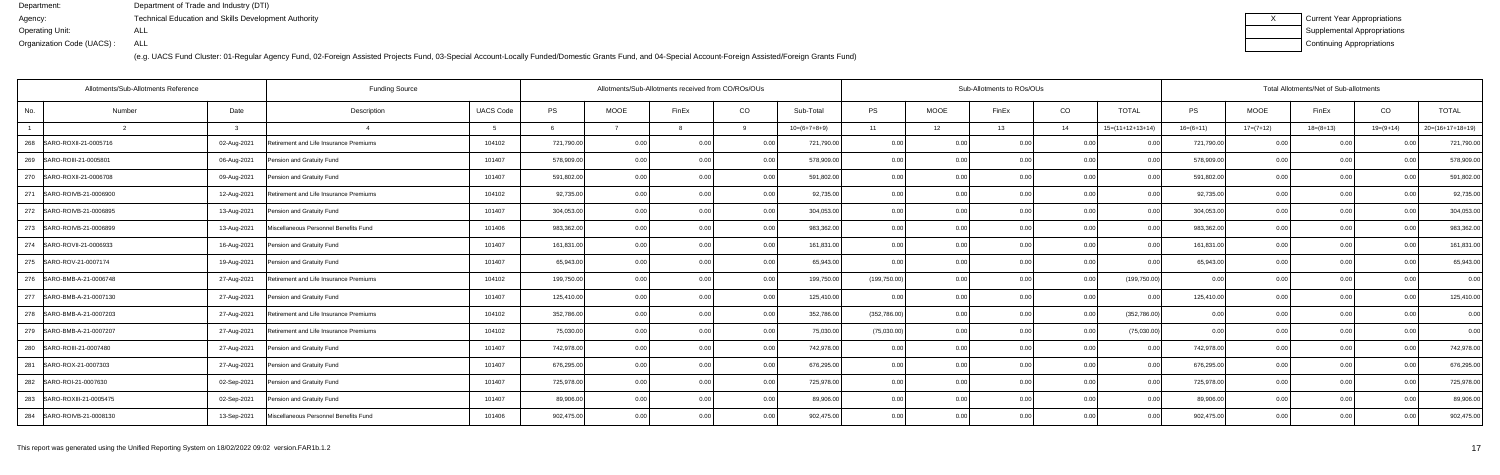| Current Year Appropriations |
|-----------------------------|
| Supplemental Appropriations |
| Continuing Appropriations   |

|                | Allotments/Sub-Allotments Reference<br><b>Funding Source</b> |             |                                                  |                  |              |             | Allotments/Sub-Allotments received from CO/ROs/OUs |              |                | Sub-Allotments to ROs/OUs |             |                |                |                    |              | Total Allotments/Net of Sub-allotments |             |               |                    |  |  |  |
|----------------|--------------------------------------------------------------|-------------|--------------------------------------------------|------------------|--------------|-------------|----------------------------------------------------|--------------|----------------|---------------------------|-------------|----------------|----------------|--------------------|--------------|----------------------------------------|-------------|---------------|--------------------|--|--|--|
| No.            | Number                                                       | Date        | Description                                      | <b>UACS Code</b> | <b>PS</b>    | <b>MOOE</b> | FinEx                                              | CO           | Sub-Total      | PS                        | <b>MOOE</b> | FinEx          | CO             | <b>TOTAL</b>       | <b>PS</b>    | <b>MOOE</b>                            | FinEx       | CO            | <b>TOTAL</b>       |  |  |  |
| $\overline{1}$ |                                                              |             | $\overline{A}$                                   |                  |              |             |                                                    |              | $10=(6+7+8+9)$ | 11                        | 12          | 13             | 14             | $15=(11+12+13+14)$ | $16=(6+11)$  | $17=(7+12)$                            | $18=(8+13)$ | $19=(9+14)$   | $20=(16+17+18+19)$ |  |  |  |
| 285            | SARO-ROIVB-21-0008131                                        | 13-Sep-2021 | Retirement and Life Insurance Premiums           | 104102           | 85,830.00    | 0.00        | 0.00                                               | 0.00         | 85,830.00      | 0.00                      | 0.00        | 0.00           | 0.00           |                    | 85,830.00    | 0.00                                   | 0.00        | 0.00          | 85,830.00          |  |  |  |
| 286            | SARO-ROIVB-21-0008132                                        | 13-Sep-2021 | Pension and Gratuity Fund                        | 101407           | 1,366,961.00 | 0.00        |                                                    | 0.00         | 1,366,961.00   | 0.00                      | 0.00        |                | 0.00           |                    | 1,366,961.0  | 0.00                                   | 0.00        |               | 1,366,961.0        |  |  |  |
| 287            | SARO-ROIX-21-0008073                                         | 13-Sep-2021 | Miscellaneous Personnel Benefits Fund            | 101406           | 3,839,892.00 | 0.00        |                                                    | . 0 OC       | 3,839,892.00   | 0.00                      | 0.00        |                | 0.00           | 0.00               | 3,839,892.0  | 0.00                                   | 0.00        | 0.00          | 3,839,892.0        |  |  |  |
|                | 288 SARO-ROIX-21-0008074                                     | 13-Sep-2021 | Retirement and Life Insurance Premiums           | 104102           | 372,111.00   | 0.00        |                                                    | 0.00         | 372,111.00     | 0.00                      | 0.00        | 0.00           | 0.00           | 0.00               | 372,111.00   | 0.00                                   | 0.00        | 0.00          | 372,111.00         |  |  |  |
| 289            | SARO-ROIVA-21-0007218                                        | 14-Sep-2021 | Specific Budgets of National Government Agencies | 101101           | 0.00         | 0.00        |                                                    | 20,000,000.0 | 20,000,000.00  | 0.00                      | 0.00        |                | 0.00           | 0 <sub>0</sub>     | 0.0(         |                                        | 0.00        | 20,000,000.00 | 20,000,000.0       |  |  |  |
| 290            | SARO-ROV-21-0005548                                          | 14-Sep-2021 | Pension and Gratuity Fund                        | 101407           | 476,135.00   | 0.00        |                                                    | . 0.0        | 476,135.00     | 0.00                      | 0.00        |                | 0 <sub>0</sub> | 0.00               | 476,135.00   | 0.00                                   |             |               | 476,135.00         |  |  |  |
|                | 291 SARO-ROX-21-0007984                                      | 14-Sep-2021 | Pension and Gratuity Fund                        | 101407           | 423,875.00   | 0.00        |                                                    | 0.00         | 423,875.00     | 0.00                      | 0.00        | 0.00           | 0.00           | 0.00               | 423,875.00   | 0.00                                   | 0.00        | 0.00          | 423,875.00         |  |  |  |
| 292            | SARO-ROX-21-0008104                                          | 14-Sep-2021 | Pension and Gratuity Fund                        | 101407           | 19,247.00    | 0.00        |                                                    | 0.00         | 19,247.00      | 0.00                      | 0.00        |                | 0 <sub>0</sub> |                    | 19,247.0     | 0.00                                   | 0.00        |               | 19,247.0           |  |  |  |
| 293            | SARO-ROIX-21-0004132                                         | 15-Sep-2021 | Pension and Gratuity Fund                        | 101407           | 1,269,134.00 | 0.00        |                                                    | 0.00         | 1,269,134.00   | 0.00                      | 0.00        | 0 QC           | 0 <sub>0</sub> | 0.00               | 1,269,134.00 | 0.00                                   | 0.00        | 0.00          | 1,269,134.0        |  |  |  |
|                | 294 SARO-ROIX-21-0005236                                     | 15-Sep-2021 | Pension and Gratuity Fund                        | 101407           | 1,416,380.00 | 0.00        |                                                    | 0.00         | 1,416,380.00   | 0.00                      | 0.00        | 0.00           | 0.00           | 0.00               | 1,416,380.00 | 0.00                                   | 0.00        | 0.00          | 1,416,380.0        |  |  |  |
| 295            | SARO-ROVI-21-0007670                                         | 15-Sep-2021 | Pension and Gratuity Fund                        | 101407           | 3,276,272.00 | 0.00        |                                                    | 0.00         | 3,276,272.00   | 0.00                      | 0.00        | 0 <sub>0</sub> | 0.00           | 0 <sub>0</sub>     | 3,276,272.00 | 0.00                                   | 0.00        |               | 3,276,272.00       |  |  |  |
| 296            | SARO-ROII-21-0005824                                         | 17-Sep-2021 | Miscellaneous Personnel Benefits Fund            | 101406           | 1,164,842.00 | 0.00        | 0 <sub>0</sub>                                     | 0.00         | 1,164,842.00   | 0.00                      | 0.00        | 0 QC           | 0.00           | 0.00               | 1,164,842.00 | 0.00                                   | 0.00        | 0.00          | 1,164,842.0        |  |  |  |
|                | 297   SARO-ROII-21-0005825                                   | 17-Sep-2021 | Retirement and Life Insurance Premiums           | 104102           | 159,040.00   | 0.00        | 0 <sub>0</sub>                                     | 0.00         | 159,040.00     | 0.00                      | 0.00        | 0.00           | 0.00           | 0.00               | 159,040.00   | 0.00                                   | 0.00        | 0.00          | 159,040.00         |  |  |  |
| 298            | SARO-ROX-21-0008425                                          | 17-Sep-2021 | Pension and Gratuity Fund                        | 101407           | 38,077.00    | 0.00        |                                                    | 0.00         | 38,077.00      | 0.00                      | 0.00        | 0.00           | 0.00           | 0 <sub>0</sub>     | 38,077.00    | 0.00                                   | 0.00        |               | 38,077.00          |  |  |  |
| 299            | SARO-BMB-A-21-0008181                                        | 22-Sep-2021 | Retirement and Life Insurance Premiums           | 104102           | 523,840.00   | 0.00        | n n                                                | 0.00         | 523,840.00     | (523, 840.00)             | 0.00        | 0.00           | 0.00           | (523, 840.00)      | 0.00         | 0.00                                   | 0.00        | 0.00          | 0.00               |  |  |  |
|                | 300 SARO-BMB-A-21-0008187                                    | 22-Sep-2021 | Retirement and Life Insurance Premiums           | 104102           | 100,040.00   | 0.00        | n n                                                | 0.00         | 100,040.00     | (100, 040.00)             | 0.00        | 0.00           | 0.00           | (100, 040.00)      | 0.00         | 0.00                                   | 0.00        | 0.00          | 0.00               |  |  |  |
|                | 301 SARO-ROIVB-21-0008759                                    | 26-Sep-2021 | Miscellaneous Personnel Benefits Fund            | 101406           | 891,000.00   | 0.00        |                                                    | 0.00         | 891,000.00     | 0.00                      | 0.00        | 0.00           | 0.00           | 0.00               | 891,000.00   | 0.00                                   | 0.00        | 0.00          | 891,000.00         |  |  |  |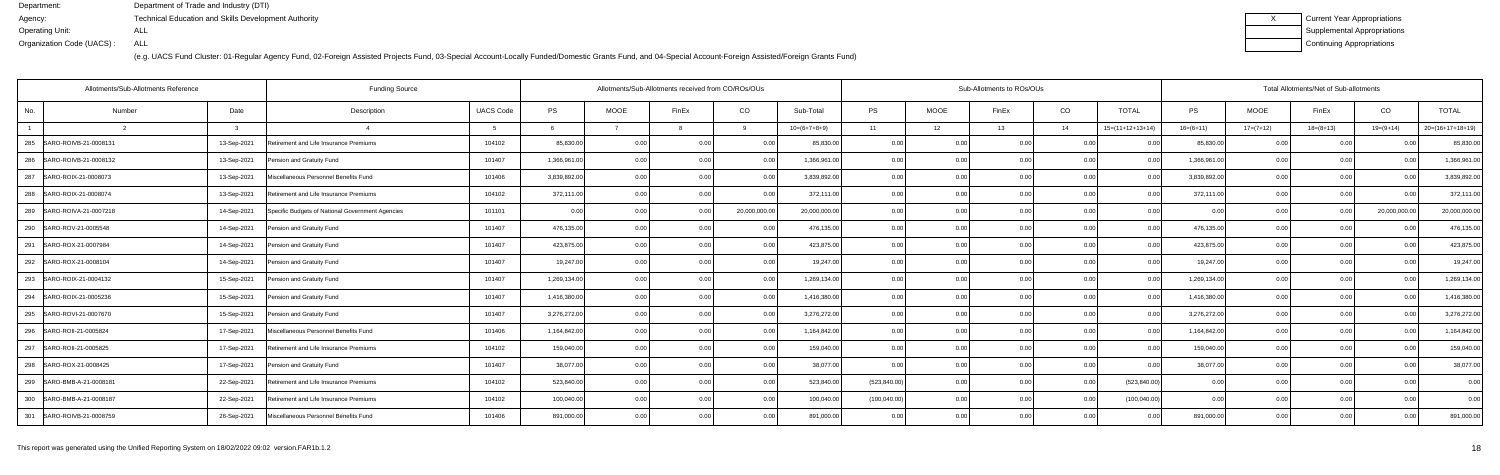(e.g. UACS Fund Cluster: 01-Regular Agency Fund, 02-Foreign Assisted Projects Fund, 03-Special Account-Locally Funded/Domestic Grants Fund, and 04-Special Account-Foreign Assisted/Foreign Grants Fund)

| Current Year Appropriations |
|-----------------------------|
| Supplemental Appropriations |
| Continuing Appropriations   |

| Allotments/Sub-Allotments Reference<br><b>Funding Source</b>                          |              |                                                  |                  |              | Allotments/Sub-Allotments received from CO/ROs/OUs |                |                |                | Sub-Allotments to ROs/OUs |             |                |      |                    |                | Total Allotments/Net of Sub-allotments |             |                |                    |  |  |  |
|---------------------------------------------------------------------------------------|--------------|--------------------------------------------------|------------------|--------------|----------------------------------------------------|----------------|----------------|----------------|---------------------------|-------------|----------------|------|--------------------|----------------|----------------------------------------|-------------|----------------|--------------------|--|--|--|
| No.<br>Number                                                                         | Date         | Description                                      | <b>UACS Code</b> | <b>PS</b>    | <b>MOOE</b>                                        | FinEx          | CO             | Sub-Total      | <b>PS</b>                 | <b>MOOE</b> | FinEx          | CO   | <b>TOTAL</b>       | PS             | <b>MOOE</b>                            | FinEx       | CO             | <b>TOTAL</b>       |  |  |  |
|                                                                                       | $\mathbf{r}$ | $\overline{a}$                                   | -5               | -6           |                                                    |                |                | $10=(6+7+8+9)$ | 11                        | 12          | 13             | 14   | $15=(11+12+13+14)$ | $16=(6+11)$    | $17=(7+12)$                            | $18=(8+13)$ | $19=(9+14)$    | $20=(16+17+18+19)$ |  |  |  |
| 302<br>SARO-ROIVB-21-0008760                                                          | 26-Sep-2021  | Retirement and Life Insurance Premiums           | 104102           | 90,000.00    | 0 <sub>0</sub>                                     |                | . 0.0          | 90,000.00      | 0.00                      |             |                | 0.0( |                    | 90,000.00      | 0.00                                   |             |                | 90,000.00          |  |  |  |
| 303<br>SARO-BMB-A-21-0008681                                                          | 28-Sep-2021  | Retirement and Life Insurance Premiums           | 104102           | 119,492.00   | 0.00                                               | 0 <sub>0</sub> | 0.00           | 119,492.00     | 0.00                      | 0.00        | n nn           | 0.00 | 0.00               | 119.492.00     | 0.00                                   | 0.00        | 0 <sub>0</sub> | 119,492.0          |  |  |  |
| 304 SARO-ROIX-21-0008870                                                              | 28-Sep-2021  | Pension and Gratuity Fund                        | 101407           | 527,422.00   | 0.00                                               | 0 <sub>0</sub> | 0.00           | 527,422.00     | 0.00                      | 0.00        | 0.00           | 0.00 | 0.00               | 527,422.00     | 0.00                                   | 0.00        | 0 <sub>0</sub> | 527,422.00         |  |  |  |
| 305 SARO-ROXI-21-0008028                                                              | 28-Sep-2021  | Pension and Gratuity Fund                        | 101407           | 906,439.00   | 0.00                                               | 0 <sub>0</sub> | 0.00           | 906.439.00     | 0.00                      | 0.00        |                | 0.00 | 0 <sub>0</sub>     | 906.439.00     | 0.00                                   | 0.00        |                | 906,439.0          |  |  |  |
| 306 SARO-ROVI-21-0008944                                                              | 30-Sep-2021  | Pension and Gratuity Fund                        | 101407           | 440,233.00   | 0.00                                               | 0 <sub>0</sub> | 0.00           | 440,233.00     | 0.00                      | 0.00        | 0.00           | 0.00 | 0.00               | 440,233.00     | 0.00                                   | 0.00        |                | 440,233.00         |  |  |  |
| 307   SARO-ROIII-21-0009090                                                           | 05-Oct-2021  | Miscellaneous Personnel Benefits Fund            | 101406           | 4,477,310.00 | 0.00                                               | 0 <sub>0</sub> | 0.00           | 4,477,310.00   | 0.00                      | 0.00        | 0.00           | 0.00 | 0 <sub>0</sub>     | 4,477,310.00   | 0.00                                   | 0.00        |                | 4,477,310.00       |  |  |  |
| 308 SARO-ROIII-21-0009092                                                             | 05-Oct-2021  | Retirement and Life Insurance Premiums           | 104102           | 131,398.00   | 0.00                                               | 0 <sub>0</sub> | 0.00           | 131,398.00     | 0.00                      | 0.00        | 0.00           | 0.00 | 0.00               | 131,398.00     | 0.00                                   | 0.00        | 0 <sub>0</sub> | 131,398.0          |  |  |  |
| 309   SARO-ROIVB-21-0009290                                                           | 08-Oct-2021  | Miscellaneous Personnel Benefits Fund            | 101406           | 6,824,352.00 | 0.00                                               | 0.OC           | 0.00           | 6,824,352.00   | 0.00                      | 0.00        | 0.00           | 0.00 | 0.00               | 6,824,352.00   | 0.00                                   | 0.00        | 0 <sub>0</sub> | 6,824,352.0        |  |  |  |
| 310<br>SARO-ROIVB-21-0009291                                                          | 08-Oct-2021  | Retirement and Life Insurance Premiums           | 104102           | 676,392.00   | 0.0                                                |                | 0.00           | 676,392.00     | 0.00                      | 0.00        |                | 0.00 |                    | 676,392.00     | 0.00                                   | 0.00        |                | 676,392.0          |  |  |  |
| SUBALLOTMENT FROM 0100000 - Central Office / SUBARO<br>311<br>NO.: BDC 08-188-2021 N  | 11-Oct-2021  | Retirement and Life Insurance Premiums           | 104102           | 0.00         | 0 <sub>0</sub>                                     |                | 0.00           | 0.00           | (37, 515.00)              | 0.00        |                | 0.00 | (37,515.00)        | (37, 515.00)   | 0.00                                   | 0.00        |                | (37, 515.00)       |  |  |  |
| SUBALLOTMENT FROM 0100000 - Central Office / SUBARC<br>312<br>NO.: BDC 09-202-2021 O  | 11-Oct-2021  | Retirement and Life Insurance Premiums           | 104102           | 0.00         | 0.00                                               | 0 <sub>0</sub> | 0.00           | 0.00           | (50,020.00)               | 0.00        | በ በበ           | 0.00 | (50,020.00)        | (50,020.00)    | 0.00                                   | 0.00        |                | (50,020.00)        |  |  |  |
| SUBALLOTMENT FROM 0100000 - Central Office / SUBARC<br>313<br>NO.: BDC 09-193-2021 W  | 12-Oct-2021  | Retirement and Life Insurance Premiums           | 104102           | 0.00         | 0 <sub>0</sub>                                     |                | 0.00           | 0.00           | (99, 875.00)              | 0.00        | 0 <sub>0</sub> | 0.00 | (99.875.00)        | (99, 875.00)   | 0.00                                   | 0.00        |                | (99, 875.00)       |  |  |  |
| 314<br>SARO-ROX-21-0009271                                                            | 13-Oct-2021  | Pension and Gratuity Fund                        | 101407           | 21,063.00    | 0 <sub>0</sub>                                     |                | 0.00           | 21,063.00      |                           | 0.00        |                | 0.00 |                    | 21,063.00      | 0.00                                   | 0.00        |                | 21,063.0           |  |  |  |
| SUBALLOTMENT FROM 0100000 - Central Office / SUBARO<br>315<br>NO.: BDC 07-144-2021 I  | 13-Oct-2021  | Specific Budgets of National Government Agencies | 101101           | 0.00         | 0.00                                               |                | 0.0            | 0.00           | (1,323,694.14)            | 0.00        | n nr           | 0.00 | (1,323,694.1)      | (1,323,694.14) | 0.00                                   | 0.00        |                | (1,323,694.1)      |  |  |  |
| SUBALLOTMENT FROM 0100000 - Central Office / SUBARC<br>316<br>NO. : BDC 07-146-2021 J | 13-Oct-2021  | Specific Budgets of National Government Agencies | 101101           | 0.00         | 0.00                                               | 0 <sub>0</sub> | 0.00           | 0.00           | (398,891.01               | 0.00        |                | 0.00 | (398, 891.0        | (398, 891.01)  | 0.00                                   | 0.00        | n nr           | (398, 891.0)       |  |  |  |
| SUBALLOTMENT FROM 0100000 - Central Office / SUBARC<br>317<br>NO.: BDC 07-163-2021 J  | 13-Oct-2021  | Specific Budgets of National Government Agencies | 101101           | 0.00         | 0.00                                               |                | 0.00           | 0.00           | (666,060.78)              | 0.00        |                | 0.00 | (666,060.78        | (666,060.78    | 0.00                                   | 0.00        |                | (666,060.7         |  |  |  |
| SUBALLOTMENT FROM 0100000 - Central Office / SUBARO<br>318<br>NO.: BDC 08-170-2021 G  | 13-Oct-2021  | Specific Budgets of National Government Agencies | 101101           | 0.00         | 0.00                                               |                | 0 <sub>0</sub> | 0.00           | (159,730.17               | 0.00        |                | 0.00 | (159, 730.1)       | (159, 730.1)   | 0.00                                   | 0.00        |                | (159, 730.17)      |  |  |  |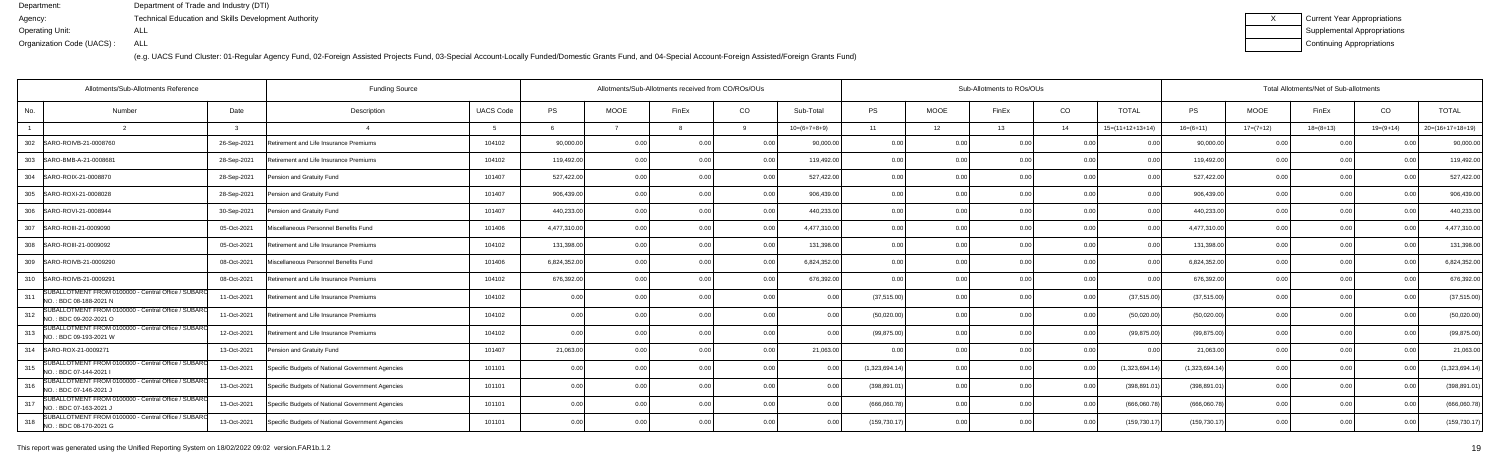| Current Year Appropriations |
|-----------------------------|
| Supplemental Appropriations |
| Continuing Appropriations   |

| Allotments/Sub-Allotments Reference<br><b>Funding Source</b>                         |             |                                                  |                  |               |             | Allotments/Sub-Allotments received from CO/ROs/OUs |                |                | Sub-Allotments to ROs/OUs |                 |       |      |                    |                | Total Allotments/Net of Sub-allotments |                 |                |                    |  |  |  |
|--------------------------------------------------------------------------------------|-------------|--------------------------------------------------|------------------|---------------|-------------|----------------------------------------------------|----------------|----------------|---------------------------|-----------------|-------|------|--------------------|----------------|----------------------------------------|-----------------|----------------|--------------------|--|--|--|
| No.<br>Number                                                                        | Date        | Description                                      | <b>UACS Code</b> | <b>PS</b>     | <b>MOOE</b> | FinEx                                              | CO             | Sub-Total      | PS                        | <b>MOOE</b>     | FinEx | CO   | TOTAL              | PS             | <b>MOOE</b>                            | FinEx           | CO             | <b>TOTAL</b>       |  |  |  |
|                                                                                      |             | $\overline{A}$                                   | -5               |               |             |                                                    |                | $10=(6+7+8+9)$ | 11                        | 12 <sup>7</sup> | 13    | 14   | $15=(11+12+13+14)$ | $16=(6+11)$    | $17=(7+12)$                            | $18 = (8 + 13)$ | $19=(9+14)$    | $20=(16+17+18+19)$ |  |  |  |
| 319   SARO-ROX-21-0009632                                                            | 15-Oct-2021 | Miscellaneous Personnel Benefits Fund            | 101406           | 13,406,000.00 | 0.00        | 0 Q                                                | 0 <sub>0</sub> | 13,406,000.00  | 0.00                      | 0.00            | 0.00  | 0.00 |                    | 13,406,000.00  | 0.00                                   | 0.00            |                | 13,406,000.00      |  |  |  |
| 320 SARO-ROX-21-0009633                                                              | 15-Oct-2021 | Retirement and Life Insurance Premiums           | 104102           | 1,285,000.00  | 0.00        | 0 <sub>0</sub>                                     | 0.0            | 1,285,000.00   | 0.00                      | 0.00            |       | 0.00 |                    | 1,285,000.00   | 0.00                                   | 0.00            |                | 1,285,000.0        |  |  |  |
| SARO-ROIVB-21-0009743<br>321                                                         | 18-Oct-2021 | Miscellaneous Personnel Benefits Fund            | 101406           | 145,207.00    | 0.00        | 0 Q                                                | 0.00           | 145,207.00     | 0.00                      | 0.00            | n nr  | 0.00 | 0.00               | 145,207.00     | 0.00                                   | 0.00            | 0 <sub>0</sub> | 145,207.0          |  |  |  |
| 322<br>SARO-ROIVB-21-0009744                                                         | 18-Oct-2021 | Retirement and Life Insurance Premiums           | 104102           | 13,848.00     | 0.0         |                                                    | 0.00           | 13,848.00      | 0.00                      | 0.00            |       | 0.00 |                    | 13,848.00      | 0.00                                   | 0.00            |                | 13,848.00          |  |  |  |
| SARO-ROVII-21-0009078<br>323                                                         | 18-Oct-2021 | Pension and Gratuity Fund                        | 101407           | 85,693.00     | 0.00        |                                                    | 0.00           | 85,693.00      | 0.00                      | 0.00            |       | 0.00 |                    | 85,693.00      | 0.00                                   | 0.00            |                | 85,693.0           |  |  |  |
| 324   SARO-ROII-21-0009817                                                           | 19-Oct-2021 | Miscellaneous Personnel Benefits Fund            | 101406           | 38,932.00     | 0.00        | 0 <sub>0</sub>                                     | 0.00           | 38,932.00      | 0.00                      | 0.00            | 0.00  | 0.00 | 0.00               | 38,932.00      | 0.00                                   | 0.00            | 0 <sub>0</sub> | 38,932.00          |  |  |  |
| SARO-ROII-21-0009818<br>325                                                          | 19-Oct-2021 | Retirement and Life Insurance Premiums           | 104102           | 21,279.00     | 0.00        |                                                    | 0.00           | 21,279.00      | 0.00                      | 0.00            |       | 0.00 |                    | 21,279.00      | 0.00                                   | 0.00            |                | 21,279.00          |  |  |  |
| SUBALLOTMENT FROM 0100000 - Central Office / SUBARO<br>326<br>NO.: BDC 08-175-2021 L | 19-Oct-2021 | Specific Budgets of National Government Agencies | 101101           | 0.00          | 0.00        |                                                    | 0.00           | 0.00           | (95, 151.54)              | 0.00            | n nr  | 0.00 | (95, 151.54)       | (95, 151.54)   | 0.00                                   | 0.00            |                | (95, 151.54)       |  |  |  |
| SUBALLOTMENT FROM 0100000 - Central Office / SUBARO<br>327<br>NO.: BDC 08-182-2021 O | 19-Oct-2021 | Specific Budgets of National Government Agencies | 101101           | 0.00          | 0.00        | n n                                                | 0.00           | 0.00           | 0.00                      | (13,500.00)     | 0.00  | 0.00 | (13,500.00)        | 0.00           | (13,500.00)                            | 0.00            | 0 <sub>0</sub> | (13,500.00)        |  |  |  |
| SUBALLOTMENT FROM 0100000 - Central Office / SUBARO<br>328<br>NO.: BDC 08-184-2021 M | 19-Oct-2021 | Specific Budgets of National Government Agencies | 101101           | 0.00          | 0.00        |                                                    | 0.00           | 0.00           | (475, 757.70)             | 0.00            | 0.00  | 0.00 | (475, 757.70)      | (475, 757, 70) | 0.00                                   | 0.00            | 0 <sub>0</sub> | (475, 757.70)      |  |  |  |
| SUBALLOTMENT FROM 0100000 - Central Office / SUBARO<br>329<br>NO.: BDC 08-185-2021 H | 19-Oct-2021 | Specific Budgets of National Government Agencies | 101101           | 0.00          | 0.0         |                                                    | 0.0            | 0.00           | (138, 917.34)             | 0.00            |       | 0.00 | (138, 917.34)      | (138,917.34    | 0.00                                   | 0.00            |                | (138,917.34        |  |  |  |
| SUBALLOTMENT FROM 0100000 - Central Office / SUBARO<br>330<br>NO.: BDC 09-189-2021 I | 19-Oct-2021 | Specific Budgets of National Government Agencies | 101101           | 0.00          | 0.00        | n n                                                | 0.0            | 0.00           |                           | (5,000.00)      |       | 0.00 | (5,000.00)         | 0.0            | (5,000.00)                             | 0.00            |                | (5,000.00)         |  |  |  |
| SUBALLOTMENT FROM 0100000 - Central Office / SUBARO<br>331<br>NO.: BDC 09-206-2021 P | 19-Oct-2021 | Specific Budgets of National Government Agencies | 101101           | 0.00          | 0.00        |                                                    | 0.0            | 0.00           | (319, 680.00)             | 0.00            |       | 0.00 | (319,680.00)       | (319,680.00    | 0.00                                   | 0.00            |                | (319,680.00        |  |  |  |
| 332 SARO-ROV-21-0010039                                                              | 21-Oct-2021 | Pension and Gratuity Fund                        | 101407           | 646,134.00    | 0.00        |                                                    | 0.00           | 646,134.00     | 0.00                      | 0.00            |       | 0.00 |                    | 646,134.00     | 0.00                                   | 0.00            |                | 646,134.00         |  |  |  |
| 333<br>SARO-BMB-A-21-0009657                                                         | 22-Oct-2021 | Pension and Gratuity Fund                        | 101407           | 38,835.00     | 0.00        |                                                    | 0.00           | 38,835.00      | 0.00                      | 0.00            |       | 0.00 |                    | 38,835.00      | 0.00                                   | 0.00            |                | 38,835.0           |  |  |  |
| 334 SARO-ROV-21-0010218                                                              | 25-Oct-2021 | Retirement and Life Insurance Premiums           | 104102           | 122,507.00    | 0.00        |                                                    | 0.00           | 122,507.00     | 0.00                      | 0.00            |       | 0.00 | 0 O                | 122,507.00     | 0.00                                   | 0.00            |                | 122,507.0          |  |  |  |
| 335 SARO-ROV-21-0010219                                                              | 25-Oct-2021 | Miscellaneous Personnel Benefits Fund            | 101406           | 1,368,749.00  | 0.00        |                                                    | 0.0            | 1,368,749.00   | 0.00                      | 0.00            |       | 0.00 |                    | 1,368,749.00   | 0.00                                   | 0.00            |                | 1,368,749.00       |  |  |  |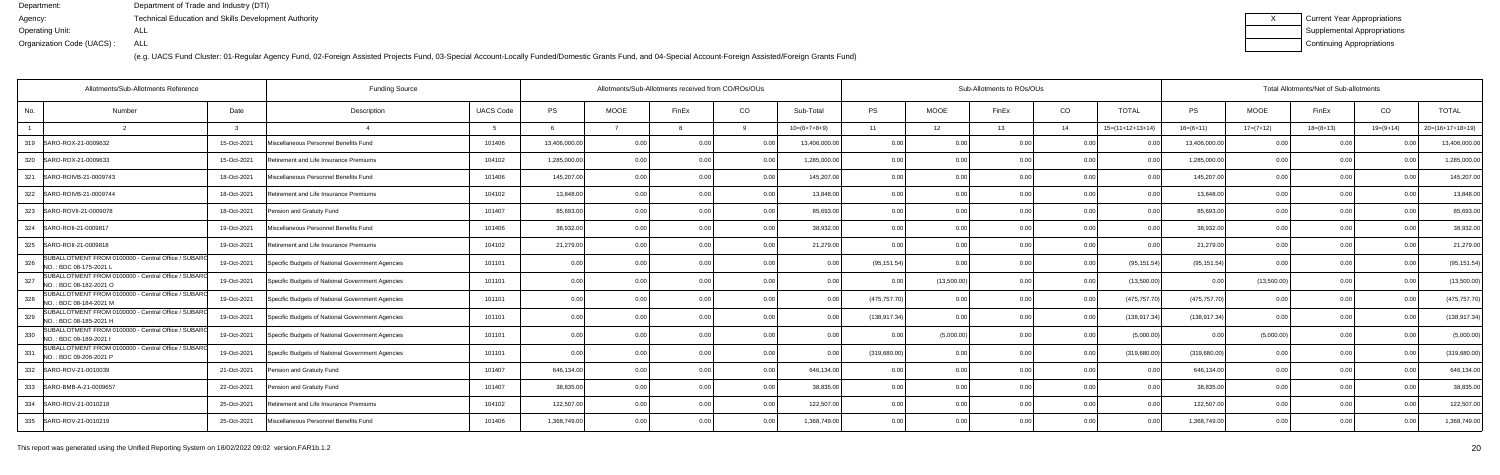| Current Year Appropriations |
|-----------------------------|
| Supplemental Appropriations |
| Continuing Appropriations   |

|                | Allotments/Sub-Allotments Reference |             | <b>Funding Source</b>                  |                  | Allotments/Sub-Allotments received from CO/ROs/OUs |             | Sub-Allotments to ROs/OUs |                 |                |           |                |       | Total Allotments/Net of Sub-allotments |                    |               |             |             |                |                    |
|----------------|-------------------------------------|-------------|----------------------------------------|------------------|----------------------------------------------------|-------------|---------------------------|-----------------|----------------|-----------|----------------|-------|----------------------------------------|--------------------|---------------|-------------|-------------|----------------|--------------------|
| No.            | Number                              | Date        | Description                            | <b>UACS Code</b> | <b>PS</b>                                          | <b>MOOE</b> | FinEx                     | CO<br>Sub-Total |                | <b>PS</b> | <b>MOOE</b>    | FinEx | CO                                     | <b>TOTAL</b>       | <b>PS</b>     | <b>MOOE</b> | FinEx       | CO             | <b>TOTAL</b>       |
| $\overline{1}$ |                                     |             |                                        |                  |                                                    |             |                           |                 | $10=(6+7+8+9)$ | 11        | 12             | 13    | 14                                     | $15=(11+12+13+14)$ | $16=(6+11)$   | $17=(7+12)$ | $18=(8+13)$ | $19=(9+14)$    | $20=(16+17+18+19)$ |
|                | 336 SARO-ROIII-21-0010419           | 28-Oct-2021 | Pension and Gratuity Fund              | 101407           | 417,996.00                                         | 0.00        | 0.00                      | 0.00            | 417,996.00     | 0.00      | 0.00           | 0.00  | 0.00                                   | - N N              | 417,996.00    | 0.00        | 0.00        |                | 417,996.00         |
| 337            | SARO-ROIVA-21-0010426               | 29-Oct-2021 | Miscellaneous Personnel Benefits Fund  | 101406           | 18,769,236.00                                      | 0.00        | 0.00                      | 0.00            | 18,769,236.00  | 0.00      | 0.00           |       | 0.00                                   |                    | 18,769,236.00 | 0.00        | 0.00        |                | 18,769,236.00      |
| 338            | SARO-ROIVA-21-0010427               | 29-Oct-2021 | Retirement and Life Insurance Premiums | 104102           | 1,473,024.00                                       | 0.00        | 0.00                      | . O OO          | 1,473,024.00   | 0.00      | 0 <sub>0</sub> | 0.00  | 0.00                                   | 00                 | 1,473,024.00  | 0.00        | 0.00        |                | 1,473,024.00       |
|                | 339 SARO-ROX-21-0009967             | 29-Oct-2021 | Pension and Gratuity Fund              | 101407           | 85,791.00                                          | 0.00        | 0 <sub>0</sub>            | 0.00            | 85,791.00      | 0.00      | 0.00           | 0.00  | 0.00                                   | 0.00               | 85,791.00     | 0.00        | 0.00        | 0 <sub>0</sub> | 85,791.00          |
| 340            | SARO-ROX-21-0010396                 | 29-Oct-2021 | Pension and Gratuity Fund              | 101407           | 21,701.00                                          | 0.00        |                           | 0.00            | 21,701.00      | 0.00      | 0.00           |       | 0.00                                   |                    | 21,701.00     | 0.00        | 0.00        |                | 21,701.00          |
| 341            | SARO-ROX-21-0010470                 | 29-Oct-2021 | Pension and Gratuity Fund              | 101407           | 218,218.00                                         | 0.00        | 0 <sub>0</sub>            | 0.00            | 218,218.00     | 0.00      | 0 <sub>0</sub> | 0.00  | 0.00                                   | $\Omega$           | 218,218.00    | 0.00        | 0.00        | $\cap$         | 218,218.00         |
|                | 342 SARO-ROVII-21-0011196           | 05-Nov-2021 | Pension and Gratuity Fund              | 101407           | 128,860.00                                         | 0.00        | 0 <sub>0</sub>            | 0.00            | 128,860.00     | 0.00      | 0.00           | 0.00  | 0.00                                   | 0.00               | 128,860.00    | 0.00        | 0.00        |                | 128,860.00         |
| 343            | SARO-ROIII-21-0011063               | 08-Nov-2021 | Pension and Gratuity Fund              | 101407           | 164,855.00                                         | 0.00        | 0 <sub>0</sub>            | 0.00            | 164,855.00     | 0.00      | 0.00           |       | 0.00                                   |                    | 164,855.00    | 0.00        | 0.00        |                | 164,855.0          |
| 344            | SARO-ROV-21-0011086                 | 08-Nov-2021 | Pension and Gratuity Fund              | 101407           | 329,711.00                                         | 0.00        | 0 <sub>0</sub>            | 0.00            | 329,711.00     | 0.00      | 0.00           | 0.00  | 0.00                                   | 0.00               | 329,711.00    | 0.00        | 0.00        |                | 329,711.00         |
|                | 345 SARO-ROII-21-0011421            | 09-Nov-2021 | Pension and Gratuity Fund              | 101407           | 403,283.00                                         | 0.00        | 0.00                      | 0.00            | 403,283.00     | 0.00      | 0.00           | 0.00  | 0.00                                   | 0.00               | 403,283.00    | 0.00        | 0.00        | 0 <sub>0</sub> | 403,283.00         |
| 346            | SARO-BMB-A-21-0010690               | 10-Nov-2021 | Retirement and Life Insurance Premiums | 104102           | 94,783.00                                          | 0.00        | 0 <sub>0</sub>            | 0.00            | 94,783.00      | 0.00      | 0.00           | 0.00  | 0.00                                   |                    | 94,783.00     | 0.00        | 0.00        |                | 94,783.00          |
|                | 347 SARO-ROIII-21-0012026           | 15-Nov-2021 | Pension and Gratuity Fund              | 101407           | 963,818.00                                         | 0.00        | 0.00                      | 0.00            | 963,818.00     | 0.00      | 0.00           | 0.00  | 0.00                                   | 0.00               | 963,818.00    | 0.00        | 0.00        | 0 <sub>0</sub> | 963,818.00         |
|                | 348   SARO-ROVII-21-0011950         | 15-Nov-2021 | Pension and Gratuity Fund              | 101407           | 383,767.00                                         | 0.00        | 0.00                      | 0.00            | 383,767.00     | 0.00      | 0.00           | 0.00  | 0.00                                   | 0.00               | 383,767.00    | 0.00        | 0.00        | 0.00           | 383,767.00         |
| 349            | SARO-ROVI-21-0012206                | 16-Nov-2021 | Pension and Gratuity Fund              | 101407           | 578,829.00                                         | 0.00        | 0.0(                      | 0.00            | 578,829.00     | 0.00      | 0.00           | 0.00  | 0.00                                   |                    | 578,829.00    | 0.00        | 0.00        |                | 578,829.00         |
|                | 350 SARO-ROVII-21-0012327           | 18-Nov-2021 | Pension and Gratuity Fund              | 101407           | 185,877.00                                         | 0.00        | 0.00                      | 0.00            | 185,877.00     | 0.00      | 0.00           | 0.00  | 0.00                                   | 0.00               | 185,877.00    | 0.00        | 0.00        |                | 185,877.00         |
|                | 351 SARO-ROIVB-21-0012634           | 19-Nov-2021 | Pension and Gratuity Fund              | 101407           | 1,930,080.00                                       | 0.00        | 0.00                      | 0.00            | 1,930,080.00   | 0.00      | 0.00           | 0.00  | 0.00                                   | 0.00               | 1,930,080.00  | 0.00        | 0.00        | 0.00           | 1,930,080.00       |
|                | 352 SARO-ROVI-21-0012976            | 29-Nov-2021 | Pension and Gratuity Fund              | 101407           | 108,216.00                                         | 0.00        | 0 <sub>0</sub>            | 0.00            | 108,216.00     | 0.00      | 0.00           | 0.00  | 0.00                                   | 0.00               | 108,216.00    | 0.00        | 0.00        | 0 <sub>0</sub> | 108,216.00         |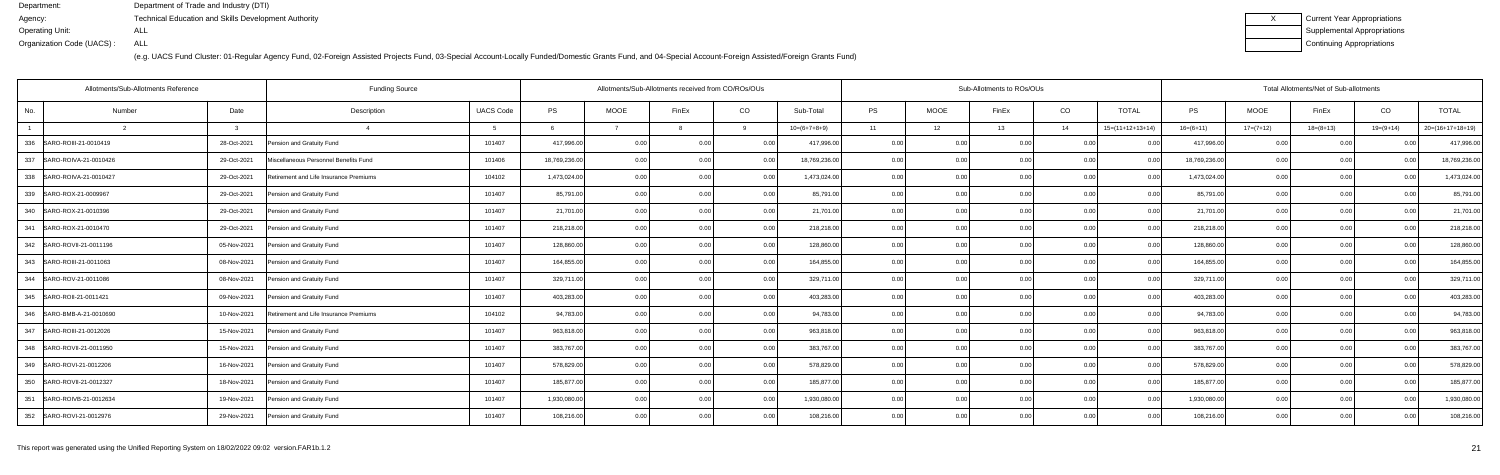(e.g. UACS Fund Cluster: 01-Regular Agency Fund, 02-Foreign Assisted Projects Fund, 03-Special Account-Locally Funded/Domestic Grants Fund, and 04-Special Account-Foreign Assisted/Foreign Grants Fund)

| Current Year Appropriations |
|-----------------------------|
| Supplemental Appropriations |
| Continuing Appropriations   |

| Allotments/Sub-Allotments Reference                                                            |             | <b>Funding Source</b>                            |                  | Allotments/Sub-Allotments received from CO/ROs/OUs |                   |                |                |                   | Sub-Allotments to ROs/OUs |                       |       |      |                            |                 | Total Allotments/Net of Sub-allotments |             |                |                    |  |  |  |
|------------------------------------------------------------------------------------------------|-------------|--------------------------------------------------|------------------|----------------------------------------------------|-------------------|----------------|----------------|-------------------|---------------------------|-----------------------|-------|------|----------------------------|-----------------|----------------------------------------|-------------|----------------|--------------------|--|--|--|
| No.<br>Number                                                                                  | Date        | Description                                      | <b>UACS Code</b> | <b>PS</b>                                          | <b>MOOE</b>       | FinEx          | CO             | Sub-Total         | <b>PS</b>                 | <b>MOOE</b>           | FinEx | CO   | <b>TOTAL</b>               | <b>PS</b>       | <b>MOOE</b>                            | FinEx       | CO             | <b>TOTAL</b>       |  |  |  |
|                                                                                                |             |                                                  |                  | -6                                                 |                   |                |                | $10=(6+7+8+9)$    | 11                        | 12                    | 13    | 14   | $15=(11+12+13+14)$         | $16=(6+11)$     | $17=(7+12)$                            | $18=(8+13)$ | $19=(9+14)$    | $20=(16+17+18+19)$ |  |  |  |
| 353 SARO-ROI-21-0013209                                                                        | 09-Dec-2021 | Pension and Gratuity Fund                        | 101407           | 3,336,571.00                                       | 0.00              | 0.00           |                | 3,336,571.00      | 0.00                      | ი ი                   |       | 0.00 |                            | 3,336,571.00    | 00                                     | 0 Q         |                | 3,336,571.0        |  |  |  |
| 354 SARO-ROI-21-0013224                                                                        | 09-Dec-2021 | Pension and Gratuity Fund                        | 101407           | 30,905.00                                          | 0.00              | 0.00           | 0.00           | 30,905.00         | 0.00                      | 0.00                  | 0.00  | 0.00 | 0.00                       | 30,905.00       | 0.00                                   | 0.00        | 0.00           | 30,905.0           |  |  |  |
| 355   SARO-ROVI-21-0013278                                                                     | 14-Dec-2021 | Pension and Gratuity Fund                        | 101407           | 519,008.00                                         | 0.00              | $\cap$         | 0.00           | 519,008.0         | 0.00                      | 0.00                  |       | 0.00 | 0 <sup>0<sup>c</sup></sup> | 519,008.00      | 0.00                                   | 0.00        | n nr           | 519,008.0          |  |  |  |
| 356   SARO-BMB-A-21-0013487                                                                    | 17-Dec-2021 | Specific Budgets of National Government Agencies | 101101           | 82,166,251.00                                      | 0.00              | n n            | 0.00           | 82,166,251.00     | 0.00                      | 0.00                  | 0.00  | 0.00 | 0.00                       | 82,166,251.00   | 0.00                                   | 0.00        | 0.00           | 82,166,251.0       |  |  |  |
| 357<br>SARO-BMB-A-21-0013488                                                                   | 17-Dec-2021 | Retirement and Life Insurance Premiums           | 104102           | 7,281,957.00                                       | 0.00              |                | 0 <sub>0</sub> | 7,281,957.00      | 0.00                      | 0.00                  |       | 0.00 |                            | 7,281,957.00    | 0.00                                   | 0.00        |                | 7,281,957.0        |  |  |  |
| 358<br>SARO-ROVI-21-0013643                                                                    | 23-Dec-2021 | Pension and Gratuity Fund                        | 101407           | 481,156.00                                         | 0.00              |                | 0.00           | 481,156.00        | 0.00                      | 0.00                  |       | 0.00 | 0.00                       | 481,156.00      | 0.00                                   | 0.00        | 0.00           | 481,156.0          |  |  |  |
| 359<br>SARO-BMB-A-21-0013803                                                                   | 28-Dec-2021 | Retirement and Life Insurance Premiums           | 104102           | 14,603.00                                          | 0.00              |                | 0.00           | 14,603.0          | 0.00                      | 0.00                  |       | 0.00 |                            | 14,603.0        | 0.0                                    | 0.0         |                | 14,603.0           |  |  |  |
| SARO-ROV-21-0013934<br>360                                                                     | 29-Dec-2021 | Pension and Gratuity Fund                        | 101407           | 2,316,077.00                                       | 0.00              |                | 0.00           | 2,316,077.00      | 0.00                      | 0.00                  | 0.OC  | 0.00 | 0 <sub>0</sub>             | 2,316,077.00    | 0.00                                   | 0.00        |                | 2,316,077.0        |  |  |  |
| 361<br>SARO-ROX-21-0013946                                                                     | 29-Dec-2021 | Pension and Gratuity Fund                        | 101407           | 992,581.00                                         | 0.00              |                | 0 <sub>0</sub> | 992,581.00        | 0.00                      | 0.OO                  |       | 0.00 |                            | 992,581.0       |                                        | 0.00        |                | 992,581.0          |  |  |  |
| Sub-Total                                                                                      |             |                                                  |                  | 3,011,990,821.00                                   | 17,312,521,000.00 |                | 808,851,000.0  | 21,133,362,821.00 | (122,080,387.66           | (7, 556, 847, 845.52) | 0.00  | 0.00 | (7,678,928,233.18          | 2,889,910,433.3 | 9,755,673,154.48                       | 0.00        | 808,851,000.00 | 13,454,434,587.    |  |  |  |
| . Sub-allotments received from Central Office/Regional Office                                  |             |                                                  |                  | 72,725,532.92                                      | 3,778,469,975.8   | 0.00           |                | 3,851,195,508.80  | 0.00                      | 0.00                  | 0.00  | 0.00 |                            | 72,725,532.92   | 3,778,469,975.88                       | 0.00        |                | 3,851,195,508.8    |  |  |  |
| COMPREHENSIVE RELEASE PER ANNEX A AND A-1 OF<br>362<br>NBC NO. 583 / GAA FY2021 R.A. No. 11518 | 13-Jan-2021 | Specific Budgets of National Government Agencies | 101101           | 0.00                                               | 50,000.0          | 0.00           | 0.00           | 50,000.0          | 0.00                      | 0.00                  |       | 0.00 | 0 <sup>0<sup>c</sup></sup> | 0 <sub>0</sub>  | 50,000.0                               | 0.00        |                | 50,000.0           |  |  |  |
| COMPREHENSIVE RELEASE PER ANNEX A AND A-1 OF<br>363<br>NBC NO. 583 / GAA FY2021 R.A. No. 11518 | 13-Jan-2021 | Specific Budgets of National Government Agencies | 101101           | 0.00                                               | 20.000.00         | 0 <sub>0</sub> | 0.00           | 20.000.00         | 0.00                      | 0.00                  | n nr  | 0.00 | 0.00                       | 0.0(            | 20,000.00                              | 0.00        | 0.00           | 20,000.0           |  |  |  |
| COMPREHENSIVE RELEASE PER ANNEX A AND A-1 OF<br>364<br>NBC NO. 583 / GAA FY2021 R.A. No. 11518 | 13-Jan-2021 | Specific Budgets of National Government Agencies | 101101           | 0.00                                               | 20,000.00         | 0.00           | 0.00           | 20,000.00         | 0.00                      | 0.00                  | 0.00  | 0.00 | 0.00                       | 0.00            | 20,000.00                              | 0.00        | 0.00           | 20,000.00          |  |  |  |
| COMPREHENSIVE RELEASE PER ANNEX A AND A-1 OF<br>365<br>NBC NO. 583 / BDC 01-001-2021 A         | 13-Jan-2021 | Specific Budgets of National Government Agencies | 101101           | 385,032.66                                         | 0.00              |                | 0.00           | 385,032.66        | 0.00                      | 0.00                  |       | 0.00 |                            | 385,032.66      | 0.0                                    | 0 Q         |                | 385,032.6          |  |  |  |
| COMPREHENSIVE RELEASE PER ANNEX A AND A-1 OF<br>366<br>NBC NO. 583 / BDC 01-002-2021 A         | 13-Jan-2021 | Specific Budgets of National Government Agencies | 101101           | 1,196,462.51                                       | 0.00              |                | 0 <sub>0</sub> | 1,196,462.5       | 0.00                      | 0.00                  |       | 0.00 | 0.00                       | 1,196,462.51    | 0.00                                   | 0.00        | 0.00           | 1,196,462.5        |  |  |  |
| COMPREHENSIVE RELEASE PER ANNEX A AND A-1 OF<br>367<br>NBC NO. 583 / BDC 02-003-2021 A         | 13-Jan-2021 | Specific Budgets of National Government Agencies | 101101           | 1,323,694.14                                       | 0.00              |                | 0.00           | 1,323,694.14      | 0.00                      | 0.00                  | 0.00  | 0.00 | 0.00                       | 1,323,694.14    | 0.00                                   | 0.00        | 0.00           | 1,323,694.1        |  |  |  |
| COMPREHENSIVE RELEASE PER ANNEX A AND A-1 OF<br>368<br>NBC NO. 583 / BDC 02-004-2021 A         | 13-Jan-2021 | Specific Budgets of National Government Agencies | 101101           | 9,388.85                                           | 0.00              |                | 0.00           | 9,388.85          | 0.00                      | 0.00                  |       | 0.00 | n nr                       | 9,388.8         | 0.00                                   | 0.00        | 0.00           | 9,388.8            |  |  |  |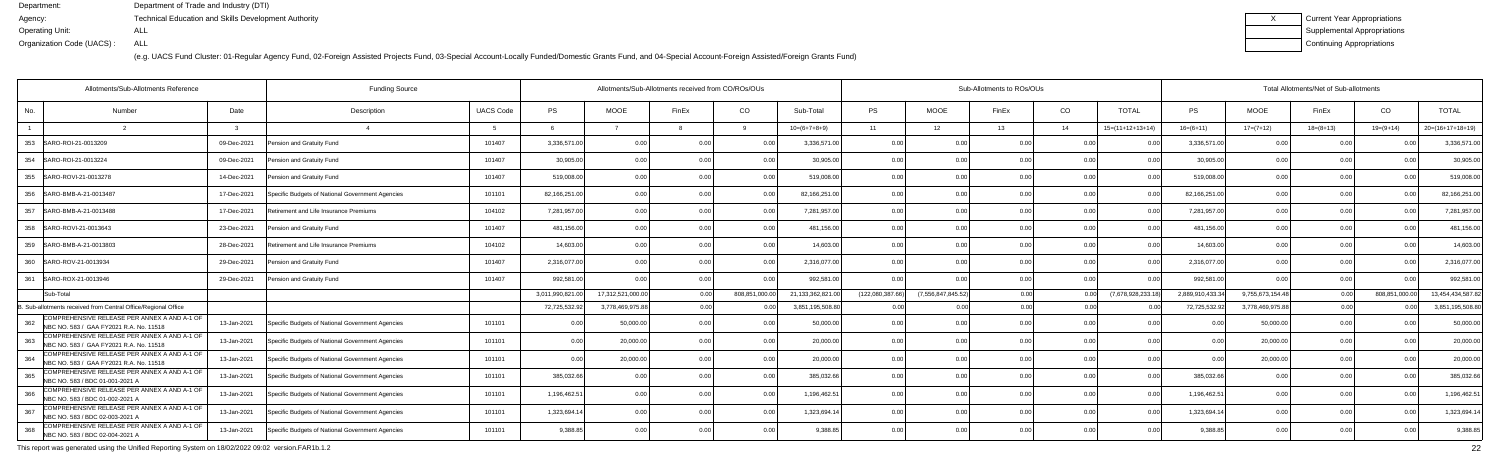(e.g. UACS Fund Cluster: 01-Regular Agency Fund, 02-Foreign Assisted Projects Fund, 03-Special Account-Locally Funded/Domestic Grants Fund, and 04-Special Account-Foreign Assisted/Foreign Grants Fund)

| Current Year Appropriations |
|-----------------------------|
| Supplemental Appropriations |
| Continuing Appropriations   |

|     | Allotments/Sub-Allotments Reference                                             |             | <b>Funding Source</b>                            |                  |              |                | Allotments/Sub-Allotments received from CO/ROs/OUs |                |                | Sub-Allotments to ROs/OUs |                |                |                |                    |                | Total Allotments/Net of Sub-allotments |             |                |                    |  |  |  |
|-----|---------------------------------------------------------------------------------|-------------|--------------------------------------------------|------------------|--------------|----------------|----------------------------------------------------|----------------|----------------|---------------------------|----------------|----------------|----------------|--------------------|----------------|----------------------------------------|-------------|----------------|--------------------|--|--|--|
| No. | Number                                                                          | Date        | Description                                      | <b>UACS Code</b> | <b>PS</b>    | <b>MOOE</b>    | FinEx                                              | CO             | Sub-Total      | <b>PS</b>                 | <b>MOOE</b>    | FinEx          | CO             | <b>TOTAL</b>       | PS.            | <b>MOOE</b>                            | FinEx       | CO             | <b>TOTAL</b>       |  |  |  |
|     |                                                                                 |             |                                                  |                  |              |                |                                                    |                | $10=(6+7+8+9)$ | 11                        | 12             | 13             | 14             | $15=(11+12+13+14)$ | $16=(6+11)$    | $17=(7+12)$                            | $18=(8+13)$ | $19=(9+14)$    | $20=(16+17+18+19)$ |  |  |  |
| 369 | COMPREHENSIVE RELEASE PER ANNEX A AND A-1 OF<br>NBC NO. 583 / BDC 02-005-2021 A | 13-Jan-2021 | Specific Budgets of National Government Agencies | 101101           | 0.00         | 2,600.0        |                                                    | . N Q          | 2.600.00       | 0.00                      | 0 OC           | n no           | 0 <sub>0</sub> |                    |                | 2,600.00                               | . O O       |                | 2,600.00           |  |  |  |
| 370 | COMPREHENSIVE RELEASE PER ANNEX A AND A-1 OF<br>NBC NO. 583 / BDC 02-006-2021 B | 13-Jan-2021 | Specific Budgets of National Government Agencies | 101101           | 0.00         | 1,500,000.0    |                                                    | 0.00           | 1,500,000.00   | 0.00                      | 0.00           |                | 0.00           | 0.00               | 0.00           | 1,500,000.00                           | 0.00        | 0 <sub>0</sub> | 1,500,000.00       |  |  |  |
| 371 | COMPREHENSIVE RELEASE PER ANNEX A AND A-1 OF<br>NBC NO. 583 / BDC 02-007-2021 A | 13-Jan-2021 | Specific Budgets of National Government Agencies | 101101           | 0.00         | 176,702.00     |                                                    | 0.00           | 176,702.00     | 0.00                      | 0.00           |                | 0.00           | 0.00               | 0 <sub>0</sub> | 176,702.00                             | 0.00        |                | 176,702.00         |  |  |  |
| 372 | COMPREHENSIVE RELEASE PER ANNEX A AND A-1 OF<br>NBC NO. 583 / BDC 02-008-2021 B | 13-Jan-2021 | Specific Budgets of National Government Agencies | 101101           | 0.00         | 1,000,000.0    |                                                    | 0.0            | 1,000,000.00   | 0.00                      | 0.00           |                | 0.00           | 0.0                | 0 Q            | 1,000,000.00                           | 0.00        |                | 1,000,000.0        |  |  |  |
| 373 | COMPREHENSIVE RELEASE PER ANNEX A AND A-1 OF<br>NBC NO. 583 / BDC 02-009-2021 A | 13-Jan-2021 | Specific Budgets of National Government Agencies | 101101           | 791,721.87   | 0.00           |                                                    | 0.00           | 791,721.87     | 0.00                      | 0.00           |                | 0 <sub>0</sub> | 0 <sub>0</sub>     | 791,721.87     | 0.00                                   | 0.00        |                | 791,721.8          |  |  |  |
| 374 | COMPREHENSIVE RELEASE PER ANNEX A AND A-1 OF<br>NBC NO. 583 / BDC 02-010-2021 A | 13-Jan-2021 | Specific Budgets of National Government Agencies | 101101           | 190,614.12   | 0.00           |                                                    | 0.00           | 190,614.1      | 0.00                      | 0.00           |                | 0.00           | 0 <sub>0</sub>     | 190,614.12     | 0.00                                   | 0.00        |                | 190,614.1          |  |  |  |
| 375 | COMPREHENSIVE RELEASE PER ANNEX A AND A-1 OF<br>NBC NO. 583 / BDC 02-011-2021 A | 13-Jan-2021 | Specific Budgets of National Government Agencies | 101101           | 436,902.52   | 0.0            |                                                    | 0.0            | 436,902.52     | 0.00                      | 0.00           |                | 0.00           |                    | 436,902.52     | 0.00                                   | 0.00        |                | 436,902.5          |  |  |  |
| 376 | COMPREHENSIVE RELEASE PER ANNEX A AND A-1 OF<br>NBC NO. 583 / BDC 02-012-2021 A | 13-Jan-2021 | Specific Budgets of National Government Agencies | 101101           | 1,402,599.03 | 0.00           |                                                    | 0 <sub>0</sub> | 1,402,599.0    | 0.00                      | 0.00           |                | 0 <sub>0</sub> | 0 <sub>0</sub>     | 1,402,599.03   | 0.00                                   | 0.00        |                | 1,402,599.0        |  |  |  |
| 377 | COMPREHENSIVE RELEASE PER ANNEX A AND A-1 OF<br>NBC NO. 583 / BDC 02-013-2021 A | 13-Jan-2021 | Specific Budgets of National Government Agencies | 101101           | 1,427,273.10 | 0.00           |                                                    | 0.00           | 1,427,273.1    | 0.00                      | 0.00           |                | 0.00           | 0 <sub>0</sub>     | 1,427,273.10   | 0.00                                   | 0.00        |                | 1,427,273.1        |  |  |  |
| 378 | COMPREHENSIVE RELEASE PER ANNEX A AND A-1 OF<br>NBC NO. 583 / BDC 03-014-2021 B | 13-Jan-2021 | Specific Budgets of National Government Agencies | 101101           | 0.00         | 513,180.91     |                                                    | 0.00           | 513,180.9      | 0.00                      | 0.00           |                | 0.00           | 0.00               | 0 Q            | 513,180.91                             | 0.00        |                | 513,180.9          |  |  |  |
| 379 | COMPREHENSIVE RELEASE PER ANNEX A AND A-1 OF<br>NBC NO. 583 / BDC 03-015-2021 B | 13-Jan-2021 | Specific Budgets of National Government Agencies | 101101           | 0.00         | 929,863.44     |                                                    | 0 O            | 929,863.4      | 0.00                      | 0.00           |                | 0 <sub>0</sub> | 0 <sub>0</sub>     |                | 929,863.44                             | 0.00        |                | 929,863.4          |  |  |  |
| 380 | COMPREHENSIVE RELEASE PER ANNEX A AND A-1 OF<br>NBC NO. 583 / BDC 03-016-2021 C | 13-Jan-2021 | Specific Budgets of National Government Agencies | 101101           | 251,754.33   | 0.00           |                                                    | 0.00           | 251,754.33     | 0.00                      | 0.00           |                | 0.00           |                    | 251,754.33     |                                        | 0.00        |                | 251,754.3          |  |  |  |
| 381 | COMPREHENSIVE RELEASE PER ANNEX A AND A-1 OF<br>NBC NO. 583 / BDC 03-017-2021 A | 13-Jan-2021 | Specific Budgets of National Government Agencies | 101101           | 0.00         | 449,041.99     |                                                    | 0.00           | 449.041.99     | 0.00                      | 0.00           | 0 <sub>0</sub> | 0.00           | 0.00               | n n            | 449,041.99                             | 0.00        |                | 449,041.           |  |  |  |
| 382 | COMPREHENSIVE RELEASE PER ANNEX A AND A-1 OF<br>NBC NO. 583 / BDC 03-018-2021 A | 13-Jan-2021 | Specific Budgets of National Government Agencies | 101101           | 47,575.77    | 0 <sub>0</sub> |                                                    | 0.00           | 47.575.7       | 0.00                      | 0.00           |                | 0 <sub>0</sub> |                    | 47.575.7       | 0.00                                   | 0.00        |                | 47,575.7           |  |  |  |
| 383 | COMPREHENSIVE RELEASE PER ANNEX A AND A-1 OF<br>NBC NO. 583 / BDC 03-019-2021 A | 13-Jan-2021 | Specific Budgets of National Government Agencies | 101101           | 153,201.09   | 0.00           |                                                    | 0.00           | 153,201.09     | 0.00                      | 0.00           |                | 0.00           | 0 <sub>0</sub>     | 153,201.09     | 0.00                                   | 0.00        |                | 153,201.0          |  |  |  |
| 384 | COMPREHENSIVE RELEASE PER ANNEX A AND A-1 OF<br>NBC NO. 583 / BDC 03-020-2021 B | 13-Jan-2021 | Specific Budgets of National Government Agencies | 101101           | 10,043.41    | 0.00           |                                                    | 0.00           | 10.043.41      | 0.00                      | 0.00           | 0.00           | 0.00           | 0.00               | 10,043.41      | 0.00                                   | 0.00        | 0 <sub>0</sub> | 10,043.4           |  |  |  |
| 385 | COMPREHENSIVE RELEASE PER ANNEX A AND A-1 OF<br>NBC NO. 583 / BDC 03-021-2021 B | 13-Jan-2021 | Specific Budgets of National Government Agencies | 101101           | 0.00         | 31,500.00      |                                                    | 0.00           | 31.500.00      | n n                       | 0 <sub>0</sub> |                | 0 <sub>0</sub> |                    | 0 <sup>0</sup> | 31,500.00                              | 0.00        |                | 31,500.00          |  |  |  |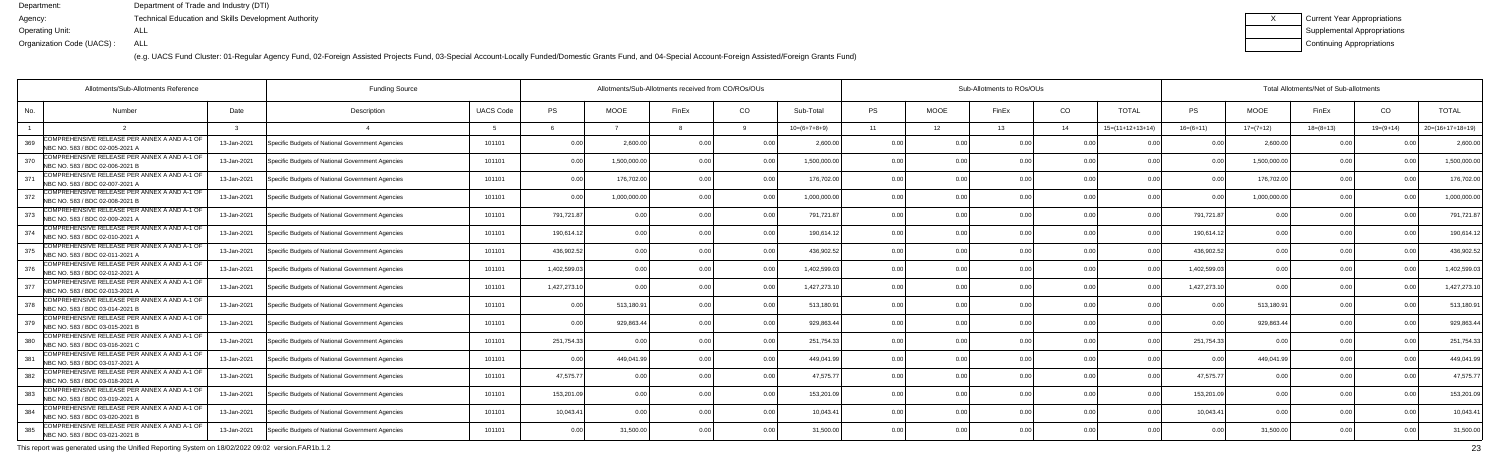(e.g. UACS Fund Cluster: 01-Regular Agency Fund, 02-Foreign Assisted Projects Fund, 03-Special Account-Locally Funded/Domestic Grants Fund, and 04-Special Account-Foreign Assisted/Foreign Grants Fund)

| Current Year Appropriations |
|-----------------------------|
| Supplemental Appropriations |
| Continuing Appropriations   |

| Allotments/Sub-Allotments Reference                                                    |             | <b>Funding Source</b>                            |                  | Allotments/Sub-Allotments received from CO/ROs/OUs |             |                |                |                | Sub-Allotments to ROs/OUs |             |       |                |                    |                | Total Allotments/Net of Sub-allotments |             |                |                    |  |  |
|----------------------------------------------------------------------------------------|-------------|--------------------------------------------------|------------------|----------------------------------------------------|-------------|----------------|----------------|----------------|---------------------------|-------------|-------|----------------|--------------------|----------------|----------------------------------------|-------------|----------------|--------------------|--|--|
| No.<br>Number                                                                          | Date        | Description                                      | <b>UACS Code</b> | PS                                                 | <b>MOOE</b> | FinEx          | CO             | Sub-Total      | <b>PS</b>                 | <b>MOOE</b> | FinEx | CO             | <b>TOTAL</b>       | PS             | <b>MOOE</b>                            | FinEx       | CO             | <b>TOTAL</b>       |  |  |
|                                                                                        |             |                                                  |                  |                                                    |             |                |                | $10=(6+7+8+9)$ | 11                        | 12          | 13    | 14             | $15=(11+12+13+14)$ | $16=(6+11)$    | $17=(7+12)$                            | $18=(8+13)$ | $19=(9+14)$    | $20=(16+17+18+19)$ |  |  |
| COMPREHENSIVE RELEASE PER ANNEX A AND A-1 OF<br>386<br>NBC NO. 583 / BDC 04-024-2021 B | 13-Jan-2021 | Specific Budgets of National Government Agencies | 101101           | 210,379.09                                         | 0.00        | n n            |                | 210,379.09     | 0.00                      | 0 O         | 0.OC  | 0 <sub>0</sub> |                    | 210,379.0      | 0.00                                   |             |                | 210,379.0          |  |  |
| COMPREHENSIVE RELEASE PER ANNEX A AND A-1 OF<br>387<br>NBC NO. 583 / BDC 04-025-2021 B | 13-Jan-2021 | Specific Budgets of National Government Agencies | 101101           | 224,961.75                                         | 0.00        |                | 0.00           | 224,961.7      | 0.00                      | 0.00        |       | 0.00           |                    | 224,961.7      | 0.00                                   | 0.00        | 0.00           | 224,961.           |  |  |
| COMPREHENSIVE RELEASE PER ANNEX A AND A-1 OF<br>388<br>NBC NO. 583 / BDC 04-025-2021 C | 13-Jan-2021 | Specific Budgets of National Government Agencies | 101101           | 397,062.07                                         | 0.00        |                | 0.00           | 397,062.0      | 0.00                      | 0.00        |       | 0.00           | 0 <sub>0</sub>     | 397,062.0      | 0.00                                   | 0.00        | 0 <sub>0</sub> | 397,062.0          |  |  |
| COMPREHENSIVE RELEASE PER ANNEX A AND A-1 OF<br>389<br>NBC NO. 583 / BDC 04-026-2021 D | 13-Jan-2021 | Specific Budgets of National Government Agencies | 101101           | 279,245.85                                         | 0.00        |                | 0.00           | 279,245.8      | 0.00                      | 0.00        |       | 0.00           |                    | 279,245.8      |                                        | 0.00        | $\cap$ $\cap$  | 279,245.8          |  |  |
| COMPREHENSIVE RELEASE PER ANNEX A AND A-1 OF<br>390<br>NBC NO. 583 / BDC 04-027-2021 C | 13-Jan-2021 | Specific Budgets of National Government Agencies | 101101           | 0.00                                               | 34.700.00   |                | 0 <sub>0</sub> | 34.700.00      | 0.00                      | 0.00        |       | 0.00           | 0.00               | 0 <sub>0</sub> | 34,700.00                              | 0.00        |                | 34,700.0           |  |  |
| COMPREHENSIVE RELEASE PER ANNEX A AND A-1 OF<br>391<br>NBC NO. 583 / BDC 04-028-2021 B | 13-Jan-2021 | Specific Budgets of National Government Agencies | 101101           | 512,826.79                                         | 0.00        |                | 0.00           | 512,826.7      | 0.00                      | 0.00        | n nr  | 0 <sub>0</sub> | 0.00               | 512,826.7      | 0.00                                   | 0.00        | 0.00           | 512,826.7          |  |  |
| COMPREHENSIVE RELEASE PER ANNEX A AND A-1 OF<br>392<br>NBC NO. 583 / BDC 04-029-2021 B | 13-Jan-2021 | Specific Budgets of National Government Agencies | 101101           | 131,219.54                                         | 0.00        |                | 0.00           | 131,219.54     | 0.00                      | 0.00        |       | 0.00           |                    | 131,219.54     | 0.00                                   | 0.00        |                | 131,219.5          |  |  |
| COMPREHENSIVE RELEASE PER ANNEX A AND A-1 OF<br>393<br>NBC NO. 583 / BDC 04-030-2021 B | 13-Jan-2021 | Specific Budgets of National Government Agencies | 101101           | 65,609.77                                          | 0.00        |                | 0 <sub>0</sub> | 65,609.7       | 0.00                      | 0.00        |       | 0 <sub>0</sub> |                    | 65,609.7       | 0.00                                   | 0.00        | $\cap$ $\cap$  | 65,609.7           |  |  |
| COMPREHENSIVE RELEASE PER ANNEX A AND A-1 OF<br>394<br>NBC NO. 583 / BDC 04-031-2021 B | 13-Jan-2021 | Specific Budgets of National Government Agencies | 101101           | 1,968,293.10                                       | 0.00        |                | 0.00           | 1,968,293.1    | 0.00                      | 0.00        | 0.OC  | 0 <sub>0</sub> | 0.00               | 1,968,293.1    | 0.00                                   | 0.00        | 0.00           | 1,968,293.         |  |  |
| COMPREHENSIVE RELEASE PER ANNEX A AND A-1 OF<br>395<br>NBC NO. 583 / BDC 04-032-2021 B | 13-Jan-2021 | Specific Budgets of National Government Agencies | 101101           | 1,817,304.14                                       | 0.00        |                | 0.00           | 1,817,304.14   | 0.00                      | 0.00        |       | 0.00           |                    | 1,817,304.1    | 0.00                                   | 0.00        |                | 1,817,304.         |  |  |
| COMPREHENSIVE RELEASE PER ANNEX A AND A-1 OF<br>396<br>NBC NO. 583 / BDC 04-033-2021 D | 13-Jan-2021 | Specific Budgets of National Government Agencies | 101101           | 610,812.60                                         | 0.00        |                | 0 <sub>0</sub> | 610,812.6      | 0.00                      | 0.00        |       | 0 <sub>0</sub> | n no               | 610,812.6      | 0.00                                   | -0.00       |                | 610,812.6          |  |  |
| COMPREHENSIVE RELEASE PER ANNEX A AND A-1 OF<br>397<br>NBC NO. 583 / BDC 04-034-2021 B | 13-Jan-2021 | Specific Budgets of National Government Agencies | 101101           | 1.928.191.03                                       | 0.00        |                | 0.00           | 1.928.191.0    | 0.00                      | 0.00        |       | 0.00           | 0.00               | 1,928,191.0    | 0.00                                   | 0.00        | 0.00           | 1,928,191.0        |  |  |
| COMPREHENSIVE RELEASE PER ANNEX A AND A-1 OF<br>398<br>NBC NO. 583 / BDC 04-035-2021 B | 13-Jan-2021 | Specific Budgets of National Government Agencies | 101101           | 1,089,091.87                                       | 0.00        |                | 0.00           | 1,089,091.87   | 0.00                      | 0.00        | 0.OC  | 0 <sub>0</sub> | 0 <sub>0</sub>     | 1,089,091.8    | 0.00                                   | 0.00        | 0.00           | 1,089,091.8        |  |  |
| COMPREHENSIVE RELEASE PER ANNEX A AND A-1 OF<br>399<br>NBC NO. 583 / BDC 04-036-2021 C | 13-Jan-2021 | Specific Budgets of National Government Agencies | 101101           | 0.00                                               | 264,971.8   |                |                | 264,971.8      | 0.00                      | 0.00        |       | 0 <sub>0</sub> |                    |                | 264,971.8                              | 0.00        |                | 264,971.8          |  |  |
| COMPREHENSIVE RELEASE PER ANNEX A AND A-1 OF<br>400<br>NBC NO. 583 / BDC 04-037-2021 C | 13-Jan-2021 | Specific Budgets of National Government Agencies | 101101           | 1,947,637.96                                       | 0.00        |                | 0 <sub>0</sub> | 1.947.637.96   | 0.00                      | 0.00        |       | 0 <sub>0</sub> | 0.00               | 1.947.637.9    | 0.00                                   | 0.00        | 0.00           | 1,947,637.9        |  |  |
| COMPREHENSIVE RELEASE PER ANNEX A AND A-1 OF<br>401<br>NBC NO. 583 / BDC 04-038-2021 C | 13-Jan-2021 | Specific Budgets of National Government Agencies | 101101           | 1,748,614.03                                       | 0.00        | 0 <sub>0</sub> | 0.00           | 1,748,614.03   | 0.00                      | 0.00        | 0.00  | 0.00           | 0.00               | 1,748,614.03   | 0.00                                   | 0.00        | 0.00           | 1,748,614.0        |  |  |
| COMPREHENSIVE RELEASE PER ANNEX A AND A-1 OF<br>402<br>NBC NO. 583 / BDC 04-039-2021 E | 13-Jan-2021 | Specific Budgets of National Government Agencies | 101101           | 0.00                                               | 100.000.0   |                | 0 <sub>0</sub> | 100,000.00     | 0 <sub>0</sub>            | 0.00        |       | 0 <sub>0</sub> |                    |                | 100,000.00                             | 0.00        |                | 100,000.0          |  |  |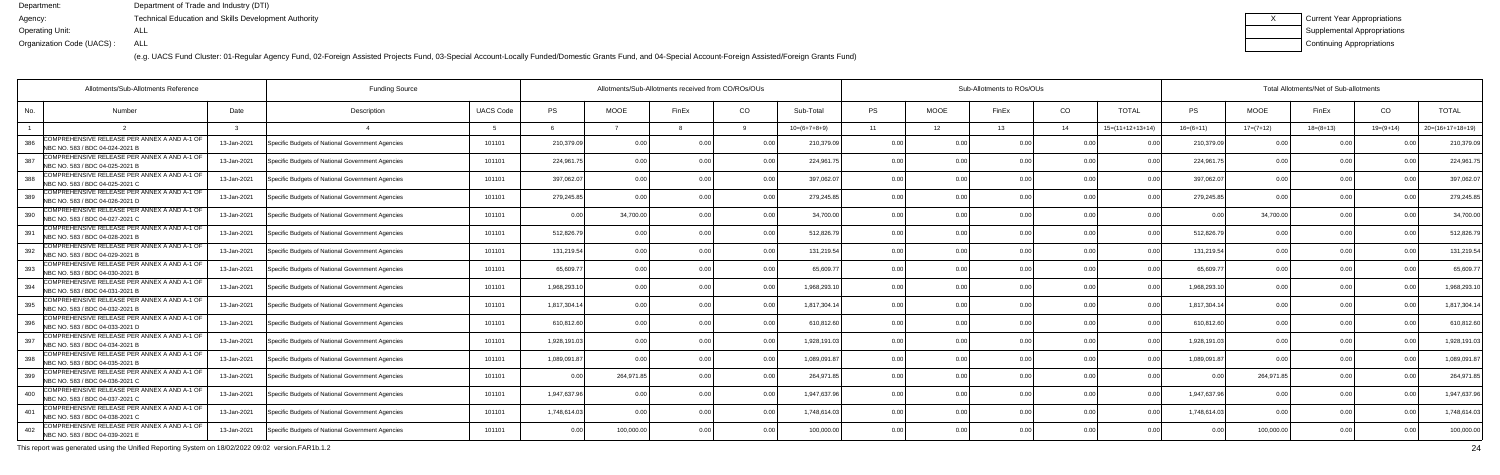(e.g. UACS Fund Cluster: 01-Regular Agency Fund, 02-Foreign Assisted Projects Fund, 03-Special Account-Locally Funded/Domestic Grants Fund, and 04-Special Account-Foreign Assisted/Foreign Grants Fund)

| Current Year Appropriations |
|-----------------------------|
| Supplemental Appropriations |
| Continuing Appropriations   |

|                                                                                        | Allotments/Sub-Allotments Reference<br><b>Funding Source</b> |             |                                                  |                  |            |             | Allotments/Sub-Allotments received from CO/ROs/OUs |                |                | Sub-Allotments to ROs/OUs |             |       |                |                    |                | Total Allotments/Net of Sub-allotments |                |               |                    |  |  |  |
|----------------------------------------------------------------------------------------|--------------------------------------------------------------|-------------|--------------------------------------------------|------------------|------------|-------------|----------------------------------------------------|----------------|----------------|---------------------------|-------------|-------|----------------|--------------------|----------------|----------------------------------------|----------------|---------------|--------------------|--|--|--|
| No.<br>Number                                                                          |                                                              | Date        | Description                                      | <b>UACS Code</b> | <b>PS</b>  | <b>MOOE</b> | FinEx                                              | CO.            | Sub-Total      | <b>PS</b>                 | <b>MOOE</b> | FinEx | CO             | <b>TOTAL</b>       | <b>PS</b>      | <b>MOOE</b>                            | FinEx          | CO            | <b>TOTAL</b>       |  |  |  |
|                                                                                        |                                                              |             |                                                  |                  |            |             |                                                    |                | $10=(6+7+8+9)$ | 11                        | 12          | 13    | 14             | $15=(11+12+13+14)$ | $16= (6+11)$   | $17=(7+12)$                            | $18=(8+13)$    | $19=(9+14)$   | $20=(16+17+18+19)$ |  |  |  |
| COMPREHENSIVE RELEASE PER ANNEX A AND A-1 OF<br>403<br>NBC NO. 583 / BDC 04-040-2021 C |                                                              | 13-Jan-2021 | Specific Budgets of National Government Agencies | 101101           | 0.00       | 100,000.0   | 0 OC                                               |                | 100,000.0      | 0.0                       |             |       | 0 <sub>0</sub> |                    |                | 100,000.0                              | 0 <sub>0</sub> |               | 100,000.0          |  |  |  |
| COMPREHENSIVE RELEASE PER ANNEX A AND A-1 OF<br>404<br>NBC NO. 583 / BDC 04-041-2021 B |                                                              | 13-Jan-2021 | Specific Budgets of National Government Agencies | 101101           | 0.00       | 100,000.00  | 0 <sub>0</sub>                                     | 0.00           | 100,000.00     | 0.00                      | 0.00        |       | 0.00           | 0.00               | 0 <sub>0</sub> | 100,000.00                             | 0.00           |               | 100,000.0          |  |  |  |
| COMPREHENSIVE RELEASE PER ANNEX A AND A-1 OF<br>405<br>NBC NO. 583 / BDC 04-042-2021 C |                                                              | 13-Jan-2021 | Specific Budgets of National Government Agencies | 101101           | 0.00       | 100,000.00  | 0 <sub>0</sub>                                     | 0.00           | 100,000.00     | 0.00                      | 0.00        |       | 0.00           | 0.00               |                | 100,000.00                             | 0.00           | n no          | 100,000.0          |  |  |  |
| COMPREHENSIVE RELEASE PER ANNEX A AND A-1 OF<br>406<br>NBC NO. 583 / BDC 04-043-2021 D |                                                              | 13-Jan-2021 | Specific Budgets of National Government Agencies | 101101           | 0.00       | 100,000.0   | n ni                                               | 0.0            | 100,000.0      | 0.0                       | 0.00        |       | 0.00           | 0 <sub>0</sub>     |                | 100,000.0                              | 0.0            |               | 100,000.0          |  |  |  |
| COMPREHENSIVE RELEASE PER ANNEX A AND A-1 OF<br>407<br>NBC NO. 583 / BDC 04-044-2021 C |                                                              | 13-Jan-2021 | Specific Budgets of National Government Agencies | 101101           | 0.00       | 100,000.0   | 0 <sub>0</sub>                                     | 0.00           | 100,000.00     | 0.00                      | 0.00        |       | 0.00           | 0.00               |                | 100,000.0                              | 0.00           | n no          | 100,000.0          |  |  |  |
| COMPREHENSIVE RELEASE PER ANNEX A AND A-1 OF<br>408<br>NBC NO. 583 / BDC 04-045-2021 A |                                                              | 13-Jan-2021 | Specific Budgets of National Government Agencies | 101101           | 0.00       | 100,000.00  | 0 OC                                               | 0.00           | 100,000.00     | 0.00                      | 0.00        |       | 0.00           | 0.00               |                | 100,000.0                              | 0.00           | $\cap$ $\cap$ | 100,000.0          |  |  |  |
| COMPREHENSIVE RELEASE PER ANNEX A AND A-1 OF<br>409<br>NBC NO. 583 / BDC 04-046-2021 C |                                                              | 13-Jan-2021 | Specific Budgets of National Government Agencies | 101101           | 0.00       | 100,000.00  | 0 <sub>0</sub>                                     | 0.00           | 100,000.00     | 0.00                      | 0.00        |       | 0.00           | 0 <sub>0</sub>     | n no           | 100,000.0                              | 0.00           |               | 100,000.0          |  |  |  |
| COMPREHENSIVE RELEASE PER ANNEX A AND A-1 OF<br>410<br>NBC NO. 583 / BDC 04-047-2021 D |                                                              | 13-Jan-2021 | Specific Budgets of National Government Agencies | 101101           | 0.00       | 100,000.0   | 0.00                                               | 0.00           | 100,000.00     | 0.00                      | 0.00        |       | 0.00           | 0.00               |                | 100,000.0                              | 0.00           | $\cap$ $\cap$ | 100,000.0          |  |  |  |
| COMPREHENSIVE RELEASE PER ANNEX A AND A-1 OF<br>411<br>NBC NO. 583 / BDC 04-048-2021 B |                                                              | 13-Jan-2021 | Specific Budgets of National Government Agencies | 101101           | 0.00       | 100,000.0   |                                                    | 0.00           | 100,000.0      | 0.00                      | 0.00        |       | 0.00           | 0.00               |                | 100,000.0                              | 0.00           |               | 100,000.0          |  |  |  |
| COMPREHENSIVE RELEASE PER ANNEX A AND A-1 OF<br>412<br>NBC NO. 583 / BDC 04-049-2021 D |                                                              | 13-Jan-2021 | Specific Budgets of National Government Agencies | 101101           | 0.00       | 100,000.00  | 0 OC                                               | 0.00           | 100,000.00     | 0.00                      | 0.00        |       | 0.00           | 0.00               | 0 <sub>0</sub> | 100,000.00                             | 0.00           |               | 100,000.0          |  |  |  |
| COMPREHENSIVE RELEASE PER ANNEX A AND A-1 OF<br>413<br>NBC NO. 583 / BDC 04-050-2021 C |                                                              | 13-Jan-2021 | Specific Budgets of National Government Agencies | 101101           | 0.00       | 100,000.0   | n nr                                               | 0.00           | 100,000.0      | 0.00                      | 0.00        |       | 0.00           | 0.00               |                | 100,000.0                              | 0.0            |               | 100,000.0          |  |  |  |
| COMPREHENSIVE RELEASE PER ANNEX A AND A-1 OF<br>414<br>NBC NO. 583 / BDC 04-051-2021 D |                                                              | 13-Jan-2021 | Specific Budgets of National Government Agencies | 101101           | 0.00       | 100.000.00  |                                                    | 0.00           | 100.000.00     | 0.00                      | 0.00        |       | 0.00           | 0.00               |                | 100,000.0                              | 0.00           |               | 100,000.0          |  |  |  |
| COMPREHENSIVE RELEASE PER ANNEX A AND A-1 OF<br>415<br>NBC NO. 583 / BDC 04-052-2021 D |                                                              | 13-Jan-2021 | Specific Budgets of National Government Agencies | 101101           | 0.00       | 100,000.00  |                                                    | 0.00           | 100,000.00     | 0.00                      | 0.00        |       | 0.00           | 0.00               |                | 100,000.0                              | 0.00           | 0.00          | 100,000.0          |  |  |  |
| COMPREHENSIVE RELEASE PER ANNEX A AND A-1 OF<br>416<br>NBC NO. 583 / BDC 04-053-2021 C |                                                              | 13-Jan-2021 | Specific Budgets of National Government Agencies | 101101           | 0.00       | 100,000.0   |                                                    | 0.00           | 100,000.0      | 0.0                       | 0.00        |       | 0.00           |                    |                | 100,000.0                              | n n            |               | 100,000.0          |  |  |  |
| COMPREHENSIVE RELEASE PER ANNEX A AND A-1 OF<br>417<br>NBC NO. 583 / BDC 04-055-2021 C |                                                              | 13-Jan-2021 | Specific Budgets of National Government Agencies | 101101           | 0.00       | 100,000.00  |                                                    | 0 <sub>0</sub> | 100,000.00     | 0.00                      | 0.00        |       | 0.00           | 0.00               |                | 100,000.00                             | 0.00           |               | 100,000.0          |  |  |  |
| COMPREHENSIVE RELEASE PER ANNEX A AND A-1 OF<br>418<br>NBC NO. 583 / BDC 04-056-2021 F |                                                              | 13-Jan-2021 | Specific Budgets of National Government Agencies | 101101           | 1,497.88   | 0.00        | 0 00                                               | 0.00           | 1.497.8        | 0.00                      | 0.00        |       | 0.00           | 0.00               | 1.497.88       | 0.0                                    | 0.00           | 0.00          | 1,497.8            |  |  |  |
| COMPREHENSIVE RELEASE PER ANNEX A AND A-1 OF<br>419<br>NBC NO. 583 / BDC 04-057-2021 E |                                                              | 13-Jan-2021 | Specific Budgets of National Government Agencies | 101101           | 254,718.12 | 0.00        |                                                    | 0.00           | 254,718.12     | 0.00                      | 0.00        |       | 0 <sub>0</sub> | n nr               | 254,718.12     | 0.00                                   | 0.00           |               | 254,718.1          |  |  |  |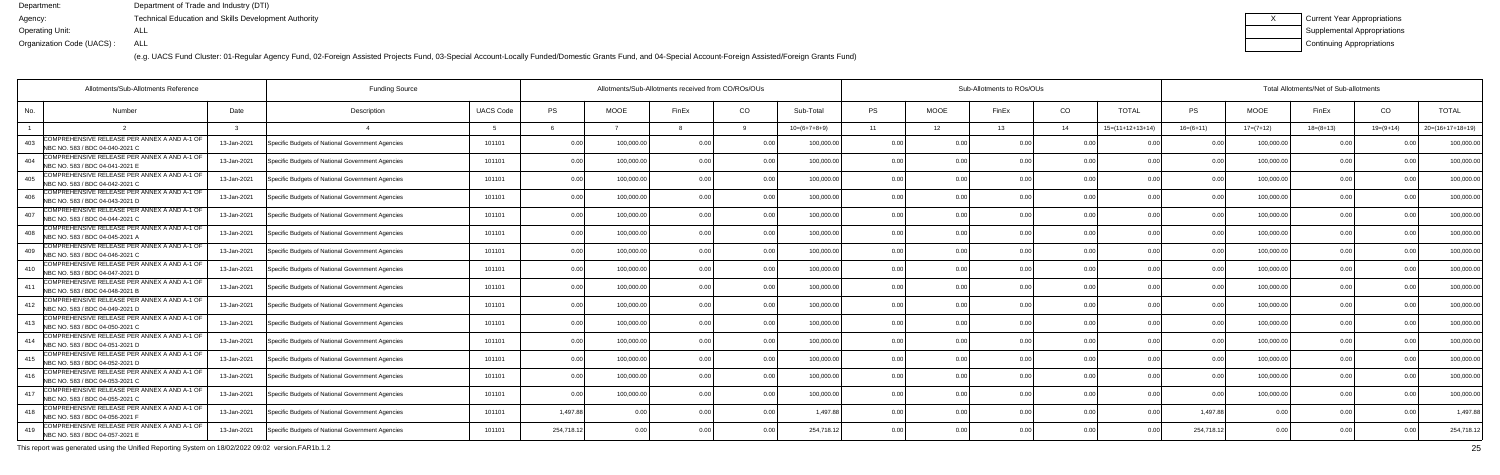(e.g. UACS Fund Cluster: 01-Regular Agency Fund, 02-Foreign Assisted Projects Fund, 03-Special Account-Locally Funded/Domestic Grants Fund, and 04-Special Account-Foreign Assisted/Foreign Grants Fund)

| Current Year Appropriations |
|-----------------------------|
| Supplemental Appropriations |
| Continuing Appropriations   |

| Allotments/Sub-Allotments Reference                                                    |             | <b>Funding Source</b>                            |                  | Allotments/Sub-Allotments received from CO/ROs/OUs |             |                |                |                | Sub-Allotments to ROs/OUs |             |       |                |                            |                | Total Allotments/Net of Sub-allotments |             |               |                    |  |  |  |
|----------------------------------------------------------------------------------------|-------------|--------------------------------------------------|------------------|----------------------------------------------------|-------------|----------------|----------------|----------------|---------------------------|-------------|-------|----------------|----------------------------|----------------|----------------------------------------|-------------|---------------|--------------------|--|--|--|
| No.<br>Number                                                                          | Date        | Description                                      | <b>UACS Code</b> | PS                                                 | <b>MOOE</b> | FinEx          | CO             | Sub-Total      | <b>PS</b>                 | <b>MOOE</b> | FinEx | CO             | <b>TOTAL</b>               | PS             | <b>MOOE</b>                            | FinEx       | CO            | <b>TOTAL</b>       |  |  |  |
|                                                                                        |             |                                                  |                  |                                                    |             |                |                | $10=(6+7+8+9)$ | 11                        | 12          | 13    | 14             | $15=(11+12+13+14)$         | $16=(6+11)$    | $17=(7+12)$                            | $18=(8+13)$ | $19=(9+14)$   | $20=(16+17+18+19)$ |  |  |  |
| COMPREHENSIVE RELEASE PER ANNEX A AND A-1 OF<br>420<br>NBC NO. 583 / BDC 04-058-2021 E | 13-Jan-2021 | Specific Budgets of National Government Agencies | 101101           | 548,533.01                                         | 0.00        | n nr           |                | 548.533.0      | 0.0                       |             |       | 0.00           |                            | 548,533.0      | $\Omega$                               |             |               | 548,533.0          |  |  |  |
| COMPREHENSIVE RELEASE PER ANNEX A AND A-1 OF<br>421<br>NBC NO. 583 / BDC 04-059-2021 F | 13-Jan-2021 | Specific Budgets of National Government Agencies | 101101           | 0.00                                               | 103,382.00  | 0 <sub>0</sub> | 0.00           | 103,382.00     | 0.00                      | 0.00        |       | 0.00           | 0.00                       | 0 <sub>0</sub> | 103,382.00                             | 0.00        |               | 103,382.0          |  |  |  |
| COMPREHENSIVE RELEASE PER ANNEX A AND A-1 OF<br>422<br>NBC NO. 583 / BDC 04-062-2021 F | 13-Jan-2021 | Specific Budgets of National Government Agencies | 101101           | 0.00                                               | 556,239.00  | 0 OC           | 0.00           | 556,239.00     | 0.00                      | 0.00        |       | 0.00           | 0 <sub>0</sub>             | 0 <sub>0</sub> | 556,239.00                             | 0.00        | $\cap$ $\cap$ | 556,239.0          |  |  |  |
| COMPREHENSIVE RELEASE PER ANNEX A AND A-1 OF<br>423<br>NBC NO. 583 / BDC 04-063-2021 G | 13-Jan-2021 | Specific Budgets of National Government Agencies | 101101           | 118,972.66                                         | 0.00        |                | 0.00           | 118,972.66     | 0.00                      | 0.00        |       | 0.00           | 0 <sub>0</sub>             | 118,972.6      |                                        | 0 Q         |               | 118,972.6          |  |  |  |
| COMPREHENSIVE RELEASE PER ANNEX A AND A-1 OF<br>424<br>NBC NO. 583 / BDC 04-064-2021 H | 13-Jan-2021 | Specific Budgets of National Government Agencies | 101101           | 123.839.77                                         | 0.00        |                | 0 <sub>0</sub> | 123.839.7      | 0.00                      | 0.00        |       | 0.00           | 0 <sup>0<sup>c</sup></sup> | 123,839.77     | 0.00                                   | 0.00        |               | 123,839.7          |  |  |  |
| COMPREHENSIVE RELEASE PER ANNEX A AND A-1 OF<br>425<br>NBC NO. 583 / BDC 04-064-2021 H | 13-Jan-2021 | Specific Budgets of National Government Agencies | 101101           | 19,881.90                                          | 0.00        |                | 0.00           | 19,881.90      | 0.00                      | 0.00        |       | 0.00           | 0 <sub>0</sub>             | 19,881.90      | 0.00                                   | 0.00        | 0.00          | 19,881.9           |  |  |  |
| COMPREHENSIVE RELEASE PER ANNEX A AND A-1 OF<br>426<br>NBC NO. 583 / BDC 04-066-2021 G | 13-Jan-2021 | Specific Budgets of National Government Agencies | 101101           | 699,702.50                                         | 0.00        |                | 0.00           | 699,702.50     | 0.0                       | 0.00        |       | 0.00           |                            | 699,702.50     | 0.0                                    | 0 Q         |               | 699,702.5          |  |  |  |
| COMPREHENSIVE RELEASE PER ANNEX A AND A-1 OF<br>427<br>NBC NO. 583 / BDC 04-067-2021   | 13-Jan-2021 | Specific Budgets of National Government Agencies | 101101           | 29,445.19                                          | 0.00        |                | 0 <sub>0</sub> | 29,445.1       | 0.00                      | 0.00        |       | 0.00           | 0 <sub>0</sub>             | 29,445.1       | 0.00                                   | 0.00        | $\cap$ $\cap$ | 29,445.1           |  |  |  |
| COMPREHENSIVE RELEASE PER ANNEX A AND A-1 OF<br>428<br>NBC NO. 583 / BDC 04-068-2021 J | 13-Jan-2021 | Specific Budgets of National Government Agencies | 101101           | 0.00                                               | 375,464.32  | 0 OC           | 0.00           | 375,464.32     | 0.00                      | 0.00        |       | 0.00           | 0.00                       | 0.00           | 375,464.3                              | 0.00        | 0.00          | 375,464.3          |  |  |  |
| COMPREHENSIVE RELEASE PER ANNEX A AND A-1 OF<br>429<br>NBC NO. 583 / BDC 04-069-2021 D | 13-Jan-2021 | Specific Budgets of National Government Agencies | 101101           | 0.00                                               | 5,450.00    |                | 0.00           | 5,450.00       | 0.0                       | 0.00        |       | 0.00           | 0.00                       | 0 <sub>0</sub> | 5,450.00                               | 0.00        |               | 5,450.0            |  |  |  |
| COMPREHENSIVE RELEASE PER ANNEX A AND A-1 OF<br>430<br>NBC NO. 583 / BDC 04-070-2021 G | 13-Jan-2021 | Specific Budgets of National Government Agencies | 101101           | 0.00                                               | 17,440.00   | $\cap$ $\cap$  | 0 <sub>0</sub> | 17.440.00      | 0 <sub>0</sub>            | ი იი        |       | 0.00           | 0 <sub>0</sub>             |                | 17,440.0                               | n n         |               | 17,440.0           |  |  |  |
| COMPREHENSIVE RELEASE PER ANNEX A AND A-1 OF<br>431<br>NBC NO. 583 / BDC 04-071-2021 D | 13-Jan-2021 | Specific Budgets of National Government Agencies | 101101           | 0.00                                               | 7.630.00    |                | 0.00           | 7.630.0        | 0.00                      | 0.00        |       | 0.00           | 0.00                       |                | 7.630.00                               | 0.00        |               | 7,630.00           |  |  |  |
| COMPREHENSIVE RELEASE PER ANNEX A AND A-1 OF<br>432<br>NBC NO. 583 / BDC 04-072-2021 F | 13-Jan-2021 | Specific Budgets of National Government Agencies | 101101           | 0.00                                               | 2,180.00    | 0 <sub>0</sub> | 0.00           | 2,180.00       | 0.00                      | 0.00        |       | 0.00           | 0.00                       |                | 2,180.00                               | 0.00        | 0.00          | 2,180.00           |  |  |  |
| COMPREHENSIVE RELEASE PER ANNEX A AND A-1 OF<br>433<br>NBC NO. 583 / BDC 04-073-2021 D | 13-Jan-2021 | Specific Budgets of National Government Agencies | 101101           | 0.00                                               | 4.360.0     |                | 0 <sub>0</sub> | 4.360.0        | 0.00                      | 0.OO        |       | 0.00           |                            |                | 4,360.0                                | 0.00        |               | 4,360.0            |  |  |  |
| COMPREHENSIVE RELEASE PER ANNEX A AND A-1 OF<br>434<br>NBC NO. 583 / BDC 04-074-2021 E | 13-Jan-2021 | Specific Budgets of National Government Agencies | 101101           | 0.00                                               | 3,270.00    |                | 0.00           | 3.270.00       | 0.00                      | 0.00        |       | 0.00           | 0.00                       |                | 3,270.00                               | 0.00        | 0.00          | 3,270.0            |  |  |  |
| COMPREHENSIVE RELEASE PER ANNEX A AND A-1 OF<br>435<br>NBC NO. 583 / BDC 04-075-2021 H | 13-Jan-2021 | Specific Budgets of National Government Agencies | 101101           | 0.00                                               | 134,956.80  | 0.00           | 0.00           | 134,956.80     | 0.00                      | 0.00        | 0.00  | 0.00           | 0.00                       | 0.00           | 134,956.80                             | 0.00        | 0.00          | 134,956.8          |  |  |  |
| COMPREHENSIVE RELEASE PER ANNEX A AND A-1 OF<br>436<br>NBC NO. 583 / BDC 04-076-2021   | 13-Jan-2021 | Specific Budgets of National Government Agencies | 101101           | 0.00                                               | 6.000.00    |                | 0 <sub>0</sub> | 6.000.00       | 0 <sub>0</sub>            | 0.OO        |       | 0 <sub>0</sub> | 0 <sub>0</sub>             |                | 6,000.0                                | 0.00        |               | 6,000.00           |  |  |  |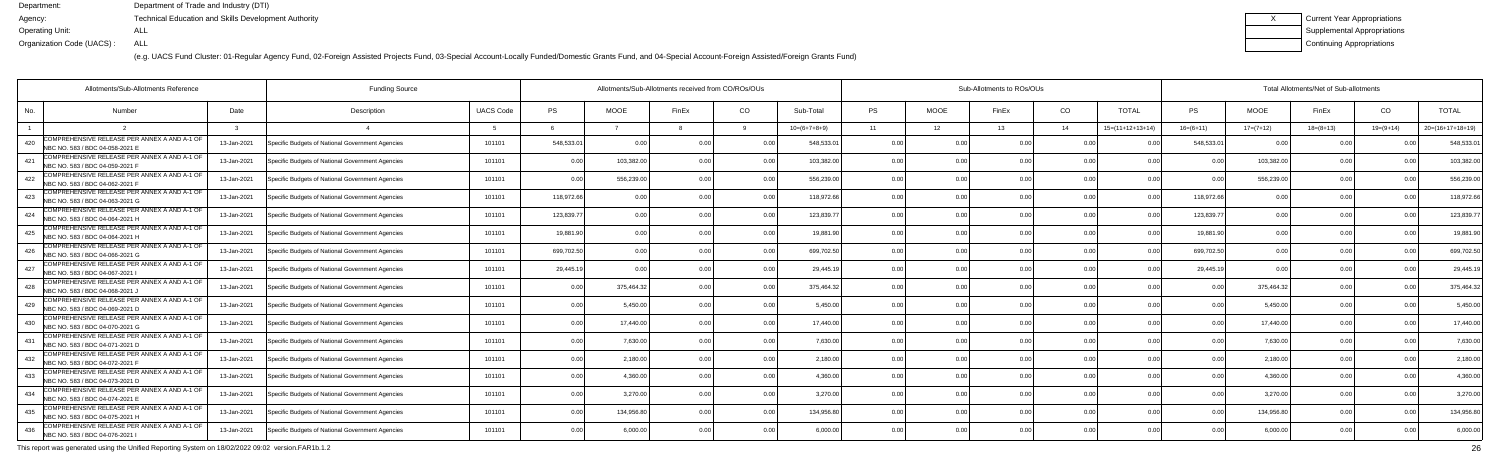(e.g. UACS Fund Cluster: 01-Regular Agency Fund, 02-Foreign Assisted Projects Fund, 03-Special Account-Locally Funded/Domestic Grants Fund, and 04-Special Account-Foreign Assisted/Foreign Grants Fund)

| Current Year Appropriations |
|-----------------------------|
| Supplemental Appropriations |
| Continuing Appropriations   |

| Allotments/Sub-Allotments Reference                                                     |             | <b>Funding Source</b>                            |                  | Allotments/Sub-Allotments received from CO/ROs/OUs |             |                |                |                | Sub-Allotments to ROs/OUs |             |       |                |                    |                | Total Allotments/Net of Sub-allotments |                |                |                    |  |  |  |
|-----------------------------------------------------------------------------------------|-------------|--------------------------------------------------|------------------|----------------------------------------------------|-------------|----------------|----------------|----------------|---------------------------|-------------|-------|----------------|--------------------|----------------|----------------------------------------|----------------|----------------|--------------------|--|--|--|
| No.<br>Number                                                                           | Date        | Description                                      | <b>UACS Code</b> | PS                                                 | <b>MOOE</b> | FinEx          | CO             | Sub-Total      | <b>PS</b>                 | <b>MOOE</b> | FinEx | CO             | <b>TOTAL</b>       | PS             | <b>MOOE</b>                            | FinEx          | CO             | <b>TOTAL</b>       |  |  |  |
|                                                                                         |             |                                                  |                  |                                                    |             |                |                | $10=(6+7+8+9)$ | 11                        | 12          | 13    | 14             | $15=(11+12+13+14)$ | $16=(6+11)$    | $17=(7+12)$                            | $18=(8+13)$    | $19=(9+14)$    | $20=(16+17+18+19)$ |  |  |  |
| COMPREHENSIVE RELEASE PER ANNEX A AND A-1 OF<br>437<br>NBC NO. 583 / BDC 04-077-2021 E  | 13-Jan-2021 | Specific Budgets of National Government Agencies | 101101           | 0.00                                               | 8,000.0     | 0.00           |                | 8.000.00       | 0.0                       |             |       | 0.00           |                    |                | 8,000.0                                | n n            |                | 8,000.0            |  |  |  |
| COMPREHENSIVE RELEASE PER ANNEX A AND A-1 OF<br>438<br>NBC NO. 583 / BDC 04-078-2021 H  | 13-Jan-2021 | Specific Budgets of National Government Agencies | 101101           | 0.00                                               | 10.000.00   | 0 <sub>0</sub> | 0.00           | 10,000.00      | 0.00                      | 0.00        |       | 0.00           | 0.00               | 0 <sub>0</sub> | 10,000.00                              | 0.00           | 0 <sub>0</sub> | 10,000.0           |  |  |  |
| COMPREHENSIVE RELEASE PER ANNEX A AND A-1 OF<br>439<br>NBC NO. 583 / BDC 05-079-2021 C  | 13-Jan-2021 | Specific Budgets of National Government Agencies | 101101           | 4,000.00                                           | 0.00        |                | 0.00           | 4.000.00       | 0.0                       | 0.00        |       | 0.00           | 0 <sub>0</sub>     | 4.000.00       | 0 <sub>0</sub>                         | 0.00           | $\cap$ $\cap$  | 4,000.0            |  |  |  |
| COMPREHENSIVE RELEASE PER ANNEX A AND A-1 OF<br>440<br>NBC NO. 583 / BDC 05-080-2021 E  | 13-Jan-2021 | Specific Budgets of National Government Agencies | 101101           | 70,160.14                                          | 0.00        |                | 0.00           | 70,160.14      | 0.00                      | 0.00        |       | 0.00           | 0 <sub>0</sub>     | 70,160.14      | 0.0                                    | 0 Q            |                | 70,160.1           |  |  |  |
| COMPREHENSIVE RELEASE PER ANNEX A AND A-1 OF<br>441<br>NBC NO. 583 / BDC 05-081-2021 E  | 13-Jan-2021 | Specific Budgets of National Government Agencies | 101101           | 15,341.26                                          | 0.00        |                | 0 <sub>0</sub> | 15.341.26      | 0.00                      | 0.00        |       | 0 <sub>0</sub> | n nr               | 15.341.26      | 0 <sub>0</sub>                         | 0.00           |                | 15,341.2           |  |  |  |
| COMPREHENSIVE RELEASE PER ANNEX A AND A-1 OF<br>442<br>NBC NO. 583 / BDC 05-082-2021 G  | 13-Jan-2021 | Specific Budgets of National Government Agencies | 101101           | 3,500.00                                           | 0.00        |                | 0.00           | 3.500.00       | 0.00                      | 0.00        |       | 0.00           | 0.00               | 3,500.00       | 0.00                                   | 0.00           | 0.00           | 3,500.00           |  |  |  |
| COMPREHENSIVE RELEASE PER ANNEX A AND A-1 OF<br>443<br>NBC NO. 583 / BDC 05-083-2021 C  | 13-Jan-2021 | Specific Budgets of National Government Agencies | 101101           | 96,522.00                                          | . 0 OC      |                | 0.00           | 96,522.00      | 0.0                       | 0.00        |       | 0.00           |                    | 96,522.00      |                                        | 0 Q            |                | 96,522.0           |  |  |  |
| COMPREHENSIVE RELEASE PER ANNEX A AND A-1 OF<br>NBC NO. 583 / BDC 05-085-2021 C         | 13-Jan-2021 | Specific Budgets of National Government Agencies | 101101           | 0.00                                               | 433,224.00  |                | 0 <sub>0</sub> | 433,224.00     | 0.00                      | 0.00        |       | 0.00           | 0.00               | 0 <sub>0</sub> | 433,224.00                             | 0.00           | $\cap$ $\cap$  | 433,224.0          |  |  |  |
| COMPREHENSIVE RELEASE PER ANNEX A AND A-1 OF<br>445<br>NBC NO. 583 / BDC 05-086-2021 C  | 13-Jan-2021 | Specific Budgets of National Government Agencies | 101101           | 19,423.66                                          | 0.00        | 0 OC           | 0.00           | 19.423.66      | 0.00                      | 0.00        |       | 0.00           | 0.00               | 19,423.66      | 0 <sub>0</sub>                         | 0.00           | 0.00           | 19,423.6           |  |  |  |
| COMPREHENSIVE RELEASE PER ANNEX A AND A-1 OF<br>446<br>NBC NO. 583 / BDC 05-088-2021    | 13-Jan-2021 | Specific Budgets of National Government Agencies | 101101           | 0.00                                               | 528,850.00  |                | 0.00           | 528,850.00     | 0.00                      | 0.00        |       | 0.00           | 0.00               | 0 <sub>0</sub> | 528,850.00                             | 0.00           |                | 528,850.0          |  |  |  |
| COMPREHENSIVE RELEASE PER ANNEX A AND A-1 OF<br>NBC NO. 583 / BDC 05-089-2021 E         | 13-Jan-2021 | Specific Budgets of National Government Agencies | 101101           | 1,053,562.45                                       | 0.00        |                | 0 <sub>0</sub> | 1,053,562.4    | 0 <sub>0</sub>            | ი იი        |       | 0.00           | 0 <sub>0</sub>     | 1,053,562.45   |                                        | . വ            |                | 1,053,562.4        |  |  |  |
| COMPREHENSIVE RELEASE PER ANNEX A AND A-1 OF<br>NBC NO. 583 / BDC 05-090-2021 F         | 13-Jan-2021 | Specific Budgets of National Government Agencies | 101101           | 119.566.92                                         | 0.00        |                | 0.00           | 119,566.92     | 0.00                      | 0.00        |       | 0.00           | 0.00               | 119,566.92     | 0 <sub>0</sub>                         | 0.00           |                | 119,566.9          |  |  |  |
| COMPREHENSIVE RELEASE PER ANNEX A AND A-1 OF<br>449<br>NBC NO. 583 / BDC 05-091-2021 I  | 13-Jan-2021 | Specific Budgets of National Government Agencies | 101101           | 1,497.88                                           | 0.00        |                | 0.00           | 1.497.88       | 0.00                      | 0.00        |       | 0.00           | 0.00               | 1.497.88       | 0.00                                   | 0.00           | 0.00           | 1,497.8            |  |  |  |
| COMPREHENSIVE RELEASE PER ANNEX A AND A-1 OF<br>450<br>NBC NO. 583 / BDC 06-092-22021 G | 13-Jan-2021 | Specific Budgets of National Government Agencies | 101101           | 238,179.80                                         | . 0 OC      |                | 0 <sub>0</sub> | 238,179.80     | 0.00                      | 0.OO        |       | 0.00           |                    | 238,179.80     | 0 <sub>0</sub>                         | 0 <sub>0</sub> |                | 238,179.8          |  |  |  |
| COMPREHENSIVE RELEASE PER ANNEX A AND A-1 OF<br>451<br>NBC NO. 583 / BDC 06-093-22021   | 13-Jan-2021 | Specific Budgets of National Government Agencies | 101101           | 158,391.57                                         | 0.00        |                | 0.00           | 158.391.5      | 0.00                      | 0.00        |       | 0.00           | 0 <sub>0</sub>     | 158,391.57     | 0 <sub>0</sub>                         | 0.00           | n no           | 158,391.5          |  |  |  |
| COMPREHENSIVE RELEASE PER ANNEX A AND A-1 OF<br>452<br>NBC NO. 583 / BDC 06-094-2021 M  | 13-Jan-2021 | Specific Budgets of National Government Agencies | 101101           | 0.00                                               | 100,800.00  | 0.00           | 0.00           | 100,800.00     | 0.00                      | 0.00        |       | 0.00           | 0.00               | 0.00           | 100,800.00                             | 0.00           | 0.00           | 100,800.0          |  |  |  |
| COMPREHENSIVE RELEASE PER ANNEX A AND A-1 OF<br>453<br>NBC NO. 583 / BDC 06-095-2021 J  | 13-Jan-2021 | Specific Budgets of National Government Agencies | 101101           | 13.341.67                                          | 0.00        |                | 0 <sub>0</sub> | 13.341.67      | $\cap$                    | 0.OO        |       | 0 <sub>0</sub> |                    | 13.341.6       |                                        | 0.00           |                | 13,341.6           |  |  |  |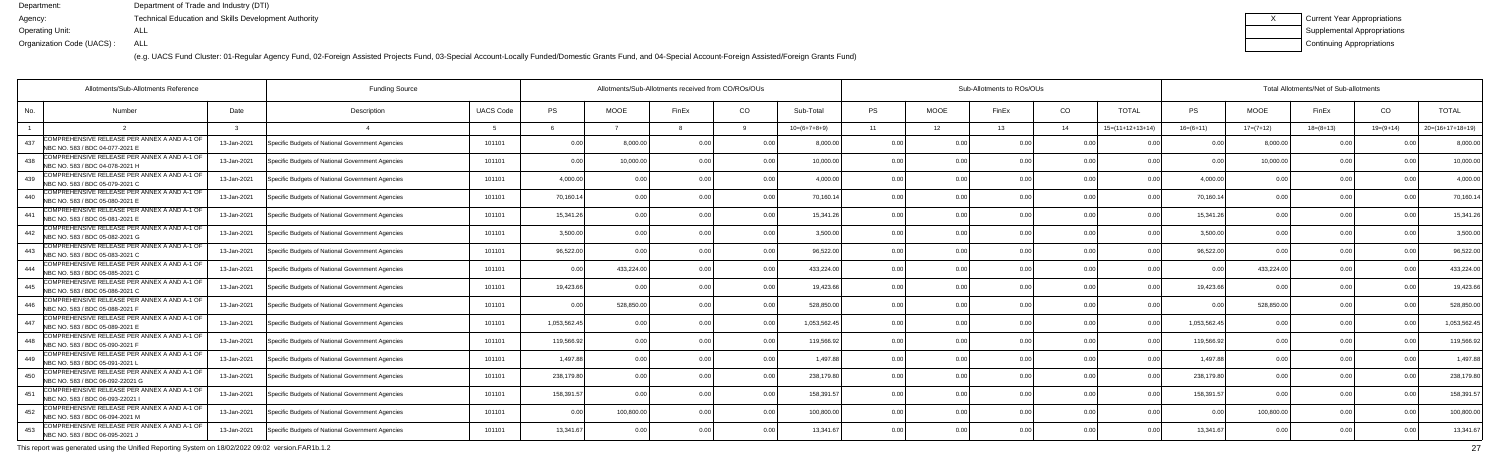(e.g. UACS Fund Cluster: 01-Regular Agency Fund, 02-Foreign Assisted Projects Fund, 03-Special Account-Locally Funded/Domestic Grants Fund, and 04-Special Account-Foreign Assisted/Foreign Grants Fund)

| Current Year Appropriations |
|-----------------------------|
| Supplemental Appropriations |
| Continuing Appropriations   |

| Allotments/Sub-Allotments Reference                                                    |             | <b>Funding Source</b>                            |                  | Allotments/Sub-Allotments received from CO/ROs/OUs |                |                |                |                | Sub-Allotments to ROs/OUs |             |       |                |                    |                | Total Allotments/Net of Sub-allotments |                |                |                    |  |  |  |
|----------------------------------------------------------------------------------------|-------------|--------------------------------------------------|------------------|----------------------------------------------------|----------------|----------------|----------------|----------------|---------------------------|-------------|-------|----------------|--------------------|----------------|----------------------------------------|----------------|----------------|--------------------|--|--|--|
| No.<br><b>Number</b>                                                                   | Date        | Description                                      | <b>UACS Code</b> | PS                                                 | <b>MOOE</b>    | FinEx          | CO             | Sub-Total      | <b>PS</b>                 | <b>MOOE</b> | FinEx | CO             | <b>TOTAL</b>       | PS             | <b>MOOE</b>                            | FinEx          | CO             | <b>TOTAL</b>       |  |  |  |
|                                                                                        |             |                                                  | -5               |                                                    |                |                |                | $10=(6+7+8+9)$ | 11                        | 12          | 13    | 14             | $15=(11+12+13+14)$ | $16=(6+11)$    | $17=(7+12)$                            | $18=(8+13)$    | $19=(9+14)$    | $20=(16+17+18+19)$ |  |  |  |
| COMPREHENSIVE RELEASE PER ANNEX A AND A-1 OF<br>454<br>NBC NO. 583 / BDC 06-096-2021 J | 13-Jan-2021 | Specific Budgets of National Government Agencies | 101101           | 0.00                                               | 101,610.00     | 0.00           |                | 101,610.00     | 0.0                       |             |       | 0.00           |                    |                | 101,610.00                             | $\cap$         |                | 101,610.0          |  |  |  |
| COMPREHENSIVE RELEASE PER ANNEX A AND A-1 OF<br>455<br>NBC NO. 583 / BDC 06-097-2021 O | 13-Jan-2021 | Specific Budgets of National Government Agencies | 101101           | 73,761.75                                          | 0.00           | 0 <sub>0</sub> | 0.00           | 73,761.7       | 0.00                      | 0.00        |       | 0.00           | 0.00               | 73,761.7       | 0 <sub>0</sub>                         | 0.00           |                | 73,761.7           |  |  |  |
| COMPREHENSIVE RELEASE PER ANNEX A AND A-1 OF<br>456<br>NBC NO. 583 / BDC 06-098-2021 D | 13-Jan-2021 | Specific Budgets of National Government Agencies | 101101           | 100,085.57                                         | 0.00           |                | 0.00           | 100,085.5      | 0.00                      | 0.00        |       | 0.00           | 0 <sub>0</sub>     | 100,085.57     | 0.00                                   | 0.00           | 0 <sub>0</sub> | 100,085.5          |  |  |  |
| COMPREHENSIVE RELEASE PER ANNEX A AND A-1 OF<br>457<br>NBC NO. 583 / BDC 06-099-2021 K | 13-Jan-2021 | Specific Budgets of National Government Agencies | 101101           | 0.00                                               | 633,473.40     | 0 <sub>0</sub> | 0.00           | 633,473.4      | 0.00                      | ი იი        |       | 0.00           | 0 <sub>0</sub>     | 0 <sub>0</sub> | 633.473.4                              | 0.00           |                | 633,473.4          |  |  |  |
| COMPREHENSIVE RELEASE PER ANNEX A AND A-1 OF<br>458<br>NBC NO. 583 / BDC 06-100-2021 H | 13-Jan-2021 | Specific Budgets of National Government Agencies | 101101           | 10,166.14                                          | 0.00           |                | 0.00           | 10,166.14      | 0.00                      | 0.00        |       | 0.00           | 0.00               | 10,166.14      | $\Omega$                               | 0.00           | n no           | 10,166.1           |  |  |  |
| COMPREHENSIVE RELEASE PER ANNEX A AND A-1 OF<br>459<br>NBC NO. 583 / BDC 06-103-2021 H | 13-Jan-2021 | Specific Budgets of National Government Agencies | 101101           | 11,000.00                                          | 0.00           | 0.00           | 0.00           | 11,000.00      | 0.00                      | 0.00        |       | 0.00           | 0.00               | 11,000.00      | 0.00                                   | 0.00           | 0.00           | 11,000.0           |  |  |  |
| COMPREHENSIVE RELEASE PER ANNEX A AND A-1 OF<br>460<br>NBC NO. 583 / BDC 06-104-2021   | 13-Jan-2021 | Specific Budgets of National Government Agencies | 101101           | 13,500.00                                          | 0 <sub>0</sub> |                | 0 <sub>0</sub> | 13,500.00      | 0 <sup>0</sup>            | 0.00        |       | 0.00           |                    | 13,500.00      |                                        | 0 <sub>0</sub> |                | 13,500.0           |  |  |  |
| COMPREHENSIVE RELEASE PER ANNEX A AND A-1 OF<br>461<br>NBC NO. 583 / BDC 06-105-2021 B | 13-Jan-2021 | Specific Budgets of National Government Agencies | 101101           | 0.00                                               | 4,298,000.0    |                | 0 <sub>0</sub> | 4.298.000.00   | 0.00                      | 0.00        |       | 0.00           | 0.00               |                | 4,298,000.00                           | 0.00           |                | 4,298,000.0        |  |  |  |
| COMPREHENSIVE RELEASE PER ANNEX A AND A-1 OF<br>462<br>NBC NO. 583 / BDC 06-107-2021 M | 13-Jan-2021 | Specific Budgets of National Government Agencies | 101101           | 26,332.29                                          | 0.00           | 0 <sub>0</sub> | 0.00           | 26,332.29      | 0.00                      | 0.00        |       | 0.00           | 0.00               | 26,332.29      | 0 <sub>0</sub>                         | 0.00           | $\cap$ $\cap$  | 26,332.2           |  |  |  |
| COMPREHENSIVE RELEASE PER ANNEX A AND A-1 OF<br>NBC NO. 583 / BDC 06-108-2021 G        | 13-Jan-2021 | Specific Budgets of National Government Agencies | 101101           | 0.00                                               | 3.500.000.00   |                | 0.00           | 3.500.000.00   | 0 <sub>0</sub>            | 0.00        |       | 0.00           | 0.00               | 0 <sub>0</sub> | 3,500,000.0                            | 0.00           |                | 3,500,000.0        |  |  |  |
| COMPREHENSIVE RELEASE PER ANNEX A AND A-1 OF<br>464<br>NBC NO. 583 / BDC 06-109-2021 P | 13-Jan-2021 | Specific Budgets of National Government Agencies | 101101           | 0.00                                               | 1,918,096.0    | 0 OC           | 0 Q            | 1,918,096.0    | 0.00                      | 0.00        |       | 0.00           | 0 <sub>0</sub>     | 0 <sub>0</sub> | 1,918,096.0                            | 0.00           | $\cap$ $\cap$  | 1,918,096.0        |  |  |  |
| COMPREHENSIVE RELEASE PER ANNEX A AND A-1 OF<br>465<br>NBC NO. 583 / BDC 06-110-2021 F | 13-Jan-2021 | Specific Budgets of National Government Agencies | 101101           | 791,721.87                                         | 0.00           |                | 0.00           | 791,721.87     | 0.00                      | 0.00        |       | 0.00           | 0.00               | 791,721.87     | 00                                     | 0.00           |                | 791,721.8          |  |  |  |
| COMPREHENSIVE RELEASE PER ANNEX A AND A-1 OF<br>466<br>NBC NO. 583 / BDC 06-111-2021 G | 13-Jan-2021 | Specific Budgets of National Government Agencies | 101101           | 47.575.77                                          | 0.00           |                | 0.00           | 47.575.77      | 0.00                      | 0.00        |       | 0.00           | 0 <sub>0</sub>     | 47,575.77      | 0.00                                   | 0 Q            |                | 47,575.7           |  |  |  |
| COMPREHENSIVE RELEASE PER ANNEX A AND A-1 OF<br>167<br>NBC NO. 583 / BDC 06-112-2021 F | 13-Jan-2021 | Specific Budgets of National Government Agencies | 101101           | 153,201.09                                         | 0.00           |                | 0.00           | 153,201.0      | 0.0                       | 0.00        |       | 0.00           |                    | 153,201.0      | 0.0                                    | 0 <sub>0</sub> |                | 153,201.0          |  |  |  |
| COMPREHENSIVE RELEASE PER ANNEX A AND A-1 OF<br>468<br>NBC NO. 583 / BDC 06-113-2021 Q | 13-Jan-2021 | Specific Budgets of National Government Agencies | 101101           | 443.892.60                                         | 0.00           |                | 0 <sub>0</sub> | 443,892.60     | 0.00                      | 0.00        |       | 0.00           | n nr               | 443.892.60     | 0.00                                   | n n            |                | 443,892.6          |  |  |  |
| COMPREHENSIVE RELEASE PER ANNEX A AND A-1 OF<br>469<br>NBC NO. 583 / BDC 06-114-2021 J | 13-Jan-2021 | Specific Budgets of National Government Agencies | 101101           | 190,614.12                                         | 0.00           |                | 0.00           | 190,614.1      | 0.00                      | 0.00        |       | 0.00           | 0 <sub>0</sub>     | 190,614.12     | 0.00                                   | 0.00           | 0.00           | 190,614.1          |  |  |  |
| COMPREHENSIVE RELEASE PER ANNEX A AND A-1 OF<br>470<br>NBC NO. 583 / BDC 06-115-2021 K | 13-Jan-2021 | Specific Budgets of National Government Agencies | 101101           | 100,299.90                                         | 0.00           |                | 0.00           | 100,299.90     | 0 <sub>0</sub>            | ი იი        |       | 0 <sub>0</sub> | n nr               | 100,299.90     | 0.00                                   | 0.00           |                | 100,299.9          |  |  |  |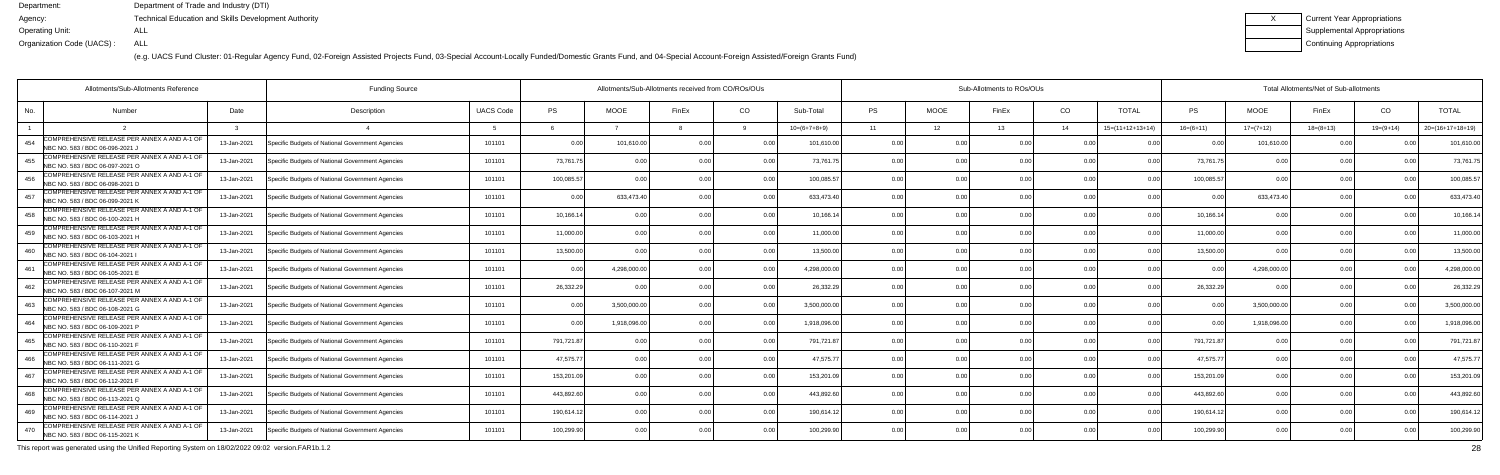(e.g. UACS Fund Cluster: 01-Regular Agency Fund, 02-Foreign Assisted Projects Fund, 03-Special Account-Locally Funded/Domestic Grants Fund, and 04-Special Account-Foreign Assisted/Foreign Grants Fund)

| Current Year Appropriations |
|-----------------------------|
| Supplemental Appropriations |
| Continuing Appropriations   |

| <b>Funding Source</b><br>Allotments/Sub-Allotments Reference |                                                                                  |             |                                                  |                  | Allotments/Sub-Allotments received from CO/ROs/OUs |             |       |                |                |           | Sub-Allotments to ROs/OUs |                |                |                    |                |             | Total Allotments/Net of Sub-allotments |             |                    |  |  |  |  |
|--------------------------------------------------------------|----------------------------------------------------------------------------------|-------------|--------------------------------------------------|------------------|----------------------------------------------------|-------------|-------|----------------|----------------|-----------|---------------------------|----------------|----------------|--------------------|----------------|-------------|----------------------------------------|-------------|--------------------|--|--|--|--|
| No.                                                          | <b>Number</b>                                                                    | Date        | Description                                      | <b>UACS Code</b> | <b>PS</b>                                          | <b>MOOE</b> | FinEx | CO             | Sub-Total      | <b>PS</b> | <b>MOOE</b>               | FinEx          | CO             | <b>TOTAL</b>       | PS.            | <b>MOOE</b> | FinEx                                  | CO          | <b>TOTAL</b>       |  |  |  |  |
|                                                              |                                                                                  |             |                                                  |                  |                                                    |             |       |                | $10=(6+7+8+9)$ | 11        | 12 <sup>7</sup>           | 13             | 14             | $15=(11+12+13+14)$ | $16=(6+11)$    | $17=(7+12)$ | $18=(8+13)$                            | $19=(9+14)$ | $20=(16+17+18+19)$ |  |  |  |  |
| 471                                                          | COMPREHENSIVE RELEASE PER ANNEX A AND A-1 OF<br>NBC NO. 583 / BDC 06-116-2021 D  | 13-Jan-2021 | Specific Budgets of National Government Agencies | 101101           | 1,427,273.10                                       | 0.00        |       |                | 1,427,273.1    | 0.00      | 0 OC                      | n nr           | n no           |                    | 1,427,273.1    | 0.00        |                                        |             | 1,427,273.1        |  |  |  |  |
| 472                                                          | COMPREHENSIVE RELEASE PER ANNEX A AND A-1 OF<br>NBC NO. 583 / BDC 07-118-2021 G  | 13-Jan-2021 | Specific Budgets of National Government Agencies | 101101           | 93,862.73                                          | 0.00        |       | 0.00           | 93,862.7       | 0.00      | 0.00                      |                | 0.00           | 0 <sub>0</sub>     | 93,862.7       | 0.00        | 0.00                                   |             | 93,862.7           |  |  |  |  |
|                                                              | COMPREHENSIVE RELEASE PER ANNEX A AND A-1 OF<br>NBC NO. 583 / BDC 07-119-2021 K  | 13-Jan-2021 | Specific Budgets of National Government Agencies | 101101           | 0.00                                               | 19,950.00   |       | 0.00           | 19,950.00      | 0.00      | 0.00                      |                | 0.00           | 0.00               | 0 <sub>0</sub> | 19,950.00   | 0.00                                   |             | 19,950.00          |  |  |  |  |
| 474                                                          | COMPREHENSIVE RELEASE PER ANNEX A AND A-1 OF<br>NBC NO. 583 / BDC 07-120-2021    | 13-Jan-2021 | Specific Budgets of National Government Agencies | 101101           | 0.00                                               | 39,900.0    |       | 0.00           | 39,900.00      | 0.00      | 0.00                      |                | 0.00           |                    | 0 <sub>0</sub> | 39,900.00   | 0.00                                   |             | 39,900.0           |  |  |  |  |
| 475                                                          | COMPREHENSIVE RELEASE PER ANNEX A AND A-1 OF<br>INBC NO. 583 / BDC 07-121-2021 D | 13-Jan-2021 | Specific Budgets of National Government Agencies | 101101           | 197,409.16                                         | 0.00        |       | 0.00           | 197,409.16     | 0.00      | 0.00                      |                | 0.00           | 0 <sub>0</sub>     | 197,409.16     | 0.00        | 0.00                                   |             | 197,409.1          |  |  |  |  |
| 476                                                          | COMPREHENSIVE RELEASE PER ANNEX A AND A-1 OF<br>NBC NO. 583 / BDC 07-122-2021 L  | 13-Jan-2021 | Specific Budgets of National Government Agencies | 101101           | 9,450.21                                           | 0.00        |       | 0.00           | 9,450.21       | 0.00      | 0.00                      |                | 0.00           |                    | 9,450.21       | 0.00        | 0.00                                   |             | 9,450.2            |  |  |  |  |
|                                                              | COMPREHENSIVE RELEASE PER ANNEX A AND A-1 OF<br>NBC NO. 583 / BDC 07-123-2021 H  | 13-Jan-2021 | Specific Budgets of National Government Agencies | 101101           | 0.00                                               | 600,000.00  |       | 0.00           | 600,000.00     | 0.00      | 0.00                      |                | 0.00           |                    | n n            | 600,000.00  | 0.00                                   |             | 600,000.00         |  |  |  |  |
| 478                                                          | COMPREHENSIVE RELEASE PER ANNEX A AND A-1 OF<br>NBC NO. 583 / BDC 07-124-2021 H  | 13-Jan-2021 | Specific Budgets of National Government Agencies | 101101           | 0.00                                               | 2,800.0     |       | 0.00           | 2.800.00       | 0.00      | 0.00                      |                | 0.00           | 0.00               |                | 2,800.00    | 0.00                                   |             | 2,800.00           |  |  |  |  |
|                                                              | COMPREHENSIVE RELEASE PER ANNEX A AND A-1 OF<br>NBC NO. 583 / BDC 07-125-2021 G  | 13-Jan-2021 | Specific Budgets of National Government Agencies | 101101           | 0.00                                               | 2,800.00    |       | 0.00           | 2,800.00       | 0.00      | 0.00                      |                | 0.00           | 0.00               | 0 <sub>0</sub> | 2,800.00    | 0.00                                   |             | 2,800.00           |  |  |  |  |
| 480                                                          | COMPREHENSIVE RELEASE PER ANNEX A AND A-1 OF<br>NBC NO. 583 / BDC 07-126-2021 O  | 13-Jan-2021 | Specific Budgets of National Government Agencies | 101101           | 0.00                                               | 200,000.00  |       | 0.00           | 200,000.00     | 0.00      | 0.00                      | 0 <sub>0</sub> | 0.00           | 0.00               | 0 <sub>0</sub> | 200,000.00  | 0.00                                   |             | 200,000.00         |  |  |  |  |
| 481                                                          | COMPREHENSIVE RELEASE PER ANNEX A AND A-1 OF<br>NBC NO. 583 / BDC 07-127-2021 E  | 13-Jan-2021 | Specific Budgets of National Government Agencies | 101101           | 0.00                                               | 200,000.0   |       | 0.00           | 200,000.00     | 0.00      | 0.00                      |                | 0 <sub>0</sub> | 0 <sub>0</sub>     | $\cap$         | 200,000.00  | 0.00                                   |             | 200,000.00         |  |  |  |  |
| 482                                                          | COMPREHENSIVE RELEASE PER ANNEX A AND A-1 OF<br>NBC NO. 583 / BDC 07-128-2021 R  | 13-Jan-2021 | Specific Budgets of National Government Agencies | 101101           | 0.00                                               | 200,000.00  |       | 0.00           | 200,000.00     | 0.00      | 0.00                      |                | 0.00           | 0 <sub>0</sub>     |                | 200,000.00  | 0.00                                   |             | 200,000.00         |  |  |  |  |
| 483                                                          | COMPREHENSIVE RELEASE PER ANNEX A AND A-1 OF<br>NBC NO. 583 / BDC 07-129-2021 H  | 13-Jan-2021 | Specific Budgets of National Government Agencies | 101101           | 0.00                                               | 200,000.00  |       | 0.00           | 200.000.00     | 0.00      | 0.00                      | 0 <sub>0</sub> | 0.00           | 0.00               | 0.00           | 200,000.00  | 0.00                                   |             | 200,000.00         |  |  |  |  |
| 484                                                          | COMPREHENSIVE RELEASE PER ANNEX A AND A-1 OF<br>NBC NO. 583 / BDC 07-130-2021 L  | 13-Jan-2021 | Specific Budgets of National Government Agencies | 101101           | 0.00                                               | 200,000.00  |       | 0 <sub>0</sub> | 200,000.00     | 0.00      | 0.00                      |                | 0.00           |                    |                | 200,000.00  | 0.00                                   |             | 200,000.00         |  |  |  |  |
| 485                                                          | COMPREHENSIVE RELEASE PER ANNEX A AND A-1 OF<br>NBC NO. 583 / BDC 07-131-2021 H  | 13-Jan-2021 | Specific Budgets of National Government Agencies | 101101           | 0.00                                               | 200,000.0   |       | 0 <sub>0</sub> | 200,000.00     | 0.00      | 0.00                      |                | 0 <sub>0</sub> |                    |                | 200,000.00  | 0.00                                   |             | 200,000.00         |  |  |  |  |
| 486                                                          | COMPREHENSIVE RELEASE PER ANNEX A AND A-1 OF<br>NBC NO. 583 / BDC 07-132-2021 E  | 13-Jan-2021 | Specific Budgets of National Government Agencies | 101101           | 0.00                                               | 200,000.0   |       | 0.00           | 200,000.00     | 0.00      | 0.00                      |                | 0.00           | 0.0(               | 0.00           | 200,000.00  | 0.00                                   |             | 200,000.00         |  |  |  |  |
| 487                                                          | COMPREHENSIVE RELEASE PER ANNEX A AND A-1 OF<br>NBC NO. 583 / BDC 07-133-2021 D  | 13-Jan-2021 | Specific Budgets of National Government Agencies | 101101           | 0.00                                               | 200,000.00  |       | 0.00           | 200,000.00     | 0.00      | 0.00                      |                | 0 <sub>0</sub> | 0.00               |                | 200,000.00  | 0.00                                   |             | 200,000.00         |  |  |  |  |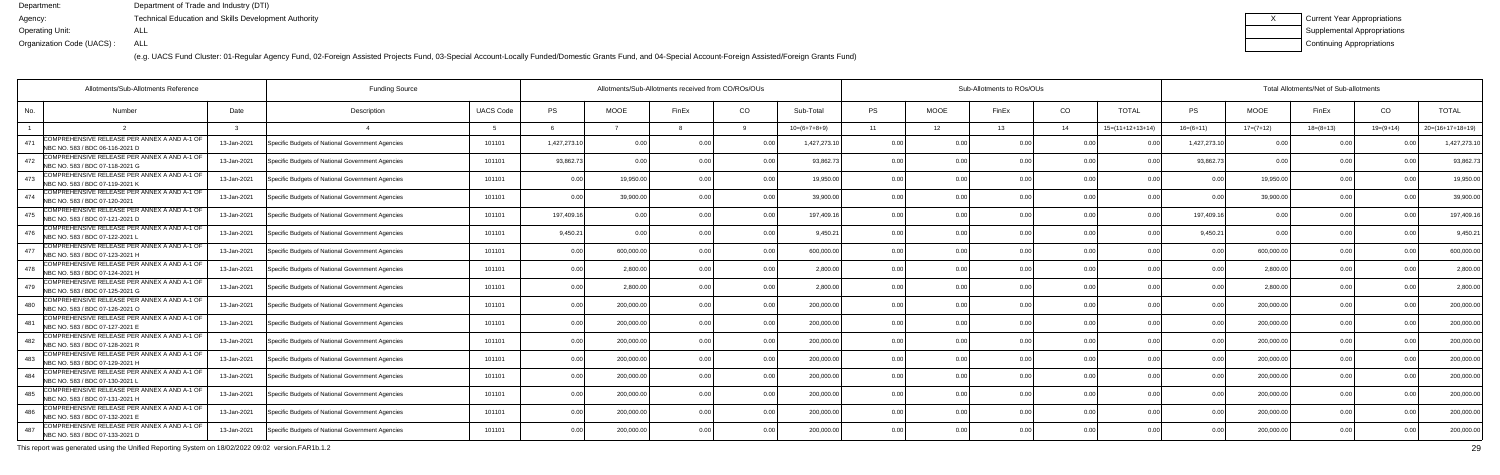(e.g. UACS Fund Cluster: 01-Regular Agency Fund, 02-Foreign Assisted Projects Fund, 03-Special Account-Locally Funded/Domestic Grants Fund, and 04-Special Account-Foreign Assisted/Foreign Grants Fund)

| Current Year Appropriations |
|-----------------------------|
| Supplemental Appropriations |
| Continuing Appropriations   |

| Allotments/Sub-Allotments Reference                                                    |             | <b>Funding Source</b>                            |                  | Allotments/Sub-Allotments received from CO/ROs/OUs |             |                |                |                | Sub-Allotments to ROs/OUs |             |       |                |                            |                | Total Allotments/Net of Sub-allotments |             |               |                    |  |  |  |
|----------------------------------------------------------------------------------------|-------------|--------------------------------------------------|------------------|----------------------------------------------------|-------------|----------------|----------------|----------------|---------------------------|-------------|-------|----------------|----------------------------|----------------|----------------------------------------|-------------|---------------|--------------------|--|--|--|
| No.<br><b>Number</b>                                                                   | Date        | Description                                      | <b>UACS Code</b> | PS                                                 | <b>MOOE</b> | FinEx          | CO             | Sub-Total      | <b>PS</b>                 | <b>MOOE</b> | FinEx | CO             | <b>TOTAL</b>               | PS             | <b>MOOE</b>                            | FinEx       | CO            | <b>TOTAL</b>       |  |  |  |
|                                                                                        |             |                                                  |                  |                                                    |             |                |                | $10=(6+7+8+9)$ | 11                        | 12          | 13    | 14             | $15=(11+12+13+14)$         | $16=(6+11)$    | $17=(7+12)$                            | $18=(8+13)$ | $19=(9+14)$   | $20=(16+17+18+19)$ |  |  |  |
| COMPREHENSIVE RELEASE PER ANNEX A AND A-1 OF<br>488<br>NBC NO. 583 / BDC 07-134-2021 I | 13-Jan-2021 | Specific Budgets of National Government Agencies | 101101           | 0.00                                               | 200,000.00  | 0.00           |                | 200,000.00     | 0.0                       |             |       | 0.00           | n nr                       |                | 200,000.0                              | 0 Q         |               | 200,000.0          |  |  |  |
| COMPREHENSIVE RELEASE PER ANNEX A AND A-1 OF<br>489<br>NBC NO. 583 / BDC 07-135-2021 E | 13-Jan-2021 | Specific Budgets of National Government Agencies | 101101           | 0.00                                               | 200,000.0   | 0.00           | 0.00           | 200,000.00     | 0.00                      | 0.00        |       | 0.00           | 0.00                       | 0 <sub>0</sub> | 200,000.0                              | 0.00        |               | 200,000.0          |  |  |  |
| COMPREHENSIVE RELEASE PER ANNEX A AND A-1 OF<br>490<br>NBC NO. 583 / BDC 07-136-2021   | 13-Jan-2021 | Specific Budgets of National Government Agencies | 101101           | 0.00                                               | 200,000.00  | 0 OC           | 0.00           | 200,000.00     | 0.00                      | 0.00        |       | 0.00           | 0.00                       | 0 <sub>0</sub> | 200,000.00                             | 0.00        | $\cap$ $\cap$ | 200,000.0          |  |  |  |
| COMPREHENSIVE RELEASE PER ANNEX A AND A-1 OF<br>491<br>NBC NO. 583 / BDC 07-137-2021 F | 13-Jan-2021 | Specific Budgets of National Government Agencies | 101101           | 0.00                                               | 200,000.0   | 0 OC           | 0.00           | 200,000.0      | 0.00                      | 0.00        |       | 0.00           | 0 <sub>0</sub>             |                | 200,000.0                              | 0.00        |               | 200,000.0          |  |  |  |
| COMPREHENSIVE RELEASE PER ANNEX A AND A-1 OF<br>492<br>NBC NO. 583 / BDC 07-138-2021 H | 13-Jan-2021 | Specific Budgets of National Government Agencies | 101101           | 0.00                                               | 200,000.00  |                | 0.00           | 200,000.00     | 0.00                      | 0.00        |       | 0.00           | 0.00                       |                | 200,000.00                             | 0.00        |               | 200,000.0          |  |  |  |
| COMPREHENSIVE RELEASE PER ANNEX A AND A-1 OF<br>493<br>NBC NO. 583 / BDC 07-139-2021 M | 13-Jan-2021 | Specific Budgets of National Government Agencies | 101101           | 0.00                                               | 200,000.00  | 0.00           | 0.00           | 200,000.00     | 0.00                      | 0.00        |       | 0.00           | 0.00                       | 0 <sub>0</sub> | 200,000.00                             | 0.00        | 0.00          | 200,000.0          |  |  |  |
| COMPREHENSIVE RELEASE PER ANNEX A AND A-1 OF<br>494<br>NBC NO. 583 / BDC 07-140-2021 H | 13-Jan-2021 | Specific Budgets of National Government Agencies | 101101           | 0.00                                               | 200,000.00  |                | 0.00           | 200,000.00     | 0.0                       | 0.00        |       | 0.00           | n nr                       |                | 200,000.0                              | 0.00        |               | 200,000.0          |  |  |  |
| COMPREHENSIVE RELEASE PER ANNEX A AND A-1 OF<br>495<br>NBC NO. 583 / BDC 07-141-2021 D | 13-Jan-2021 | Specific Budgets of National Government Agencies | 101101           | 0.00                                               | 200,000.0   | 0 <sub>0</sub> | 0 <sub>0</sub> | 200,000.00     | 0.00                      | 0.00        |       | 0.00           | 0.00                       |                | 200,000.0                              | 0.00        | $\cap$ $\cap$ | 200,000.0          |  |  |  |
| COMPREHENSIVE RELEASE PER ANNEX A AND A-1 OF<br>496<br>NBC NO. 583 / BDC 07-142-2021 F | 13-Jan-2021 | Specific Budgets of National Government Agencies | 101101           | 0.00                                               | 600,000.00  | 0 OC           | 0.00           | 600.000.00     | 0.00                      | 0.00        |       | 0.00           | 0.00                       | 0.00           | 600.000.00                             | 0.00        | 0.00          | 600,000.0          |  |  |  |
| COMPREHENSIVE RELEASE PER ANNEX A AND A-1 OF<br>497<br>NBC NO. 583 / BDC 07-144-2021   | 13-Jan-2021 | Specific Budgets of National Government Agencies | 101101           | 1,323,694.14                                       | 0.00        |                | 0.00           | 1,323,694.14   | 0.00                      | 0.00        |       | 0.00           | 0 <sup>0<sup>c</sup></sup> | 1,323,694.14   | 0.00                                   | 0.00        |               | 1,323,694.1        |  |  |  |
| COMPREHENSIVE RELEASE PER ANNEX A AND A-1 OF<br>498<br>NBC NO. 583 / BDC 07-146-2021 J | 13-Jan-2021 | Specific Budgets of National Government Agencies | 101101           | 398,891.01                                         | 0.00        |                | 0 <sub>0</sub> | 398,891.0      | 0 <sub>0</sub>            | ი იი        |       | 0.00           | n nr                       | 398,891.0      | 0 <sub>0</sub>                         | . വ         |               | 398,891.0          |  |  |  |
| COMPREHENSIVE RELEASE PER ANNEX A AND A-1 OF<br>499<br>NBC NO. 583 / BDC 07-147-2021 F | 13-Jan-2021 | Specific Budgets of National Government Agencies | 101101           | 40.311.00                                          | 0.00        |                | 0.00           | 40.311.0       | 0.00                      | 0.00        |       | 0.00           |                            | 40.311.00      |                                        | 0.00        |               | 40,311.00          |  |  |  |
| COMPREHENSIVE RELEASE PER ANNEX A AND A-1 OF<br>500<br>NBC NO. 583 / BDC 07-148-2021 B | 13-Jan-2021 | Specific Budgets of National Government Agencies | 101101           | 0.00                                               | 600,000.00  | 0 <sub>0</sub> | 0.00           | 600,000.00     | 0.00                      | 0.00        |       | 0.00           | 0.00                       | 0 <sub>0</sub> | 600,000.00                             | 0.00        | 0.00          | 600,000.0          |  |  |  |
| COMPREHENSIVE RELEASE PER ANNEX A AND A-1 OF<br>501<br>NBC NO. 583 / BDC 07-149-2021 K | 13-Jan-2021 | Specific Budgets of National Government Agencies | 101101           | 0.00                                               | 2,000.0     |                | 0 <sub>0</sub> | 2.000.0        | 0.00                      | 0.OO        |       | 0.00           |                            |                | 2,000.0                                | 0.00        |               | 2,000.0            |  |  |  |
| COMPREHENSIVE RELEASE PER ANNEX A AND A-1 OF<br>502<br>NBC NO. 583 / BDC 07-150-2021 S | 13-Jan-2021 | Specific Budgets of National Government Agencies | 101101           | 0.00                                               | 2,000.00    |                | 0.00           | 2.000.00       | 0.00                      | 0.00        |       | 0.00           | 0.00                       |                | 2.000.00                               | 0.00        | 0.00          | 2,000.0            |  |  |  |
| COMPREHENSIVE RELEASE PER ANNEX A AND A-1 OF<br>503<br>NBC NO. 583 / BDC 07-151-2021 P | 13-Jan-2021 | Specific Budgets of National Government Agencies | 101101           | 0.00                                               | 19,950.00   | 0.00           | 0.00           | 19,950.00      | 0.00                      | 0.00        | 0.00  | 0.00           | 0.00                       | 0.00           | 19,950.00                              | 0.00        | 0.00          | 19,950.0           |  |  |  |
| COMPREHENSIVE RELEASE PER ANNEX A AND A-1 OF<br>504<br>NBC NO. 583 / BDC 07-152-2021 T | 13-Jan-2021 | Specific Budgets of National Government Agencies | 101101           | 0.00                                               | 33,000.00   |                | 0 <sub>0</sub> | 33,000.00      | 0 <sub>0</sub>            | 0.OO        |       | 0 <sub>0</sub> | 0 <sub>0</sub>             |                | 33,000.0                               | 0.00        |               | 33,000.0           |  |  |  |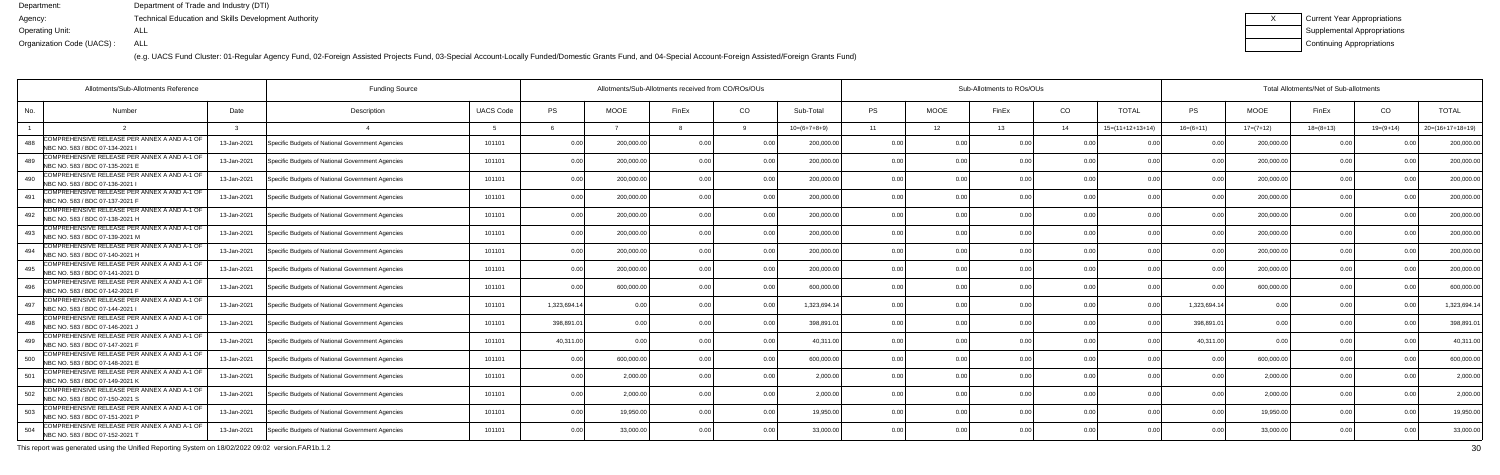(e.g. UACS Fund Cluster: 01-Regular Agency Fund, 02-Foreign Assisted Projects Fund, 03-Special Account-Locally Funded/Domestic Grants Fund, and 04-Special Account-Foreign Assisted/Foreign Grants Fund)

| Current Year Appropriations |
|-----------------------------|
| Supplemental Appropriations |
| Continuing Appropriations   |

| Allotments/Sub-Allotments Reference                                                    |             | <b>Funding Source</b>                            |                  | Allotments/Sub-Allotments received from CO/ROs/OUs |             |                |                |                |           |             | Sub-Allotments to ROs/OUs |      |                    | Total Allotments/Net of Sub-allotments |                |                |             |                    |  |  |
|----------------------------------------------------------------------------------------|-------------|--------------------------------------------------|------------------|----------------------------------------------------|-------------|----------------|----------------|----------------|-----------|-------------|---------------------------|------|--------------------|----------------------------------------|----------------|----------------|-------------|--------------------|--|--|
| No.<br><b>Number</b>                                                                   | Date        | Description                                      | <b>UACS Code</b> | <b>PS</b>                                          | <b>MOOE</b> | FinEx          | CO.            | Sub-Total      | <b>PS</b> | <b>MOOE</b> | FinEx                     | CO   | <b>TOTAL</b>       | PS                                     | <b>MOOE</b>    | FinEx          | CO          | <b>TOTAL</b>       |  |  |
|                                                                                        |             |                                                  |                  |                                                    |             |                |                | $10=(6+7+8+9)$ | 11        | 12          | 13                        | 14   | $15=(11+12+13+14)$ | $16=(6+11)$                            | $17=(7+12)$    | $18=(8+13)$    | $19=(9+14)$ | $20=(16+17+18+19)$ |  |  |
| COMPREHENSIVE RELEASE PER ANNEX A AND A-1 OF<br>505<br>NBC NO. 583 / BDC 07-153-2021 L | 13-Jan-2021 | Specific Budgets of National Government Agencies | 101101           | 0.00                                               | 38,000.0    | 0 OC           |                | 38,000.0       | 0.0       |             |                           | 0.00 |                    |                                        | 38.000.        | 0 <sub>0</sub> |             | 38,000.0           |  |  |
| COMPREHENSIVE RELEASE PER ANNEX A AND A-1 OF<br>506<br>NBC NO. 583 / BDC 07-154-2021 M | 13-Jan-2021 | Specific Budgets of National Government Agencies | 101101           | 0.00                                               | 33,000.00   | 0 <sub>0</sub> | 0.00           | 33,000.00      | 0.00      | 0.00        |                           | 0.00 | 0.00               | 0 <sub>0</sub>                         | 33,000.00      | 0.00           |             | 33,000.0           |  |  |
| COMPREHENSIVE RELEASE PER ANNEX A AND A-1 OF<br>507<br>NBC NO. 583 / BDC 07-155-2021 F | 13-Jan-2021 | Specific Budgets of National Government Agencies | 101101           | 0.00                                               | 38,000.00   | 0 <sub>0</sub> | 0.00           | 38,000.00      | 0.00      | 0.00        |                           | 0.00 | 0.00               | 0 <sub>0</sub>                         | 38,000.00      | 0.00           | 0.00        | 38,000.0           |  |  |
| COMPREHENSIVE RELEASE PER ANNEX A AND A-1 OF<br>508<br>NBC NO. 583 / BDC 07-156-2021 F | 13-Jan-2021 | Specific Budgets of National Government Agencies | 101101           | 0.00                                               | 38,000.0    | 0 <sub>0</sub> | 0.0            | 38,000.0       | 0.0       | 0.00        |                           | 0.00 | 0 <sub>0</sub>     | 0 <sub>0</sub>                         | 38,000.0       | 0.0            |             | 38,000.0           |  |  |
| COMPREHENSIVE RELEASE PER ANNEX A AND A-1 OF<br>509<br>NBC NO. 583 / BDC 07-157-2021 G | 13-Jan-2021 | Specific Budgets of National Government Agencies | 101101           | 0.00                                               | 33,000.00   | 0 OC           | 0.00           | 33,000.00      | 0.00      | 0.00        |                           | 0.00 | 0.00               |                                        | 33,000.0       | 0.00           | n no        | 33,000.0           |  |  |
| COMPREHENSIVE RELEASE PER ANNEX A AND A-1 OF<br>510<br>NBC NO. 583 / BDC 07-158-2021   | 13-Jan-2021 | Specific Budgets of National Government Agencies | 101101           | 0.00                                               | 19,000.00   | 0 OC           | 0.00           | 19,000.00      | 0.00      | 0.00        |                           | 0.00 | 0.00               |                                        | 19,000.0       | 0.00           | 0.00        | 19,000.0           |  |  |
| COMPREHENSIVE RELEASE PER ANNEX A AND A-1 OF<br>511<br>NBC NO. 583 / BDC 07-159-2021 N | 13-Jan-2021 | Specific Budgets of National Government Agencies | 101101           | 0.00                                               | 38,000.00   |                | 0.00           | 38,000.00      | 0.00      | 0.00        |                           | 0.00 | 0.00               | n no                                   | 38,000.0       | 0.00           |             | 38,000.0           |  |  |
| COMPREHENSIVE RELEASE PER ANNEX A AND A-1 OF<br>512<br>NBC NO. 583 / BDC 07-160-2021 Q | 13-Jan-2021 | Specific Budgets of National Government Agencies | 101101           | 0.00                                               | 19,000.0    | 0.00           | 0.00           | 19,000.00      | 0.00      | 0.00        |                           | 0.00 | 0.00               | 0 <sup>0</sup>                         | 19,000.0       | 0.00           | n no        | 19,000.0           |  |  |
| COMPREHENSIVE RELEASE PER ANNEX A AND A-1 OF<br>513<br>NBC NO. 583 / BDC 07-161-2021 F | 13-Jan-2021 | Specific Budgets of National Government Agencies | 101101           | 0.00                                               | 19,000.0    |                | 0.00           | 19,000.00      | 0.00      | 0.00        |                           | 0.00 | 0.00               | 0 <sub>0</sub>                         | 19,000.00      | 0.00           |             | 19,000.0           |  |  |
| COMPREHENSIVE RELEASE PER ANNEX A AND A-1 OF<br>514<br>NBC NO. 583 / BDC 07-163-2021,  | 13-Jan-2021 | Specific Budgets of National Government Agencies | 101101           | 666,060.78                                         | 0.00        |                | 0.00           | 666,060.78     | 0.00      | 0.00        |                           | 0.00 | 0 <sub>0</sub>     | 666,060.78                             | 0 <sub>0</sub> | 0.00           |             | 666,060.7          |  |  |
| COMPREHENSIVE RELEASE PER ANNEX A AND A-1 OF<br>515<br>NBC NO. 583 / BDC 07-164-2021 J | 13-Jan-2021 | Specific Budgets of National Government Agencies | 101101           | 0.00                                               | 20,000.00   | n nr           | 0.00           | 20,000.00      | 0.00      | 0.00        |                           | 0.00 | 0.00               | n no                                   | 20,000.0       | 0.00           |             | 20,000.0           |  |  |
| COMPREHENSIVE RELEASE PER ANNEX A AND A-1 OF<br>516<br>NBC NO. 583 / BDC 07-165-2021 K | 13-Jan-2021 | Specific Budgets of National Government Agencies | 101101           | 0.00                                               | 10.000.00   |                | 0.00           | 10.000.00      | 0.00      | 0.00        |                           | 0.00 | 0.00               |                                        | 10,000.0       | 0.00           |             | 10,000.0           |  |  |
| COMPREHENSIVE RELEASE PER ANNEX A AND A-1 OF<br>517<br>NBC NO. 583 / BDC 07-166-2021 K | 13-Jan-2021 | Specific Budgets of National Government Agencies | 101101           | 0.00                                               | 20,000.00   | 0 <sub>0</sub> | 0.00           | 20,000.00      | 0.00      | 0.00        |                           | 0.00 | 0.00               | 0 <sub>0</sub>                         | 20,000.0       | 0.00           | 0.00        | 20,000.00          |  |  |
| COMPREHENSIVE RELEASE PER ANNEX A AND A-1 OF<br>518<br>NBC NO. 583 / BDC 07-167-2021 G | 13-Jan-2021 | Specific Budgets of National Government Agencies | 101101           | 0.00                                               | 20,000.00   |                | 0 <sub>0</sub> | 20,000.00      | 0.0       | 0.00        |                           | 0.00 |                    |                                        | 20,000.0       | n n            |             | 20,000.0           |  |  |
| COMPREHENSIVE RELEASE PER ANNEX A AND A-1 OF<br>519<br>NBC NO. 583 / BDC 07-168-2021   | 13-Jan-2021 | Specific Budgets of National Government Agencies | 101101           | 0.00                                               | 10.000.0    |                | 0 <sub>0</sub> | 10,000.00      | 0.00      | 0.00        |                           | 0.00 | 0.00               |                                        | 10,000.0       | 0.00           |             | 10,000.0           |  |  |
| COMPREHENSIVE RELEASE PER ANNEX A AND A-1 OF<br>520<br>NBC NO. 583 / BDC 07-169-2021 G | 13-Jan-2021 | Specific Budgets of National Government Agencies | 101101           | 0.00                                               | 10,000.00   | 0 <sub>0</sub> | 0.00           | 10,000.00      | 0.00      | 0.00        |                           | 0.00 | 0.00               | 0 <sub>0</sub>                         | 10,000.00      | 0.00           | 0.00        | 10,000.0           |  |  |
| COMPREHENSIVE RELEASE PER ANNEX A AND A-1 OF<br>521<br>NBC NO. 583 / BDC 08-170-2021 G | 13-Jan-2021 | Specific Budgets of National Government Agencies | 101101           | 159,730.17                                         | 0.00        |                | 0.00           | 159,730.1      | 0.00      | 0.00        |                           | 0.00 | n nr               | 159,730.17                             | 0.00           | 0.00           |             | 159,730.1          |  |  |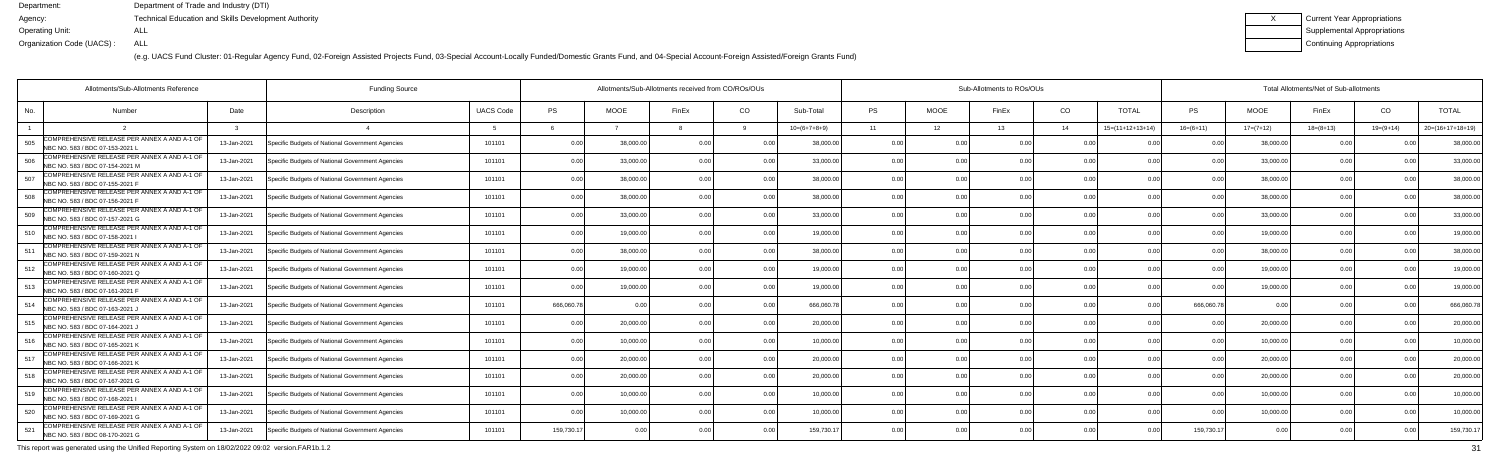(e.g. UACS Fund Cluster: 01-Regular Agency Fund, 02-Foreign Assisted Projects Fund, 03-Special Account-Locally Funded/Domestic Grants Fund, and 04-Special Account-Foreign Assisted/Foreign Grants Fund)

| Current Year Appropriations |
|-----------------------------|
| Supplemental Appropriations |
| Continuing Appropriations   |

| Allotments/Sub-Allotments Reference                                                    |             | <b>Funding Source</b>                            |                  | Allotments/Sub-Allotments received from CO/ROs/OUs |             |               |                |                | Sub-Allotments to ROs/OUs |             |       |                |                            |                | Total Allotments/Net of Sub-allotments |                |                |                    |  |  |  |
|----------------------------------------------------------------------------------------|-------------|--------------------------------------------------|------------------|----------------------------------------------------|-------------|---------------|----------------|----------------|---------------------------|-------------|-------|----------------|----------------------------|----------------|----------------------------------------|----------------|----------------|--------------------|--|--|--|
| No.<br>Number                                                                          | Date        | Description                                      | <b>UACS Code</b> | PS                                                 | <b>MOOE</b> | FinEx         | CO             | Sub-Total      | PS                        | <b>MOOE</b> | FinEx | CO             | <b>TOTAL</b>               | PS             | <b>MOOE</b>                            | FinEx          | CO             | <b>TOTAL</b>       |  |  |  |
|                                                                                        |             |                                                  |                  |                                                    |             |               |                | $10=(6+7+8+9)$ | 11                        | 12          | 13    | 14             | $15=(11+12+13+14)$         | $16=(6+11)$    | $17=(7+12)$                            | $18=(8+13)$    | $19=(9+14)$    | $20=(16+17+18+19)$ |  |  |  |
| COMPREHENSIVE RELEASE PER ANNEX A AND A-1 OF<br>522<br>NBC NO. 583 / BDC 08-171-2021 U | 13-Jan-2021 | Specific Budgets of National Government Agencies | 101101           | 15,637.10                                          | 0.00        | n nr          |                | 15,637.1       | 0.0                       |             |       | 0.00           |                            | 15.637.1       | $\Omega$                               |                |                | 15,637.1           |  |  |  |
| COMPREHENSIVE RELEASE PER ANNEX A AND A-1 OF<br>523<br>NBC NO. 583 / BDC 08-172-2021 O | 13-Jan-2021 | Specific Budgets of National Government Agencies | 101101           | 0.00                                               | 600,000.00  | 0.00          | 0.00           | 600,000.00     | 0.00                      | 0.00        |       | 0.00           | 0.00                       | 0 <sub>0</sub> | 600,000.00                             | 0.00           |                | 600,000.0          |  |  |  |
| COMPREHENSIVE RELEASE PER ANNEX A AND A-1 OF<br>524<br>NBC NO. 583 / BDC 08-173-2021 P | 13-Jan-2021 | Specific Budgets of National Government Agencies | 101101           | 0.00                                               | (406,891.00 | 0 OC          | 0.00           | (406, 891.00)  | 0.00                      | 0.00        |       | 0.00           | 0.00                       | 0.00           | (406, 891.00)                          | 0.00           |                | (406, 891.00)      |  |  |  |
| COMPREHENSIVE RELEASE PER ANNEX A AND A-1 OF<br>525<br>NBC NO. 583 / BDC 08-174-2021 H | 13-Jan-2021 | Specific Budgets of National Government Agencies | 101101           | 190,303.08                                         | 0.00        |               | 0.00           | 190,303.0      | 0.00                      | 0.00        |       | 0.00           | 0 <sub>0</sub>             | 190,303.08     |                                        | 0 Q            |                | 190,303.0          |  |  |  |
| COMPREHENSIVE RELEASE PER ANNEX A AND A-1 OF<br>526<br>NBC NO. 583 / BDC 08-175-2021 L | 13-Jan-2021 | Specific Budgets of National Government Agencies | 101101           | 95,151.54                                          | 0.00        |               | 0 <sub>0</sub> | 95,151.54      | 0.00                      | 0.00        |       | 0 <sub>0</sub> | 0 <sup>0<sup>c</sup></sup> | 95,151.54      | 0.00                                   | 0.00           |                | 95,151.5           |  |  |  |
| COMPREHENSIVE RELEASE PER ANNEX A AND A-1 OF<br>527<br>NBC NO. 583 / BDC 08-176-2021 I | 13-Jan-2021 | Specific Budgets of National Government Agencies | 101101           | 475,757.70                                         | 0.00        |               | 0.00           | 475,757.70     | 0.00                      | 0.00        |       | 0.00           | 0.00                       | 475,757.70     | 0.00                                   | 0.00           | 0.00           | 475,757.7          |  |  |  |
| COMPREHENSIVE RELEASE PER ANNEX A AND A-1 OF<br>528<br>NBC NO. 583 / BDC 08-177-2021 J | 13-Jan-2021 | Specific Budgets of National Government Agencies | 101101           | 43,290.08                                          | 0.00        |               | 0.00           | 43,290.08      | 0.00                      | 0.00        |       | 0.00           |                            | 43,290.08      | 0.0                                    | 0 Q            |                | 43,290.0           |  |  |  |
| COMPREHENSIVE RELEASE PER ANNEX A AND A-1 OF<br>529<br>NBC NO. 583 / BDC 08-178-2021 M | 13-Jan-2021 | Specific Budgets of National Government Agencies | 101101           | 11,500.00                                          | 0.00        |               | 0.00           | 11.500.00      | 0.00                      | 0.00        |       | 0.00           | 0 <sub>0</sub>             | 11.500.00      | 0.00                                   | 0 <sub>0</sub> | 0 <sub>0</sub> | 11,500.0           |  |  |  |
| COMPREHENSIVE RELEASE PER ANNEX A AND A-1 OF<br>530<br>NBC NO. 583 / BDC 08-179-2021 Q | 13-Jan-2021 | Specific Budgets of National Government Agencies | 101101           | 8,509.28                                           | 0.00        | 0 OC          | 0.00           | 8.509.28       | 0.00                      | 0.00        |       | 0.00           | 0.00                       | 8.509.28       | 0 <sub>0</sub>                         | 0.00           | 0.00           | 8,509.2            |  |  |  |
| COMPREHENSIVE RELEASE PER ANNEX A AND A-1 OF<br>531<br>NBC NO. 583 / BDC 08-182-2021 O | 13-Jan-2021 | Specific Budgets of National Government Agencies | 101101           | 0.00                                               | 13,500.00   |               | 0.00           | 13,500.00      | 0.00                      | 0.00        |       | 0.00           | 0.00                       | 0.00           | 13,500.00                              | 0.00           |                | 13,500.0           |  |  |  |
| COMPREHENSIVE RELEASE PER ANNEX A AND A-1 OF<br>532<br>NBC NO. 583 / BDC 08-183-2021 H | 13-Jan-2021 | Specific Budgets of National Government Agencies | 101101           | 0.00                                               | 196,500.00  | $\cap$ $\cap$ | 0 <sub>0</sub> | 196,500.0      | 0 <sub>0</sub>            | ი იი        |       | 0.00           | 0 <sub>0</sub>             |                | 196,500.0                              | n n            |                | 196,500.0          |  |  |  |
| COMPREHENSIVE RELEASE PER ANNEX A AND A-1 OF<br>533<br>NBC NO. 583 / BDC 08-184-2021 M | 13-Jan-2021 | Specific Budgets of National Government Agencies | 101101           | 475,757.70                                         | 0.00        |               | 0.00           | 475,757.7      | 0.00                      | 0.00        |       | 0.00           | 0.00                       | 475,757.70     |                                        | 0.00           |                | 475,757.7          |  |  |  |
| COMPREHENSIVE RELEASE PER ANNEX A AND A-1 OF<br>534<br>NBC NO. 583 / BDC 08-185-2021 H | 13-Jan-2021 | Specific Budgets of National Government Agencies | 101101           | 138.917.34                                         | 0.00        |               | 0.00           | 138,917.34     | 0.00                      | 0.00        |       | 0.00           | 0.00                       | 138,917.34     | 0.00                                   | 0.00           | 0.00           | 138,917.3          |  |  |  |
| COMPREHENSIVE RELEASE PER ANNEX A AND A-1 OF<br>535<br>NBC NO. 583 / BDC 08-186-2021 G | 13-Jan-2021 | Specific Budgets of National Government Agencies | 101101           | 1,402,599.03                                       | . 0 OC      |               |                | 1,402,599.0    | 0.00                      | 0.OO        |       | 0.00           |                            | 1,402,599.03   |                                        | 0.00           |                | 1,402,599.0        |  |  |  |
| COMPREHENSIVE RELEASE PER ANNEX A AND A-1 OF<br>536<br>NBC NO. 583 / BDC 09-189-2021   | 13-Jan-2021 | Specific Budgets of National Government Agencies | 101101           | 0.00                                               | 5,000.00    |               | 0.00           | 5.000.00       | 0.00                      | 0.00        |       | 0.00           | 0.00                       |                | 5,000.00                               | 0.00           | 0.00           | 5,000.0            |  |  |  |
| COMPREHENSIVE RELEASE PER ANNEX A AND A-1 OF<br>537<br>NBC NO. 583 / BDC 09-190-2021 K | 13-Jan-2021 | Specific Budgets of National Government Agencies | 101101           | 0.00                                               | 3,000.00    | 0.00          | 0.00           | 3.000.00       | 0.00                      | 0.00        | 0.00  | 0.00           | 0.00                       | 0.00           | 3,000.00                               | 0.00           | 0.00           | 3,000.00           |  |  |  |
| COMPREHENSIVE RELEASE PER ANNEX A AND A-1 OF<br>538<br>NBC NO. 583 / BDC 09-194-2021 S | 13-Jan-2021 | Specific Budgets of National Government Agencies | 101101           | 0.00                                               | 25,000.00   |               | 0.00           | 25,000.00      | 0 <sub>0</sub>            | 0.OO        |       | 0 <sub>0</sub> | 0 <sub>0</sub>             |                | 25,000.0                               | 0.00           |                | 25,000.00          |  |  |  |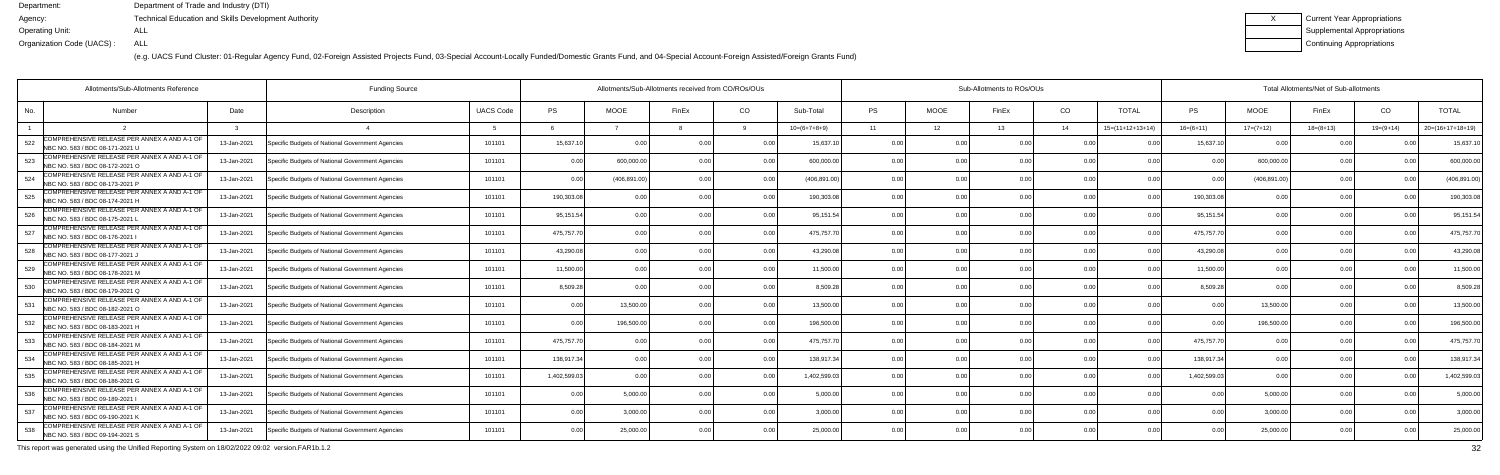(e.g. UACS Fund Cluster: 01-Regular Agency Fund, 02-Foreign Assisted Projects Fund, 03-Special Account-Locally Funded/Domestic Grants Fund, and 04-Special Account-Foreign Assisted/Foreign Grants Fund)

| Current Year Appropriations |
|-----------------------------|
| Supplemental Appropriations |
| Continuing Appropriations   |

| Allotments/Sub-Allotments Reference                                                    |             | <b>Funding Source</b>                            |                  | Allotments/Sub-Allotments received from CO/ROs/OUs |             |                |                |                |           |             | Sub-Allotments to ROs/OUs |                |                    | Total Allotments/Net of Sub-allotments |                |                |               |                    |  |
|----------------------------------------------------------------------------------------|-------------|--------------------------------------------------|------------------|----------------------------------------------------|-------------|----------------|----------------|----------------|-----------|-------------|---------------------------|----------------|--------------------|----------------------------------------|----------------|----------------|---------------|--------------------|--|
| No.<br>Number                                                                          | Date        | Description                                      | <b>UACS Code</b> | <b>PS</b>                                          | <b>MOOE</b> | FinEx          | CO.            | Sub-Total      | <b>PS</b> | <b>MOOE</b> | FinEx                     | CO             | <b>TOTAL</b>       | PS                                     | <b>MOOE</b>    | FinEx          | CO            | <b>TOTAL</b>       |  |
|                                                                                        |             |                                                  |                  |                                                    |             |                |                | $10=(6+7+8+9)$ | 11        | 12          | 13                        | 14             | $15=(11+12+13+14)$ | $16=(6+11)$                            | $17=(7+12)$    | $18=(8+13)$    | $19=(9+14)$   | $20=(16+17+18+19)$ |  |
| COMPREHENSIVE RELEASE PER ANNEX A AND A-1 OF<br>539<br>NBC NO. 583 / BDC 09-195-2021   | 13-Jan-2021 | Specific Budgets of National Government Agencies | 101101           | 0.00                                               | 35,000.0    | 0 OC           |                | 35,000.0       | 0.0       |             |                           | 0 OC           |                    |                                        | 35,000.        | 0 <sub>0</sub> |               | 35,000.0           |  |
| COMPREHENSIVE RELEASE PER ANNEX A AND A-1 OF<br>540<br>NBC NO. 583 / BDC 09-196-2021 N | 13-Jan-2021 | Specific Budgets of National Government Agencies | 101101           | 0.00                                               | 25,000.00   | 0 <sub>0</sub> | 0.00           | 25,000.00      | 0.00      | 0.00        |                           | 0.00           | 0.00               | 0 <sub>0</sub>                         | 25,000.0       | 0.00           |               | 25,000.0           |  |
| COMPREHENSIVE RELEASE PER ANNEX A AND A-1 OF<br>541<br>NBC NO. 583 / BDC 09-198-2021 G | 13-Jan-2021 | Specific Budgets of National Government Agencies | 101101           | 0.00                                               | 30,000.00   | 0 <sub>0</sub> | 0.00           | 30,000.00      | 0.00      | 0.00        |                           | 0.00           | 0.00               | 0 <sub>0</sub>                         | 30,000.00      | 0.00           | 0.00          | 30,000.0           |  |
| COMPREHENSIVE RELEASE PER ANNEX A AND A-1 OF<br>542<br>NBC NO. 583 / BDC 09-199-2021 H | 13-Jan-2021 | Specific Budgets of National Government Agencies | 101101           | 0.00                                               | 20,000.0    | 0 <sub>0</sub> | 0.0            | 20,000.00      | 0.0       |             |                           | 0.00           | 0 <sub>0</sub>     | 0 <sub>0</sub>                         | 20,000.0       | 0.0            |               | 20,000.0           |  |
| COMPREHENSIVE RELEASE PER ANNEX A AND A-1 OF<br>543<br>NBC NO. 583 / BDC 09-200-2021 K | 13-Jan-2021 | Specific Budgets of National Government Agencies | 101101           | 0.00                                               | 45,000.0    | 0 OC           | 0 <sub>0</sub> | 45.000.00      | 0.00      | 0.00        |                           | 0.00           | 0.00               |                                        | 45,000.0       | 0.00           | n no          | 45,000.0           |  |
| COMPREHENSIVE RELEASE PER ANNEX A AND A-1 OF<br>544<br>NBC NO. 583 / BDC 09-201-2021 L | 13-Jan-2021 | Specific Budgets of National Government Agencies | 101101           | 0.00                                               | 28,959.58   | 0 OC           | 0.00           | 28,959.58      | 0.00      | 0.00        |                           | 0.00           | 0.00               |                                        | 28,959.5       | 0.00           | 0.00          | 28,959.5           |  |
| COMPREHENSIVE RELEASE PER ANNEX A AND A-1 OF<br>545<br>NBC NO. 583 / BDC 09-204-2021 X | 13-Jan-2021 | Specific Budgets of National Government Agencies | 101101           | 565,416.63                                         | 0.00        |                | 0.00           | 565,416.63     | 0.00      | 0.00        |                           | 0.00           | 0 <sub>0</sub>     | 565,416.63                             | 0.0            | 0.00           |               | 565,416.6          |  |
| COMPREHENSIVE RELEASE PER ANNEX A AND A-1 OF<br>546<br>NBC NO. 583 / BDC 09-205-2021 M | 13-Jan-2021 | Specific Budgets of National Government Agencies | 101101           | 515,104.51                                         | 0.00        |                | 0 <sub>0</sub> | 515,104.51     | 0.00      | 0.00        |                           | 0.00           | n nr               | 515,104.51                             | 0.00           | 0 Q            | n no          | 515,104.5          |  |
| COMPREHENSIVE RELEASE PER ANNEX A AND A-1 OF<br>547<br>NBC NO. 583 / BDC 09-206-2021 P | 13-Jan-2021 | Specific Budgets of National Government Agencies | 101101           | 319,680.00                                         | 0.00        |                | 0.00           | 319,680.0      | 0.00      | 0.00        |                           | 0.00           | 0.00               | 319,680.00                             | 0 <sub>0</sub> | 0.00           |               | 319,680.0          |  |
| COMPREHENSIVE RELEASE PER ANNEX A AND A-1 OF<br>548<br>NBC NO. 583 / BDC 09-207-2021   | 13-Jan-2021 | Specific Budgets of National Government Agencies | 101101           | 0.00                                               | 18,134.86   |                | 0.00           | 18,134.86      | 0.00      | 0.00        |                           | 0.00           | 0.00               | 0.00                                   | 18,134.86      | 0.00           | $\cap$ $\cap$ | 18,134.8           |  |
| COMPREHENSIVE RELEASE PER ANNEX A AND A-1 OF<br>549<br>NBC NO. 583 / BDC 09-208-2021 P | 13-Jan-2021 | Specific Budgets of National Government Agencies | 101101           | 0.00                                               | 18,134.8    | n nr           | 0.00           | 18,134.86      | 0.00      | 0.00        |                           | 0.00           | 0 <sub>0</sub>     | $\cap$ $\cap$                          | 18,134.8       | 0.00           |               | 18,134.8           |  |
| COMPREHENSIVE RELEASE PER ANNEX A AND A-1 OF<br>550<br>NBC NO. 583 / BDC 09-209-2021 M | 13-Jan-2021 | Specific Budgets of National Government Agencies | 101101           | 0.00                                               | 18.134.86   |                | 0.00           | 18.134.86      | 0.00      | 0.00        |                           | 0.00           | 0.00               |                                        | 18,134.86      | 0.00           |               | 18,134.8           |  |
| COMPREHENSIVE RELEASE PER ANNEX A AND A-1 OF<br>551<br>NBC NO. 583 / BDC 10-219-2021 \ | 13-Jan-2021 | Specific Budgets of National Government Agencies | 101101           | 646,812.60                                         | 0.00        |                | 0.00           | 646,812.6      | 0.00      | 0.00        |                           | 0.00           | 0 <sub>0</sub>     | 646,812.60                             | 0.00           | 0.00           | 0.00          | 646,812.6          |  |
| COMPREHENSIVE RELEASE PER ANNEX A AND A-1 OF<br>552<br>NBC NO. 583 / BDC 10-220-2021 N | 13-Jan-2021 | Specific Budgets of National Government Agencies | 101101           | 204,807.09                                         | 0.00        |                | 0.00           | 204,807.0      | 0.0       | 0.00        |                           | 0.00           |                    | 204,807.0                              | 0.0            | n n            |               | 204,807.0          |  |
| COMPREHENSIVE RELEASE PER ANNEX A AND A-1 OF<br>553<br>NBC NO. 583 / BDC 10-221-2021 O | 13-Jan-2021 | Specific Budgets of National Government Agencies | 101101           | 262,718.12                                         | 0.00        |                |                | 262,718.12     | 0.00      | 0.00        |                           | 0.00           | n nr               | 262,718.12                             | 0.00           | n n            |               | 262,718.1          |  |
| COMPREHENSIVE RELEASE PER ANNEX A AND A-1 OF<br>554<br>NBC NO. 583 / BDC 10-222-2021 N | 13-Jan-2021 | Specific Budgets of National Government Agencies | 101101           | 1,921,304.29                                       | 0.00        |                | 0.00           | 1,921,304.29   | 0.00      | 0.00        |                           | 0.00           | 0.00               | 1,921,304.29                           | 0.00           | 0.00           | 0.00          | 1,921,304.2        |  |
| COMPREHENSIVE RELEASE PER ANNEX A AND A-1 OF<br>555<br>NBC NO. 583 / BDC 10-224-2021 J | 13-Jan-2021 | Specific Budgets of National Government Agencies | 101101           | 2,088,293.10                                       | 0.00        |                | 0 <sub>0</sub> | 2,088,293.1    | 0.00      | 0.00        |                           | 0 <sub>0</sub> | n nr               | 2,088,293.1                            | 0.00           | 0.00           |               | 2,088,293.1        |  |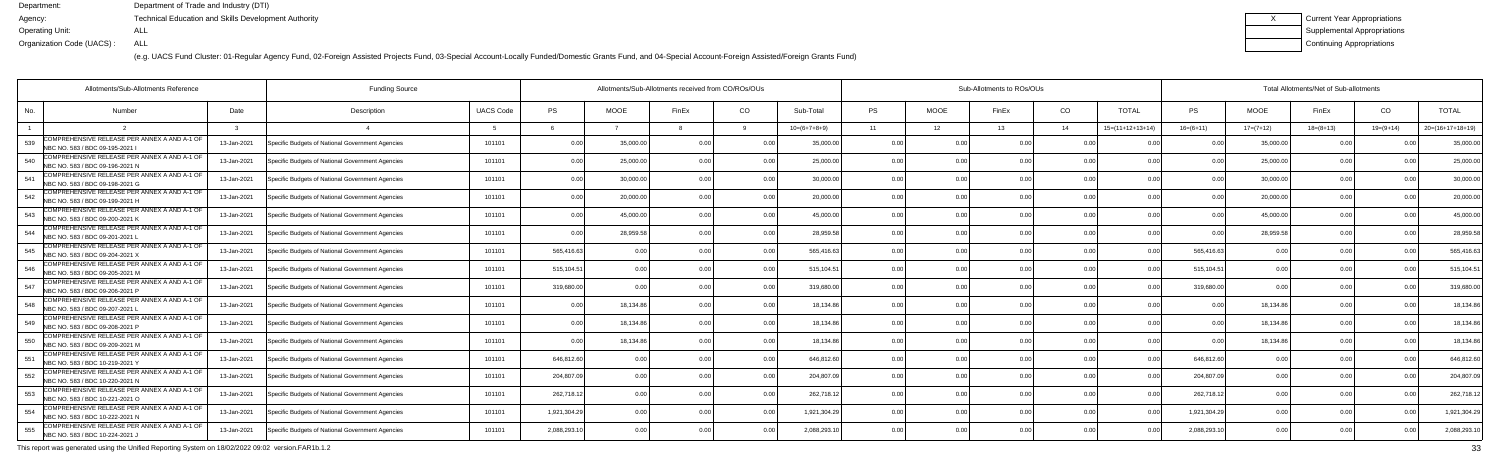(e.g. UACS Fund Cluster: 01-Regular Agency Fund, 02-Foreign Assisted Projects Fund, 03-Special Account-Locally Funded/Domestic Grants Fund, and 04-Special Account-Foreign Assisted/Foreign Grants Fund)

| Current Year Appropriations |
|-----------------------------|
| Supplemental Appropriations |
| Continuing Appropriations   |

|     | Allotments/Sub-Allotments Reference<br><b>Funding Source</b>                                                                                 |             |                                                  |                  |              |                | Allotments/Sub-Allotments received from CO/ROs/OUs |                |                | Sub-Allotments to ROs/OUs |                 |                |                |                    |                | Total Allotments/Net of Sub-allotments |             |             |                    |  |  |  |
|-----|----------------------------------------------------------------------------------------------------------------------------------------------|-------------|--------------------------------------------------|------------------|--------------|----------------|----------------------------------------------------|----------------|----------------|---------------------------|-----------------|----------------|----------------|--------------------|----------------|----------------------------------------|-------------|-------------|--------------------|--|--|--|
| No. | Number                                                                                                                                       | Date        | Description                                      | <b>UACS Code</b> | <b>PS</b>    | <b>MOOE</b>    | FinEx                                              | CO             | Sub-Total      | <b>PS</b>                 | <b>MOOE</b>     | FinEx          | CO.            | <b>TOTAL</b>       | PS             | <b>MOOE</b>                            | FinEx       | CO          | <b>TOTAL</b>       |  |  |  |
|     |                                                                                                                                              |             |                                                  | -5               | $\kappa$     |                |                                                    |                | $10=(6+7+8+9)$ | 11                        | 12 <sup>1</sup> | 13             | 14             | $15=(11+12+13+14)$ | $16=(6+11)$    | $17=(7+12)$                            | $18=(8+13)$ | $19=(9+14)$ | $20=(16+17+18+19)$ |  |  |  |
| 556 | COMPREHENSIVE RELEASE PER ANNEX A AND A-1 OF<br>NBC NO. 583 / BDC 10-225-2021 O                                                              | 13-Jan-2021 | Specific Budgets of National Government Agencies | 101101           | 580,533.01   | 0 <sub>0</sub> |                                                    | 0 O            | 580,533.0      | 0.00                      | 0.00            | n nr           | 0.00           |                    | 580,533.0      | 0.00                                   | 0.00        |             | 580,533.0          |  |  |  |
| 557 | COMPREHENSIVE RELEASE PER ANNEX A AND A-1 OF<br>NBC NO. 583 / BDC 10-227-2021 T                                                              | 13-Jan-2021 | Specific Budgets of National Government Agencies | 101101           | 1,809,854.02 | 0 <sub>0</sub> |                                                    | 0 <sub>0</sub> | 1,809,854.0    | 0.00                      | 0.00            |                | 0 <sub>0</sub> |                    | 1,809,854.0    | 0.00                                   | 0.00        |             | 1,809,854.0        |  |  |  |
| 558 | COMPREHENSIVE RELEASE PER ANNEX A AND A-1 OF<br>NBC NO. 583 / BDC 10-228-2021 N                                                              | 13-Jan-2021 | Specific Budgets of National Government Agencies | 101101           | 841,131.84   | 0.00           |                                                    | 0.0            | 841,131.84     | 0.00                      | 0.00            |                | 0.00           |                    | 841,131.84     | 0.00                                   | 0.00        |             | 841,131.           |  |  |  |
| 559 | COMPREHENSIVE RELEASE PER ANNEX A AND A-1 OF<br>NBC NO. 583 / BDC 10-229-2021 J                                                              | 13-Jan-2021 | Specific Budgets of National Government Agencies | 101101           | 1,153,091.87 | 0.00           |                                                    | 0 O            | 1,153,091.87   | 0.00                      | 0.00            |                | 0.00           | 0.0(               | 1,153,091.87   | 0.00                                   | 0.00        |             | 1,153,091.         |  |  |  |
| 560 | COMPREHENSIVE RELEASE PER ANNEX A AND A-1 OF<br>NBC NO. 583 / BDC 10-230-2021 U                                                              | 13-Jan-2021 | Specific Budgets of National Government Agencies | 101101           | 145,879.90   | 0.00           |                                                    | 0.00           | 145,879.90     | 0.00                      | 0.00            |                | 0.00           |                    | 145,879.90     | 0.00                                   | 0.00        |             | 145,879.9          |  |  |  |
| 561 | COMPREHENSIVE RELEASE PER ANNEX A AND A-1 OF<br>NBC NO. 583 / BDC 10-231-2021 U                                                              | 13-Jan-2021 | Specific Budgets of National Government Agencies | 101101           | 222,379.09   | 0.00           |                                                    | 0.00           | 222,379.09     | 0.00                      | 0.00            | 0 <sub>0</sub> | 0.00           | 0.0(               | 222,379.09     | 0.00                                   | 0.00        |             | 222,379.09         |  |  |  |
| 562 | COMPREHENSIVE RELEASE PER ANNEX A AND A-1 OF<br>NBC NO. 583 / BDC 10-232-2021 H                                                              | 13-Jan-2021 | Specific Budgets of National Government Agencies | 101101           | 2,040,191.03 | 0.00           |                                                    | 0.0            | 2,040,191.03   | 0.00                      | 0.00            |                | 0.00           |                    | 2,040,191.03   | 0.00                                   | 0.00        |             | 2,040,191.0        |  |  |  |
| 563 | COMPREHENSIVE RELEASE PER ANNEX A AND A-1 OF<br>NBC NO. 583 / BDC No: 03-022-2021 C                                                          | 13-Jan-2021 | Specific Budgets of National Government Agencies | 101101           | 1,311,953.28 | 0 <sub>0</sub> |                                                    | 0.0            | 1.311.953.2    | 0.00                      | 0.00            |                | 0 <sub>0</sub> |                    | 1,311,953.2    | 0.00                                   | 0.00        |             | 1,311,953.2        |  |  |  |
| 564 | COMPREHENSIVE RELEASE PER ANNEX A AND A-1 OF<br>NBC NO. 583 / BDC No: 03-023-2021 A                                                          | 13-Jan-2021 | Specific Budgets of National Government Agencies | 101101           | 95,151.54    | 0 <sub>0</sub> |                                                    | 0 <sub>0</sub> | 95,151.54      | 0.00                      | 0.00            |                | 0.00           |                    | 95,151.54      | 0.00                                   | 0.00        |             | 95,151.5           |  |  |  |
| 565 | COMPREHENSIVE RELEASE PER ANNEX A AND A-1 OF<br>INBC NO. 583 / BDC No: 06-106-2021 J                                                         | 13-Jan-2021 | Specific Budgets of National Government Agencies | 101101           | 0.00         | 406,891.0      |                                                    | 0.00           | 406,891.00     | 0.00                      | 0.00            |                | 0.00           | 0.00               | n n            | 406,891.00                             | 0.00        |             | 406,891.0          |  |  |  |
| 566 | COMPREHENSIVE RELEASE PER ANNEX A AND A-1 OF<br>NBC NO. 583 / BDC-07-162-2021 R                                                              | 13-Jan-2021 | Specific Budgets of National Government Agencies | 101101           | 0.00         | 562,587.30     |                                                    | 0.00           | 562.587.30     | 0.00                      | 0.00            |                | 0.00           | 0.00               | 0 Q            | 562.587.30                             | 0.00        |             | 562,587.3          |  |  |  |
| 567 | COMPREHENSIVE RELEASE PER ANNEX A AND A-1 OF<br>NBC NO. 583 / BDC-09-192-2021 R                                                              | 13-Jan-2021 | Specific Budgets of National Government Agencies | 101101           | 7,527.44     | 00             |                                                    | 0.00           | 7.527.44       | 0.00                      | 0.00            |                | 0.00           |                    | 7,527.44       | 0.00                                   | 0.00        |             | 7,527.44           |  |  |  |
| 568 | COMPREHENSIVE RELEASE PER ANNEX A AND A-1 OF<br>NBC NO. 583 / Comprehensive Release per Annex A and A-1 of 13-Jan-2021<br><b>NBC No. 583</b> |             | Specific Budgets of National Government Agencies | 101101           | 0.00         | 4.000.0        |                                                    | 0.0            | 4.000.0        |                           | 0.00            |                | 0 <sub>0</sub> |                    |                | 4,000.00                               | 0.00        |             | 4,000.00           |  |  |  |
| 569 | COMPREHENSIVE RELEASE PER ANNEX A AND A-1 OF<br>NBC NO. 583 / GAA FY 2021 R.A. No. 11518                                                     | 13-Jan-2021 | Specific Budgets of National Government Agencies | 101101           | 0.00         | 81,900.00      |                                                    | 0.00           | 81.900.00      | 0.00                      | 0.00            |                | 0.00           | 0 <sub>0</sub>     | 0 <sub>0</sub> | 81,900.00                              | 0.00        |             | 81,900.00          |  |  |  |
| 570 | COMPREHENSIVE RELEASE PER ANNEX A AND A-1 OF<br>NBC NO. 583 / LAA 01-001-2021                                                                | 13-Jan-2021 | Specific Budgets of National Government Agencies | 101101           | 393,045.00   | 0.00           |                                                    | 0.00           | 393,045.00     | 0.00                      | 0.00            |                | 0.00           | 0 <sub>0</sub>     | 393,045.00     | 0.00                                   | 0.00        |             | 393,045.00         |  |  |  |
| 571 | COMPREHENSIVE RELEASE PER ANNEX A AND A-1 OF<br>NBC NO. 583 / LAA 2021-05-014                                                                | 13-Jan-2021 | Specific Budgets of National Government Agencies | 101101           | 130,423.00   | 0.00           |                                                    | 0.00           | 130,423.00     | 0.00                      | 0.00            |                | 0 <sub>0</sub> | 0 <sub>0</sub>     | 130,423.00     | 0.00                                   | 0.00        |             | 130,423.00         |  |  |  |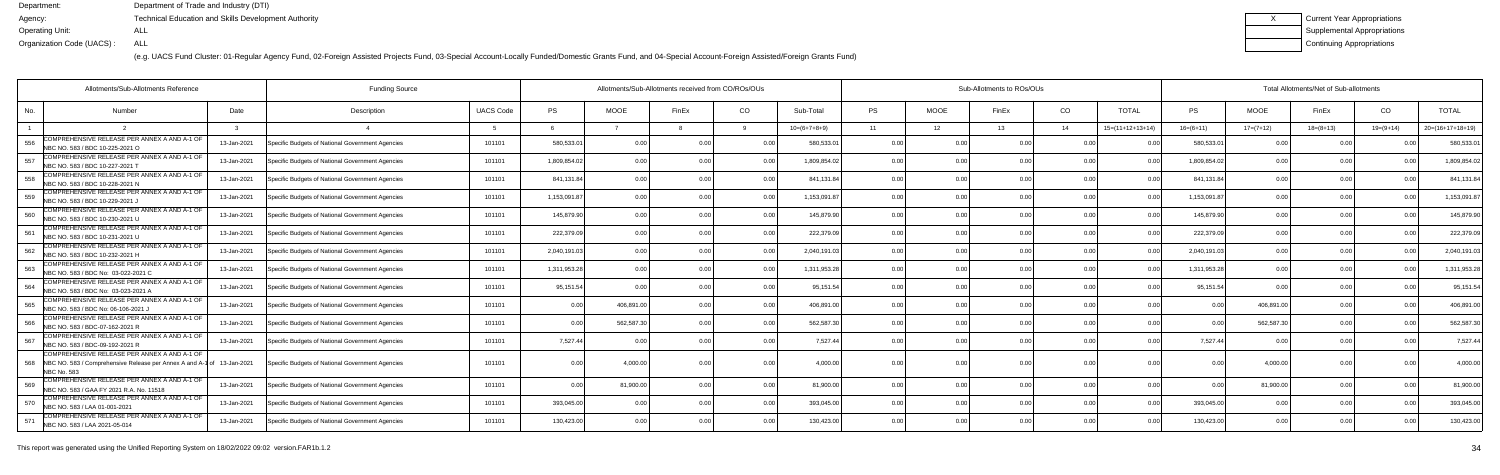(e.g. UACS Fund Cluster: 01-Regular Agency Fund, 02-Foreign Assisted Projects Fund, 03-Special Account-Locally Funded/Domestic Grants Fund, and 04-Special Account-Foreign Assisted/Foreign Grants Fund)

| Current Year Appropriations |
|-----------------------------|
| Supplemental Appropriations |
| Continuing Appropriations   |

|     | Allotments/Sub-Allotments Reference                                                |             | <b>Funding Source</b>                            |                  | Allotments/Sub-Allotments received from CO/ROs/OUs |               |                |                |                |      |                | Sub-Allotments to ROs/OUs |                |                    | Total Allotments/Net of Sub-allotments |               |             |             |                    |  |  |
|-----|------------------------------------------------------------------------------------|-------------|--------------------------------------------------|------------------|----------------------------------------------------|---------------|----------------|----------------|----------------|------|----------------|---------------------------|----------------|--------------------|----------------------------------------|---------------|-------------|-------------|--------------------|--|--|
| No. | Number                                                                             | Date        | Description                                      | <b>UACS Code</b> | <b>PS</b>                                          | <b>MOOE</b>   | FinEx          | CO             | Sub-Total      | PS   | <b>MOOE</b>    | FinEx                     | CO.            | <b>TOTAL</b>       | PS                                     | <b>MOOE</b>   | FinEx       | CO          | <b>TOTAL</b>       |  |  |
|     |                                                                                    |             |                                                  |                  |                                                    |               |                |                | $10=(6+7+8+9)$ | 11   | 12             | 13                        | - 14           | $15=(11+12+13+14)$ | $16=(6+11)$                            | $17=(7+12)$   | $18=(8+13)$ | $19=(9+14)$ | $20=(16+17+18+19)$ |  |  |
| 572 | COMPREHENSIVE RELEASE PER ANNEX A AND A-1 OF<br>NBC NO. 583 / LAA No 2021-06 -162A | 13-Jan-2021 | Specific Budgets of National Government Agencies | 101101           | 0.00                                               | 183,000.0     | 0 <sub>0</sub> | 0 <sub>0</sub> | 183.000.0      | 0.00 | 0 <sub>0</sub> |                           | 0 <sub>0</sub> |                    | n n                                    | 183,000.00    | 0.00        |             | 183,000.0          |  |  |
| 573 | COMPREHENSIVE RELEASE PER ANNEX A AND A-1 OF<br>NBC NO. 583 / LAA No. 2021-02-033  | 13-Jan-2021 | Specific Budgets of National Government Agencies | 101101           | 0.00                                               | 300,000.0     |                | 0.00           | 300,000.00     | 0.00 | 0.00           |                           | 0.00           | 0.00               | $\cap$                                 | 300,000.00    | 0.00        |             | 300,000.00         |  |  |
| 574 | COMPREHENSIVE RELEASE PER ANNEX A AND A-1 OF<br>VBC NO. 583 / LAA NO. 2021-09-268  | 13-Jan-2021 | Specific Budgets of National Government Agencies | 101101           | 0.00                                               | 500,000.00    |                | 0.00           | 500,000.00     | 0.00 | 0.00           |                           | 0.00           | 0.00               |                                        | 500,000.00    | 0.00        |             | 500,000.00         |  |  |
| 575 | OMPREHENSIVE RELEASE PER ANNEX A AND A-1 OF<br>NBC NO. 583 / STEP-06-001-2021 A    | 13-Jan-2021 | Specific Budgets of National Government Agencies | 101101           | 0.00                                               | 13,583,774.2  |                | 0.0            | 13,583,774.2   | 0.00 | 0.00           |                           | 0.00           |                    |                                        | 13,583,774.20 | 0.00        |             | 13,583,774.2       |  |  |
| 576 | COMPREHENSIVE RELEASE PER ANNEX A AND A-1 OF<br>NBC NO. 583 / STEP-06-002-2021 A   | 13-Jan-2021 | Specific Budgets of National Government Agencies | 101101           | 0.00                                               | 24,139,876.20 | 0 <sub>0</sub> | . 0 OC         | 24,139,876.20  | 0.00 | 0.00           |                           | 0 <sub>0</sub> | 0.00               |                                        | 24,139,876.20 | 0.00        |             | 24,139,876.2       |  |  |
| 577 | COMPREHENSIVE RELEASE PER ANNEX A AND A-1 OF<br>NBC NO. 583 / STEP-06-003-2021 A   | 13-Jan-2021 | Specific Budgets of National Government Agencies | 101101           | 0.00                                               | 46,110,783.20 |                | 0.00           | 46,110,783.2   | 0.00 | 0.00           |                           | 0.00           | 0.00               | n n                                    | 46,110,783.20 | 0.00        |             | 46,110,783.20      |  |  |
| 578 | OMPREHENSIVE RELEASE PER ANNEX A AND A-1 OF<br>NBC NO. 583 / STEP-06-004-2021 A    | 13-Jan-2021 | Specific Budgets of National Government Agencies | 101101           | 0.00                                               | 40,061,364.6  |                |                | 40,061,364.6   | 0.00 | 0.00           |                           | 0.00           |                    |                                        | 40,061,364.60 | 0.00        |             | 40,061,364.6       |  |  |
| 579 | COMPREHENSIVE RELEASE PER ANNEX A AND A-1 OF<br>NBC NO. 583 / STEP-06-005-2021 A   | 13-Jan-2021 | Specific Budgets of National Government Agencies | 101101           | 0.00                                               | 70,587,943.4  | 0.00           |                | 70,587,943.40  | 0.00 | 0.00           |                           | 0.00           | 0.00               |                                        | 70,587,943.40 | 0.00        |             | 70,587,943.        |  |  |
| 580 | COMPREHENSIVE RELEASE PER ANNEX A AND A-1 OF<br>NBC NO. 583 / STEP-06-006-2021 A   | 13-Jan-2021 | Specific Budgets of National Government Agencies | 101101           | 0.00                                               | 38,784,386.0  |                | 0.00           | 38,784,386.00  | 0.00 | 0.00           |                           | 0.00           | 0.00               | 0 <sub>0</sub>                         | 38,784,386.00 | 0.00        |             | 38,784,386.0       |  |  |
| 581 | COMPREHENSIVE RELEASE PER ANNEX A AND A-1 OF<br>NBC NO. 583 / STEP-06-007-2021 A   | 13-Jan-2021 | Specific Budgets of National Government Agencies | 101101           | 0.00                                               | 65,066,161.2  | 0 <sub>0</sub> | 0 <sub>0</sub> | 65,066,161.20  | 0.00 | 0.00           |                           | 0.00           | 0.00               |                                        | 65,066,161.20 | 0.00        |             | 65,066,161.        |  |  |
| 582 | OMPREHENSIVE RELEASE PER ANNEX A AND A-1 OF<br>NBC NO. 583 / STEP-06-008-2021 A    | 13-Jan-2021 | Specific Budgets of National Government Agencies | 101101           | 0.00                                               | 82,424,475.6  |                | 0 <sub>0</sub> | 82,424,475.60  | 0.00 | 0.00           |                           | 0.00           | 0.0(               |                                        | 82,424,475.60 | 0.00        |             | 82,424,475.6       |  |  |
| 583 | COMPREHENSIVE RELEASE PER ANNEX A AND A-1 OF<br>NBC NO. 583 / STEP-06-009-2021 A   | 13-Jan-2021 | Specific Budgets of National Government Agencies | 101101           | 0.00                                               | 71,199,808.4  |                | 0 <sub>0</sub> | 71,199,808.40  | 0.00 | 0.00           |                           | 0.00           | 0.0(               | 0 Q                                    | 71,199,808.40 | 0.00        |             | 71,199,808.4       |  |  |
| 584 | OMPREHENSIVE RELEASE PER ANNEX A AND A-1 OF:<br>NBC NO. 583 / STEP-06-010-2021 A   | 13-Jan-2021 | Specific Budgets of National Government Agencies | 101101           | 0.00                                               | 60,795,131.40 |                | 0.00           | 60,795,131.40  | 0.00 | 0.00           |                           | 0 <sub>0</sub> | 0.00               | n n                                    | 60,795,131.40 | 0.00        |             | 60,795,131.4       |  |  |
| 585 | COMPREHENSIVE RELEASE PER ANNEX A AND A-1 OF<br>NBC NO. 583 / STEP-06-011-2021 A   | 13-Jan-2021 | Specific Budgets of National Government Agencies | 101101           | 0.00                                               | 48,370,678.2  |                |                | 48,370,678.20  | 0.00 | 0.00           |                           | 0.00           |                    |                                        | 48,370,678.20 | 0.00        |             | 48,370,678.2       |  |  |
| 586 | COMPREHENSIVE RELEASE PER ANNEX A AND A-1 OF<br>NBC NO. 583 / STEP-06-012-2021 A   | 13-Jan-2021 | Specific Budgets of National Government Agencies | 101101           | 0.00                                               | 58,307,888.8  |                |                | 58.307.888.80  | 0.00 | 0.00           |                           | 0 <sub>0</sub> |                    |                                        | 58,307,888.80 | 0.00        |             | 58,307,888.8       |  |  |
| 587 | OMPREHENSIVE RELEASE PER ANNEX A AND A-1 OF<br>NBC NO. 583 / STEP-06-013-2021 A    | 13-Jan-2021 | Specific Budgets of National Government Agencies | 101101           | 0.00                                               | 61,740,319.60 |                | 0.00           | 61,740,319.60  | 0.00 | 0.00           |                           | 0.00           | 0.00               | 0.00                                   | 61,740,319.60 | 0.00        |             | 61.740.319.6       |  |  |
| 588 | OMPREHENSIVE RELEASE PER ANNEX A AND A-1 OF<br>NBC NO. 583 / STEP-06-014-2021 A    | 13-Jan-2021 | Specific Budgets of National Government Agencies | 101101           | 0.00                                               | 57,425,192.20 |                | 0.00           | 57,425,192.20  | 0.00 | 0.00           |                           | 0 <sub>0</sub> | 0.00               |                                        | 57,425,192.20 | 0.00        |             | 57,425,192.20      |  |  |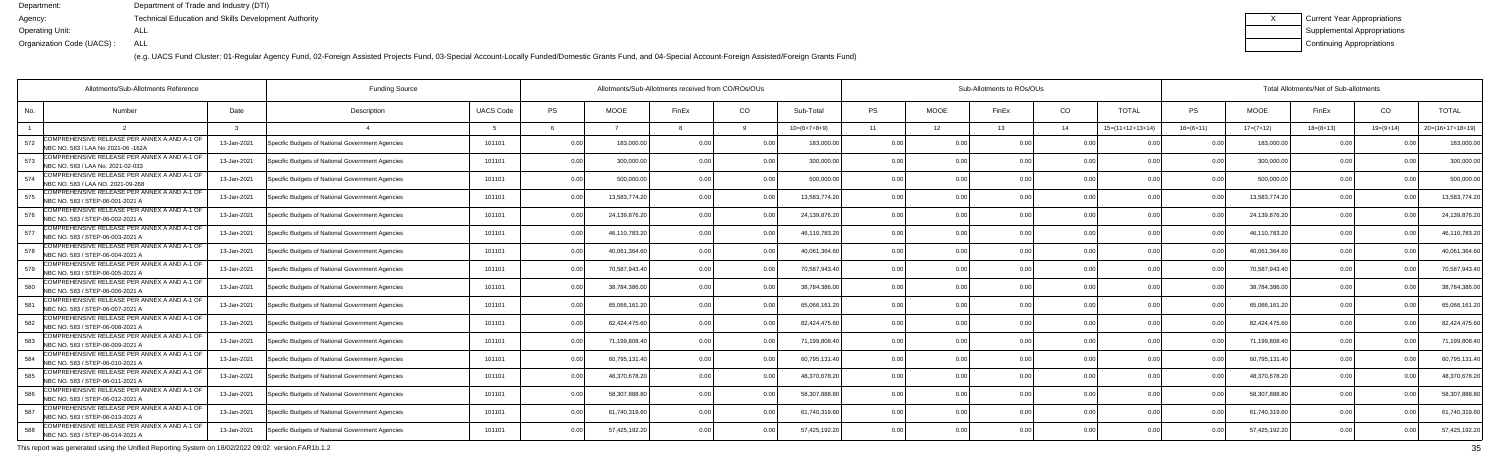(e.g. UACS Fund Cluster: 01-Regular Agency Fund, 02-Foreign Assisted Projects Fund, 03-Special Account-Locally Funded/Domestic Grants Fund, and 04-Special Account-Foreign Assisted/Foreign Grants Fund)

| Current Year Appropriations |
|-----------------------------|
| Supplemental Appropriations |
| Continuing Appropriations   |

|     | Allotments/Sub-Allotments Reference                                              |             | <b>Funding Source</b>                            |                  | Allotments/Sub-Allotments received from CO/ROs/OUs |                |                |                |                | Sub-Allotments to ROs/OUs |                 |       |                |                    |                | Total Allotments/Net of Sub-allotments |                 |             |                    |  |  |  |
|-----|----------------------------------------------------------------------------------|-------------|--------------------------------------------------|------------------|----------------------------------------------------|----------------|----------------|----------------|----------------|---------------------------|-----------------|-------|----------------|--------------------|----------------|----------------------------------------|-----------------|-------------|--------------------|--|--|--|
| No. | Number                                                                           | Date        | Description                                      | <b>UACS Code</b> | PS                                                 | <b>MOOE</b>    | FinEx          | CO.            | Sub-Total      | <b>PS</b>                 | <b>MOOE</b>     | FinEx | CO             | <b>TOTAL</b>       | <b>PS</b>      | <b>MOOE</b>                            | FinEx           | CO          | <b>TOTAL</b>       |  |  |  |
|     |                                                                                  |             |                                                  |                  |                                                    |                |                |                | $10=(6+7+8+9)$ | 11                        | 12 <sup>7</sup> | 13    | 14             | $15=(11+12+13+14)$ | $16=(6+11)$    | $17=(7+12)$                            | $18 = (8 + 13)$ | $19=(9+14)$ | $20=(16+17+18+19)$ |  |  |  |
| 589 | COMPREHENSIVE RELEASE PER ANNEX A AND A-1 OF<br>NBC NO. 583 / STEP-06-015-2021 A | 13-Jan-2021 | Specific Budgets of National Government Agencies | 101101           | 0.00                                               | 46.628.409.0   | 0 <sub>0</sub> |                | 46.628.409.0   | 0.00                      |                 |       | 0.00           |                    |                | 46.628.409.0                           | 0 Q             |             | 46,628,409.0       |  |  |  |
| 590 | COMPREHENSIVE RELEASE PER ANNEX A AND A-1 OF<br>NBC NO. 583 / STEP-07-016-2021 B | 13-Jan-2021 | Specific Budgets of National Government Agencies | 101101           | 0.00                                               | 88,128,998.6   | 0.00           | 0 <sub>0</sub> | 88,128,998.60  | 0.00                      | 0.00            |       | 0.00           | 0.00               | 0 <sub>0</sub> | 88,128,998.6                           | 0.00            |             | 88,128,998.6       |  |  |  |
| 591 | COMPREHENSIVE RELEASE PER ANNEX A AND A-1 OF<br>NBC NO. 583 / STEP-07-017-2021 A | 13-Jan-2021 | Specific Budgets of National Government Agencies | 101101           | 0.00                                               | 58,362,137.6   | 0 <sub>0</sub> | 0.00           | 58,362,137.60  | 0.00                      | 0.00            |       | 0.00           | 0.00               | 0 <sub>0</sub> | 58,362,137.60                          | 0.00            |             | 58,362,137.6       |  |  |  |
| 592 | COMPREHENSIVE RELEASE PER ANNEX A AND A-1 OF<br>NBC NO. 583 / STEP-07-018-2021 B | 13-Jan-2021 | Specific Budgets of National Government Agencies | 101101           | 0.00                                               | 34, 371, 457.7 | 0 <sub>0</sub> | 0.00           | 34,371,457.7   | 0.00                      | 0.00            |       | 0.00           | 0 <sub>0</sub>     | 0 <sub>0</sub> | 34,371,457.7                           | 0.00            |             | 34,371,457.7       |  |  |  |
| 593 | COMPREHENSIVE RELEASE PER ANNEX A AND A-1 OF<br>NBC NO. 583 / STEP-08-019-2021 C | 13-Jan-2021 | Specific Budgets of National Government Agencies | 101101           | 0.00                                               | 755,375.7      | 0 <sub>0</sub> | 0 <sub>0</sub> | 755,375.7      | 0.00                      | 0.00            |       | 0.00           | 0.00               |                | 755,375.7                              | 0.00            | n no        | 755,375.7          |  |  |  |
| 594 | COMPREHENSIVE RELEASE PER ANNEX A AND A-1 OF<br>NBC NO. 583 / STEP-08-020-2021 B | 13-Jan-2021 | Specific Budgets of National Government Agencies | 101101           | 0.00                                               | 1,244,454.5    |                | 0.00           | 1.244.454.52   | 0.00                      | 0.00            |       | 0.00           | 0.00               | 0 <sub>0</sub> | 1.244.454.5                            | 0.00            |             | 1,244,454.5        |  |  |  |
|     | COMPREHENSIVE RELEASE PER ANNEX A AND A-1 OF<br>NBC NO. 583 / STEP-08-021-2021 B | 13-Jan-2021 | Specific Budgets of National Government Agencies | 101101           | 0.00                                               | 165,553.2      |                | 0.00           | 165,553.2      | 0.00                      | 0.00            |       | 0.00           | 0 <sub>0</sub>     |                | 165,553.2                              | 0.00            |             | 165,553.2          |  |  |  |
| 596 | COMPREHENSIVE RELEASE PER ANNEX A AND A-1 OF<br>NBC NO. 583 / STEP-08-022-2021 B | 13-Jan-2021 | Specific Budgets of National Government Agencies | 101101           | 0.00                                               | 1,905,874.4    | 0 <sub>0</sub> |                | 1,905,874.47   | 0.00                      | 0.00            |       | 0.00           | 0.00               | $\cap$ $\cap$  | 1.905.874.47                           | 0.00            | n nr        | 1,905,874.4        |  |  |  |
| 597 | COMPREHENSIVE RELEASE PER ANNEX A AND A-1 OF<br>NBC NO. 583 / STEP-08-023-2021 C | 13-Jan-2021 | Specific Budgets of National Government Agencies | 101101           | 0.00                                               | 1.553.404.7    | 0 <sub>0</sub> | 0.00           | 1,553,404.78   | 0.00                      | 0.00            |       | 0.00           | 0.00               | 0.00           | 1,553,404.7                            | 0.00            | 0.00        | 1,553,404.7        |  |  |  |
| 598 | COMPREHENSIVE RELEASE PER ANNEX A AND A-1 OF<br>NBC NO. 583 / STEP-08-024-2021 B | 13-Jan-2021 | Specific Budgets of National Government Agencies | 101101           | 0.00                                               | 1,047,178.4    | 0 <sub>0</sub> | 0.00           | 1,047,178.42   | 0.00                      | 0.00            |       | 0.00           | 0.00               | 0 <sub>0</sub> | 1,047,178.42                           | 0.00            |             | 1,047,178.4        |  |  |  |
| 599 | COMPREHENSIVE RELEASE PER ANNEX A AND A-1 OF<br>NBC NO. 583 / STEP-08-025-2021 B | 13-Jan-2021 | Specific Budgets of National Government Agencies | 101101           | 0.00                                               | 1,015,801.     | 0 <sub>0</sub> |                | 1,015,801.7    | 0.00                      | 0.00            |       | 0.00           | 0 <sub>0</sub>     |                | 1,015,801.7                            | 0.00            |             | 1,015,801.         |  |  |  |
| 600 | COMPREHENSIVE RELEASE PER ANNEX A AND A-1 OF<br>NBC NO. 583 / STEP-08-026-2021 B | 13-Jan-2021 | Specific Budgets of National Government Agencies | 101101           | 0.00                                               | 1,118,701.0    |                | 0 <sub>0</sub> | 1,118,701.0    | 0.00                      | 0.00            |       | 0.00           | 0.00               | 0 <sub>0</sub> | 1,118,701.0                            | 0.00            |             | 1,118,701.0        |  |  |  |
| 601 | COMPREHENSIVE RELEASE PER ANNEX A AND A-1 OF<br>NBC NO. 583 / STEP-08-027-2021 B | 13-Jan-2021 | Specific Budgets of National Government Agencies | 101101           | 0.00                                               | 1,912,163.88   |                | 0.00           | 1,912,163.88   | 0.00                      | 0.00            |       | 0.00           | 0.00               | 0 <sub>0</sub> | 1,912,163.8                            | 0.00            | 0.00        | 1,912,163.8        |  |  |  |
| 602 | COMPREHENSIVE RELEASE PER ANNEX A AND A-1 OF<br>NBC NO. 583 / STEP-08-028-2021 B | 13-Jan-2021 | Specific Budgets of National Government Agencies | 101101           | 0.00                                               | 1,558,408.0    |                |                | 1,558,408.0    | 0.00                      | 0.00            |       | 0.00           |                    |                | 1,558,408.0                            | 0.00            |             | 1,558,408.0        |  |  |  |
| 603 | COMPREHENSIVE RELEASE PER ANNEX A AND A-1 OF<br>NBC NO. 583 / STEP-08-029-2021 B | 13-Jan-2021 | Specific Budgets of National Government Agencies | 101101           | 0.00                                               | 874,306.6      |                | 0 <sub>0</sub> | 874.306.61     | 0.00                      | 0.00            |       | 0.00           | 0.00               |                | 874,306.6                              | 0.00            | 0.00        | 874,306.6          |  |  |  |
| 604 | COMPREHENSIVE RELEASE PER ANNEX A AND A-1 OF<br>NBC NO. 583 / STEP-08-030-2021 B | 13-Jan-2021 | Specific Budgets of National Government Agencies | 101101           | 0.00                                               | 948,431.4      | 0 <sub>0</sub> | 0.00           | 948,431.47     | 0.00                      | 0.00            | 0.00  | 0.00           | 0.00               | 0.00           | 948,431.47                             | 0.00            | 0.00        | 948,431.4          |  |  |  |
| 605 | COMPREHENSIVE RELEASE PER ANNEX A AND A-1 OF<br>NBC NO. 583 / STEP-09-031-2021 D | 13-Jan-2021 | Specific Budgets of National Government Agencies | 101101           | 0.00                                               | 1,570,473.1    |                | 0 <sub>0</sub> | 1,570,473.1    | 0.0                       | 0.OO            |       | 0 <sub>0</sub> | 0 <sub>0</sub>     |                | 1,570,473.1                            | 0.00            |             | 1,570,473.1        |  |  |  |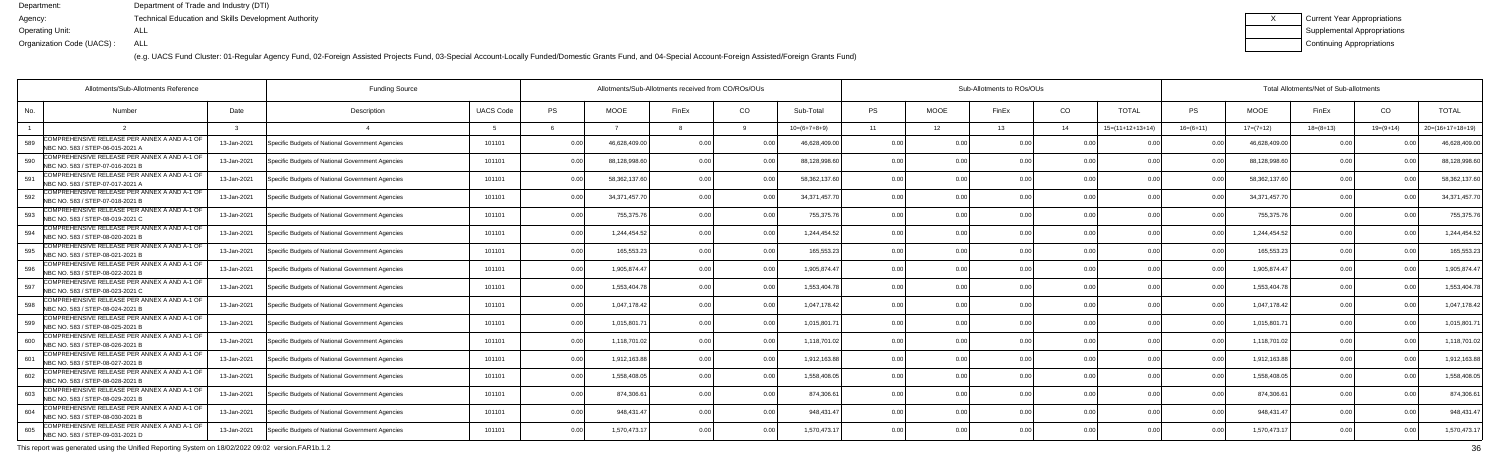(e.g. UACS Fund Cluster: 01-Regular Agency Fund, 02-Foreign Assisted Projects Fund, 03-Special Account-Locally Funded/Domestic Grants Fund, and 04-Special Account-Foreign Assisted/Foreign Grants Fund)

| Current Year Appropriations |
|-----------------------------|
| Supplemental Appropriations |
| Continuing Appropriations   |

|     | Allotments/Sub-Allotments Reference                                              |             |                                                  |                  | Allotments/Sub-Allotments received from CO/ROs/OUs |               |                | Sub-Allotments to ROs/OUs |                |                |             |       |                | Total Allotments/Net of Sub-allotments |                |               |             |             |                    |
|-----|----------------------------------------------------------------------------------|-------------|--------------------------------------------------|------------------|----------------------------------------------------|---------------|----------------|---------------------------|----------------|----------------|-------------|-------|----------------|----------------------------------------|----------------|---------------|-------------|-------------|--------------------|
| No. | Number                                                                           | Date        | Description                                      | <b>UACS Code</b> | <b>PS</b>                                          | <b>MOOE</b>   | FinEx          | CO.                       | Sub-Total      | PS             | <b>MOOE</b> | FinEx | CO.            | <b>TOTAL</b>                           | PS             | <b>MOOE</b>   | FinEx       | CO          | <b>TOTAL</b>       |
|     |                                                                                  |             |                                                  |                  |                                                    |               |                |                           | $10=(6+7+8+9)$ | 11             | 12          | 13    | 14             | $15=(11+12+13+14)$                     | $16=(6+11)$    | $17=(7+12)$   | $18=(8+13)$ | $19=(9+14)$ | $20=(16+17+18+19)$ |
| 606 | COMPREHENSIVE RELEASE PER ANNEX A AND A-1 OF<br>NBC NO. 583 / STEP-09-032-2021 B | 13-Jan-2021 | Specific Budgets of National Government Agencies | 101101           | 0.00                                               | 1,481,505.8   | 0 <sub>0</sub> |                           | 1.481.505.8    | 0.00           | 0.00        |       | 0 <sub>0</sub> |                                        | 00             | 1,481,505.83  | 0.00        |             | 1,481,505.8        |
| 607 | COMPREHENSIVE RELEASE PER ANNEX A AND A-1 OF<br>NBC NO. 583 / STEP-09-033-2021 C | 13-Jan-2021 | Specific Budgets of National Government Agencies | 101101           | 0.00                                               | 916,103.62    | 0 <sub>0</sub> | 0.00                      | 916,103.62     | 0.00           | 0.00        |       | 0.00           | 0.00                                   | 0 <sub>0</sub> | 916,103.62    | 0.00        | n n         | 916,103.6          |
| 608 | COMPREHENSIVE RELEASE PER ANNEX A AND A-1 OF<br>VBC NO. 583 / STEP-09-034-2021 D | 13-Jan-2021 | Specific Budgets of National Government Agencies | 101101           | 0.00                                               | 6,948.98      |                | 0.00                      | 6.948.98       | 0.00           | 0.00        |       | 0.00           | 0.00                                   |                | 6,948.98      | 0.00        |             | 6,948.98           |
| 609 | OMPREHENSIVE RELEASE PER ANNEX A AND A-1 OF<br>NBC NO. 583 / STEP-09-035-2021 C  | 13-Jan-2021 | Specific Budgets of National Government Agencies | 101101           | 0.00                                               | 4,247.5       |                | 0.0                       | 4.247.5        | 0.00           | 0.00        |       | 0.00           |                                        | n n            | 4,247.53      | 0.00        |             | 4,247.53           |
| 610 | COMPREHENSIVE RELEASE PER ANNEX A AND A-1 OF<br>NBC NO. 583 / STEP-09-036-2021 C | 13-Jan-2021 | Specific Budgets of National Government Agencies | 101101           | 0.00                                               | 740,984.64    | n n            | 0.00                      | 740,984.64     | 0.00           | 0.00        |       | 0.00           | 0.0(                                   |                | 740,984.64    | 0.00        |             | 740,984.6          |
| 611 | COMPREHENSIVE RELEASE PER ANNEX A AND A-1 OF<br>NBC NO. 583 / STEP-09-037-2021 C | 13-Jan-2021 | Specific Budgets of National Government Agencies | 101101           | 0.00                                               | 1,007,738.8   |                | 0.00                      | 1.007.738.87   | 0.00           | 0.00        |       | 0.00           | 0.00                                   | 0 <sub>0</sub> | 1,007,738.87  | 0.00        |             | 1,007,738.8        |
| 612 | COMPREHENSIVE RELEASE PER ANNEX A AND A-1 OF<br>NBC NO. 583 / STEP-09-038-2021 C | 13-Jan-2021 | Specific Budgets of National Government Agencies | 101101           | 0.00                                               | 10,230.95     |                | 0.00                      | 10,230.95      | 0.00           | 0.00        |       | 0.00           |                                        |                | 10,230.95     | 0.00        |             | 10,230.9           |
| 613 | COMPREHENSIVE RELEASE PER ANNEX A AND A-1 OF<br>NBC NO. 583 / STEP-09-039-2021 B | 13-Jan-2021 | Specific Budgets of National Government Agencies | 101101           | 0.00                                               | 720,752.32    |                | 0.00                      | 720,752.32     | 0.00           | 0.00        |       | 0 <sub>0</sub> | 0.00                                   |                | 720,752.32    | 0.00        |             | 720,752.3          |
| 614 | COMPREHENSIVE RELEASE PER ANNEX A AND A-1 OF<br>NBC NO. 583 / STEP-09-040-2021 B | 13-Jan-2021 | Specific Budgets of National Government Agencies | 101101           | 0.00                                               | 1,295,404.1   |                | 0.00                      | 1,295,404.1    | 0.00           | 0.00        |       | 0.00           | 0.00                                   | 0.00           | 1,295,404.18  | 0.00        |             | 1,295,404.1        |
| 615 | COMPREHENSIVE RELEASE PER ANNEX A AND A-1 OF<br>NBC NO. 583 / STEP-09-041-2021 C | 13-Jan-2021 | Specific Budgets of National Government Agencies | 101101           | 0.00                                               | 7,267.2       | 0 <sub>0</sub> | 0.00                      | 7,267.2        | 0.00           | 0.00        |       | 0.00           | 0.00                                   | n n            | 7,267.21      | 0.00        |             | 7,267.2            |
| 616 | COMPREHENSIVE RELEASE PER ANNEX A AND A-1 OF<br>NBC NO. 583 / STEP-09-042-2021 C | 13-Jan-2021 | Specific Budgets of National Government Agencies | 101101           | 0.00                                               | 275,865.06    |                | 0.00                      | 275,865.0      | 0.00           | 0.00        |       | 0 <sub>0</sub> | 0 <sub>0</sub>                         |                | 275,865.06    | 0.00        |             | 275,865.06         |
| 617 | COMPREHENSIVE RELEASE PER ANNEX A AND A-1 OF<br>NBC NO. 583 / STEP-09-043-2021 B | 13-Jan-2021 | Specific Budgets of National Government Agencies | 101101           | 0.00                                               | 1.550.480.1   |                | 0.00                      | 1,550,480.1    | 0.00           | 0.00        |       | 0.00           | 0 <sub>0</sub>                         | n n            | 1,550,480.19  | 0.00        |             | 1,550,480.         |
| 618 | COMPREHENSIVE RELEASE PER ANNEX A AND A-1 OF<br>NBC NO. 583 / TTSP-08-001-2021 A | 13-Jan-2021 | Specific Budgets of National Government Agencies | 101101           | 0.00                                               | 2,964,786.40  |                | 0.00                      | 2,964,786.40   | 0.00           | 0.00        |       | 0.00           | 0.00                                   | n n            | 2,964,786.40  | 0.00        |             | 2,964,786.4        |
| 619 | COMPREHENSIVE RELEASE PER ANNEX A AND A-1 OF<br>NBC NO. 583 / TTSP-08-002-2021 A | 13-Jan-2021 | Specific Budgets of National Government Agencies | 101101           | 0.00                                               | 1.664.080.0   |                | 0 <sub>0</sub>            | 1.664.080.00   | 0.00           | 0.00        |       | 0 <sub>0</sub> |                                        |                | 1,664,080.00  | 0.00        |             | 1,664,080.0        |
| 620 | COMPREHENSIVE RELEASE PER ANNEX A AND A-1 OF<br>NBC NO. 583 / TTSP-08-003-2021 A | 13-Jan-2021 | Specific Budgets of National Government Agencies | 101101           | 0.00                                               | 533,720.00    |                | 0.00                      | 533,720.00     | 0.00           | 0.00        |       | 0.00           | 0 <sub>0</sub>                         |                | 533,720.00    | 0.00        |             | 533,720.00         |
| 621 | OMPREHENSIVE RELEASE PER ANNEX A AND A-1 OF<br>NBC NO. 583 / TTSP-09-004-2021 A  | 13-Jan-2021 | Specific Budgets of National Government Agencies | 101101           | 0.00                                               | 17,523,640.00 | 0 <sub>0</sub> | 0.00                      | 17,523,640.00  | 0.00           | 0.00        | 0.00  | 0.00           | 0.00                                   | 0.00           | 17,523,640.00 | 0.00        |             | 17,523,640.00      |
| 622 | COMPREHENSIVE RELEASE PER ANNEX A AND A-1 OF<br>NBC NO. 583 / TTSP-09-005-2021 A | 13-Jan-2021 | Specific Budgets of National Government Agencies | 101101           | 0.00                                               | 5,010,240.00  |                | 0.00                      | 5,010,240.00   | 0 <sub>0</sub> | 0.00        |       | 0 <sub>0</sub> |                                        |                | 5,010,240.00  | 0.00        |             | 5,010,240.00       |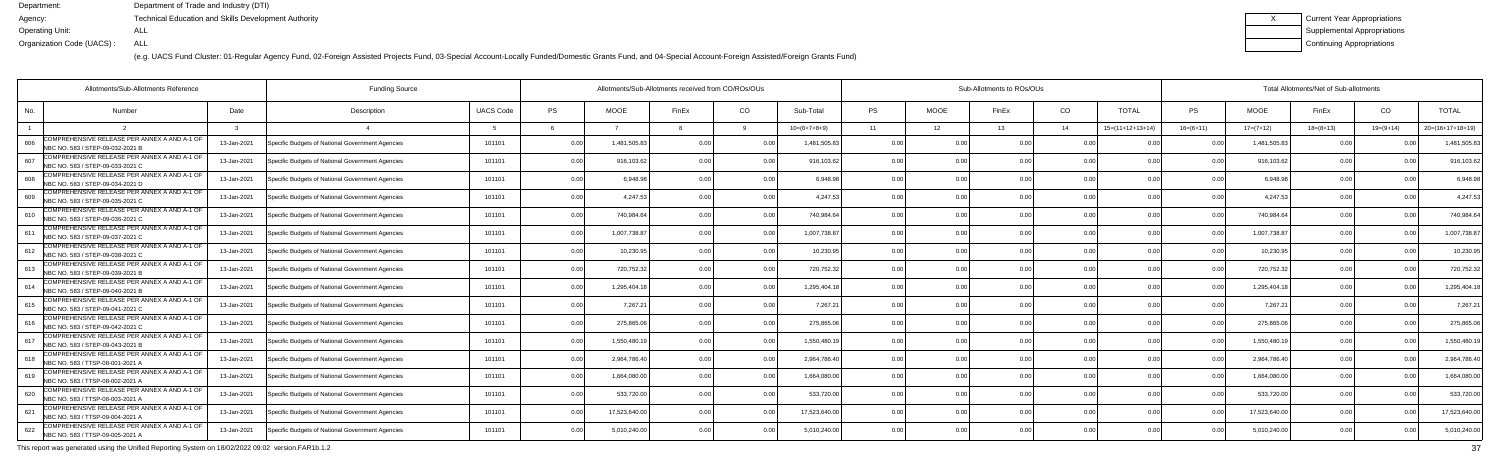(e.g. UACS Fund Cluster: 01-Regular Agency Fund, 02-Foreign Assisted Projects Fund, 03-Special Account-Locally Funded/Domestic Grants Fund, and 04-Special Account-Foreign Assisted/Foreign Grants Fund)

| Current Year Appropriations |
|-----------------------------|
| Supplemental Appropriations |
| Continuing Appropriations   |

|     | Allotments/Sub-Allotments Reference                                              |             | <b>Funding Source</b>                            |                  | Allotments/Sub-Allotments received from CO/ROs/OUs |               |                |                |                |           |                 | Sub-Allotments to ROs/OUs |                |                    | Total Allotments/Net of Sub-allotments |               |             |             |                    |  |  |
|-----|----------------------------------------------------------------------------------|-------------|--------------------------------------------------|------------------|----------------------------------------------------|---------------|----------------|----------------|----------------|-----------|-----------------|---------------------------|----------------|--------------------|----------------------------------------|---------------|-------------|-------------|--------------------|--|--|
| No. | Number                                                                           | Date        | Description                                      | <b>UACS Code</b> | PS                                                 | <b>MOOE</b>   | FinEx          | CO             | Sub-Total      | <b>PS</b> | <b>MOOE</b>     | FinEx                     | CO             | <b>TOTAL</b>       | PS                                     | <b>MOOE</b>   | FinEx       | CO          | <b>TOTAL</b>       |  |  |
|     |                                                                                  |             |                                                  |                  |                                                    |               |                |                | $10=(6+7+8+9)$ | 11        | 12 <sup>7</sup> | 13                        | 14             | $15=(11+12+13+14)$ | $16=(6+11)$                            | $17=(7+12)$   | $18=(8+13)$ | $19=(9+14)$ | $20=(16+17+18+19)$ |  |  |
| 623 | COMPREHENSIVE RELEASE PER ANNEX A AND A-1 OF<br>NBC NO. 583 / TTSP-09-006-2021 A | 13-Jan-2021 | Specific Budgets of National Government Agencies | 101101           | 0.00                                               | 18,387,977.0  | 0.00           |                | 18,387,977.00  | 0.00      |                 | 0.00                      | 0 OC           |                    |                                        | 18,387,977.00 | 0.00        |             | 18,387,977.0       |  |  |
| 624 | COMPREHENSIVE RELEASE PER ANNEX A AND A-1 OF<br>NBC NO. 583 / TTSP-09-007-2021 B | 13-Jan-2021 | Specific Budgets of National Government Agencies | 101101           | 0.00                                               | 2,795,610.00  | 0.00           | 0.00           | 2,795,610.00   | 0.00      | 0.00            |                           | 0.00           | 0.00               | 0 <sub>0</sub>                         | 2,795,610.00  | 0.00        | 0.00        | 2,795,610.0        |  |  |
| 625 | OMPREHENSIVE RELEASE PER ANNEX A AND A-1 OF<br>NBC NO. 583 / TTSP-09-008-2021 B  | 13-Jan-2021 | Specific Budgets of National Government Agencies | 101101           | 0.00                                               | 1,152,792.00  | 0.00           | 0.00           | 1,152,792.00   | 0.00      | 0.00            |                           | 0.00           | 0.00               | 0 <sub>0</sub>                         | 1,152,792.00  | 0.00        |             | 1,152,792.0        |  |  |
| 626 | OMPREHENSIVE RELEASE PER ANNEX A AND A-1 OF<br>NBC NO. 583 / TTSP-09-009-2021 B  | 13-Jan-2021 | Specific Budgets of National Government Agencies | 101101           | 0.00                                               | 84,440,140.4  | 0.00           | 0.00           | 84,440,140.40  | 0.00      | 0.00            |                           | 0.00           | 0 <sub>0</sub>     | 0 <sub>0</sub>                         | 84,440,140.40 | 0.00        |             | 84,440,140.4       |  |  |
| 627 | COMPREHENSIVE RELEASE PER ANNEX A AND A-1 OF<br>NBC NO. 583 / TTSP-09-010-2021 B | 13-Jan-2021 | Specific Budgets of National Government Agencies | 101101           | 0.00                                               | 3,246,840.00  | 0 <sub>0</sub> | 0 <sub>0</sub> | 3,246,840.00   | 0.00      | 0.00            |                           | 0.00           | 0.00               | 0 <sub>0</sub>                         | 3,246,840.00  | 0.00        |             | 3,246,840.0        |  |  |
| 628 | COMPREHENSIVE RELEASE PER ANNEX A AND A-1 OF<br>NBC NO. 583 / TTSP-09-011-2021 A | 13-Jan-2021 | Specific Budgets of National Government Agencies | 101101           | 0.00                                               | 807,890.0     | 0.00           | 0.00           | 807.890.0      | 0.00      | 0.00            | 0.OC                      | 0.00           | 0.00               | $\cap$ $\cap$                          | 807.890.0     | 0.00        | 0.00        | 807,890.0          |  |  |
| 629 | OMPREHENSIVE RELEASE PER ANNEX A AND A-1 OF<br>NBC NO. 583 / TTSP-09-012-2021 A  | 13-Jan-2021 | Specific Budgets of National Government Agencies | 101101           | 0.00                                               | 25,986,994.8  |                |                | 25,986,994.8   | 0.0       | 0.00            |                           | 0.00           |                    |                                        | 25,986,994.8  | 0.00        |             | 25,986,994.8       |  |  |
| 630 | COMPREHENSIVE RELEASE PER ANNEX A AND A-1 OF<br>NBC NO. 583 / TTSP-09-013-2021 A | 13-Jan-2021 | Specific Budgets of National Government Agencies | 101101           | 0.00                                               | 1,067,440.0   | 0.00           |                | 1.067.440.00   | 0.00      | 0.00            |                           | 0.00           | 0.00               |                                        | 1,067,440.00  | 0.00        |             | 1,067,440.0        |  |  |
| 631 | COMPREHENSIVE RELEASE PER ANNEX A AND A-1 OF<br>NBC NO. 583 / TTSP-09-014-2021 A | 13-Jan-2021 | Specific Budgets of National Government Agencies | 101101           | 0.00                                               | 21,069,871.0  | 0.00           | 0.00           | 21,069,871.0   | 0.00      | 0.00            |                           | 0.00           | 0.00               | 0.00                                   | 21,069,871.0  | 0.00        | 0.00        | 21,069,871.        |  |  |
| 632 | COMPREHENSIVE RELEASE PER ANNEX A AND A-1 OF<br>NBC NO. 583 / TTSP-09-015-2021 B | 13-Jan-2021 | Specific Budgets of National Government Agencies | 101101           | 0.00                                               | 2,442,390.0   | 0 <sub>0</sub> | 0.00           | 2,442,390.00   | 0.00      | 0.00            |                           | 0.00           | 0.00               |                                        | 2,442,390.0   | 0.00        |             | 2,442,390.0        |  |  |
| 633 | COMPREHENSIVE RELEASE PER ANNEX A AND A-1 OF<br>NBC NO. 583 / TTSP-09-016-2021 C | 13-Jan-2021 | Specific Budgets of National Government Agencies | 101101           | 0.00                                               | 20,081,765.00 | 0 OC           |                | 20,081,765.00  | 0.00      | 0.00            |                           | 0.00           | 0 <sub>0</sub>     |                                        | 20,081,765.00 | 0.00        |             | 20,081,765.0       |  |  |
| 634 | COMPREHENSIVE RELEASE PER ANNEX A AND A-1 OF<br>NBC NO. 583 / TTSP-09-017-2021 A | 13-Jan-2021 | Specific Budgets of National Government Agencies | 101101           | 0.00                                               | 1.748.980.0   | 0 <sub>0</sub> | 0 <sub>0</sub> | 1.748.980.0    | 0.00      | 0.00            |                           | 0.00           | 0.00               | 0 <sub>0</sub>                         | 1.748.980.0   | 0.00        |             | 1,748,980.0        |  |  |
| 635 | COMPREHENSIVE RELEASE PER ANNEX A AND A-1 OF<br>NBC NO. 583 / TTSP-09-018-2021 A | 13-Jan-2021 | Specific Budgets of National Government Agencies | 101101           | 0.00                                               | 23,974,166.60 | 0.00           | 0 <sub>0</sub> | 23,974,166.60  | 0.00      | 0.00            | 0.00                      | 0.00           | 0.00               | 0 <sub>0</sub>                         | 23,974,166.60 | 0.00        |             | 23,974,166.6       |  |  |
| 636 | COMPREHENSIVE RELEASE PER ANNEX A AND A-1 OF<br>NBC NO. 583 / TTSP-09-019-2021 C | 13-Jan-2021 | Specific Budgets of National Government Agencies | 101101           | 0.00                                               | 1,832,680.0   | 0 <sub>0</sub> |                | 1,832,680.0    | 0.00      | 0.00            |                           | 0 <sub>0</sub> |                    |                                        | 1,832,680.0   | 0.00        |             | 1,832,680.0        |  |  |
| 637 | COMPREHENSIVE RELEASE PER ANNEX A AND A-1 OF<br>NBC NO. 583 / TTSP-09-020-2021 B | 13-Jan-2021 | Specific Budgets of National Government Agencies | 101101           | 0.00                                               | 1,067,440.00  | 0 <sub>0</sub> | 0 <sub>0</sub> | 1.067.440.00   | 0.00      | 0.00            |                           | 0.00           | 0.00               | 0 <sub>0</sub>                         | 1,067,440.00  | 0.00        | 0.00        | 1,067,440.0        |  |  |
| 638 | OMPREHENSIVE RELEASE PER ANNEX A AND A-1 OF<br>NBC NO. 583 / TTSP-09-021-2021 B  | 13-Jan-2021 | Specific Budgets of National Government Agencies | 101101           | 0.00                                               | 14,550,961.00 | 0.00           | 0.00           | 14,550,961.00  | 0.00      | 0.00            | 0.00                      | 0.00           | 0.00               | 0.00                                   | 14,550,961.0  | 0.00        | 0.00        | 14,550,961.0       |  |  |
| 639 | COMPREHENSIVE RELEASE PER ANNEX A AND A-1 OF<br>NBC NO. 583 / TTSP-09-022-2021 B | 13-Jan-2021 | Specific Budgets of National Government Agencies | 101101           | 0.00                                               | 2,402,047.20  |                | 0 <sub>0</sub> | 2,402,047.20   | 0.0       | 0.OO            |                           | 0 <sub>0</sub> | 0 <sub>0</sub>     |                                        | 2,402,047.20  | 0.00        |             | 2,402,047.2        |  |  |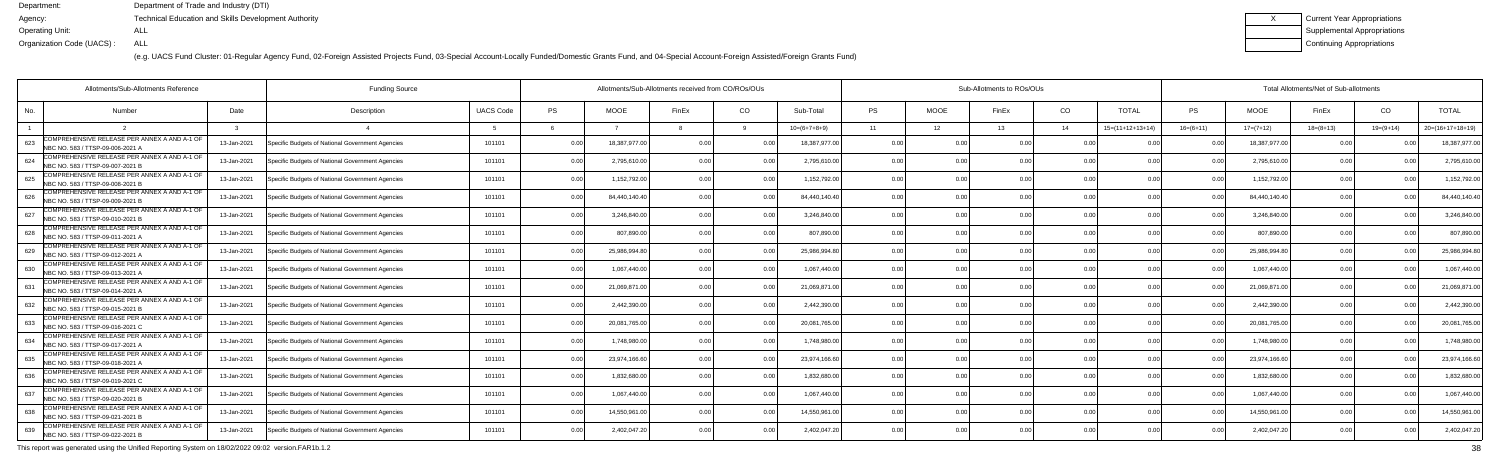(e.g. UACS Fund Cluster: 01-Regular Agency Fund, 02-Foreign Assisted Projects Fund, 03-Special Account-Locally Funded/Domestic Grants Fund, and 04-Special Account-Foreign Assisted/Foreign Grants Fund)

| Current Year Appropriations |
|-----------------------------|
| Supplemental Appropriations |
| Continuing Appropriations   |

|     | <b>Funding Source</b><br>Allotments/Sub-Allotments Reference                      |             |                                                  |                  |           | Allotments/Sub-Allotments received from CO/ROs/OUs |                |                |                |           |                 | Sub-Allotments to ROs/OUs |                |                    |                |               | Total Allotments/Net of Sub-allotments |             |                    |  |  |  |
|-----|-----------------------------------------------------------------------------------|-------------|--------------------------------------------------|------------------|-----------|----------------------------------------------------|----------------|----------------|----------------|-----------|-----------------|---------------------------|----------------|--------------------|----------------|---------------|----------------------------------------|-------------|--------------------|--|--|--|
| No. | Number                                                                            | Date        | Description                                      | <b>UACS Code</b> | <b>PS</b> | <b>MOOE</b>                                        | FinEx          | CO             | Sub-Total      | <b>PS</b> | <b>MOOE</b>     | FinEx                     | CO             | <b>TOTAL</b>       | <b>PS</b>      | <b>MOOE</b>   | FinEx                                  | CO          | <b>TOTAL</b>       |  |  |  |
|     |                                                                                   |             |                                                  |                  |           |                                                    |                |                | $10=(6+7+8+9)$ | 11        | 12 <sup>°</sup> | 13                        | 14             | $15=(11+12+13+14)$ | $16=(6+11)$    | $17=(7+12)$   | $18 = (8 + 13)$                        | $19=(9+14)$ | $20=(16+17+18+19)$ |  |  |  |
| 640 | COMPREHENSIVE RELEASE PER ANNEX A AND A-1 OF<br>NBC NO. 583 / TTSP-09-023-2021 A  | 13-Jan-2021 | Specific Budgets of National Government Agencies | 101101           | 0.00      | 23,051,529.6                                       | 0 <sub>0</sub> |                | 23,051,529.60  | 0.00      |                 | 0 <sub>0</sub>            | 0 <sub>0</sub> |                    |                | 23,051,529.60 | n n                                    |             | 23,051,529.6       |  |  |  |
| 641 | COMPREHENSIVE RELEASE PER ANNEX A AND A-1 OF<br>NBC NO. 583 / TTSP-09-024-2021 C  | 13-Jan-2021 | Specific Budgets of National Government Agencies | 101101           | 0.00      | 3.866.854.0                                        |                | 0.00           | 3.866.854.00   | 0.00      | 0.00            |                           | 0.00           | 0.00               | 0.00           | 3,866,854.00  | 0.00                                   |             | 3,866,854.0        |  |  |  |
| 642 | COMPREHENSIVE RELEASE PER ANNEX A AND A-1 OF<br>NBC NO. 583 / TTSP-10-025-2021 D  | 13-Jan-2021 | Specific Budgets of National Government Agencies | 101101           | 0.00      | 12,816,835.0                                       | 0 U            | 0 <sub>0</sub> | 12,816,835.00  | 0.00      | 0.00            | 0.00                      | 0.0(           | 0.00               |                | 12,816,835.00 | 0.00                                   |             | 12,816,835.0       |  |  |  |
| 643 | COMPREHENSIVE RELEASE PER ANNEX A AND A-1 OF<br>NBC NO. 583 / TWSP 05-044A-2021 F | 13-Jan-2021 | Specific Budgets of National Government Agencies | 101101           | 0.00      | 498,520.0                                          | n n            | 0.0            | 498,520.00     | 0.00      | 0.00            |                           | 0.0(           |                    |                | 498,520.00    | 0.0                                    |             | 498,520.0          |  |  |  |
| 644 | COMPREHENSIVE RELEASE PER ANNEX A AND A-1 OF<br>NBC NO. 583 / TWSP 05-048-2021 E  | 13-Jan-2021 | Specific Budgets of National Government Agencies | 101101           | 0.00      | (925, 290.00)                                      |                | 0.00           | (925, 290.00)  | 0.00      | 0.00            |                           | 0.0(           | 0.00               |                | (925, 290.00) | 0.00                                   |             | (925, 290.00)      |  |  |  |
| 645 | COMPREHENSIVE RELEASE PER ANNEX A AND A-1 OF<br>NBC NO. 583 / TWSP-04-001-2021 A  | 13-Jan-2021 | Specific Budgets of National Government Agencies | 101101           | 0.00      | 1,514,393.6                                        | 0 <sub>0</sub> | 0.00           | 1,514,393.60   | 0.00      | 0.00            | 0.00                      | 0.0(           | 0.00               | $\cap$ $\cap$  | 1,514,393.60  | 0.00                                   |             | 1,514,393.6        |  |  |  |
| 646 | COMPREHENSIVE RELEASE PER ANNEX A AND A-1 OF<br>NBC NO. 583 / TWSP-04-002-2021 A  | 13-Jan-2021 | Specific Budgets of National Government Agencies | 101101           | 0.00      | 1,496,558.8                                        |                | . 0.0          | 1,496,558.80   | 0.00      | 0.00            |                           | 0.0(           |                    |                | 1,496,558.80  | 0.0                                    |             | 1,496,558.8        |  |  |  |
| 647 | COMPREHENSIVE RELEASE PER ANNEX A AND A-1 OF<br>NBC NO. 583 / TWSP-04-003-2021 B  | 13-Jan-2021 | Specific Budgets of National Government Agencies | 101101           | 0.00      | 2,242,032.80                                       |                |                | 2,242,032.80   | 0.00      | 0.00            |                           | 0.0(           | 0.00               |                | 2,242,032.80  | 0.00                                   |             | 2,242,032.8        |  |  |  |
| 648 | COMPREHENSIVE RELEASE PER ANNEX A AND A-1 OF<br>NBC NO. 583 / TWSP-04-004-2021 A  | 13-Jan-2021 | Specific Budgets of National Government Agencies | 101101           | 0.00      | 3.987.943.6                                        | n n            | 0.00           | 3,987,943.60   | 0.00      | 0.00            |                           | 0.00           | 0.00               | 0.00           | 3,987,943.60  | 0.00                                   |             | 3.987.943.6        |  |  |  |
| 649 | COMPREHENSIVE RELEASE PER ANNEX A AND A-1 OF<br>NBC NO. 583 / TWSP-04-005-2021 /  | 13-Jan-2021 | Specific Budgets of National Government Agencies | 101101           | 0.00      | 9,966,140.40                                       | 0 O            | 0.00           | 9,966,140.40   | 0.00      | 0.00            | 0.00                      | 0.0(           | 0.00               |                | 9,966,140.40  | 0.00                                   |             | 9,966,140.4        |  |  |  |
| 650 | COMPREHENSIVE RELEASE PER ANNEX A AND A-1 OF<br>NBC NO. 583 / TWSP-04-006-2021 A  | 13-Jan-2021 | Specific Budgets of National Government Agencies | 101101           | 0.00      | 2,994,240.0                                        |                |                | 2,994,240.00   | 0.00      | 0.00            |                           | 0 <sub>0</sub> |                    |                | 2,994,240.00  | 0.00                                   |             | 2,994,240.0        |  |  |  |
| 651 | COMPREHENSIVE RELEASE PER ANNEX A AND A-1 OF<br>NBC NO. 583 / TWSP-04-007-2021 A  | 13-Jan-2021 | Specific Budgets of National Government Agencies | 101101           | 0.00      | 19,229,136.00                                      |                | 0.0            | 19,229,136.00  | 0.00      | 0.00            |                           | 0.0(           | 0.0                | 0 <sub>0</sub> | 19,229,136.00 | 0.00                                   |             | 19,229,136.0       |  |  |  |
| 652 | COMPREHENSIVE RELEASE PER ANNEX A AND A-1 OF<br>NBC NO. 583 / TWSP-04-008-2021 B  | 13-Jan-2021 | Specific Budgets of National Government Agencies | 101101           | 0.00      | 4,123,620.00                                       | n nr           | $\cap$ $\cap$  | 4,123,620.00   | 0.00      | 0.00            | 0.00                      | 0.00           | 0.00               | $\cap$ $\cap$  | 4,123,620.00  | 0.00                                   |             | 4,123,620.0        |  |  |  |
| 653 | COMPREHENSIVE RELEASE PER ANNEX A AND A-1 OF<br>NBC NO. 583 / TWSP-04-009-2021 C  | 13-Jan-2021 | Specific Budgets of National Government Agencies | 101101           | 0.00      | 12,684,610.4                                       |                | 0 <sub>0</sub> | 12,684,610.40  | 0.00      | 0.00            |                           | 0.0(           |                    |                | 12,684,610.40 | 0.00                                   |             | 12,684,610.4       |  |  |  |
| 654 | COMPREHENSIVE RELEASE PER ANNEX A AND A-1 OF<br>NBC NO. 583 / TWSP-04-010-2021 B  | 13-Jan-2021 | Specific Budgets of National Government Agencies | 101101           | 0.00      | 4,062,055.0                                        | n n            | 0 <sub>0</sub> | 4,062,055.00   | 0.00      | 0.00            |                           | 0.00           | 0.00               |                | 4,062,055.00  | 0.00                                   |             | 4,062,055.0        |  |  |  |
| 655 | COMPREHENSIVE RELEASE PER ANNEX A AND A-1 OF<br>NBC NO. 583 / TWSP-04-011-2021 B  | 13-Jan-2021 | Specific Budgets of National Government Agencies | 101101           | 0.00      | 1,549,340.00                                       | 0.00           | 0.00           | 1,549,340.00   | 0.00      | 0.00            | 0.00                      | 0.00           | 0.00               | 0.00           | 1,549,340.00  | 0.00                                   | n nn        | 1,549,340.00       |  |  |  |
| 656 | COMPREHENSIVE RELEASE PER ANNEX A AND A-1 OF<br>NBC NO. 583 / TWSP-04-012-2021 D  | 13-Jan-2021 | Specific Budgets of National Government Agencies | 101101           | 0.00      | 943,755.00                                         |                | 0.00           | 943,755.00     |           | 0 <sub>0</sub>  |                           | 0 <sub>0</sub> | $\cap$ $\cap$      |                | 943,755.00    | 0.00                                   |             | 943,755.00         |  |  |  |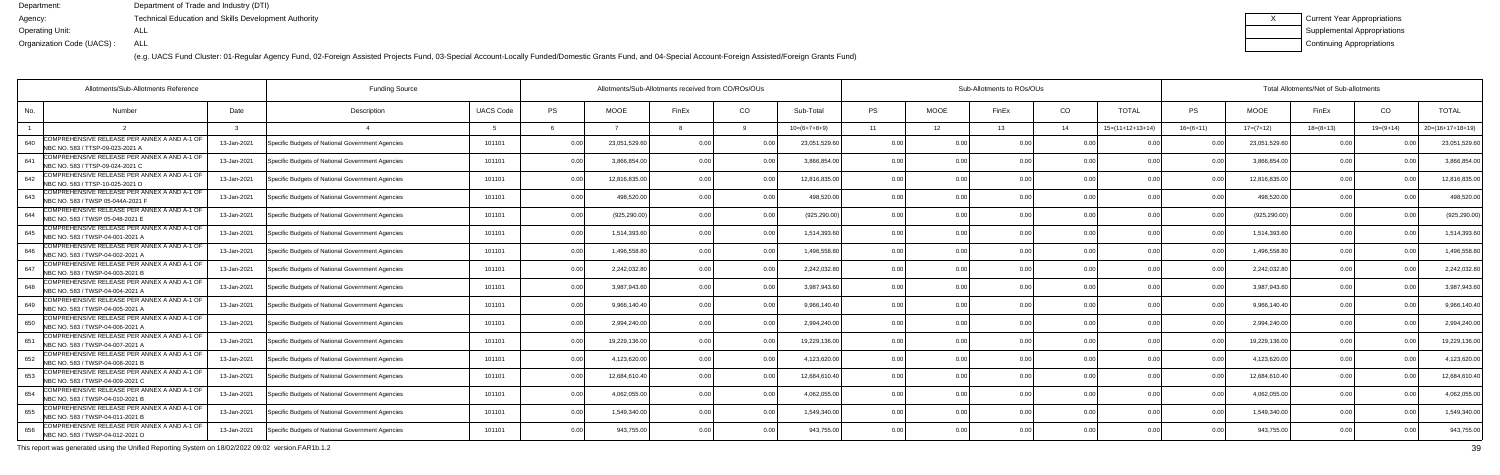(e.g. UACS Fund Cluster: 01-Regular Agency Fund, 02-Foreign Assisted Projects Fund, 03-Special Account-Locally Funded/Domestic Grants Fund, and 04-Special Account-Foreign Assisted/Foreign Grants Fund)

| Current Year Appropriations |
|-----------------------------|
| Supplemental Appropriations |
| Continuing Appropriations   |

|     | Allotments/Sub-Allotments Reference                                              |             |                                                  |                  | Allotments/Sub-Allotments received from CO/ROs/OUs |               |                | Sub-Allotments to ROs/OUs |                |           |             |       |                | Total Allotments/Net of Sub-allotments |                |               |             |             |                    |
|-----|----------------------------------------------------------------------------------|-------------|--------------------------------------------------|------------------|----------------------------------------------------|---------------|----------------|---------------------------|----------------|-----------|-------------|-------|----------------|----------------------------------------|----------------|---------------|-------------|-------------|--------------------|
| No. | Number                                                                           | Date        | Description                                      | <b>UACS Code</b> | <b>PS</b>                                          | <b>MOOE</b>   | FinEx          | CO                        | Sub-Total      | <b>PS</b> | <b>MOOE</b> | FinEx | CO             | <b>TOTAL</b>                           | <b>PS</b>      | <b>MOOE</b>   | FinEx       | CO          | <b>TOTAL</b>       |
|     |                                                                                  |             |                                                  |                  |                                                    |               |                |                           | $10=(6+7+8+9)$ | 11        | 12          | 13    | 14             | $15=(11+12+13+14)$                     | $16=(6+11)$    | $17=(7+12)$   | $18=(8+13)$ | $19=(9+14)$ | $20=(16+17+18+19)$ |
| 657 | COMPREHENSIVE RELEASE PER ANNEX A AND A-1 OF<br>NBC NO. 583 / TWSP-04-013-2021 A | 13-Jan-2021 | Specific Budgets of National Government Agencies | 101101           | 0.00                                               | 1,495,105.0   | 0 <sub>0</sub> |                           | 1,495,105.0    | 0.00      | 0 O         |       | 0 <sub>0</sub> |                                        | . N Q          | 1,495,105.0   | 0 Q         |             | 1,495,105.0        |
| 658 | COMPREHENSIVE RELEASE PER ANNEX A AND A-1 OF<br>NBC NO. 583 / TWSP-04-014-2021 / | 13-Jan-2021 | Specific Budgets of National Government Agencies | 101101           | 0.00                                               | 567,135.00    | 0 <sub>0</sub> | 0.00                      | 567,135.00     | 0.00      | 0.00        | n nr  | 0.00           | 0.00                                   | 0 <sub>0</sub> | 567,135.00    | 0.00        |             | 567,135.0          |
| 659 | COMPREHENSIVE RELEASE PER ANNEX A AND A-1 OF<br>NBC NO. 583 / TWSP-04-015-2021 / | 13-Jan-2021 | Specific Budgets of National Government Agencies | 101101           | 0.00                                               | 1,434,138.0   | 0 <sub>0</sub> | 0.00                      | 1,434,138.00   | 0.00      | 0.00        | n nr  | 0.00           | 0.00                                   | 0 <sub>0</sub> | 1,434,138.00  | 0.00        | 0.00        | 1,434,138.0        |
| 660 | COMPREHENSIVE RELEASE PER ANNEX A AND A-1 OF<br>NBC NO. 583 / TWSP-04-016-2021 B | 13-Jan-2021 | Specific Budgets of National Government Agencies | 101101           | 0.00                                               | 1,643,682.0   |                | 0.0                       | 1,643,682.0    | 0.00      | 0.00        |       | 0.00           | 0.00                                   | 0 <sub>0</sub> | 1,643,682.0   | 0.00        |             | 1,643,682.0        |
| 661 | COMPREHENSIVE RELEASE PER ANNEX A AND A-1 OF<br>NBC NO. 583 / TWSP-04-017-2021 B | 13-Jan-2021 | Specific Budgets of National Government Agencies | 101101           | 0.00                                               | 2,498,250.0   | 0 <sub>0</sub> | 0 <sub>0</sub>            | 2,498,250.00   | 0.00      | 0.00        |       | 0.00           | 0.00                                   | n n            | 2,498,250.00  | 0.00        | $\Omega$    | 2,498,250.0        |
| 662 | COMPREHENSIVE RELEASE PER ANNEX A AND A-1 OF<br>NBC NO. 583 / TWSP-04-018-2021 A | 13-Jan-2021 | Specific Budgets of National Government Agencies | 101101           | 0.00                                               | 685,120.00    | 0 <sub>0</sub> | 0.00                      | 685,120.00     | 0.00      | 0.00        | n nr  | 0.00           | 0.00                                   |                | 685,120.00    | 0.00        | 0.00        | 685,120.0          |
| 663 | COMPREHENSIVE RELEASE PER ANNEX A AND A-1 OF<br>NBC NO. 583 / TWSP-04-019-2021 / | 13-Jan-2021 | Specific Budgets of National Government Agencies | 101101           | 0.00                                               | 1,452,235.00  | 0 <sub>0</sub> | 0.00                      | 1,452,235.00   | 0.00      | 0.00        |       | 0.00           | 0 <sub>0</sub>                         | 0 <sub>0</sub> | 1,452,235.0   | 0.00        |             | 1,452,235.0        |
| 664 | COMPREHENSIVE RELEASE PER ANNEX A AND A-1 OF<br>NBC NO. 583 / TWSP-04-020-2021 A | 13-Jan-2021 | Specific Budgets of National Government Agencies | 101101           | 0.00                                               | 399,525.00    | 0.00           | 0 <sub>0</sub>            | 399,525.00     | 0.00      | 0.00        |       | 0.00           | 0.00                                   | $\Omega$       | 399,525.0     | 0.00        | 0.00        | 399,525.0          |
| 665 | COMPREHENSIVE RELEASE PER ANNEX A AND A-1 OF<br>NBC NO. 583 / TWSP-04-021-2021 C | 13-Jan-2021 | Specific Budgets of National Government Agencies | 101101           | 0.00                                               | 1,209,720.00  |                | 0.00                      | 1,209,720.00   | 0.00      | 0.00        |       | 0.00           | 0.00                                   | 0 <sub>0</sub> | 1,209,720.00  | 0.00        | 0.00        | 1,209,720.0        |
| 666 | COMPREHENSIVE RELEASE PER ANNEX A AND A-1 OF<br>NBC NO. 583 / TWSP-04-022-2021 C | 13-Jan-2021 | Specific Budgets of National Government Agencies | 101101           | 0.00                                               | 633,787.00    | 0 <sub>0</sub> | 0.00                      | 633,787.00     | 0.00      | 0.00        |       | 0.00           | 0.00                                   | 0 <sub>0</sub> | 633,787.00    | 0.00        |             | 633,787.0          |
| 667 | COMPREHENSIVE RELEASE PER ANNEX A AND A-1 OF<br>NBC NO. 583 / TWSP-04-023-2021 C | 13-Jan-2021 | Specific Budgets of National Government Agencies | 101101           | 0.00                                               | 1,996,160.0   |                | 0.00                      | 1,996,160.00   | 0.00      | 0.00        |       | 0.00           | 0.00                                   |                | 1,996,160.00  | 0.00        |             | 1,996,160.0        |
| 668 | COMPREHENSIVE RELEASE PER ANNEX A AND A-1 OF<br>NBC NO. 583 / TWSP-04-024-2021 C | 13-Jan-2021 | Specific Budgets of National Government Agencies | 101101           | 0.00                                               | 925,290.00    |                | 0 <sub>0</sub>            | 925,290.00     | 0.00      | 0.00        |       | 0.00           | 0.00                                   |                | 925,290.00    | 0.00        |             | 925,290.0          |
| 669 | COMPREHENSIVE RELEASE PER ANNEX A AND A-1 OF<br>NBC NO. 583 / TWSP-04-025-2021 B | 13-Jan-2021 | Specific Budgets of National Government Agencies | 101101           | 0.00                                               | 89,395,107.20 | 0 <sub>0</sub> | 0.00                      | 89,395,107.2   | 0.00      | 0.00        | 0.00  | 0.00           | 0.00                                   |                | 89,395,107.20 | 0.00        |             | 89,395,107.2       |
| 670 | COMPREHENSIVE RELEASE PER ANNEX A AND A-1 OF<br>NBC NO. 583 / TWSP-04-026-2021 C | 13-Jan-2021 | Specific Budgets of National Government Agencies | 101101           | 0.00                                               | 997,040.0     |                |                           | 997,040.00     | 0.00      | 0.00        |       | 0.00           |                                        |                | 997,040.0     | 0.00        |             | 997,040.0          |
| 671 | COMPREHENSIVE RELEASE PER ANNEX A AND A-1 OF<br>NBC NO. 583 / TWSP-04-027-2021 D | 13-Jan-2021 | Specific Budgets of National Government Agencies | 101101           | 0.00                                               | 19,966,253.0  | 0 <sub>0</sub> |                           | 19,966,253.0   | 0.00      | 0.00        |       | 0 <sub>0</sub> | 0.00                                   |                | 19,966,253.00 | 0.00        |             | 19,966,253.0       |
| 672 | COMPREHENSIVE RELEASE PER ANNEX A AND A-1 OF<br>NBC NO. 583 / TWSP-04-028-2021 D | 13-Jan-2021 | Specific Budgets of National Government Agencies | 101101           | 0.00                                               | 519,186.6     | 0 <sub>0</sub> | 0.00                      | 519,186.67     | 0.00      | 0.00        | 0.OC  | 0.00           | 0.00                                   | 0 <sub>0</sub> | 519,186.67    | 0.00        | 0.00        | 519,186.6          |
| 673 | COMPREHENSIVE RELEASE PER ANNEX A AND A-1 OF<br>NBC NO. 583 / TWSP-04-029-2021 D | 13-Jan-2021 | Specific Budgets of National Government Agencies | 101101           | 0.00                                               | 40,407.09     |                | 0.00                      | 40,407.09      | 0.00      | 0.00        |       | 0 <sub>0</sub> | 0.00                                   |                | 40,407.09     | 0.00        |             | 40,407.            |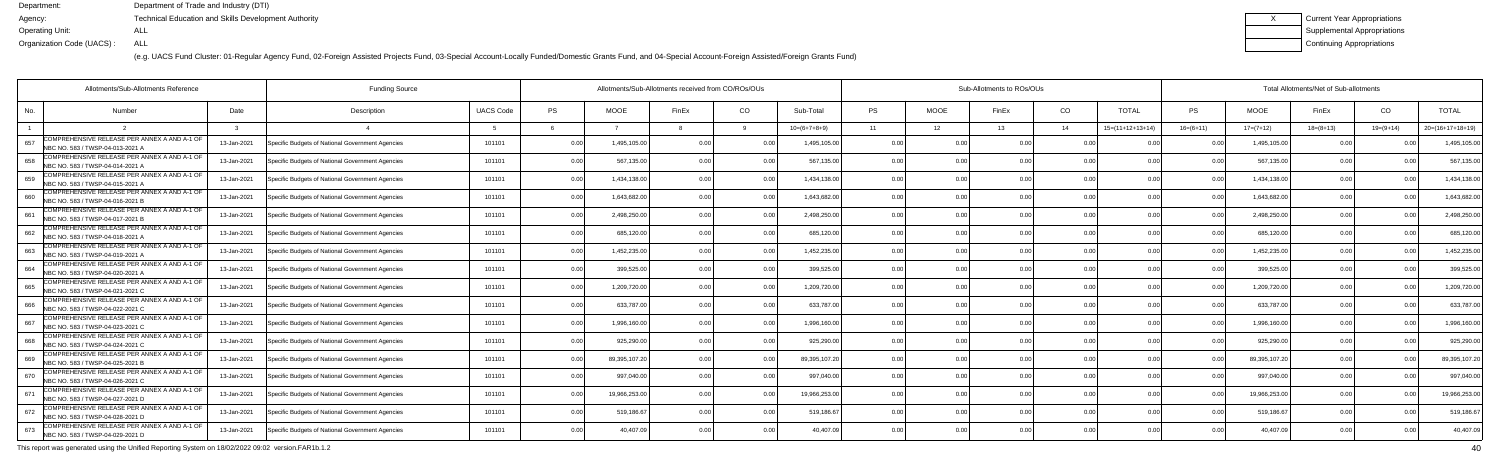(e.g. UACS Fund Cluster: 01-Regular Agency Fund, 02-Foreign Assisted Projects Fund, 03-Special Account-Locally Funded/Domestic Grants Fund, and 04-Special Account-Foreign Assisted/Foreign Grants Fund)

| Current Year Appropriations |
|-----------------------------|
| Supplemental Appropriations |
| Continuing Appropriations   |

| Allotments/Sub-Allotments Reference                                                     |             | <b>Funding Source</b>                            |                  | Allotments/Sub-Allotments received from CO/ROs/OUs |               |                |                |                | Sub-Allotments to ROs/OUs |             |       |                |                    |                | Total Allotments/Net of Sub-allotments |                |                |                    |  |  |  |
|-----------------------------------------------------------------------------------------|-------------|--------------------------------------------------|------------------|----------------------------------------------------|---------------|----------------|----------------|----------------|---------------------------|-------------|-------|----------------|--------------------|----------------|----------------------------------------|----------------|----------------|--------------------|--|--|--|
| No.<br><b>Number</b>                                                                    | Date        | Description                                      | <b>UACS Code</b> | PS                                                 | <b>MOOE</b>   | FinEx          | CO             | Sub-Total      | <b>PS</b>                 | <b>MOOE</b> | FinEx | CO             | <b>TOTAL</b>       | PS             | <b>MOOE</b>                            | FinEx          | CO             | <b>TOTAL</b>       |  |  |  |
|                                                                                         |             |                                                  | -5               |                                                    |               |                |                | $10=(6+7+8+9)$ | 11                        | 12          | 13    | 14             | $15=(11+12+13+14)$ | $16=(6+11)$    | $17=(7+12)$                            | $18=(8+13)$    | $19=(9+14)$    | $20=(16+17+18+19)$ |  |  |  |
| COMPREHENSIVE RELEASE PER ANNEX A AND A-1 OF<br>674<br>NBC NO. 583 / TWSP-04-030-2021 E | 13-Jan-2021 | Specific Budgets of National Government Agencies | 101101           | 0.00                                               | 457,368.0     | 0.00           |                | 457.368.0      | 0.0                       |             |       | 0.00           |                    |                | 457,368.0                              |                |                | 457,368.0          |  |  |  |
| COMPREHENSIVE RELEASE PER ANNEX A AND A-1 OF<br>675<br>NBC NO. 583 / TWSP-04-031-2021 B | 13-Jan-2021 | Specific Budgets of National Government Agencies | 101101           | 0.00                                               | 107,881.7     | 0 OC           | 0.00           | 107,881.7      | 0.00                      | 0.00        |       | 0.00           | 0.00               | 0 <sub>0</sub> | 107,881.7                              | 0.00           |                | 107,881.7          |  |  |  |
| COMPREHENSIVE RELEASE PER ANNEX A AND A-1 OF<br>676<br>NBC NO. 583 / TWSP-04-032-2021 D | 13-Jan-2021 | Specific Budgets of National Government Agencies | 101101           | 0.00                                               | 134,594.56    | 0.00           | 0.00           | 134,594.56     | 0.00                      | 0.00        |       | 0.00           | 0.00               | 0 <sub>0</sub> | 134,594.56                             | 0.00           | 0 <sub>0</sub> | 134,594.5          |  |  |  |
| COMPREHENSIVE RELEASE PER ANNEX A AND A-1 OF<br>677<br>NBC NO. 583 / TWSP-04-033-2021 C | 13-Jan-2021 | Specific Budgets of National Government Agencies | 101101           | 0.00                                               | 80.844.48     | 0 <sub>0</sub> | 0 <sub>0</sub> | 80.844.4       | 0 <sub>0</sub>            | ი იი        |       | 0 <sub>0</sub> | 0 <sub>0</sub>     |                | 80,844.4                               | 0 <sub>0</sub> |                | 80,844.4           |  |  |  |
| COMPREHENSIVE RELEASE PER ANNEX A AND A-1 OF<br>678<br>NBC NO. 583 / TWSP-04-034-2021 B | 13-Jan-2021 | Specific Budgets of National Government Agencies | 101101           | 0.00                                               | 174,894.94    |                | 0.00           | 174.894.94     | 0.00                      | 0.00        |       | 0.00           | 0.00               |                | 174,894.9                              | 0.00           |                | 174,894.9          |  |  |  |
| COMPREHENSIVE RELEASE PER ANNEX A AND A-1 OF<br>679<br>NBC NO. 583 / TWSP-04-035-2021 B | 13-Jan-2021 | Specific Budgets of National Government Agencies | 101101           | 0.00                                               | 13,460.04     | 0.00           | 0.00           | 13,460.04      | 0.00                      | 0.00        |       | 0.00           | 0.00               | 0.00           | 13,460.0                               | 0.00           | 0.00           | 13,460.04          |  |  |  |
| COMPREHENSIVE RELEASE PER ANNEX A AND A-1 OF<br>680<br>NBC NO. 583 / TWSP-04-036-2021 E | 13-Jan-2021 | Specific Budgets of National Government Agencies | 101101           | 0.00                                               | 919,512.36    |                | 0 <sub>0</sub> | 919,512.36     | 0 <sup>0</sup>            | 0.00        |       | 0.00           |                    |                | 919,512.36                             | 0.00           |                | 919,512.3          |  |  |  |
| COMPREHENSIVE RELEASE PER ANNEX A AND A-1 OF<br>681<br>NBC NO. 583 / TWSP-04-037-2021 C | 13-Jan-2021 | Specific Budgets of National Government Agencies | 101101           | 0.00                                               | 3,995,619.8   | 0.00           | 0 <sub>0</sub> | 3,995,619.8    | 0.00                      | 0.00        |       | 0.00           | 0.00               |                | 3,995,619.8                            | 0.00           |                | 3,995,619.8        |  |  |  |
| COMPREHENSIVE RELEASE PER ANNEX A AND A-1 OF<br>682<br>NBC NO. 583 / TWSP-04-038-2021 C | 13-Jan-2021 | Specific Budgets of National Government Agencies | 101101           | 0.00                                               | 6,477,590.4   | 0.00           | 0.00           | 6,477,590.40   | 0.00                      | 0.00        |       | 0.00           | 0.00               | 0.00           | 6,477,590.40                           | 0.00           | 0.00           | 6,477,590.4        |  |  |  |
| COMPREHENSIVE RELEASE PER ANNEX A AND A-1 OF<br>683<br>NBC NO. 583 / TWSP-04-039-2021 C | 13-Jan-2021 | Specific Budgets of National Government Agencies | 101101           | 0.00                                               | 498.520.00    |                | 0.00           | 498.520.00     | 0 <sub>0</sub>            | 0.00        |       | 0.00           | 0 <sub>0</sub>     |                | 498.520.0                              | 0.00           |                | 498,520.0          |  |  |  |
| COMPREHENSIVE RELEASE PER ANNEX A AND A-1 OF<br>684<br>NBC NO. 583 / TWSP-04-041-2021 C | 13-Jan-2021 | Specific Budgets of National Government Agencies | 101101           | 0.00                                               | 3,334,080.0   | 0 OC           | 0 Q            | 3.334.080.0    | 0.00                      | 0.00        |       | 0.00           | 0 <sub>0</sub>     |                | 3,334,080.0                            | 0 Q            |                | 3,334,080.0        |  |  |  |
| COMPREHENSIVE RELEASE PER ANNEX A AND A-1 OF<br>685<br>NBC NO. 583 / TWSP-04-042-2021 D | 13-Jan-2021 | Specific Budgets of National Government Agencies | 101101           | 0.00                                               | 11,687,120.00 | 0 <sub>0</sub> | 0 <sub>0</sub> | 11,687,120.00  | 0.00                      | 0.00        |       | 0.00           | 0.00               |                | 11,687,120.00                          | 0.00           |                | 11,687,120.0       |  |  |  |
| COMPREHENSIVE RELEASE PER ANNEX A AND A-1 OF<br>686<br>NBC NO. 583 / TWSP-04-043-2021 E | 13-Jan-2021 | Specific Budgets of National Government Agencies | 101101           | 0.00                                               | 2,499,281.2   |                |                | 2,499,281.2    | 0.00                      | 0.00        |       | 0.00           | 0.00               |                | 2,499,281.2                            | 0.00           |                | 2,499,281.2        |  |  |  |
| COMPREHENSIVE RELEASE PER ANNEX A AND A-1 OF<br>687<br>NBC NO. 583 / TWSP-04-044-2021 B | 13-Jan-2021 | Specific Budgets of National Government Agencies | 101101           | 0.00                                               | 1,996,160.0   |                |                | 1,996,160.0    | 0.00                      | 0.00        |       | 0.00           |                    |                | 1,996,160.0                            | 0 Q            |                | 1,996,160.0        |  |  |  |
| COMPREHENSIVE RELEASE PER ANNEX A AND A-1 OF<br>688<br>NBC NO. 583 / TWSP-04-046-2021 E | 13-Jan-2021 | Specific Budgets of National Government Agencies | 101101           | 0.00                                               | 4,992,035.6   | 0 <sub>0</sub> |                | 4,992,035.60   | 0.00                      | 0.00        |       | 0.00           | 0.00               |                | 4,992,035.6                            | 0.00           |                | 4,992,035.6        |  |  |  |
| COMPREHENSIVE RELEASE PER ANNEX A AND A-1 OF<br>689<br>NBC NO. 583 / TWSP-04-047-2021 F | 13-Jan-2021 | Specific Budgets of National Government Agencies | 101101           | 0.00                                               | 2,994,240.0   | 0.00           | 0.00           | 2,994,240.00   | 0.00                      | 0.00        |       | 0.00           | 0.00               | 0.00           | 2,994,240.00                           | 0.00           | 0.00           | 2,994,240.0        |  |  |  |
| COMPREHENSIVE RELEASE PER ANNEX A AND A-1 OF<br>690<br>NBC NO. 583 / TWSP-05-040-2021 E | 13-Jan-2021 | Specific Budgets of National Government Agencies | 101101           | 0.00                                               | 5,056,512.00  |                | 0.00           | 5,056,512.00   | 0 <sub>0</sub>            | ი იი        |       | 0 <sub>0</sub> | 0.00               |                | 5,056,512.00                           | 0.00           |                | 5,056,512.0        |  |  |  |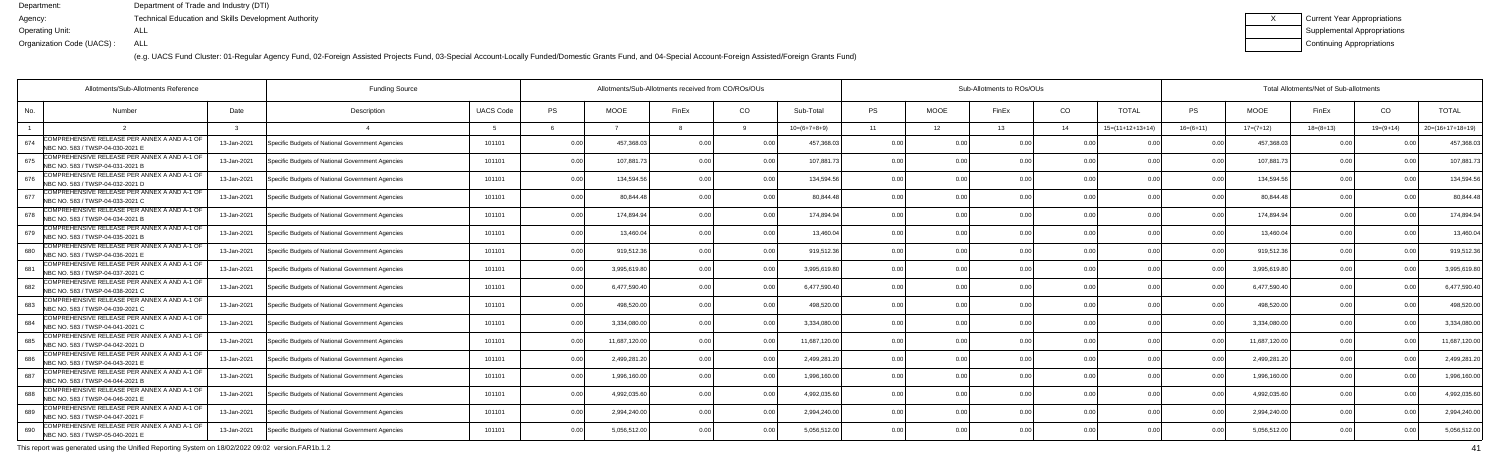(e.g. UACS Fund Cluster: 01-Regular Agency Fund, 02-Foreign Assisted Projects Fund, 03-Special Account-Locally Funded/Domestic Grants Fund, and 04-Special Account-Foreign Assisted/Foreign Grants Fund)

| Current Year Appropriations |
|-----------------------------|
| Supplemental Appropriations |
| Continuing Appropriations   |

|     | Allotments/Sub-Allotments Reference                                              | <b>Funding Source</b> |                                                  |                  | Allotments/Sub-Allotments received from CO/ROs/OUs |               |       | Sub-Allotments to ROs/OUs |                |           |                |                |                | Total Allotments/Net of Sub-allotments |                |               |                 |                |                    |
|-----|----------------------------------------------------------------------------------|-----------------------|--------------------------------------------------|------------------|----------------------------------------------------|---------------|-------|---------------------------|----------------|-----------|----------------|----------------|----------------|----------------------------------------|----------------|---------------|-----------------|----------------|--------------------|
| No. | <b>Number</b>                                                                    | Date                  | Description                                      | <b>UACS Code</b> | <b>PS</b>                                          | <b>MOOE</b>   | FinEx | CO                        | Sub-Total      | <b>PS</b> | <b>MOOE</b>    | FinEx          | CO             | <b>TOTAL</b>                           | PS.            | <b>MOOE</b>   | FinEx           | CO             | <b>TOTAL</b>       |
|     |                                                                                  |                       |                                                  |                  |                                                    |               |       |                           | $10=(6+7+8+9)$ | 11        | 12             | 13             | 14             | $15=(11+12+13+14)$                     | $16=(6+11)$    | $17=(7+12)$   | $18 = (8 + 13)$ | $19=(9+14)$    | $20=(16+17+18+19)$ |
| 691 | COMPREHENSIVE RELEASE PER ANNEX A AND A-1 OF<br>NBC NO. 583 / TWSP-05-045-2021 F | 13-Jan-2021           | Specific Budgets of National Government Agencies | 101101           | 0.00                                               | 53,136,114.80 | n no  |                           | 53,136,114.80  | 0.00      | 0 OC           | n no           |                |                                        |                | 53,136,114.80 | 0.00            |                | 53,136,114.8       |
| 692 | COMPREHENSIVE RELEASE PER ANNEX A AND A-1 OF<br>NBC NO. 583 / TWSP-06-049-2021 A | 13-Jan-2021           | Specific Budgets of National Government Agencies | 101101           | 0.00                                               | 45.035.045.0  |       | 0.00                      | 45,035,045.00  | 0.00      | 0.00           |                | 0.00           | 0.00                                   | 0.00           | 45,035,045.00 | 0.00            |                | 45,035,045.0       |
| 693 | COMPREHENSIVE RELEASE PER ANNEX A AND A-1 OF<br>NBC NO. 583 / TWSP-06-050-2021 F | 13-Jan-2021           | Specific Budgets of National Government Agencies | 101101           | 0.00                                               | 45,739,151.00 | n nr  | 0 <sub>0</sub>            | 45,739,151.00  | 0.00      | 0.00           |                | 0.00           | 0.00                                   |                | 45,739,151.00 | 0.00            |                | 45,739,151.0       |
| 694 | COMPREHENSIVE RELEASE PER ANNEX A AND A-1 OF<br>NBC NO. 583 / TWSP-06-051-2021 C | 13-Jan-2021           | Specific Budgets of National Government Agencies | 101101           | 0.00                                               | 982,044.8     |       | 0.0                       | 982,044.8      | 0.00      | 0.00           |                | 0.00           |                                        |                | 982,044.80    | 0.00            |                | 982,044.8          |
| 695 | COMPREHENSIVE RELEASE PER ANNEX A AND A-1 OF<br>NBC NO. 583 / TWSP-06-052-2021 G | 13-Jan-2021           | Specific Budgets of National Government Agencies | 101101           | 0.00                                               | 4,301,950.0   |       | 0 <sub>0</sub>            | 4,301,950.00   | 0.00      | 0.00           |                | 0.00           | 0 <sub>0</sub>                         | n n            | 4,301,950.00  | 0.00            |                | 4,301,950.00       |
| 696 | COMPREHENSIVE RELEASE PER ANNEX A AND A-1 OF<br>NBC NO. 583 / TWSP-06-053-2021 A | 13-Jan-2021           | Specific Budgets of National Government Agencies | 101101           | 0.00                                               | 11,608,385.0  |       | 0.00                      | 11,608,385.00  | 0.00      | 0.00           |                | 0.00           | 0.00                                   | 0 <sub>0</sub> | 11,608,385.00 | 0.00            |                | 11,608,385.0       |
| 697 | COMPREHENSIVE RELEASE PER ANNEX A AND A-1 OF<br>NBC NO. 583 / TWSP-06-054-2021 B | 13-Jan-2021           | Specific Budgets of National Government Agencies | 101101           | 0.00                                               | 777,243.60    |       | 0 O                       | 777,243.60     | 0.00      | 0.00           |                | 0.00           |                                        |                | 777,243.60    | 0.00            |                | 777,243.6          |
| 698 | COMPREHENSIVE RELEASE PER ANNEX A AND A-1 OF<br>NBC NO. 583 / TWSP-06-055-2021 D | 13-Jan-2021           | Specific Budgets of National Government Agencies | 101101           | 0.00                                               | 28,002,996.0  |       | 0 <sub>0</sub>            | 28,002,996.00  | 0.00      | 0.00           |                | 0 <sub>0</sub> | 0.00                                   |                | 28,002,996.00 | 0.00            |                | 28,002,996.0       |
| 699 | COMPREHENSIVE RELEASE PER ANNEX A AND A-1 OF<br>NBC NO. 583 / TWSP-06-056-2021 B | 13-Jan-2021           | Specific Budgets of National Government Agencies | 101101           | 0.00                                               | 1,276,595.0   |       | 0.00                      | 1,276,595.00   | 0.00      | 0.00           |                | 0.00           | 0.00                                   | 0.00           | 1,276,595.00  | 0.00            |                | 1,276,595.0        |
| 700 | COMPREHENSIVE RELEASE PER ANNEX A AND A-1 OF<br>NBC NO. 583 / TWSP-06-057-2021 E | 13-Jan-2021           | Specific Budgets of National Government Agencies | 101101           | 0.00                                               | 654,000.00    |       | 0.00                      | 654,000.00     | 0.00      | 0.00           |                | 0.00           | 0.0(                                   |                | 654,000.00    | 0.00            |                | 654,000.0          |
| 701 | COMPREHENSIVE RELEASE PER ANNEX A AND A-1 OF<br>NBC NO. 583 / TWSP-06-058-2021 A | 13-Jan-2021           | Specific Budgets of National Government Agencies | 101101           | 0.00                                               | 924,240.0     |       | 0 <sub>0</sub>            | 924,240.00     | 0.00      | 0.00           |                | 0 <sub>0</sub> |                                        |                | 924,240.00    | 0.00            |                | 924,240.00         |
| 702 | COMPREHENSIVE RELEASE PER ANNEX A AND A-1 OF<br>NBC NO. 583 / TWSP-06-059-2021 G | 13-Jan-2021           | Specific Budgets of National Government Agencies | 101101           | 0.00                                               | 3.850.936.0   |       | 0.0                       | 3.850.936.00   | 0.00      | 0.00           |                | 0.00           | 0.0(                                   | 0 <sub>0</sub> | 3.850.936.00  | 0.00            |                | 3.850.936.00       |
| 703 | COMPREHENSIVE RELEASE PER ANNEX A AND A-1 OF<br>NBC NO. 583 / TWSP-06-060-2021 C | 13-Jan-2021           | Specific Budgets of National Government Agencies | 101101           | 0.00                                               | 8,596,761.00  |       | 0.00                      | 8,596,761.00   | 0.00      | 0.00           | 0 <sub>0</sub> | 0.00           | 0 <sub>0</sub>                         | $\cap$         | 8,596,761.00  | 0.00            |                | 8,596,761.         |
| 704 | COMPREHENSIVE RELEASE PER ANNEX A AND A-1 OF<br>NBC NO. 583 / TWSP-06-061-2021 C | 13-Jan-2021           | Specific Budgets of National Government Agencies | 101101           | 0.00                                               | 7,267,284.8   |       | $\cap$                    | 7,267,284.8    | 0.00      | 0.00           |                | 0 <sub>0</sub> |                                        |                | 7,267,284.80  | 0.00            |                | 7,267,284.8        |
| 705 | COMPREHENSIVE RELEASE PER ANNEX A AND A-1 OF<br>NBC NO. 583 / TWSP-06-062-2021 F | 13-Jan-2021           | Specific Budgets of National Government Agencies | 101101           | 0.00                                               | 4,855,205.8   |       | 0 O                       | 4.855.205.80   | 0.00      | 0.00           |                | 0.00           | 0 <sub>0</sub>                         |                | 4,855,205.80  | 0.00            |                | 4,855,205.8        |
| 706 | COMPREHENSIVE RELEASE PER ANNEX A AND A-1 OF<br>NBC NO. 583 / TWSP-06-063-2021 G | 13-Jan-2021           | Specific Budgets of National Government Agencies | 101101           | 0.00                                               | 7,086,368.0   | n nr  | 0.00                      | 7,086,368.00   | 0.00      | 0.00           | 0.00           | 0.00           | 0.00                                   | 0.00           | 7,086,368.00  | 0.00            | 0 <sub>0</sub> | 7,086,368.0        |
| 707 | COMPREHENSIVE RELEASE PER ANNEX A AND A-1 OF<br>NBC NO. 583 / TWSP-06-064-2021 D | 13-Jan-2021           | Specific Budgets of National Government Agencies | 101101           | 0.00                                               | 3,478,202.40  |       | 0 <sub>0</sub>            | 3,478,202.40   | 0.00      | 0 <sub>0</sub> |                | 0 <sub>0</sub> |                                        |                | 3,478,202.40  | 0.00            |                | 3,478,202.4        |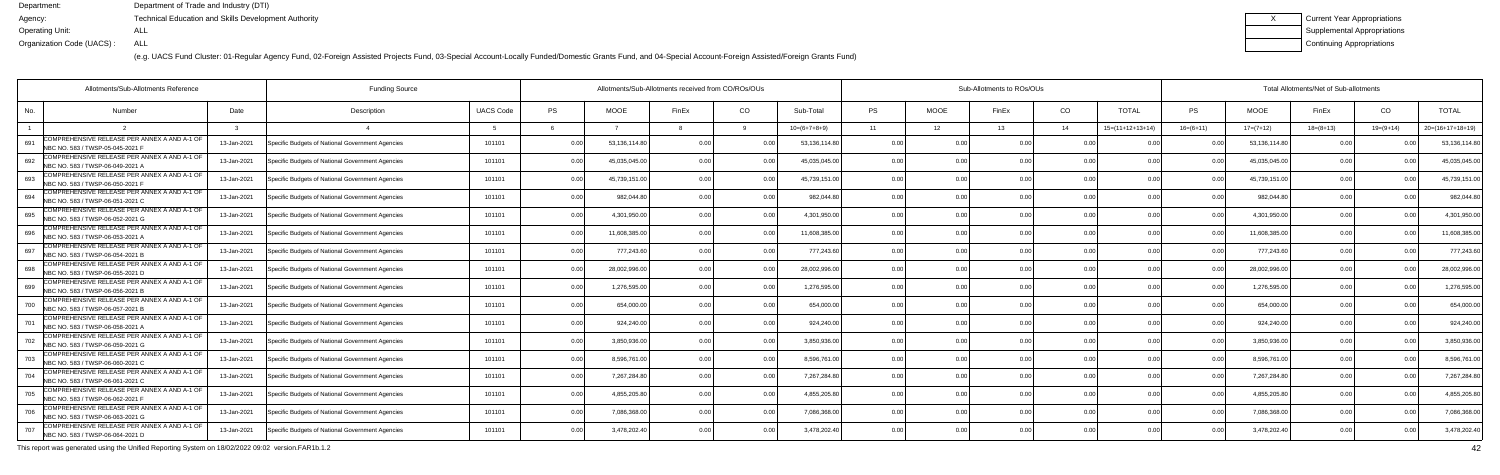(e.g. UACS Fund Cluster: 01-Regular Agency Fund, 02-Foreign Assisted Projects Fund, 03-Special Account-Locally Funded/Domestic Grants Fund, and 04-Special Account-Foreign Assisted/Foreign Grants Fund)

| Current Year Appropriations |
|-----------------------------|
| Supplemental Appropriations |
| Continuing Appropriations   |

|     | Allotments/Sub-Allotments Reference                                              |             |                                                  |                  | Allotments/Sub-Allotments received from CO/ROs/OUs |              |                |                |                | Sub-Allotments to ROs/OUs |             |       | Total Allotments/Net of Sub-allotments |                    |                |               |             |             |                    |
|-----|----------------------------------------------------------------------------------|-------------|--------------------------------------------------|------------------|----------------------------------------------------|--------------|----------------|----------------|----------------|---------------------------|-------------|-------|----------------------------------------|--------------------|----------------|---------------|-------------|-------------|--------------------|
| No. | <b>Number</b>                                                                    | Date        | Description                                      | <b>UACS Code</b> | <b>PS</b>                                          | <b>MOOE</b>  | FinEx          | CO             | Sub-Total      | <b>PS</b>                 | <b>MOOE</b> | FinEx | CO.                                    | <b>TOTAL</b>       | PS             | <b>MOOE</b>   | FinEx       | CO          | <b>TOTAL</b>       |
|     |                                                                                  |             |                                                  |                  |                                                    |              |                |                | $10=(6+7+8+9)$ | 11                        | 12          | 13    | - 14                                   | $15=(11+12+13+14)$ | $16=(6+11)$    | $17=(7+12)$   | $18=(8+13)$ | $19=(9+14)$ | $20=(16+17+18+19)$ |
| 708 | COMPREHENSIVE RELEASE PER ANNEX A AND A-1 OF<br>NBC NO. 583 / TWSP-06-065-2021 E | 13-Jan-2021 | Specific Budgets of National Government Agencies | 101101           | 0.00                                               | 71,787,939.2 | 0 <sub>0</sub> |                | 71,787,939.20  | 0.00                      | 0 OC        |       | 0 <sub>0</sub>                         |                    |                | 71,787,939.20 | 0.00        |             | 71,787,939.2       |
| 709 | COMPREHENSIVE RELEASE PER ANNEX A AND A-1 OF<br>NBC NO. 583 / TWSP-06-066-2021 B | 13-Jan-2021 | Specific Budgets of National Government Agencies | 101101           | 0.00                                               | 72,298,490.0 | በ በ(           | 0.00           | 72,298,490.00  | 0.00                      | 0.00        |       | 0.00                                   | 0.00               | n n            | 72,298,490.00 | 0.00        |             | 72,298,490.0       |
| 710 | COMPREHENSIVE RELEASE PER ANNEX A AND A-1 OF<br>NBC NO. 583 / TWSP-06-067-2021 H | 13-Jan-2021 | Specific Budgets of National Government Agencies | 101101           | 0.00                                               | 1,795,040.00 |                | 0.00           | 1,795,040.00   | 0.00                      | 0.00        |       | 0.00                                   | 0.00               | n n            | 1,795,040.00  | 0.00        |             | 1,795,040.00       |
|     | COMPREHENSIVE RELEASE PER ANNEX A AND A-1 OF<br>NBC NO. 583 / TWSP-06-068-2021 D | 13-Jan-2021 | Specific Budgets of National Government Agencies | 101101           | 0.00                                               | 1,994,472.6  |                | 0.0            | 1,994,472.60   | 0.00                      | 0.00        |       | 0.00                                   |                    | 0 <sub>0</sub> | 1,994,472.60  | 0.00        |             | 1,994,472.6        |
| 712 | COMPREHENSIVE RELEASE PER ANNEX A AND A-1 OF<br>NBC NO. 583 / TWSP-06-069-2021 C | 13-Jan-2021 | Specific Budgets of National Government Agencies | 101101           | 0.00                                               | 6,602,100.0  |                | 0 O            | 6,602,100.00   | 0.00                      | 0.00        |       | 0.00                                   | 0 <sub>0</sub>     |                | 6,602,100.00  | 0.00        |             | 6,602,100.0        |
|     | COMPREHENSIVE RELEASE PER ANNEX A AND A-1 OF<br>NBC NO. 583 / TWSP-06-070-2021   | 13-Jan-2021 | Specific Budgets of National Government Agencies | 101101           | 0.00                                               | 2,193,380.0  |                | 0.00           | 2,193,380.00   | 0.00                      | 0.00        |       | 0.00                                   | 0.00               | 0.00           | 2,193,380.00  | 0.00        |             | 2,193,380.00       |
|     | COMPREHENSIVE RELEASE PER ANNEX A AND A-1 OF<br>NBC NO. 583 / TWSP-06-071-2021 G | 13-Jan-2021 | Specific Budgets of National Government Agencies | 101101           | 0.00                                               | 962,340.00   |                | 0.0            | 962,340.00     | 0.00                      | 0.00        |       | 0.00                                   |                    |                | 962,340.00    | 0.00        |             | 962,340.0          |
| 715 | COMPREHENSIVE RELEASE PER ANNEX A AND A-1 OF<br>NBC NO. 583 / TWSP-06-072-2021 H | 13-Jan-2021 | Specific Budgets of National Government Agencies | 101101           | 0.00                                               | 1.998.664.8  |                | 0 <sub>0</sub> | 1.998.664.8    | 0.00                      | 0.00        |       | 0.00                                   | 0.00               |                | 1,998,664.80  | 0.00        |             | 1,998,664.8        |
| 716 | COMPREHENSIVE RELEASE PER ANNEX A AND A-1 OF<br>NBC NO. 583 / TWSP-06-073-2021 E | 13-Jan-2021 | Specific Budgets of National Government Agencies | 101101           | 0.00                                               | 2,396,480.0  |                | 0.00           | 2.396.480.00   | 0.00                      | 0.00        |       | 0.00                                   | 0.00               | 0 <sub>0</sub> | 2,396,480.00  | 0.00        |             | 2,396,480.0        |
|     | COMPREHENSIVE RELEASE PER ANNEX A AND A-1 OF<br>NBC NO. 583 / TWSP-06-074-2021 G | 13-Jan-2021 | Specific Budgets of National Government Agencies | 101101           | 0.00                                               | 6,397,260.40 | n nr           | 0.0            | 6,397,260.40   | 0.00                      | 0.00        | n no  | 0.00                                   | 0.00               |                | 6,397,260.40  | 0.00        |             | 6,397,260.4        |
| 718 | COMPREHENSIVE RELEASE PER ANNEX A AND A-1 OF<br>NBC NO. 583 / TWSP-06-075-2021 F | 13-Jan-2021 | Specific Budgets of National Government Agencies | 101101           | 0.00                                               | 2,998,845.0  |                | 0.0            | 2,998,845.00   | 0.00                      | 0.00        |       | 0.00                                   |                    |                | 2,998,845.00  | 0.00        |             | 2,998,845.0        |
| 719 | COMPREHENSIVE RELEASE PER ANNEX A AND A-1 OF<br>NBC NO. 583 / TWSP-06-076-2021 J | 13-Jan-2021 | Specific Budgets of National Government Agencies | 101101           | 0.00                                               | 15,955,395.0 |                | 0 <sub>0</sub> | 15,955,395.00  | 0.00                      | 0.00        |       | 0.00                                   | 0.0(               | 0 Q            | 15,955,395.00 | 0.00        |             | 15,955,395.0       |
| 720 | COMPREHENSIVE RELEASE PER ANNEX A AND A-1 OF<br>NBC NO. 583 / TWSP-06-077-2021 K | 13-Jan-2021 | Specific Budgets of National Government Agencies | 101101           | 0.00                                               | 13,750,407.2 |                | 0.00           | 13,750,407.20  | 0.00                      | 0.00        |       | 0.00                                   | 0.00               | n n            | 13,750,407.20 | 0.00        |             | 13,750,407.2       |
| 721 | COMPREHENSIVE RELEASE PER ANNEX A AND A-1 OF<br>NBC NO. 583 / TWSP-06-078-2021 C | 13-Jan-2021 | Specific Budgets of National Government Agencies | 101101           | 0.00                                               | 7,952,635.0  |                |                | 7,952,635.00   | 0.00                      | 0.00        |       | 0.00                                   |                    |                | 7,952,635.00  | 0.00        |             | 7,952,635.0        |
| 722 | COMPREHENSIVE RELEASE PER ANNEX A AND A-1 OF<br>NBC NO. 583 / TWSP-06-079-2021 H | 13-Jan-2021 | Specific Budgets of National Government Agencies | 101101           | 0.00                                               | 5,020,080.0  |                |                | 5,020,080.00   | 0.00                      | 0.00        |       | 0.00                                   |                    |                | 5,020,080.00  | 0.00        |             | 5,020,080.0        |
| 723 | COMPREHENSIVE RELEASE PER ANNEX A AND A-1 OF<br>NBC NO. 583 / TWSP-06-080-2021 B | 13-Jan-2021 | Specific Budgets of National Government Agencies | 101101           | 0.00                                               | 4,517,336.0  |                | 0.00           | 4,517,336.00   | 0.00                      | 0.00        |       | 0.00                                   | 0.0(               | 0.00           | 4,517,336.00  | 0.00        |             | 4,517,336.0        |
| 724 | COMPREHENSIVE RELEASE PER ANNEX A AND A-1 OF<br>NBC NO. 583 / TWSP-06-081-2021   | 13-Jan-2021 | Specific Budgets of National Government Agencies | 101101           | 0.00                                               | 563,540.00   |                | 0.00           | 563,540.00     | 0.00                      | 0.00        |       | 0 <sub>0</sub>                         | 0.00               |                | 563,540.00    | 0.00        |             | 563,540.00         |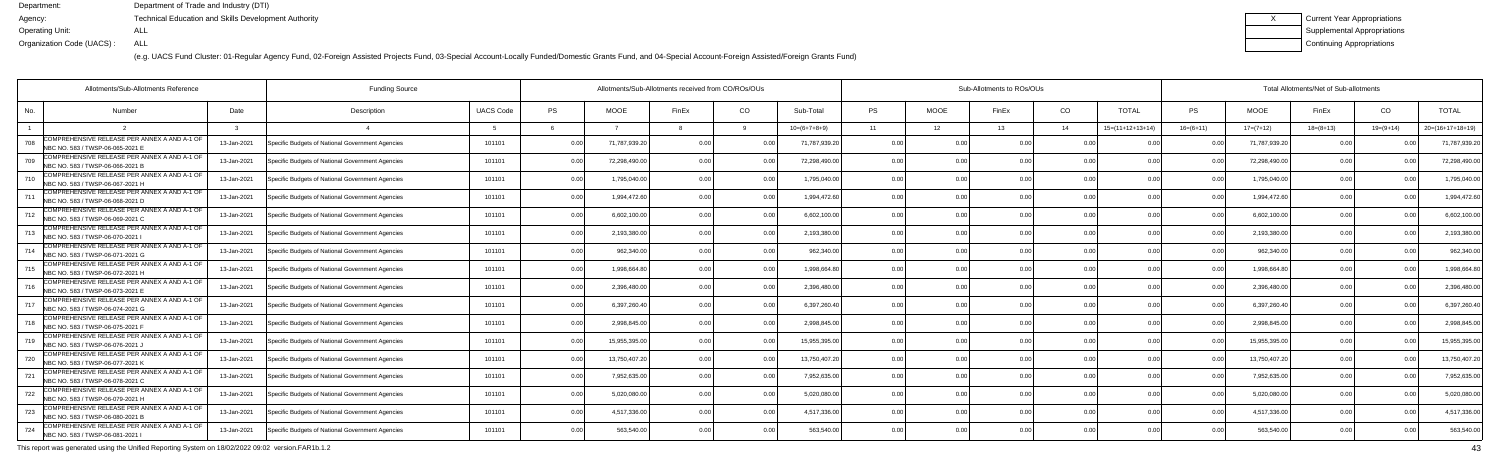(e.g. UACS Fund Cluster: 01-Regular Agency Fund, 02-Foreign Assisted Projects Fund, 03-Special Account-Locally Funded/Domestic Grants Fund, and 04-Special Account-Foreign Assisted/Foreign Grants Fund)

| <b>Current Year Appropriations</b> |
|------------------------------------|
| <b>Supplemental Appropriations</b> |
| Continuing Appropriations          |

|     | Allotments/Sub-Allotments Reference                                               | <b>Funding Source</b> |                                                  |                  | Allotments/Sub-Allotments received from CO/ROs/OUs |              |                | Sub-Allotments to ROs/OUs |                |           |             |       |                | Total Allotments/Net of Sub-allotments |                |               |             |             |                    |  |
|-----|-----------------------------------------------------------------------------------|-----------------------|--------------------------------------------------|------------------|----------------------------------------------------|--------------|----------------|---------------------------|----------------|-----------|-------------|-------|----------------|----------------------------------------|----------------|---------------|-------------|-------------|--------------------|--|
| No. | <b>Number</b>                                                                     | Date                  | Description                                      | <b>UACS Code</b> | <b>PS</b>                                          | <b>MOOE</b>  | FinEx          | CO                        | Sub-Total      | <b>PS</b> | <b>MOOE</b> | FinEx | CO.            | <b>TOTAL</b>                           | PS             | <b>MOOE</b>   | FinEx       | CO          | <b>TOTAL</b>       |  |
|     |                                                                                   |                       |                                                  |                  |                                                    |              |                |                           | $10=(6+7+8+9)$ | 11        | 12          | 13    | 14             | $15=(11+12+13+14)$                     | $16=(6+11)$    | $17=(7+12)$   | $18=(8+13)$ | $19=(9+14)$ | $20=(16+17+18+19)$ |  |
| 725 | COMPREHENSIVE RELEASE PER ANNEX A AND A-1 OF<br>NBC NO. 583 / TWSP-06-082-2021 F  | 13-Jan-2021           | Specific Budgets of National Government Agencies | 101101           | 0.00                                               | 17,970,531.4 | 0 <sub>0</sub> |                           | 17,970,531.40  | 0.00      | 0 OC        |       | 0 <sub>0</sub> |                                        |                | 17,970,531.40 | 0.00        |             | 17,970,531.        |  |
| 726 | COMPREHENSIVE RELEASE PER ANNEX A AND A-1 OF<br>NBC NO. 583 / TWSP-06-083-2021 D  | 13-Jan-2021           | Specific Budgets of National Government Agencies | 101101           | 0.00                                               | 8,243,247.40 | በ በ(           | 0.00                      | 8,243,247.40   | 0.00      | 0.00        |       | 0.00           | 0.00                                   | n n            | 8,243,247.40  | 0.00        |             | 8,243,247.         |  |
| 727 | COMPREHENSIVE RELEASE PER ANNEX A AND A-1 OF<br>NBC NO. 583 / TWSP-06-084-2021 H  | 13-Jan-2021           | Specific Budgets of National Government Agencies | 101101           | 0.00                                               | 8,974,953.40 |                | 0.00                      | 8,974,953.40   | 0.00      | 0.00        |       | 0.00           | 0.00                                   | n n            | 8,974,953.40  | 0.00        |             | 8,974,953.4        |  |
| 728 | COMPREHENSIVE RELEASE PER ANNEX A AND A-1 OF<br>NBC NO. 583 / TWSP-06-085-2021 D  | 13-Jan-2021           | Specific Budgets of National Government Agencies | 101101           | 0.00                                               | 2,998,868.8  |                | 0.0                       | 2,998,868.8    | 0.00      | 0.00        |       | 0.00           |                                        | 0 <sub>0</sub> | 2,998,868.80  | 0.00        |             | 2,998,868.8        |  |
| 729 | COMPREHENSIVE RELEASE PER ANNEX A AND A-1 OF<br>NBC NO. 583 / TWSP-06-086-2021 G  | 13-Jan-2021           | Specific Budgets of National Government Agencies | 101101           | 0.00                                               | 649,632.0    |                | 0.00                      | 649,632.00     | 0.00      | 0.00        |       | 0.00           | 0 <sub>0</sub>                         |                | 649,632.00    | 0.00        |             | 649,632.0          |  |
| 730 | COMPREHENSIVE RELEASE PER ANNEX A AND A-1 OF<br>NBC NO. 583 / TWSP-06-087-2021 J  | 13-Jan-2021           | Specific Budgets of National Government Agencies | 101101           | 0.00                                               | 90,829,744.4 |                | 0.00                      | 90,829,744.40  | 0.00      | 0.00        |       | 0.00           | 0.00                                   | 0.00           | 90,829,744.40 | 0.00        |             | 90,829,744.4       |  |
| 731 | COMPREHENSIVE RELEASE PER ANNEX A AND A-1 OF<br>NBC NO. 583 / TWSP-06-088-2021 G  | 13-Jan-2021           | Specific Budgets of National Government Agencies | 101101           | 0.00                                               | 4,073,565.00 |                | 0 U                       | 4,073,565.00   | 0.00      | 0.00        |       | 0.00           |                                        |                | 4,073,565.00  | 0.00        |             | 4,073,565.0        |  |
| 732 | COMPREHENSIVE RELEASE PER ANNEX A AND A-1 OF<br>NBC NO. 583 / TWSP-06-089-2021 D  | 13-Jan-2021           | Specific Budgets of National Government Agencies | 101101           | 0.00                                               | 2,842,992.0  |                | 0 <sub>0</sub>            | 2,842,992.00   | 0.00      | 0.00        |       | 0.00           | 0.00                                   | n n            | 2,842,992.00  | 0.00        |             | 2,842,992.0        |  |
| 733 | COMPREHENSIVE RELEASE PER ANNEX A AND A-1 OF<br>NBC NO. 583 / TWSP-06-090-2021 E  | 13-Jan-2021           | Specific Budgets of National Government Agencies | 101101           | 0.00                                               | 3,757,062.20 |                | 0.00                      | 3,757,062.20   | 0.00      | 0.00        |       | 0.00           | 0.00                                   | 0.00           | 3,757,062.20  | 0.00        |             | 3,757,062.2        |  |
| 734 | COMPREHENSIVE RELEASE PER ANNEX A AND A-1 OF<br>NBC NO. 583 / TWSP-06-091-2021 D  | 13-Jan-2021           | Specific Budgets of National Government Agencies | 101101           | 0.00                                               | 8,308,968.0  | 0 <sub>0</sub> | 0 O                       | 8.308.968.00   | 0.00      | 0.00        | n no  | 0.00           | 0.00                                   |                | 8,308,968.00  | 0.00        |             | 8,308,968.0        |  |
| 735 | COMPREHENSIVE RELEASE PER ANNEX A AND A-1 OF<br>NBC NO. 583 / TWSP-06-092-2021 F  | 13-Jan-2021           | Specific Budgets of National Government Agencies | 101101           | 0.00                                               | 2,304,160.0  |                | 0.0                       | 2,304,160.00   | 0.00      | 0.00        |       | 0.00           |                                        |                | 2,304,160.00  | 0.00        |             | 2,304,160.00       |  |
| 736 | COMPREHENSIVE RELEASE PER ANNEX A AND A-1 OF<br>NBC NO. 583 / TWSP-07-093-2021 E  | 13-Jan-2021           | Specific Budgets of National Government Agencies | 101101           | 0.00                                               | 3,129,708.80 |                | 0.0                       | 3,129,708.80   | 0.00      | 0.00        |       | 0.00           | 0.0(                                   | 0 Q            | 3,129,708.80  | 0.00        |             | 3,129,708.8        |  |
| 737 | COMPREHENSIVE RELEASE PER ANNEX A AND A-1 OF<br>NBC NO. 583 / TWSP-07-094-2021 C  | 13-Jan-2021           | Specific Budgets of National Government Agencies | 101101           | 0.00                                               | 587,672.50   |                | 0.00                      | 587,672.50     | 0.00      | 0.00        |       | 0.00           | 0.00                                   | 0 <sup>0</sup> | 587,672.50    | 0.00        |             | 587,672.50         |  |
| 738 | COMPREHENSIVE RELEASE PER ANNEX A AND A-1 OF<br>INBC NO. 583 / TWSP-07-095-2021 K | 13-Jan-2021           | Specific Budgets of National Government Agencies | 101101           | 0.00                                               | 996,107.2    |                | 0 O                       | 996,107.20     | 0.00      | 0.00        |       | 0.00           |                                        |                | 996,107.20    | 0.00        |             | 996,107.2          |  |
| 739 | COMPREHENSIVE RELEASE PER ANNEX A AND A-1 OF<br>NBC NO. 583 / TWSP-07-096-2021 H  | 13-Jan-2021           | Specific Budgets of National Government Agencies | 101101           | 0.00                                               | 17,335,760.0 |                | 0 <sub>0</sub>            | 17,335,760.00  | 0.00      | 0.00        |       | 0.00           |                                        |                | 17,335,760.00 | 0.00        |             | 17,335,760.0       |  |
| 740 | COMPREHENSIVE RELEASE PER ANNEX A AND A-1 OF<br>NBC NO. 583 / TWSP-07-097-2021 E  | 13-Jan-2021           | Specific Budgets of National Government Agencies | 101101           | 0.00                                               | 3,479,760.0  |                | 0.00                      | 3,479,760.00   | 0.00      | 0.00        |       | 0.00           | 0.0(                                   | 0.00           | 3,479,760.00  | 0.00        |             | 3,479,760.00       |  |
| 741 | COMPREHENSIVE RELEASE PER ANNEX A AND A-1 OF<br>NBC NO. 583 / TWSP-07-098-2021 H  | 13-Jan-2021           | Specific Budgets of National Government Agencies | 101101           | 0.00                                               | 5,470,215.00 |                | 0.00                      | 5,470,215.00   | 0.00      | 0.00        |       | 0 <sub>0</sub> | 0.00                                   |                | 5,470,215.00  | 0.00        |             | 5,470,215.00       |  |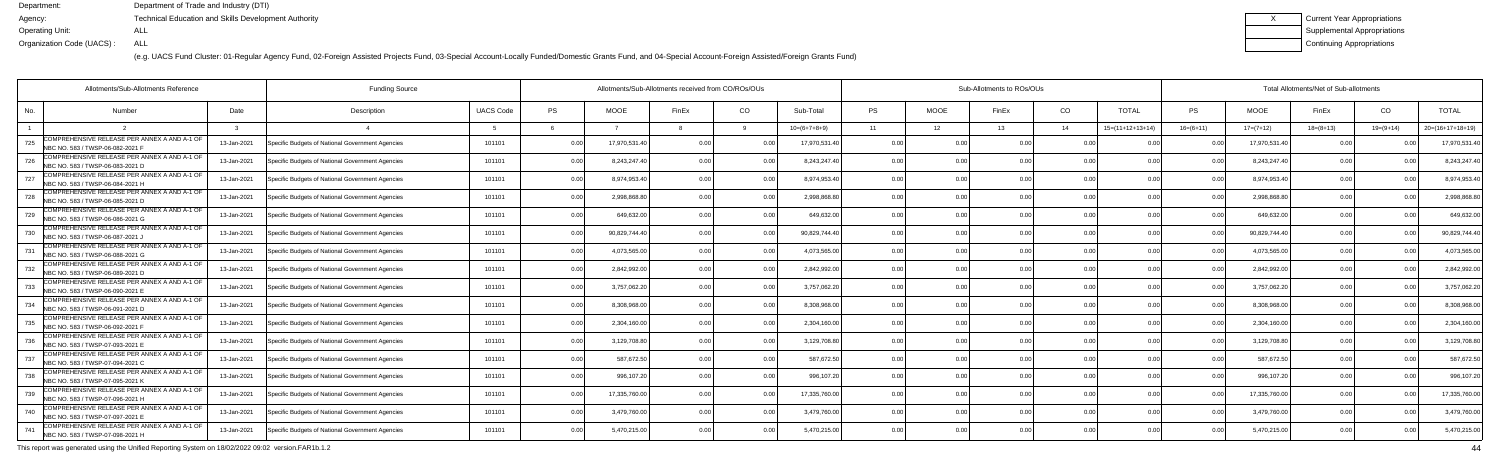(e.g. UACS Fund Cluster: 01-Regular Agency Fund, 02-Foreign Assisted Projects Fund, 03-Special Account-Locally Funded/Domestic Grants Fund, and 04-Special Account-Foreign Assisted/Foreign Grants Fund)

| Current Year Appropriations |
|-----------------------------|
| Supplemental Appropriations |
| Continuing Appropriations   |

| Allotments/Sub-Allotments Reference<br><b>Funding Source</b>                             |             |                                                  |                  | Allotments/Sub-Allotments received from CO/ROs/OUs |              |                |                |                |           | Sub-Allotments to ROs/OUs |       |      |                    |                |              | Total Allotments/Net of Sub-allotments |             |                    |  |  |  |
|------------------------------------------------------------------------------------------|-------------|--------------------------------------------------|------------------|----------------------------------------------------|--------------|----------------|----------------|----------------|-----------|---------------------------|-------|------|--------------------|----------------|--------------|----------------------------------------|-------------|--------------------|--|--|--|
| No.<br><b>Number</b>                                                                     | Date        | Description                                      | <b>UACS Code</b> | PS                                                 | <b>MOOE</b>  | FinEx          | CO.            | Sub-Total      | <b>PS</b> | <b>MOOE</b>               | FinEx | CO   | <b>TOTAL</b>       | PS             | <b>MOOE</b>  | FinEx                                  | CO          | <b>TOTAL</b>       |  |  |  |
|                                                                                          |             |                                                  |                  |                                                    |              |                |                | $10=(6+7+8+9)$ | 11        | 12                        | 13    | 14   | $15=(11+12+13+14)$ | $16=(6+11)$    | $17=(7+12)$  | $18=(8+13)$                            | $19=(9+14)$ | $20=(16+17+18+19)$ |  |  |  |
| COMPREHENSIVE RELEASE PER ANNEX A AND A-1 OF<br>742<br>INBC NO. 583 / TWSP-07-099-2021 C | 13-Jan-2021 | Specific Budgets of National Government Agencies | 101101           | 0.00                                               | 869,484.0    | 0.00           |                | 869,484.0      | 0.00      |                           |       | 0.00 |                    |                | 869,484.     | 0 <sub>0</sub>                         |             | 869,484.0          |  |  |  |
| COMPREHENSIVE RELEASE PER ANNEX A AND A-1 OF<br>743<br>NBC NO. 583 / TWSP-07-100-2021    | 13-Jan-2021 | Specific Budgets of National Government Agencies | 101101           | 0.00                                               | 7,468,725.00 | 0.00           | 0.00           | 7,468,725.00   | 0.00      | 0.00                      |       | 0.00 | 0.00               | 0 <sub>0</sub> | 7,468,725.00 | 0.00                                   |             | 7,468,725.0        |  |  |  |
| COMPREHENSIVE RELEASE PER ANNEX A AND A-1 OF<br>NBC NO. 583 / TWSP-07-101-2021 M         | 13-Jan-2021 | Specific Budgets of National Government Agencies | 101101           | 0.00                                               | 2,962,324.96 | 0.00           | 0.00           | 2,962,324.96   | 0.00      | 0.00                      |       | 0.00 | 0.00               | 0 <sub>0</sub> | 2,962,324.96 | 0.00                                   | n no        | 2,962,324.9        |  |  |  |
| COMPREHENSIVE RELEASE PER ANNEX A AND A-1 OF<br>745<br>NBC NO. 583 / TWSP-07-102-2021 D  | 13-Jan-2021 | Specific Budgets of National Government Agencies | 101101           | 0.00                                               | 1,448,325.3  | 0 <sub>0</sub> | 0.0            | 1,448,325.3    | 0.0       | 0.00                      |       | 0.00 | 0 <sub>0</sub>     |                | 1,448,325.3  | 0.00                                   |             | 1,448,325.3        |  |  |  |
| COMPREHENSIVE RELEASE PER ANNEX A AND A-1 OF<br>746<br>NBC NO. 583 / TWSP-07-103-2021    | 13-Jan-2021 | Specific Budgets of National Government Agencies | 101101           | 0.00                                               | 1,438,314.59 | 0.00           | 0 <sub>0</sub> | 1,438,314.5    | 0.00      | 0.00                      |       | 0.00 | 0.00               |                | 1,438,314.59 | 0.00                                   | 0.00        | 1,438,314.5        |  |  |  |
| COMPREHENSIVE RELEASE PER ANNEX A AND A-1 OF<br>747<br>NBC NO. 583 / TWSP-07-104-2021 D  | 13-Jan-2021 | Specific Budgets of National Government Agencies | 101101           | 0.00                                               | 162,789.7    | 0.00           | 0.00           | 162,789.7      | 0.00      | 0.00                      |       | 0.00 | 0.00               |                | 162,789.7    | 0.00                                   |             | 162,789.7          |  |  |  |
| COMPREHENSIVE RELEASE PER ANNEX A AND A-1 OF<br>748<br>NBC NO. 583 / TWSP-07-105-2021 L  | 13-Jan-2021 | Specific Budgets of National Government Agencies | 101101           | 0.00                                               | 2,677,934.1  | 0.00           | n n            | 2,677,934.18   | 0.00      | 0.00                      |       | 0.00 | 0.00               |                | 2,677,934.1  | 0.00                                   |             | 2,677,934.         |  |  |  |
| COMPREHENSIVE RELEASE PER ANNEX A AND A-1 OF<br>749<br>NBC NO. 583 / TWSP-07-106-2021    | 13-Jan-2021 | Specific Budgets of National Government Agencies | 101101           | 0.00                                               | 1,761,818.8  | 0.00           | 0 <sub>0</sub> | 1,761,818.85   | 0.00      | 0.00                      |       | 0.00 | 0.00               | 0 <sup>0</sup> | 1,761,818.8  | 0.00                                   |             | 1,761,818.8        |  |  |  |
| COMPREHENSIVE RELEASE PER ANNEX A AND A-1 OF<br>750<br>NBC NO. 583 / TWSP-07-107-2021 G  | 13-Jan-2021 | Specific Budgets of National Government Agencies | 101101           | 0.00                                               | 2,799,272.33 | 0.00           | 0.00           | 2,799,272.33   | 0.00      | 0.00                      |       | 0.00 | 0.00               | 0 <sub>0</sub> | 2,799,272.33 | 0.00                                   |             | 2,799,272.3        |  |  |  |
| COMPREHENSIVE RELEASE PER ANNEX A AND A-1 OF<br>751<br>NBC NO. 583 / TWSP-07-108-2021    | 13-Jan-2021 | Specific Budgets of National Government Agencies | 101101           | 0.00                                               | 556,523.2    | 0 <sub>0</sub> | 0.00           | 556,523.2      | 0.00      | 0.00                      |       | 0.00 | 0.00               | 0 <sub>0</sub> | 556,523.2    | 0.00                                   | n no        | 556,523.2          |  |  |  |
| COMPREHENSIVE RELEASE PER ANNEX A AND A-1 OF<br>752<br>NBC NO. 583 / TWSP-07-109-2021 H  | 13-Jan-2021 | Specific Budgets of National Government Agencies | 101101           | 0.00                                               | 792,875.5    | 0 OC           | 0.00           | 792,875.52     | 0.00      | 0.00                      |       | 0.00 | 0.00               |                | 792,875.5    | 0.00                                   |             | 792,875.5          |  |  |  |
| COMPREHENSIVE RELEASE PER ANNEX A AND A-1 OF<br>753<br>NBC NO. 583 / TWSP-07-110-2021    | 13-Jan-2021 | Specific Budgets of National Government Agencies | 101101           | 0.00                                               | 626,360.1    |                | 0.00           | 626.360.1      | 0.00      | 0.00                      |       | 0.00 | 0.00               |                | 626.360.1    | 0.00                                   |             | 626,360.1          |  |  |  |
| COMPREHENSIVE RELEASE PER ANNEX A AND A-1 OF<br>754<br>NBC NO. 583 / TWSP-07-111-2021 E  | 13-Jan-2021 | Specific Budgets of National Government Agencies | 101101           | 0.00                                               | 148,422.2    | 0 OC           | 0.00           | 148,422.21     | 0.00      | 0.00                      |       | 0.00 | 0.00               | 0 <sub>0</sub> | 148,422.2    | 0.00                                   | 0.00        | 148,422.2          |  |  |  |
| COMPREHENSIVE RELEASE PER ANNEX A AND A-1 OF<br>755<br>NBC NO. 583 / TWSP-07-112-2021 E  | 13-Jan-2021 | Specific Budgets of National Government Agencies | 101101           | 0.00                                               | 192,821.23   |                | 0.00           | 192,821.2      | 0.0       | 0.00                      |       | 0.00 |                    |                | 192,821.2    | 0 Q                                    |             | 192,821.2          |  |  |  |
| COMPREHENSIVE RELEASE PER ANNEX A AND A-1 OF<br>756<br>NBC NO. 583 / TWSP-07-113-2021 E  | 13-Jan-2021 | Specific Budgets of National Government Agencies | 101101           | 0.00                                               | 263,552.48   | 0 OC           |                | 263,552.48     | 0.00      | 0.00                      |       | 0.00 | 0.00               |                | 263,552.4    | 0.00                                   |             | 263,552.4          |  |  |  |
| COMPREHENSIVE RELEASE PER ANNEX A AND A-1 OF<br>757<br>NBC NO. 583 / TWSP-07-114-2021    | 13-Jan-2021 | Specific Budgets of National Government Agencies | 101101           | 0.00                                               | 2,951,347.1  | 0.00           | 0.00           | 2,951,347.1    | 0.00      | 0.00                      |       | 0.00 | 0.00               | 0.00           | 2,951,347.   | 0.00                                   | 0.00        | 2,951,347.1        |  |  |  |
| COMPREHENSIVE RELEASE PER ANNEX A AND A-1 OF<br>758<br>NBC NO. 583 / TWSP-07-115-2021 G  | 13-Jan-2021 | Specific Budgets of National Government Agencies | 101101           | 0.00                                               | 94,874.76    |                | 0 <sub>0</sub> | 94,874.76      | 0.00      | 0.00                      |       | 0.00 | 0.00               | $\cap$ $\cap$  | 94,874.7     | 0.00                                   |             | 94,874.7           |  |  |  |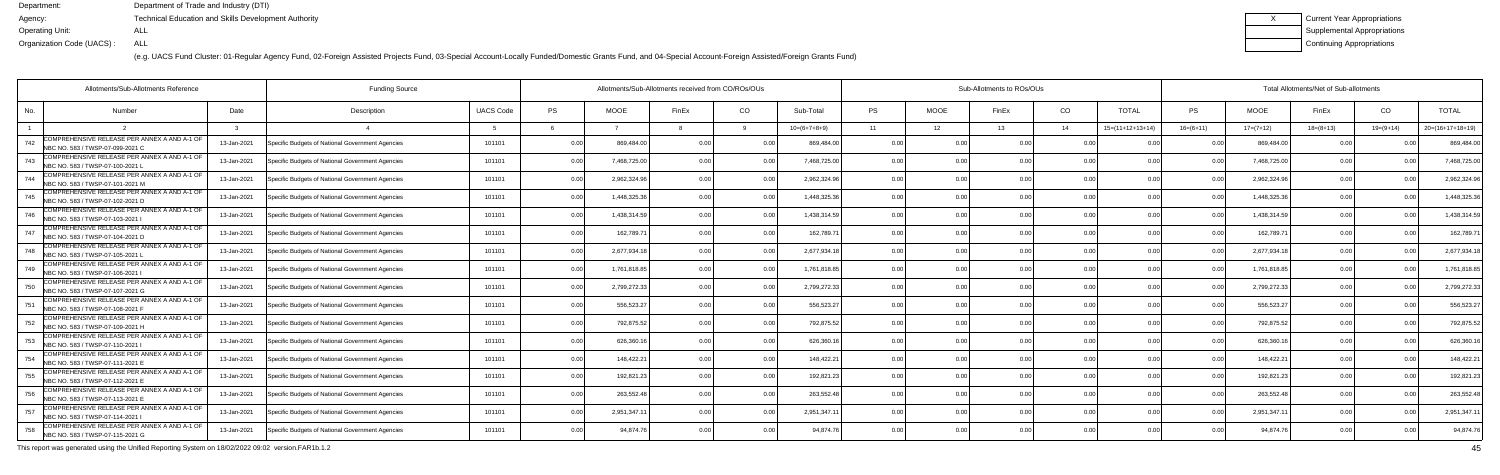(e.g. UACS Fund Cluster: 01-Regular Agency Fund, 02-Foreign Assisted Projects Fund, 03-Special Account-Locally Funded/Domestic Grants Fund, and 04-Special Account-Foreign Assisted/Foreign Grants Fund)

| Current Year Appropriations |
|-----------------------------|
| Supplemental Appropriations |
| Continuing Appropriations   |

| Allotments/Sub-Allotments Reference                                                     |             | Allotments/Sub-Allotments received from CO/ROs/OUs |                  |      |               |                |                | Sub-Allotments to ROs/OUs |                |             |       |                |                            | Total Allotments/Net of Sub-allotments |               |             |               |                    |  |
|-----------------------------------------------------------------------------------------|-------------|----------------------------------------------------|------------------|------|---------------|----------------|----------------|---------------------------|----------------|-------------|-------|----------------|----------------------------|----------------------------------------|---------------|-------------|---------------|--------------------|--|
| No.<br><b>Number</b>                                                                    | Date        | Description                                        | <b>UACS Code</b> | PS   | <b>MOOE</b>   | FinEx          | CO             | Sub-Total                 | <b>PS</b>      | <b>MOOE</b> | FinEx | CO             | <b>TOTAL</b>               | PS                                     | <b>MOOE</b>   | FinEx       | CO            | <b>TOTAL</b>       |  |
|                                                                                         |             |                                                    |                  |      |               |                |                | $10=(6+7+8+9)$            | 11             | 12          | 13    | 14             | $15=(11+12+13+14)$         | $16=(6+11)$                            | $17=(7+12)$   | $18=(8+13)$ | $19=(9+14)$   | $20=(16+17+18+19)$ |  |
| COMPREHENSIVE RELEASE PER ANNEX A AND A-1 OF<br>759<br>NBC NO. 583 / TWSP-07-116-2021 E | 13-Jan-2021 | Specific Budgets of National Government Agencies   | 101101           | 0.00 | 2,170,904.2   | 0.00           |                | 2,170,904.25              | 0.00           |             |       | 0.00           |                            |                                        | 2,170,904.2   | 0 Q         |               | 2,170,904.2        |  |
| COMPREHENSIVE RELEASE PER ANNEX A AND A-1 OF<br>760<br>NBC NO. 583 / TWSP-07-117-2021 N | 13-Jan-2021 | Specific Budgets of National Government Agencies   | 101101           | 0.00 | 997,824.00    | 0.00           | 0.00           | 997,824.00                | 0.00           | 0.00        |       | 0.00           | 0.00                       | 0 <sub>0</sub>                         | 997,824.0     | 0.00        |               | 997,824.0          |  |
| COMPREHENSIVE RELEASE PER ANNEX A AND A-1 OF<br>761<br>NBC NO. 583 / TWSP-07-118-2021,  | 13-Jan-2021 | Specific Budgets of National Government Agencies   | 101101           | 0.00 | 911,321.20    | 0 OC           | 0.00           | 911,321.20                | 0.00           | 0.00        |       | 0.00           | 0.00                       | 0 <sub>0</sub>                         | 911,321.20    | 0.00        |               | 911,321.2          |  |
| COMPREHENSIVE RELEASE PER ANNEX A AND A-1 OF<br>762<br>NBC NO. 583 / TWSP-07-119-2021 E | 13-Jan-2021 | Specific Budgets of National Government Agencies   | 101101           | 0.00 | 353,745.00    | 0 <sub>0</sub> | 0.00           | 353,745.00                | 0.00           | 0.00        |       | 0.00           | 0 <sub>0</sub>             |                                        | 353,745.0     | 0.00        |               | 353,745.0          |  |
| COMPREHENSIVE RELEASE PER ANNEX A AND A-1 OF<br>763<br>NBC NO. 583 / TWSP-07-120-2021 H | 13-Jan-2021 | Specific Budgets of National Government Agencies   | 101101           | 0.00 | 12,324,235.00 | 0 OC           | 0 <sub>0</sub> | 12,324,235.00             | 0.00           | 0.00        |       | 0.00           | 0.00                       |                                        | 12,324,235.00 | 0.00        |               | 12,324,235.0       |  |
| COMPREHENSIVE RELEASE PER ANNEX A AND A-1 OF<br>764<br>NBC NO. 583 / TWSP-07-121-2021 G | 13-Jan-2021 | Specific Budgets of National Government Agencies   | 101101           | 0.00 | 2,288,425.00  | 0.00           | 0.00           | 2,288,425.00              | 0.00           | 0.00        |       | 0.00           | 0.00                       | 0 <sub>0</sub>                         | 2,288,425.0   | 0.00        |               | 2,288,425.0        |  |
| COMPREHENSIVE RELEASE PER ANNEX A AND A-1 OF<br>765<br>NBC NO. 583 / TWSP-07-122-2021 H | 13-Jan-2021 | Specific Budgets of National Government Agencies   | 101101           | 0.00 | 13,310,860.0  |                |                | 13,310,860.00             | 0.00           | 0.00        |       | 0.00           | n nr                       |                                        | 13,310,860.0  | 0.00        |               | 13,310,860.0       |  |
| COMPREHENSIVE RELEASE PER ANNEX A AND A-1 OF<br>766<br>NBC NO. 583 / TWSP-07-123-2021 F | 13-Jan-2021 | Specific Budgets of National Government Agencies   | 101101           | 0.00 | 534,072.0     | 0 <sub>0</sub> | 0 <sub>0</sub> | 534,072.00                | 0.00           | 0.00        |       | 0.00           | 0.00                       |                                        | 534,072.00    | 0.00        |               | 534,072.0          |  |
| COMPREHENSIVE RELEASE PER ANNEX A AND A-1 OF<br>767<br>NBC NO. 583 / TWSP-07-124-2021 H | 13-Jan-2021 | Specific Budgets of National Government Agencies   | 101101           | 0.00 | 29,800.0      | 0 <sub>0</sub> | 0.00           | 29,800.00                 | 0.00           | 0.00        |       | 0.00           | 0.00                       | 0 <sub>0</sub>                         | 29.800.0      | 0.00        | 0.00          | 29,800.0           |  |
| COMPREHENSIVE RELEASE PER ANNEX A AND A-1 OF<br>768<br>NBC NO. 583 / TWSP-07-125-2021,  | 13-Jan-2021 | Specific Budgets of National Government Agencies   | 101101           | 0.00 | 2,982,310.40  | 0 <sub>0</sub> | 0.00           | 2,982,310.40              | 0.00           | 0.00        |       | 0.00           | 0.00                       | n no                                   | 2,982,310.40  | 0.00        |               | 2,982,310.4        |  |
| COMPREHENSIVE RELEASE PER ANNEX A AND A-1 OF<br>769<br>NBC NO. 583 / TWSP-07-126-2021   | 13-Jan-2021 | Specific Budgets of National Government Agencies   | 101101           | 0.00 | 4,952,430.0   | 0 OC           |                | 4,952,430.00              | 0.0            | ი იი        |       | 0.00           | 0 <sup>0<sup>c</sup></sup> |                                        | 4,952,430.0   | 0.00        |               | 4,952,430.0        |  |
| COMPREHENSIVE RELEASE PER ANNEX A AND A-1 OF<br>770<br>NBC NO. 583 / TWSP-07-127-2021,  | 13-Jan-2021 | Specific Budgets of National Government Agencies   | 101101           | 0.00 | 674.415.00    |                | 0 <sub>0</sub> | 674.415.00                | 0.00           | 0.00        |       | 0.00           | 0.00                       |                                        | 674.415.0     | 0.00        |               | 674,415.00         |  |
| COMPREHENSIVE RELEASE PER ANNEX A AND A-1 OF<br>771<br>NBC NO. 583 / TWSP-07-128-2021 K | 13-Jan-2021 | Specific Budgets of National Government Agencies   | 101101           | 0.00 | 2,994,240.00  | 0 <sub>0</sub> | 0 <sub>0</sub> | 2,994,240.00              | 0.00           | 0.00        |       | 0.00           | 0.00                       | 0 <sub>0</sub>                         | 2,994,240.00  | 0.00        | $\cap$ $\cap$ | 2,994,240.0        |  |
| COMPREHENSIVE RELEASE PER ANNEX A AND A-1 OF<br>772<br>NBC NO. 583 / TWSP-07-129-2021 F | 13-Jan-2021 | Specific Budgets of National Government Agencies   | 101101           | 0.00 | 57,648,086.6  | 0 <sub>0</sub> |                | 57,648,086.6              | 0.00           | ი იი        |       | 0.00           |                            |                                        | 57,648,086.6  | 0.00        |               | 57,648,086.6       |  |
| COMPREHENSIVE RELEASE PER ANNEX A AND A-1 OF<br>773<br>NBC NO. 583 / TWSP-08-130-2021 F | 13-Jan-2021 | Specific Budgets of National Government Agencies   | 101101           | 0.00 | 873,940.00    | 0 <sub>0</sub> | 0 <sub>0</sub> | 873,940.00                | 0.00           | 0.00        |       | 0.00           | 0.00                       |                                        | 873,940.0     | 0.00        | n no          | 873,940.0          |  |
| COMPREHENSIVE RELEASE PER ANNEX A AND A-1 OF<br>774<br>NBC NO. 583 / TWSP-08-131-2021 K | 13-Jan-2021 | Specific Budgets of National Government Agencies   | 101101           | 0.00 | 998,080.00    | 0.00           | 0.00           | 998.080.00                | 0.00           | 0.00        | 0.00  | 0.00           | 0.00                       | 0.00                                   | 998,080.0     | 0.00        | 0.00          | 998,080.0          |  |
| COMPREHENSIVE RELEASE PER ANNEX A AND A-1 OF<br>775<br>NBC NO. 583 / TWSP-08-132-2021   | 13-Jan-2021 | Specific Budgets of National Government Agencies   | 101101           | 0.00 | 6,689,665.6   |                | 0 <sub>0</sub> | 6.689.665.6               | 0 <sub>0</sub> | 0.OO        |       | 0 <sub>0</sub> | 0 <sub>0</sub>             |                                        | 6,689,665.6   | 0.00        |               | 6,689,665.6        |  |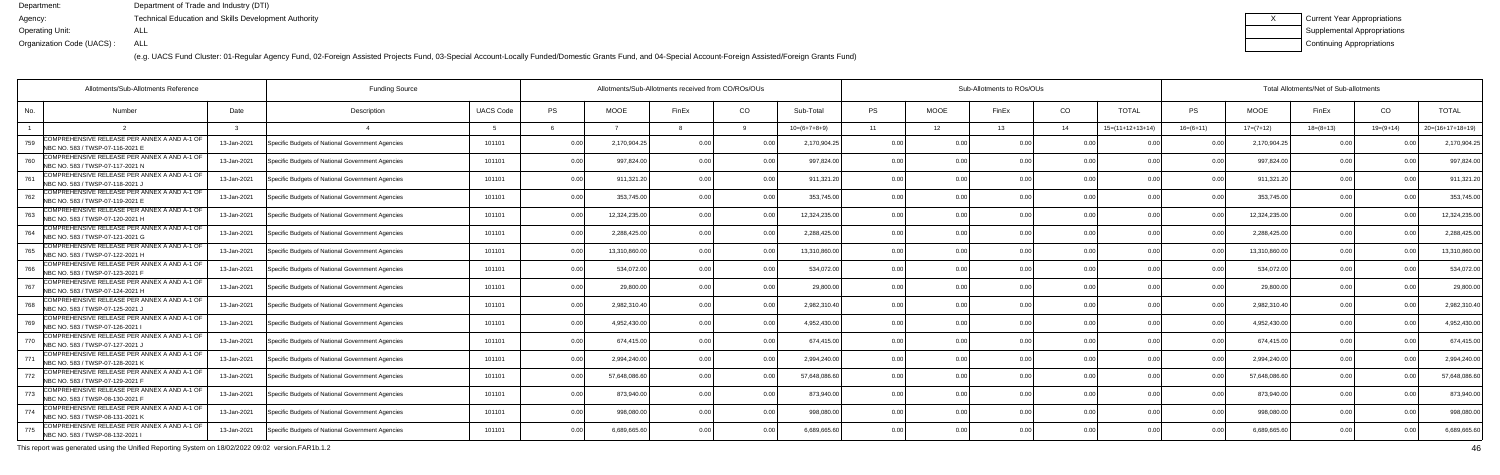(e.g. UACS Fund Cluster: 01-Regular Agency Fund, 02-Foreign Assisted Projects Fund, 03-Special Account-Locally Funded/Domestic Grants Fund, and 04-Special Account-Foreign Assisted/Foreign Grants Fund)

| <b>Current Year Appropriations</b> |
|------------------------------------|
| <b>Supplemental Appropriations</b> |
| Continuing Appropriations          |

|     | <b>Funding Source</b><br>Allotments/Sub-Allotments Reference                      |             |                                                  |                  |           |               | Allotments/Sub-Allotments received from CO/ROs/OUs |                |                |           |                | Sub-Allotments to ROs/OUs |                |                    | Total Allotments/Net of Sub-allotments |               |                 |             |                    |  |  |
|-----|-----------------------------------------------------------------------------------|-------------|--------------------------------------------------|------------------|-----------|---------------|----------------------------------------------------|----------------|----------------|-----------|----------------|---------------------------|----------------|--------------------|----------------------------------------|---------------|-----------------|-------------|--------------------|--|--|
| No. | <b>Number</b>                                                                     | Date        | Description                                      | <b>UACS Code</b> | <b>PS</b> | <b>MOOE</b>   | FinEx                                              | CO             | Sub-Total      | <b>PS</b> | <b>MOOE</b>    | FinEx                     | CO             | <b>TOTAL</b>       | PS                                     | <b>MOOE</b>   | FinEx           | CO          | <b>TOTAL</b>       |  |  |
|     |                                                                                   |             |                                                  |                  |           |               |                                                    |                | $10=(6+7+8+9)$ | 11        | 12             | 13                        | 14             | $15=(11+12+13+14)$ | $16=(6+11)$                            | $17=(7+12)$   | $18 = (8 + 13)$ | $19=(9+14)$ | $20=(16+17+18+19)$ |  |  |
| 776 | COMPREHENSIVE RELEASE PER ANNEX A AND A-1 OF<br>NBC NO. 583 / TWSP-08-133-2021 F  | 13-Jan-2021 | Specific Budgets of National Government Agencies | 101101           | 0.00      | 12,994,319.20 | ሰ በ                                                |                | 12,994,319.20  | 0.00      | 0 OC           | n nr                      | 0 <sub>0</sub> |                    |                                        | 12,994,319.20 | 0.00            |             | 12,994,319.2       |  |  |
| 777 | COMPREHENSIVE RELEASE PER ANNEX A AND A-1 OF<br>NBC NO. 583 / TWSP-08-134-2021,   | 13-Jan-2021 | Specific Budgets of National Government Agencies | 101101           | 0.00      | 7,074,900.0   |                                                    | 0.00           | 7,074,900.00   | 0.00      | 0.00           |                           | 0.00           | 0.00               | 0.00                                   | 7,074,900.00  | 0.00            |             | 7,074,900.0        |  |  |
| 778 | COMPREHENSIVE RELEASE PER ANNEX A AND A-1 OF<br>NBC NO. 583 / TWSP-08-135-2021 G  | 13-Jan-2021 | Specific Budgets of National Government Agencies | 101101           | 0.00      | 2,848,927.2   | 0 <sub>0</sub>                                     | 0.0            | 2,848,927.20   | 0.00      | 0.00           |                           | 0.00           | 0.00               | 0 <sub>0</sub>                         | 2,848,927.20  | 0.00            |             | 2,848,927.2        |  |  |
| 779 | COMPREHENSIVE RELEASE PER ANNEX A AND A-1 OF<br>NBC NO. 583 / TWSP-08-136-2021 O  | 13-Jan-2021 | Specific Budgets of National Government Agencies | 101101           | 0.00      | 3,987,008.0   |                                                    | 0.0            | 3,987,008.00   | 0.00      | 0.00           |                           | 0.00           |                    | 0 <sub>0</sub>                         | 3,987,008.00  | 0.00            |             | 3,987,008.0        |  |  |
| 780 | COMPREHENSIVE RELEASE PER ANNEX A AND A-1 OF<br>NBC NO. 583 / TWSP-08-137-2021 E  | 13-Jan-2021 | Specific Budgets of National Government Agencies | 101101           | 0.00      | 15,462,505.00 |                                                    | 0 <sub>0</sub> | 15,462,505.00  | 0.00      | 0.00           |                           | 0.00           | 0 <sub>0</sub>     | n n                                    | 15,462,505.00 | 0.00            |             | 15,462,505.0       |  |  |
| 781 | COMPREHENSIVE RELEASE PER ANNEX A AND A-1 OF<br>NBC NO. 583 / TWSP-08-138-2021 K  | 13-Jan-2021 | Specific Budgets of National Government Agencies | 101101           | 0.00      | 167,622.00    |                                                    | 0.00           | 167.622.00     | 0.00      | 0.00           |                           | 0.00           | 0.00               | 0 <sup>0</sup>                         | 167,622.00    | 0.00            |             | 167,622.0          |  |  |
| 782 | COMPREHENSIVE RELEASE PER ANNEX A AND A-1 OF<br>INBC NO. 583 / TWSP-08-139-2021 M | 13-Jan-2021 | Specific Budgets of National Government Agencies | 101101           | 0.00      | 1,504,900.0   |                                                    | 0 O            | 1,504,900.00   | 0.00      | 0.00           |                           | 0.00           |                    |                                        | 1,504,900.00  | 0.00            |             | 1,504,900.00       |  |  |
| 783 | COMPREHENSIVE RELEASE PER ANNEX A AND A-1 OF<br>NBC NO. 583 / TWSP-08-140-2021 L  | 13-Jan-2021 | Specific Budgets of National Government Agencies | 101101           | 0.00      | 24,754,775.00 |                                                    | 0 <sub>0</sub> | 24,754,775.00  | 0.00      | 0.00           |                           | 0 <sub>0</sub> | 0.00               |                                        | 24,754,775.00 | 0.00            |             | 24,754,775.0       |  |  |
| 784 | COMPREHENSIVE RELEASE PER ANNEX A AND A-1 OF<br>NBC NO. 583 / TWSP-08-141-2021 J  | 13-Jan-2021 | Specific Budgets of National Government Agencies | 101101           | 0.00      | 64,280.0      |                                                    | 0.00           | 64,280.00      | 0.00      | 0.00           |                           | 0.00           | 0.00               | 0 <sup>0</sup>                         | 64,280.00     | 0.00            |             | 64,280.0           |  |  |
| 785 | COMPREHENSIVE RELEASE PER ANNEX A AND A-1 OF<br>NBC NO. 583 / TWSP-08-142-2021 I  | 13-Jan-2021 | Specific Budgets of National Government Agencies | 101101           | 0.00      | 731,119.00    |                                                    | 0.00           | 731,119.00     | 0.00      | 0.00           |                           | 0.00           | 0.0(               | n n                                    | 731,119.00    | 0.00            |             | 731,119.00         |  |  |
| 786 | COMPREHENSIVE RELEASE PER ANNEX A AND A-1 OF<br>NBC NO. 583 / TWSP-08-143-2021 G  | 13-Jan-2021 | Specific Budgets of National Government Agencies | 101101           | 0.00      | 64,280.0      |                                                    | 0 O            | 64,280.00      | 0.00      | 0.00           |                           | 0 <sub>0</sub> |                    |                                        | 64,280.00     | 0.00            |             | 64,280.0           |  |  |
| 787 | COMPREHENSIVE RELEASE PER ANNEX A AND A-1 OF<br>NBC NO. 583 / TWSP-08-144-2021 F  | 13-Jan-2021 | Specific Budgets of National Government Agencies | 101101           | 0.00      | 64.280.00     |                                                    | 0.00           | 64.280.00      | 0.00      | 0.00           |                           | 0.00           | 0 <sub>0</sub>     |                                        | 64,280.00     | 0.00            |             | 64,280.00          |  |  |
| 788 | COMPREHENSIVE RELEASE PER ANNEX A AND A-1 OF<br>NBC NO. 583 / TWSP-08-145-2021 G  | 13-Jan-2021 | Specific Budgets of National Government Agencies | 101101           | 0.00      | 512,019.20    |                                                    | 0.00           | 512,019.20     | 0.00      | 0.00           | 0 <sub>0</sub>            | 0.00           | 0 <sub>0</sub>     | 0.00                                   | 512,019.20    | 0.00            |             | 512,019.20         |  |  |
| 789 | COMPREHENSIVE RELEASE PER ANNEX A AND A-1 OF<br>NBC NO. 583 / TWSP-08-146-2021,   | 13-Jan-2021 | Specific Budgets of National Government Agencies | 101101           | 0.00      | 348,843.2     |                                                    | 0.00           | 348.843.2      | 0.00      | 0.00           |                           | 0 <sub>0</sub> |                    |                                        | 348,843.20    | 0.00            |             | 348,843.2          |  |  |
| 790 | COMPREHENSIVE RELEASE PER ANNEX A AND A-1 OF<br>NBC NO. 583 / TWSP-08-147-2021 K  | 13-Jan-2021 | Specific Budgets of National Government Agencies | 101101           | 0.00      | 485.000.0     |                                                    | 0.00           | 485.000.00     | 0.00      | 0.00           |                           | 0.00           | 0 <sub>0</sub>     |                                        | 485.000.00    | 0.00            |             | 485,000.0          |  |  |
| 791 | COMPREHENSIVE RELEASE PER ANNEX A AND A-1 OF<br>NBC NO. 583 / TWSP-08-148-2021 H  | 13-Jan-2021 | Specific Budgets of National Government Agencies | 101101           | 0.00      | 80,241,772.00 | 0 <sub>0</sub>                                     | 0.00           | 80,241,772.00  | 0.00      | 0.00           | 0.00                      | 0.00           | 0.00               | 0.00                                   | 80,241,772.00 | 0.00            |             | 80,241,772.0       |  |  |
| 792 | COMPREHENSIVE RELEASE PER ANNEX A AND A-1 OF<br>NBC NO. 583 / TWSP-08-149-2021 L  | 13-Jan-2021 | Specific Budgets of National Government Agencies | 101101           | 0.00      | 23,493,811.80 |                                                    | 0 <sub>0</sub> | 23,493,811.80  | 0.00      | 0 <sub>0</sub> |                           | 0 <sub>0</sub> |                    |                                        | 23,493,811.80 | 0.00            |             | 23,493,811.        |  |  |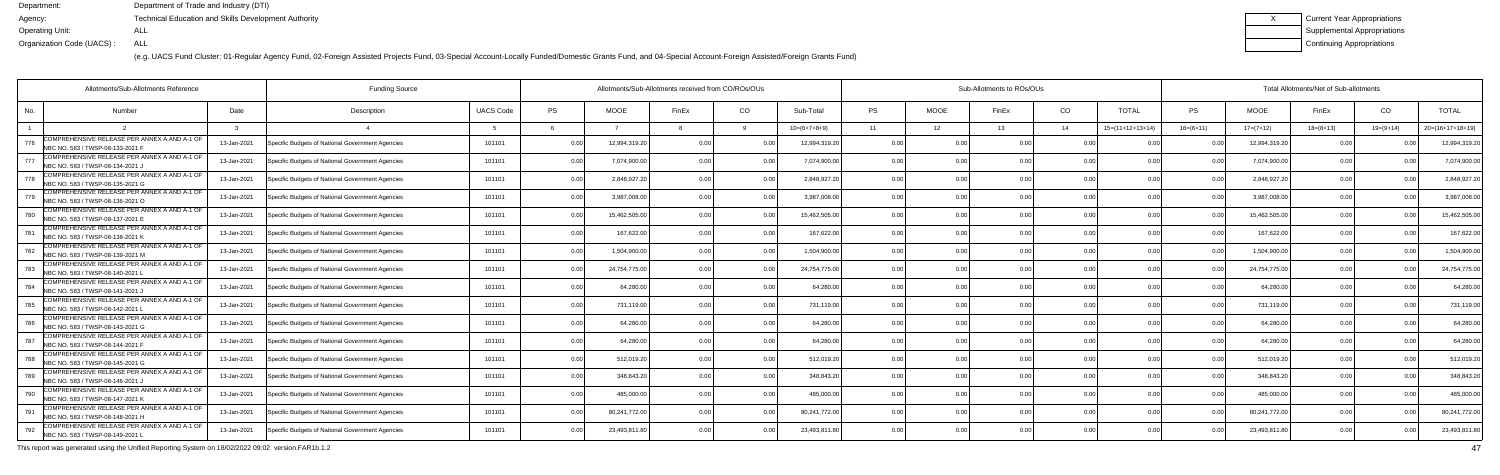(e.g. UACS Fund Cluster: 01-Regular Agency Fund, 02-Foreign Assisted Projects Fund, 03-Special Account-Locally Funded/Domestic Grants Fund, and 04-Special Account-Foreign Assisted/Foreign Grants Fund)

| Current Year Appropriations |
|-----------------------------|
| Supplemental Appropriations |
| Continuing Appropriations   |

|     | <b>Funding Source</b><br>Allotments/Sub-Allotments Reference                      |             |                                                  |                  |           |               | Allotments/Sub-Allotments received from CO/ROs/OUs |                |                |                |                 | Sub-Allotments to ROs/OUs |                |                    | Total Allotments/Net of Sub-allotments |                |                 |                |                    |  |  |
|-----|-----------------------------------------------------------------------------------|-------------|--------------------------------------------------|------------------|-----------|---------------|----------------------------------------------------|----------------|----------------|----------------|-----------------|---------------------------|----------------|--------------------|----------------------------------------|----------------|-----------------|----------------|--------------------|--|--|
| No. | <b>Number</b>                                                                     | Date        | Description                                      | <b>UACS Code</b> | <b>PS</b> | <b>MOOE</b>   | FinEx                                              | CO             | Sub-Total      | <b>PS</b>      | <b>MOOE</b>     | FinEx                     | CO             | <b>TOTAL</b>       | PS.                                    | <b>MOOE</b>    | FinEx           | CO             | <b>TOTAL</b>       |  |  |
|     |                                                                                   |             |                                                  |                  |           |               |                                                    |                | $10=(6+7+8+9)$ | 11             | 12 <sup>1</sup> | 13                        | 14             | $15=(11+12+13+14)$ | $16=(6+11)$                            | $17=(7+12)$    | $18 = (8 + 13)$ | $19=(9+14)$    | $20=(16+17+18+19)$ |  |  |
| 793 | COMPREHENSIVE RELEASE PER ANNEX A AND A-1 OF<br>NBC NO. 583 / TWSP-08-150-2021 P  | 13-Jan-2021 | Specific Budgets of National Government Agencies | 101101           | 0.00      | 33.088.500.0  | ሰ በ                                                |                | 33,088,500.00  | 0.00           | 0 OC            | n nr                      | 0 <sub>0</sub> |                    |                                        | 33,088,500.00  | . O O           |                | 33,088,500.0       |  |  |
| 794 | COMPREHENSIVE RELEASE PER ANNEX A AND A-1 OF<br>NBC NO. 583 / TWSP-08-151-2021 L  | 13-Jan-2021 | Specific Budgets of National Government Agencies | 101101           | 0.00      | 17,978,233.6  |                                                    | 0.00           | 17,978,233.60  | 0.00           | 0.00            |                           | 0.00           | 0.00               | 0.00                                   | 17,978,233.60  | 0.00            |                | 17,978,233.6       |  |  |
| 795 | COMPREHENSIVE RELEASE PER ANNEX A AND A-1 OF<br>NBC NO. 583 / TWSP-08-152-2021    | 13-Jan-2021 | Specific Budgets of National Government Agencies | 101101           | 0.00      | 1,676,547.4   | 0 <sub>0</sub>                                     | 0.0            | 1,676,547.40   | 0.00           | 0.00            |                           | 0.00           | 0.00               | n n                                    | 1,676,547.40   | 0.00            |                | 1,676,547.         |  |  |
| 796 | COMPREHENSIVE RELEASE PER ANNEX A AND A-1 OF<br>NBC NO. 583 / TWSP-08-153-2021 H  | 13-Jan-2021 | Specific Budgets of National Government Agencies | 101101           | 0.00      | 26,947,356.0  |                                                    | 0.0            | 26,947,356.00  | 0.00           | 0.00            |                           | 0.00           |                    |                                        | 26,947,356.00  | 0.00            |                | 26,947,356.0       |  |  |
| 797 | COMPREHENSIVE RELEASE PER ANNEX A AND A-1 OF<br>NBC NO. 583 / TWSP-08-154-2021 G  | 13-Jan-2021 | Specific Budgets of National Government Agencies | 101101           | 0.00      | 1,001,259.00  |                                                    | 0 <sub>0</sub> | 1,001,259.00   | 0.00           | 0.00            |                           | 0.00           | 0 <sub>0</sub>     |                                        | 1,001,259.00   | 0.00            |                | 1,001,259.00       |  |  |
| 798 | COMPREHENSIVE RELEASE PER ANNEX A AND A-1 OF<br>NBC NO. 583 / TWSP-08-155-2021 H  | 13-Jan-2021 | Specific Budgets of National Government Agencies | 101101           | 0.00      | 112,594,325.5 | n nr                                               | 0.00           | 112,594,325.51 | 0.00           | 0.00            |                           | 0.00           | 0.00               | n n                                    | 112,594,325.51 | 0.00            |                | 112,594,325.5      |  |  |
| 799 | COMPREHENSIVE RELEASE PER ANNEX A AND A-1 OF<br>INBC NO. 583 / TWSP-08-156-2021 K | 13-Jan-2021 | Specific Budgets of National Government Agencies | 101101           | 0.00      | 44,639,008.0  |                                                    |                | 44,639,008.00  | 0.00           | 0.00            |                           | 0.00           |                    |                                        | 44,639,008.00  | 0.00            |                | 44,639,008.00      |  |  |
| 800 | COMPREHENSIVE RELEASE PER ANNEX A AND A-1 OF<br>NBC NO. 583 / TWSP-08-157-2021 M  | 13-Jan-2021 | Specific Budgets of National Government Agencies | 101101           | 0.00      | 8,459,935.0   |                                                    | 0 <sub>0</sub> | 8,459,935.00   | 0.00           | 0.00            |                           | 0 <sub>0</sub> | 0.00               |                                        | 8,459,935.00   | 0.00            |                | 8,459,935.0        |  |  |
| 801 | COMPREHENSIVE RELEASE PER ANNEX A AND A-1 OF<br>NBC NO. 583 / TWSP-08-158-2021    | 13-Jan-2021 | Specific Budgets of National Government Agencies | 101101           | 0.00      | 1.004.440.0   |                                                    | 0.00           | 1,004,440.00   | 0.00           | 0.00            |                           | 0.00           | 0.00               | 0.00                                   | 1,004,440.00   | 0.00            |                | 1,004,440.0        |  |  |
| 802 | COMPREHENSIVE RELEASE PER ANNEX A AND A-1 OF<br>NBC NO. 583 / TWSP-08-159-2021 N  | 13-Jan-2021 | Specific Budgets of National Government Agencies | 101101           | 0.00      | 8,359,905.0   | ሰ በ                                                | 0.0            | 8,359,905.00   | 0.00           | 0.00            |                           | 0.00           | 0.0(               |                                        | 8,359,905.00   | 0.00            |                | 8,359,905.0        |  |  |
| 803 | COMPREHENSIVE RELEASE PER ANNEX A AND A-1 OF<br>NBC NO. 583 / TWSP-08-160-2021 J  | 13-Jan-2021 | Specific Budgets of National Government Agencies | 101101           | 0.00      | 31,298,897.8  |                                                    | 0 <sub>0</sub> | 31,298,897.80  | 0.00           | 0.00            |                           | 0 <sub>0</sub> |                    |                                        | 31,298,897.80  | 0.00            |                | 31,298,897.        |  |  |
| 804 | COMPREHENSIVE RELEASE PER ANNEX A AND A-1 OF<br>NBC NO. 583 / TWSP-08-161-2021 I  | 13-Jan-2021 | Specific Budgets of National Government Agencies | 101101           | 0.00      | 6,878,219.00  |                                                    | 0 <sub>0</sub> | 6.878.219.00   | 0.00           | 0.00            |                           | 0.00           | 0.0(               |                                        | 6,878,219.00   | 0.00            |                | 6,878,219.00       |  |  |
| 805 | COMPREHENSIVE RELEASE PER ANNEX A AND A-1 OF<br>NBC NO. 583 / TWSP-08-162-2021 F  | 13-Jan-2021 | Specific Budgets of National Government Agencies | 101101           | 0.00      | 9,999,433.6   |                                                    | 0.00           | 9,999,433.60   | 0.00           | 0.00            | 0 <sub>0</sub>            | 0.00           | 0 <sub>0</sub>     | $\cap$                                 | 9,999,433.60   | 0.00            |                | 9,999,433.6        |  |  |
| 806 | COMPREHENSIVE RELEASE PER ANNEX A AND A-1 OF<br>NBC NO. 583 / TWSP-08-163-2021 M  | 13-Jan-2021 | Specific Budgets of National Government Agencies | 101101           | 0.00      | 17,273,718.40 |                                                    | 0 <sub>0</sub> | 17,273,718.40  | 0.00           | 0.00            |                           | 0 <sub>0</sub> |                    |                                        | 17,273,718.40  | 0.00            |                | 17,273,718.4       |  |  |
| 807 | COMPREHENSIVE RELEASE PER ANNEX A AND A-1 OF<br>NBC NO. 583 / TWSP-08-164-2021 N  | 13-Jan-2021 | Specific Budgets of National Government Agencies | 101101           | 0.00      | 669,677.8     |                                                    | 0.00           | 669.677.8      | 0.00           | 0.00            |                           | 0.00           | 0 <sub>0</sub>     |                                        | 669,677.80     | 0.00            |                | 669,677.           |  |  |
| 808 | COMPREHENSIVE RELEASE PER ANNEX A AND A-1 OF<br>NBC NO. 583 / TWSP-08-165-2021 M  | 13-Jan-2021 | Specific Budgets of National Government Agencies | 101101           | 0.00      | 313,445.00    | n nr                                               | 0.00           | 313,445.00     | 0.00           | 0.00            | 0.00                      | 0.00           | 0.00               | 0.00                                   | 313,445.00     | 0.00            | 0 <sub>0</sub> | 313,445.00         |  |  |
| 809 | COMPREHENSIVE RELEASE PER ANNEX A AND A-1 OF<br>NBC NO. 583 / TWSP-08-166-2021    | 13-Jan-2021 | Specific Budgets of National Government Agencies | 101101           | 0.00      | 9,992,945.00  |                                                    | 0 <sub>0</sub> | 9,992,945.00   | 0 <sub>0</sub> | 0 <sub>0</sub>  |                           | 0 <sub>0</sub> |                    |                                        | 9,992,945.00   | 0.00            |                | 9,992,945.00       |  |  |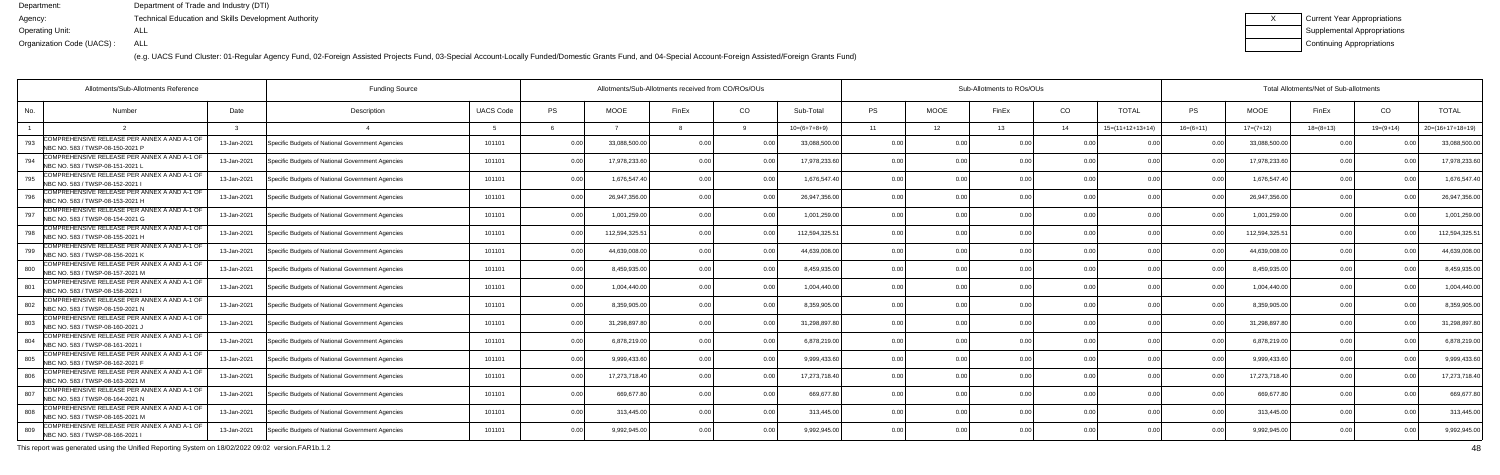(e.g. UACS Fund Cluster: 01-Regular Agency Fund, 02-Foreign Assisted Projects Fund, 03-Special Account-Locally Funded/Domestic Grants Fund, and 04-Special Account-Foreign Assisted/Foreign Grants Fund)

| Current Year Appropriations        |
|------------------------------------|
| <b>Supplemental Appropriations</b> |
| Continuing Appropriations          |

|                                                                                         | Allotments/Sub-Allotments Reference<br><b>Funding Source</b> |                                                  |                  |           |                | Allotments/Sub-Allotments received from CO/ROs/OUs |                |                |           |                 | Sub-Allotments to ROs/OUs |                |                    | Total Allotments/Net of Sub-allotments |                |                 |                |                    |  |  |
|-----------------------------------------------------------------------------------------|--------------------------------------------------------------|--------------------------------------------------|------------------|-----------|----------------|----------------------------------------------------|----------------|----------------|-----------|-----------------|---------------------------|----------------|--------------------|----------------------------------------|----------------|-----------------|----------------|--------------------|--|--|
| No.<br>Number                                                                           | Date                                                         | Description                                      | <b>UACS Code</b> | <b>PS</b> | <b>MOOE</b>    | FinEx                                              | CO             | Sub-Total      | <b>PS</b> | <b>MOOE</b>     | FinEx                     | CO             | <b>TOTAL</b>       | PS                                     | <b>MOOE</b>    | FinEx           | CO             | <b>TOTAL</b>       |  |  |
|                                                                                         |                                                              |                                                  |                  |           |                |                                                    |                | $10=(6+7+8+9)$ | 11        | 12 <sup>1</sup> | 13                        | 14             | $15=(11+12+13+14)$ | $16=(6+11)$                            | $17=(7+12)$    | $18 = (8 + 13)$ | $19=(9+14)$    | $20=(16+17+18+19)$ |  |  |
| COMPREHENSIVE RELEASE PER ANNEX A AND A-1 OF<br>810<br>NBC NO. 583 / TWSP-08-167-2021 I | 13-Jan-2021                                                  | Specific Budgets of National Government Agencies | 101101           | 0.00      | 3,068,874.6    | 0 <sub>0</sub>                                     |                | 3.068.874.60   | 0.00      | 0 OC            | 0 <sub>0</sub>            | 0 <sub>0</sub> |                    |                                        | 3,068,874.60   | 0.00            |                | 3,068,874.6        |  |  |
| COMPREHENSIVE RELEASE PER ANNEX A AND A-1 OF<br>NBC NO. 583 / TWSP-08-168-2021 H        | 13-Jan-2021                                                  | Specific Budgets of National Government Agencies | 101101           | 0.00      | 18,457,380.0   |                                                    | 0.00           | 18,457,380.00  | 0.00      | 0.00            |                           | 0.00           | 0.00               | 0.00                                   | 18,457,380.00  | 0.00            |                | 18,457,380.0       |  |  |
| COMPREHENSIVE RELEASE PER ANNEX A AND A-1 OF<br>NBC NO. 583 / TWSP-08-169-2021 、        | 13-Jan-2021                                                  | Specific Budgets of National Government Agencies | 101101           | 0.00      | 1,601,160.00   | n n                                                | 0.0            | 1,601,160.00   | 0.00      | 0.00            | 0 <sub>0</sub>            | 0.00           | 0.00               | 0 <sub>0</sub>                         | 1,601,160.00   | 0.00            |                | 1,601,160.0        |  |  |
| COMPREHENSIVE RELEASE PER ANNEX A AND A-1 OF<br>NBC NO. 583 / TWSP-08-170-2021 L        | 13-Jan-2021                                                  | Specific Budgets of National Government Agencies | 101101           | 0.00      | 10,720,010.0   | n n                                                | 0.0            | 10,720,010.00  | 0.00      | 0.00            |                           | 0.00           |                    | 0 <sub>0</sub>                         | 10,720,010.00  | 0.00            |                | 10,720,010.00      |  |  |
| COMPREHENSIVE RELEASE PER ANNEX A AND A-1 OF<br>NBC NO. 583 / TWSP-09-171-2021 Q        | 13-Jan-2021                                                  | Specific Budgets of National Government Agencies | 101101           | 0.00      | 1.990.848.0    |                                                    | $\cap$         | 1,990,848.00   | 0.00      | 0.00            |                           | 0.00           | 0 <sub>0</sub>     |                                        | 1,990,848.00   | 0.00            |                | 1,990,848.0        |  |  |
| COMPREHENSIVE RELEASE PER ANNEX A AND A-1 OF<br>815<br>NBC NO. 583 / TWSP-09-172-2021 G | 13-Jan-2021                                                  | Specific Budgets of National Government Agencies | 101101           | 0.00      | 1.044.060.0    | 0 <sub>0</sub>                                     | 0.00           | 1.044.060.00   | 0.00      | 0.00            |                           | 0.00           | 0.00               | 0.00                                   | 1,044,060.00   | 0.00            |                | 1,044,060.00       |  |  |
| COMPREHENSIVE RELEASE PER ANNEX A AND A-1 OF<br>NBC NO. 583 / TWSP-09-173-2021 N        | 13-Jan-2021                                                  | Specific Budgets of National Government Agencies | 101101           | 0.00      | 923,040.00     |                                                    | . 0.0          | 923,040.00     | 0.00      | 0.00            |                           | 0.00           |                    |                                        | 923,040.00     | 0.00            |                | 923,040.0          |  |  |
| COMPREHENSIVE RELEASE PER ANNEX A AND A-1 OF<br>NBC NO. 583 / TWSP-09-174-2021 G        | 13-Jan-2021                                                  | Specific Budgets of National Government Agencies | 101101           | 0.00      | 113,298,445.25 |                                                    | 0 <sub>0</sub> | 113,298,445.25 | 0.00      | 0.00            |                           | 0.00           | 0.00               |                                        | 113,298,445.25 | 0.00            |                | 113,298,445.2      |  |  |
| COMPREHENSIVE RELEASE PER ANNEX A AND A-1 OF<br>NBC NO. 583 / TWSP-09-175-2021 O        | 13-Jan-2021                                                  | Specific Budgets of National Government Agencies | 101101           | 0.00      | 11,122,034.0   | n n                                                | 0.00           | 11,122,034.00  | 0.00      | 0.00            |                           | 0.00           | 0.00               | 0.00                                   | 11,122,034.00  | 0.00            |                | 11,122,034.0       |  |  |
| COMPREHENSIVE RELEASE PER ANNEX A AND A-1 OF<br>819<br>NBC NO. 583 / TWSP-09-176-2021   | 13-Jan-2021                                                  | Specific Budgets of National Government Agencies | 101101           | 0.00      | 23,910,572.00  | 0 <sub>0</sub>                                     | 0.0            | 23,910,572.00  | 0.00      | 0.00            | n nr                      | 0.00           | 0.0                |                                        | 23,910,572.00  | 0.00            |                | 23,910,572.0       |  |  |
| COMPREHENSIVE RELEASE PER ANNEX A AND A-1 OF<br>820<br>NBC NO. 583 / TWSP-09-177-2021,  | 13-Jan-2021                                                  | Specific Budgets of National Government Agencies | 101101           | 0.00      | 31,963,661.4   |                                                    |                | 31,963,661.40  | 0.00      | 0.00            |                           | 0 <sub>0</sub> |                    |                                        | 31,963,661.40  | 0.00            |                | 31,963,661.        |  |  |
| COMPREHENSIVE RELEASE PER ANNEX A AND A-1 OF<br>821<br>NBC NO. 583 / TWSP-09-178-2021 M | 13-Jan-2021                                                  | Specific Budgets of National Government Agencies | 101101           | 0.00      | 13.382.491.    |                                                    | 0 <sub>0</sub> | 13.382.491.00  | 0.00      | 0.00            |                           | 0.00           | 0.0                | 0 <sub>0</sub>                         | 13,382,491.00  | 0.00            |                | 13,382,491.        |  |  |
| COMPREHENSIVE RELEASE PER ANNEX A AND A-1 OF<br>822<br>NBC NO. 583 / TWSP-09-179-2021 K | 13-Jan-2021                                                  | Specific Budgets of National Government Agencies | 101101           | 0.00      | 3,307,387.2    | n nr                                               | $\cap$ $\cap$  | 3,307,387.20   | 0.00      | 0.00            |                           | 0.00           | 0 <sub>0</sub>     | <u>. በ በበ</u>                          | 3,307,387.20   | 0.00            |                | 3,307,387.2        |  |  |
| COMPREHENSIVE RELEASE PER ANNEX A AND A-1 OF<br>823<br>NBC NO. 583 / TWSP-09-180-2021 O | 13-Jan-2021                                                  | Specific Budgets of National Government Agencies | 101101           | 0.00      | 10,039,935.0   |                                                    | 0 <sub>0</sub> | 10,039,935.00  | 0.00      | 0.00            |                           | 0 <sub>0</sub> |                    |                                        | 10,039,935.00  | 0.00            |                | 10,039,935.00      |  |  |
| COMPREHENSIVE RELEASE PER ANNEX A AND A-1 OF<br>824<br>NBC NO. 583 / TWSP-09-181-2021 K | 13-Jan-2021                                                  | Specific Budgets of National Government Agencies | 101101           | 0.00      | 2,264,650.0    | n n                                                | 0 <sub>0</sub> | 2,264,650.00   | 0.00      | 0.00            |                           | 0.00           | 00                 |                                        | 2,264,650.00   | 0.00            |                | 2,264,650.0        |  |  |
| COMPREHENSIVE RELEASE PER ANNEX A AND A-1 OF<br>825<br>NBC NO. 583 / TWSP-09-182-2021 R | 13-Jan-2021                                                  | Specific Budgets of National Government Agencies | 101101           | 0.00      | 1,081,732.86   | n nr                                               | 0.00           | 1,081,732.86   | 0.00      | 0.00            | 0.00                      | 0.00           | 0.00               | 0.00                                   | 1,081,732.86   | 0.00            | 0 <sub>0</sub> | 1,081,732.8        |  |  |
| COMPREHENSIVE RELEASE PER ANNEX A AND A-1 OF<br>826<br>NBC NO. 583 / TWSP-09-183-2021 H | 13-Jan-2021                                                  | Specific Budgets of National Government Agencies | 101101           | 0.00      | 715,661.96     |                                                    | $\cap$         | 715,661.96     |           | 0 <sub>0</sub>  |                           | 0 <sub>0</sub> |                    |                                        | 715,661.96     | 0.00            |                | 715,661.           |  |  |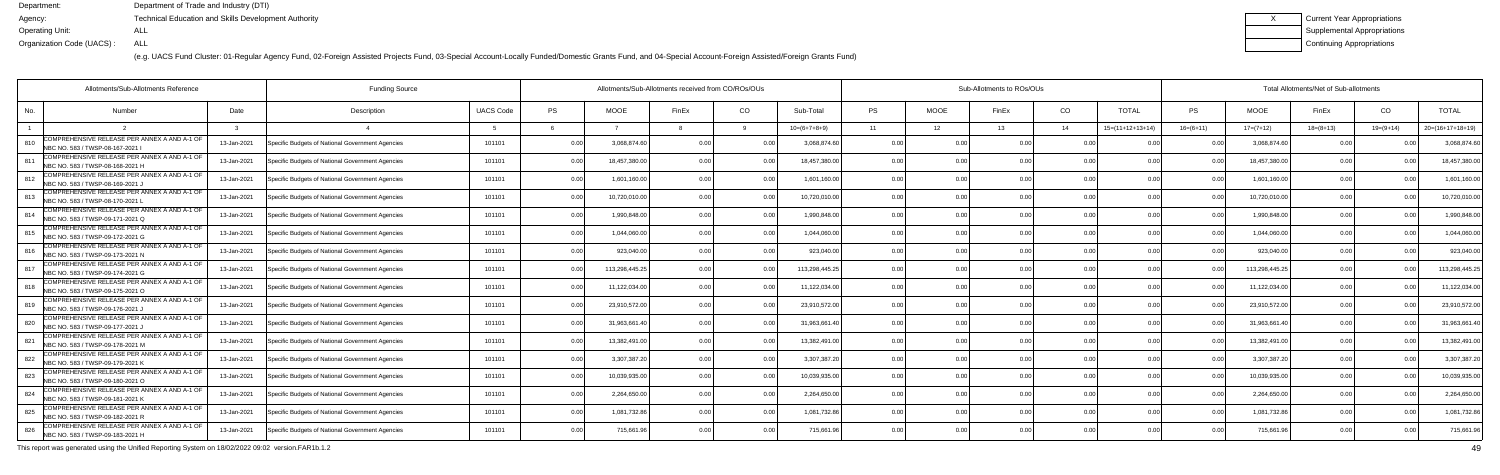(e.g. UACS Fund Cluster: 01-Regular Agency Fund, 02-Foreign Assisted Projects Fund, 03-Special Account-Locally Funded/Domestic Grants Fund, and 04-Special Account-Foreign Assisted/Foreign Grants Fund)

| Current Year Appropriations |
|-----------------------------|
| Supplemental Appropriations |
| Continuing Appropriations   |

|     | Allotments/Sub-Allotments Reference<br><b>Funding Source</b>                     |             |                                                  |                  |           |               | Allotments/Sub-Allotments received from CO/ROs/OUs |                |                | Sub-Allotments to ROs/OUs |             |       |                |                    |                | Total Allotments/Net of Sub-allotments |             |                |                    |  |  |
|-----|----------------------------------------------------------------------------------|-------------|--------------------------------------------------|------------------|-----------|---------------|----------------------------------------------------|----------------|----------------|---------------------------|-------------|-------|----------------|--------------------|----------------|----------------------------------------|-------------|----------------|--------------------|--|--|
| No. | <b>Number</b>                                                                    | Date        | Description                                      | <b>UACS Code</b> | <b>PS</b> | <b>MOOE</b>   | FinEx                                              | CO.            | Sub-Total      | <b>PS</b>                 | <b>MOOE</b> | FinEx | CO             | <b>TOTAL</b>       | PS             | <b>MOOE</b>                            | FinEx       | CO             | <b>TOTAL</b>       |  |  |
|     |                                                                                  |             |                                                  |                  |           |               |                                                    |                | $10=(6+7+8+9)$ | 11                        | 12          | 13    | 14             | $15=(11+12+13+14)$ | $16=(6+11)$    | $17=(7+12)$                            | $18=(8+13)$ | $19=(9+14)$    | $20=(16+17+18+19)$ |  |  |
| 827 | COMPREHENSIVE RELEASE PER ANNEX A AND A-1 OF<br>NBC NO. 583 / TWSP-09-184-2021 O | 13-Jan-2021 | Specific Budgets of National Government Agencies | 101101           | 0.00      | 1,005,856.2   | 0 <sub>0</sub>                                     |                | 1.005.856.2    | 0.00                      |             |       | 0 <sub>0</sub> |                    |                | 1.005.856.2                            | n n         |                | 1,005,856.2        |  |  |
| 828 | COMPREHENSIVE RELEASE PER ANNEX A AND A-1 OF<br>NBC NO. 583 / TWSP-09-185-2021 H | 13-Jan-2021 | Specific Budgets of National Government Agencies | 101101           | 0.00      | 3,092,205.5   | 0 <sub>0</sub>                                     | 0.00           | 3,092,205.52   | 0.00                      | 0.00        | n nr  | 0.00           | 0.00               | 0.0(           | 3,092,205.52                           | 0.00        | 0.00           | 3,092,205.5        |  |  |
| 829 | COMPREHENSIVE RELEASE PER ANNEX A AND A-1 OF<br>NBC NO. 583 / TWSP-09-186-2021 P | 13-Jan-2021 | Specific Budgets of National Government Agencies | 101101           | 0.00      | 359,008.5     | 0 <sub>0</sub>                                     | 0.00           | 359,008.52     | 0.00                      | 0.00        | n nr  | 0.00           | 0.00               | 0 <sub>0</sub> | 359,008.52                             | 0.00        | 0.00           | 359,008.5          |  |  |
| 830 | COMPREHENSIVE RELEASE PER ANNEX A AND A-1 OF<br>NBC NO. 583 / TWSP-09-187-2021 N | 13-Jan-2021 | Specific Budgets of National Government Agencies | 101101           | 0.00      | 721,999.3     | 0 <sub>0</sub>                                     | 0.00           | 721,999.3      | 0.00                      | 0.00        |       | 0.00           |                    | 0 <sub>0</sub> | 721,999.3                              | 0.00        |                | 721,999.3          |  |  |
| 831 | COMPREHENSIVE RELEASE PER ANNEX A AND A-1 OF<br>NBC NO. 583 / TWSP-09-188-2021 K | 13-Jan-2021 | Specific Budgets of National Government Agencies | 101101           | 0.00      | 1,023,606.5   | 0 <sub>0</sub>                                     | 0 <sub>0</sub> | 1,023,606.5    | 0.00                      | 0.00        |       | 0.00           | 0.00               | 0 <sub>0</sub> | 1,023,606.5                            | 0.00        | 0 <sub>0</sub> | 1,023,606.5        |  |  |
| 832 | COMPREHENSIVE RELEASE PER ANNEX A AND A-1 OF<br>NBC NO. 583 / TWSP-09-189-2021 K | 13-Jan-2021 | Specific Budgets of National Government Agencies | 101101           | 0.00      | 1,195,420.4   | 0 <sub>0</sub>                                     | 0.00           | 1,195,420.4    | 0.00                      | 0.00        | n nr  | 0.00           | 0.00               | 0 <sub>0</sub> | 1,195,420.45                           | 0.00        | 0.00           | 1,195,420.4        |  |  |
| 833 | COMPREHENSIVE RELEASE PER ANNEX A AND A-1 OF<br>NBC NO. 583 / TWSP-09-190-2021 K | 13-Jan-2021 | Specific Budgets of National Government Agencies | 101101           | 0.00      | 182,356.5     | 0 <sub>0</sub>                                     | 0.00           | 182,356.5      | 0.00                      | 0.00        |       | 0.00           | 0 <sub>0</sub>     | $\Omega$       | 182,356.5                              | 0.00        |                | 182,356.5          |  |  |
| 834 | COMPREHENSIVE RELEASE PER ANNEX A AND A-1 OF<br>NBC NO. 583 / TWSP-09-191-2021 N | 13-Jan-2021 | Specific Budgets of National Government Agencies | 101101           | 0.00      | 542,434.3     | 0.00                                               | 0 <sub>0</sub> | 542,434.33     | 0.00                      | 0.00        |       | 0.00           | 0.00               | 0 <sub>0</sub> | 542,434.33                             | 0.00        | 0.00           | 542,434.3          |  |  |
| 835 | COMPREHENSIVE RELEASE PER ANNEX A AND A-1 OF<br>NBC NO. 583 / TWSP-09-192-2021,  | 13-Jan-2021 | Specific Budgets of National Government Agencies | 101101           | 0.00      | 1,163,020.4   | 0 <sub>0</sub>                                     | 0.00           | 1,163,020.40   | 0.00                      | 0.00        |       | 0.00           | 0.00               | 0 <sub>0</sub> | 1,163,020.40                           | 0.00        | 0.00           | 1,163,020.4        |  |  |
| 836 | COMPREHENSIVE RELEASE PER ANNEX A AND A-1 OF<br>NBC NO. 583 / TWSP-09-193-2021   | 13-Jan-2021 | Specific Budgets of National Government Agencies | 101101           | 0.00      | 527,118.8     | 0 <sub>0</sub>                                     | 0.00           | 527,118.81     | 0.00                      | 0.00        |       | 0.00           | 0.00               | 0 <sub>0</sub> | 527,118.81                             | 0.00        |                | 527,118.8          |  |  |
| 837 | COMPREHENSIVE RELEASE PER ANNEX A AND A-1 OF<br>NBC NO. 583 / TWSP-09-194-2021 L | 13-Jan-2021 | Specific Budgets of National Government Agencies | 101101           | 0.00      | 4,928,612.3   | n n                                                | 0.00           | 4,928,612.3    | 0.00                      | 0.00        |       | 0.00           |                    | 0 <sub>0</sub> | 4,928,612.33                           | 0.00        |                | 4,928,612.3        |  |  |
| 838 | COMPREHENSIVE RELEASE PER ANNEX A AND A-1 OF<br>NBC NO. 583 / TWSP-09-195-2021 M | 13-Jan-2021 | Specific Budgets of National Government Agencies | 101101           | 0.00      | 1,504,112.25  |                                                    | 0 <sub>0</sub> | 1,504,112.25   | 0.00                      | 0.00        |       | 0.00           | 0.00               | 0 <sub>0</sub> | 1,504,112.25                           | 0.00        |                | 1,504,112.2        |  |  |
| 839 | COMPREHENSIVE RELEASE PER ANNEX A AND A-1 OF<br>NBC NO. 583 / TWSP-09-196-2021 P | 13-Jan-2021 | Specific Budgets of National Government Agencies | 101101           | 0.00      | 2,056,772.9   | 0 <sub>0</sub>                                     | 0.00           | 2,056,772.97   | 0.00                      | 0.00        | 0.00  | 0.00           | 0.00               | 0 <sub>0</sub> | 2,056,772.97                           | 0.00        | 0.00           | 2,056,772.9        |  |  |
| 840 | COMPREHENSIVE RELEASE PER ANNEX A AND A-1 OF<br>NBC NO. 583 / TWSP-09-197-2021 I | 13-Jan-2021 | Specific Budgets of National Government Agencies | 101101           | 0.00      | 3,191,204.4   |                                                    |                | 3,191,204.49   | 0.00                      | 0.00        |       | 0.00           |                    |                | 3,191,204.49                           | 0.00        |                | 3,191,204.4        |  |  |
| 841 | COMPREHENSIVE RELEASE PER ANNEX A AND A-1 OF<br>NBC NO. 583 / TWSP-09-198-2021 S | 13-Jan-2021 | Specific Budgets of National Government Agencies | 101101           | 0.00      | 1,791,057.0   |                                                    |                | 1,791,057.00   | 0.00                      | 0.00        |       | 0 <sub>0</sub> | 0.00               |                | 1,791,057.00                           | 0.00        |                | 1,791,057.0        |  |  |
| 842 | COMPREHENSIVE RELEASE PER ANNEX A AND A-1 OF<br>NBC NO. 583 / TWSP-09-199-2021   | 13-Jan-2021 | Specific Budgets of National Government Agencies | 101101           | 0.00      | 5,808,120.0   | 0 <sub>0</sub>                                     | 0.00           | 5,808,120.00   | 0.00                      | 0.00        |       | 0.00           | 0.00               | 0 <sub>0</sub> | 5,808,120.00                           | 0.00        | 0.00           | 5,808,120.0        |  |  |
| 843 | COMPREHENSIVE RELEASE PER ANNEX A AND A-1 OF<br>NBC NO. 583 / TWSP-09-200-2021 P | 13-Jan-2021 | Specific Budgets of National Government Agencies | 101101           | 0.00      | 47,812,115.40 |                                                    | 0.00           | 47,812,115.40  | 0.00                      | 0.00        |       | 0 <sub>0</sub> | 0.00               |                | 47,812,115.40                          | 0.00        |                | 47,812,115.4       |  |  |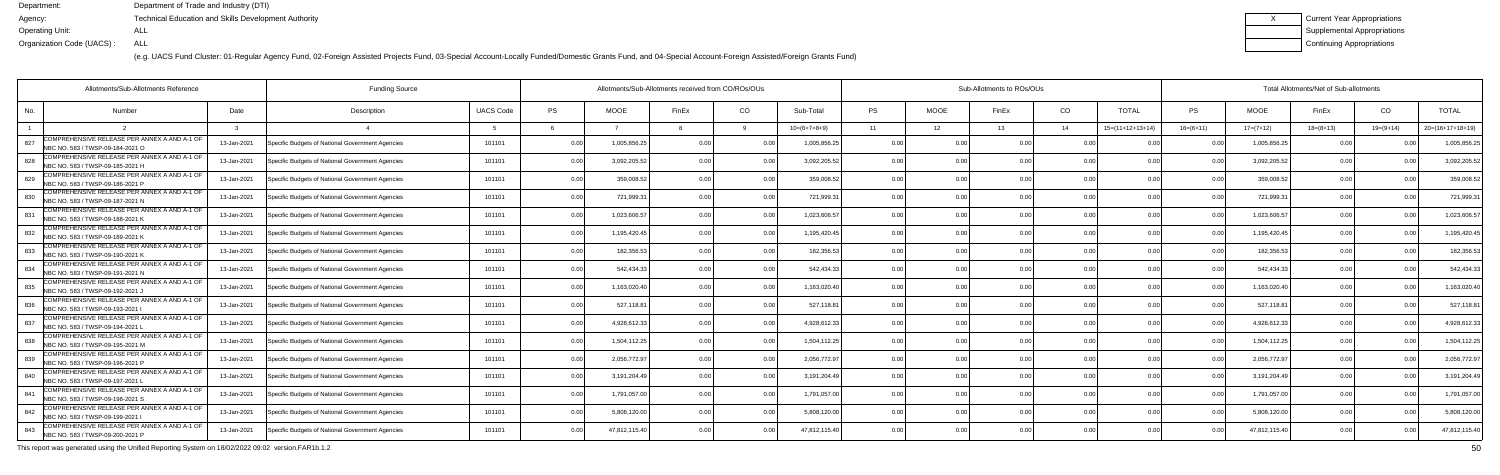(e.g. UACS Fund Cluster: 01-Regular Agency Fund, 02-Foreign Assisted Projects Fund, 03-Special Account-Locally Funded/Domestic Grants Fund, and 04-Special Account-Foreign Assisted/Foreign Grants Fund)

| Current Year Appropriations |
|-----------------------------|
| Supplemental Appropriations |
| Continuing Appropriations   |

| Allotments/Sub-Allotments Reference                                                      |             | <b>Funding Source</b>                            |                  | Allotments/Sub-Allotments received from CO/ROs/OUs |               |                |                |                | Sub-Allotments to ROs/OUs |             |       |                |                    |                | Total Allotments/Net of Sub-allotments |                |             |                    |  |  |
|------------------------------------------------------------------------------------------|-------------|--------------------------------------------------|------------------|----------------------------------------------------|---------------|----------------|----------------|----------------|---------------------------|-------------|-------|----------------|--------------------|----------------|----------------------------------------|----------------|-------------|--------------------|--|--|
| No.<br><b>Number</b>                                                                     | Date        | Description                                      | <b>UACS Code</b> | PS                                                 | <b>MOOE</b>   | FinEx          | CO             | Sub-Total      | <b>PS</b>                 | <b>MOOE</b> | FinEx | CO             | <b>TOTAL</b>       | PS             | <b>MOOE</b>                            | FinEx          | CO          | <b>TOTAL</b>       |  |  |
|                                                                                          |             |                                                  |                  |                                                    |               |                |                | $10=(6+7+8+9)$ | 11                        | 12          | 13    | 14             | $15=(11+12+13+14)$ | $16=(6+11)$    | $17=(7+12)$                            | $18=(8+13)$    | $19=(9+14)$ | $20=(16+17+18+19)$ |  |  |
| COMPREHENSIVE RELEASE PER ANNEX A AND A-1 OF<br>844<br>NBC NO. 583 / TWSP-09-201-2021 Q  | 13-Jan-2021 | Specific Budgets of National Government Agencies | 101101           | 0.00                                               | 628,790.4     | 0.00           |                | 628,790.40     | 0.0                       |             |       | 0 OC           |                    |                | 628.790.4                              | 0 <sub>0</sub> |             | 628,790.4          |  |  |
| COMPREHENSIVE RELEASE PER ANNEX A AND A-1 OF<br>845<br>NBC NO. 583 / TWSP-09-202-2021    | 13-Jan-2021 | Specific Budgets of National Government Agencies | 101101           | 0.00                                               | 40.133.866.8  | 0.00           | 0.00           | 40,133,866.8   | 0.00                      | 0.00        |       | 0.00           | 0.00               | 0.00           | 40.133.866.8                           | 0.00           |             | 40,133,866.8       |  |  |
| COMPREHENSIVE RELEASE PER ANNEX A AND A-1 OF<br>846<br>NBC NO. 583 / TWSP-09-203-2021    | 13-Jan-2021 | Specific Budgets of National Government Agencies | 101101           | 0.00                                               | 2,666,100.0   | 0 OC           | 0.00           | 2,666,100.00   | 0.00                      | 0.00        |       | 0.00           | 0 <sub>0</sub>     | 0 <sub>0</sub> | 2,666,100.00                           | 0.00           |             | 2,666,100.0        |  |  |
| COMPREHENSIVE RELEASE PER ANNEX A AND A-1 OF<br>847<br>INBC NO. 583 / TWSP-09-204-2021 O | 13-Jan-2021 | Specific Budgets of National Government Agencies | 101101           | 0.00                                               | 16,401,145.0  | 0 OC           | 0 <sub>0</sub> | 16,401,145.00  | 0.00                      | 0.00        |       | 0.00           | 0 <sub>0</sub>     |                | 16,401,145.0                           | 0.00           |             | 16,401,145.0       |  |  |
| COMPREHENSIVE RELEASE PER ANNEX A AND A-1 OF<br>848<br>NBC NO. 583 / TWSP-09-205-2021 K  | 13-Jan-2021 | Specific Budgets of National Government Agencies | 101101           | 0.00                                               | 9,991,701.00  | 0 <sub>0</sub> | 0 <sub>0</sub> | 9,991,701.00   | 0.00                      | 0.00        |       | 0.00           | 0.00               |                | 9,991,701.00                           | 0.00           |             | 9,991,701.0        |  |  |
| COMPREHENSIVE RELEASE PER ANNEX A AND A-1 OF<br>849<br>NBC NO. 583 / TWSP-09-206-2021 M  | 13-Jan-2021 | Specific Budgets of National Government Agencies | 101101           | 0.00                                               | 2,307,600.0   | 0.00           | 0.00           | 2,307,600.00   | 0.00                      | 0.00        |       | 0.00           | 0.00               | 0 <sub>0</sub> | 2,307,600.0                            | 0.00           |             | 2,307,600.0        |  |  |
| COMPREHENSIVE RELEASE PER ANNEX A AND A-1 OF<br>850<br>NBC NO. 583 / TWSP-09-207-2021 N  | 13-Jan-2021 | Specific Budgets of National Government Agencies | 101101           | 0.00                                               | 39,757,094.0  | 0 <sub>0</sub> |                | 39,757,094.00  | 0.0                       | 0.00        |       | 0.00           | n nr               |                | 39,757,094.0                           | 0.00           |             | 39,757,094.0       |  |  |
| COMPREHENSIVE RELEASE PER ANNEX A AND A-1 OF<br>851<br>NBC NO. 583 / TWSP-09-208-2021 Q  | 13-Jan-2021 | Specific Budgets of National Government Agencies | 101101           | 0.00                                               | 1,183,140.0   | 0 <sub>0</sub> |                | 1,183,140.00   | 0.00                      | 0.00        |       | 0.00           | 0.00               |                | 1,183,140.00                           | 0.00           |             | 1,183,140.0        |  |  |
| COMPREHENSIVE RELEASE PER ANNEX A AND A-1 OF<br>852<br>NBC NO. 583 / TWSP-09-209-2021 M  | 13-Jan-2021 | Specific Budgets of National Government Agencies | 101101           | 0.00                                               | 5,909,185.0   | 0.00           | 0.00           | 5,909,185.0    | 0.00                      | 0.00        |       | 0.00           | 0.00               | 0.00           | 5,909,185.0                            | 0.00           | 0.00        | 5,909,185.0        |  |  |
| COMPREHENSIVE RELEASE PER ANNEX A AND A-1 OF<br>853<br>NBC NO. 583 / TWSP-09-210-2021 R  | 13-Jan-2021 | Specific Budgets of National Government Agencies | 101101           | 0.00                                               | 6,778,490.0   | 0 <sub>0</sub> | 0.00           | 6,778,490.00   | 0.00                      | 0.00        |       | 0.00           | 0.00               |                | 6,778,490.00                           | 0.00           |             | 6,778,490.0        |  |  |
| COMPREHENSIVE RELEASE PER ANNEX A AND A-1 OF<br>854<br>NBC NO. 583 / TWSP-09-211-2021 N  | 13-Jan-2021 | Specific Budgets of National Government Agencies | 101101           | 0.00                                               | 2,003,815.00  | 0 OC           |                | 2,003,815.00   | 0 <sub>0</sub>            | ი იი        |       | 0.00           | 0 <sub>0</sub>     |                | 2,003,815.0                            | n n            |             | 2,003,815.0        |  |  |
| COMPREHENSIVE RELEASE PER ANNEX A AND A-1 OF<br>855<br>NBC NO. 583 / TWSP-09-212-2021 J  | 13-Jan-2021 | Specific Budgets of National Government Agencies | 101101           | 0.00                                               | 538,800.0     |                | 0 <sub>0</sub> | 538,800.0      | 0.00                      | 0.00        |       | 0.00           | 0.00               |                | 538,800.0                              | 0.00           |             | 538,800.0          |  |  |
| COMPREHENSIVE RELEASE PER ANNEX A AND A-1 OF<br>856<br>NBC NO. 583 / TWSP-09-213-2021    | 13-Jan-2021 | Specific Budgets of National Government Agencies | 101101           | 0.00                                               | 1,695,571.00  | 0 <sub>0</sub> | 0 <sub>0</sub> | 1,695,571.00   | 0.00                      | 0.00        |       | 0.00           | 0.00               | 0 <sub>0</sub> | 1,695,571.00                           | 0.00           | 0.00        | 1,695,571.0        |  |  |
| COMPREHENSIVE RELEASE PER ANNEX A AND A-1 OF<br>857<br>NBC NO. 583 / TWSP-10-214-2021 T  | 13-Jan-2021 | Specific Budgets of National Government Agencies | 101101           | 0.00                                               | 5.088.655.0   | 0 <sub>0</sub> |                | 5.088.655.0    | 0.00                      | ი იი        |       | 0.00           |                    |                | 5.088.655.0                            | 0.00           |             | 5,088,655.0        |  |  |
| COMPREHENSIVE RELEASE PER ANNEX A AND A-1 OF<br>858<br>NBC NO. 583 / TWSP-10-215-2021 Q  | 13-Jan-2021 | Specific Budgets of National Government Agencies | 101101           | 0.00                                               | 9,571,198.2   | 0 <sub>0</sub> | 0 <sub>0</sub> | 9.571.198.20   | 0.00                      | 0.00        |       | 0.00           | 0.00               | 0 <sub>0</sub> | 9,571,198.20                           | 0.00           |             | 9,571,198.2        |  |  |
| COMPREHENSIVE RELEASE PER ANNEX A AND A-1 OF<br>859<br>NBC NO. 583 / TWSP-10-216-2021 J  | 13-Jan-2021 | Specific Budgets of National Government Agencies | 101101           | 0.00                                               | 1,890,440.00  | 0.00           | 0.00           | 1,890,440.00   | 0.00                      | 0.00        | 0 OC  | 0.00           | 0.00               | 0.00           | 1,890,440.00                           | 0.00           | 0.00        | 1,890,440.0        |  |  |
| COMPREHENSIVE RELEASE PER ANNEX A AND A-1 OF<br>860<br>NBC NO. 583 / TWSP-10-217-2021 R  | 13-Jan-2021 | Specific Budgets of National Government Agencies | 101101           | 0.00                                               | 22,026,475.40 |                | 0 <sub>0</sub> | 22,026,475.40  | 0 <sub>0</sub>            | 0.OO        |       | 0 <sub>0</sub> | 0 <sub>0</sub>     |                | 22,026,475.40                          | 0.00           |             | 22,026,475.4       |  |  |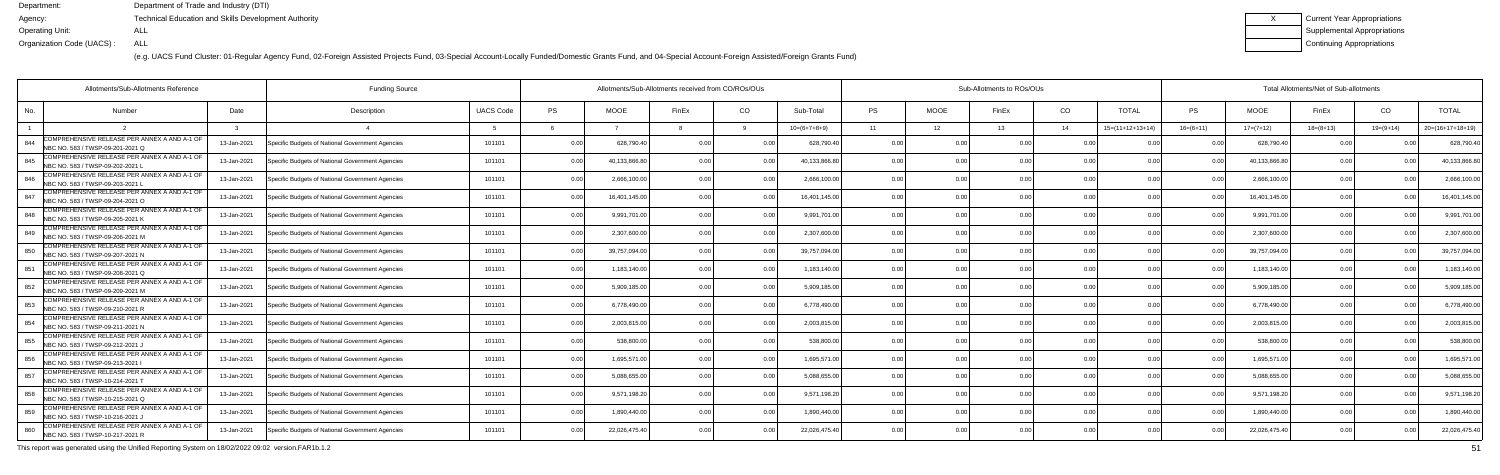(e.g. UACS Fund Cluster: 01-Regular Agency Fund, 02-Foreign Assisted Projects Fund, 03-Special Account-Locally Funded/Domestic Grants Fund, and 04-Special Account-Foreign Assisted/Foreign Grants Fund)

| Current Year Appropriations        |
|------------------------------------|
| <b>Supplemental Appropriations</b> |
| Continuing Appropriations          |

|     | <b>Funding Source</b><br>Allotments/Sub-Allotments Reference                       |             |                                                  |                  |           |              | Allotments/Sub-Allotments received from CO/ROs/OUs |                |                | Sub-Allotments to ROs/OUs |                 |                |                |                    |                | Total Allotments/Net of Sub-allotments |             |             |                    |  |  |
|-----|------------------------------------------------------------------------------------|-------------|--------------------------------------------------|------------------|-----------|--------------|----------------------------------------------------|----------------|----------------|---------------------------|-----------------|----------------|----------------|--------------------|----------------|----------------------------------------|-------------|-------------|--------------------|--|--|
| No. | <b>Number</b>                                                                      | Date        | Description                                      | <b>UACS Code</b> | <b>PS</b> | <b>MOOE</b>  | FinEx                                              | CO             | Sub-Total      | <b>PS</b>                 | <b>MOOE</b>     | FinEx          | CO             | <b>TOTAL</b>       | PS.            | <b>MOOE</b>                            | FinEx       | CO          | <b>TOTAL</b>       |  |  |
|     |                                                                                    |             |                                                  |                  |           |              |                                                    |                | $10=(6+7+8+9)$ | 11                        | 12 <sup>7</sup> | 13             | 14             | $15=(11+12+13+14)$ | $16=(6+11)$    | $17=(7+12)$                            | $18=(8+13)$ | $19=(9+14)$ | $20=(16+17+18+19)$ |  |  |
| 861 | COMPREHENSIVE RELEASE PER ANNEX A AND A-1 OF<br>NBC NO. 583 / TWSP-10-218-2021 O   | 13-Jan-2021 | Specific Budgets of National Government Agencies | 101101           | 0.00      | 19,086,535.0 | ሰ ሰ                                                |                | 19,086,535.00  | 0.00                      | 0 OC            | n nr           | n no           |                    |                | 19,086,535.00                          | 0.00        |             | 19,086,535.0       |  |  |
| 862 | COMPREHENSIVE RELEASE PER ANNEX A AND A-1 OF<br>NBC NO. 583 / TWSP-10-219-2021 M   | 13-Jan-2021 | Specific Budgets of National Government Agencies | 101101           | 0.00      | 3,806,300.00 |                                                    | 0.00           | 3,806,300.00   | 0.00                      | 0.00            |                | 0.00           | 0.00               | 0.00           | 3,806,300.00                           | 0.00        |             | 3,806,300.0        |  |  |
| 863 | COMPREHENSIVE RELEASE PER ANNEX A AND A-1 OF<br>NBC NO. 583 / TWSP-10-220-2021 M   | 13-Jan-2021 | Specific Budgets of National Government Agencies | 101101           | 0.00      | 11,111,980.0 | 0 U                                                | 0.0            | 11,111,980.00  | 0.00                      | 0.00            |                | 0.00           | 0.00               | 0 <sub>0</sub> | 11,111,980.00                          | 0.00        |             | 11,111,980.0       |  |  |
| 864 | COMPREHENSIVE RELEASE PER ANNEX A AND A-1 OF<br>NBC NO. 583 / TWSP-10-221-2021 N   | 13-Jan-2021 | Specific Budgets of National Government Agencies | 101101           | 0.00      | 12,024,545.0 |                                                    | 0.0            | 12,024,545.00  | 0.00                      | 0.00            |                | 0.00           |                    | 0 <sub>0</sub> | 12,024,545.00                          | 0.00        |             | 12,024,545.0       |  |  |
| 865 | COMPREHENSIVE RELEASE PER ANNEX A AND A-1 OF<br>NBC NO. 583 / TWSP-10-222-2021 O   | 13-Jan-2021 | Specific Budgets of National Government Agencies | 101101           | 0.00      | 6,933,618.40 |                                                    | 0 O            | 6,933,618.40   | 0.00                      | 0.00            |                | 0.00           | 0 <sub>0</sub>     |                | 6,933,618.40                           | 0.00        |             | 6,933,618.4        |  |  |
| 866 | COMPREHENSIVE RELEASE PER ANNEX A AND A-1 OF<br>NBC NO. 583 / TWSP-10-223-2021 S   | 13-Jan-2021 | Specific Budgets of National Government Agencies | 101101           | 0.00      | 465,040.0    |                                                    | 0.00           | 465,040.00     | 0.00                      | 0.00            |                | 0.00           | 0.00               | 0 <sub>0</sub> | 465,040.00                             | 0.00        |             | 465,040.00         |  |  |
| 867 | COMPREHENSIVE RELEASE PER ANNEX A AND A-1 OF<br>NBC NO. 583 / TWSP-10-224-2021 O   | 13-Jan-2021 | Specific Budgets of National Government Agencies | 101101           | 0.00      | 4.056.645.0  |                                                    | 0 <sub>0</sub> | 4.056.645.00   | 0.00                      | 0.00            |                | 0.00           |                    |                | 4,056,645.00                           | 0.00        |             | 4,056,645.0        |  |  |
| 868 | COMPREHENSIVE RELEASE PER ANNEX A AND A-1 OF<br>NBC NO. 583 / TWSP-10-225-2021 U   | 13-Jan-2021 | Specific Budgets of National Government Agencies | 101101           | 0.00      | 1,996,160.0  |                                                    | 0 <sub>0</sub> | 1,996,160.00   | 0.00                      | 0.00            |                | 0 <sub>0</sub> | 0.00               |                | 1,996,160.00                           | 0.00        |             | 1,996,160.0        |  |  |
| 869 | COMPREHENSIVE RELEASE PER ANNEX A AND A-1 OF<br>NBC NO. 583 / TWSP-10-226-2021 L   | 13-Jan-2021 | Specific Budgets of National Government Agencies | 101101           | 0.00      | 5,811,235.2  |                                                    | 0.00           | 5,811,235.20   | 0.00                      | 0.00            |                | 0.00           | 0.00               | 0.00           | 5,811,235.20                           | 0.00        |             | 5,811,235.2        |  |  |
| 870 | COMPREHENSIVE RELEASE PER ANNEX A AND A-1 OF<br>NBC NO. 583 / TWSP-10-227-2021 N   | 13-Jan-2021 | Specific Budgets of National Government Agencies | 101101           | 0.00      | 1,482,000.0  | 0 <sub>0</sub>                                     | 0 <sub>0</sub> | 1,482,000.00   | 0.00                      | 0.00            | 0 <sub>0</sub> | 0.00           | 0.00               |                | 1,482,000.00                           | 0.00        |             | 1,482,000.0        |  |  |
| 871 | COMPREHENSIVE RELEASE PER ANNEX A AND A-1 OF<br>NBC NO. 583 / TWSP-10-228-2021 O   | 13-Jan-2021 | Specific Budgets of National Government Agencies | 101101           | 0.00      | 14,643,683.0 |                                                    | 0 <sub>0</sub> | 14,643,683.0   | 0.00                      | 0.00            |                | 0 <sub>0</sub> | 0 <sub>0</sub>     |                | 14,643,683.00                          | 0.00        |             | 14,643,683.0       |  |  |
| 872 | COMPREHENSIVE RELEASE PER ANNEX A AND A-1 OF<br>NBC NO. 583 / UAQTEA 09-075-2021   | 13-Jan-2021 | Specific Budgets of National Government Agencies | 101101           | 0.00      | 603,639.0    |                                                    | 0 <sub>0</sub> | 603,639.00     | 0.00                      | 0.00            |                | 0.00           | 0 <sub>0</sub>     |                | 603,639.00                             | 0.00        |             | 603,639.00         |  |  |
| 873 | COMPREHENSIVE RELEASE PER ANNEX A AND A-1 OF<br>NBC NO. 583 / UAQTEA-07-039-2021 B | 13-Jan-2021 | Specific Budgets of National Government Agencies | 101101           | 0.00      | 9,150,000.0  |                                                    | 0.00           | 9,150,000.00   | 0.00                      | 0.00            |                | 0.00           | 0.00               | 0.00           | 9,150,000.00                           | 0.00        |             | 9,150,000.00       |  |  |
| 874 | COMPREHENSIVE RELEASE PER ANNEX A AND A-1 OF<br>NBC NO. 583 / UAOTEA-07-040-2021 A | 13-Jan-2021 | Specific Budgets of National Government Agencies | 101101           | 0.00      | 18,850,000.0 |                                                    |                | 18.850.000.00  | 0.00                      | 0.00            |                | 0 <sub>0</sub> |                    |                | 18,850,000.00                          | 0.00        |             | 18,850,000.00      |  |  |
| 875 | COMPREHENSIVE RELEASE PER ANNEX A AND A-1 OF<br>NBC NO. 583 / UAQTEA-07-041-2021 D | 13-Jan-2021 | Specific Budgets of National Government Agencies | 101101           | 0.00      | 6,710,000.0  |                                                    |                | 6.710.000.00   | 0.00                      | 0.00            |                | 0 <sub>0</sub> |                    |                | 6,710,000.00                           | 0.00        |             | 6,710,000.0        |  |  |
| 876 | COMPREHENSIVE RELEASE PER ANNEX A AND A-1 OF<br>NBC NO. 583 / UAQTEA-07-042-2021 C | 13-Jan-2021 | Specific Budgets of National Government Agencies | 101101           | 0.00      | 6,758,000.0  |                                                    | 0.00           | 6,758,000.00   | 0.00                      | 0.00            |                | 0.00           | 0.0(               | 0.00           | 6,758,000.00                           | 0.00        |             | 6.758.000.0        |  |  |
| 877 | COMPREHENSIVE RELEASE PER ANNEX A AND A-1 OF<br>NBC NO. 583 / UAQTEA-07-043-2021 F | 13-Jan-2021 | Specific Budgets of National Government Agencies | 101101           | 0.00      | 4,575,000.00 |                                                    | 0.00           | 4,575,000.00   | 0.00                      | 0.00            |                | 0 <sub>0</sub> | 0.00               |                | 4,575,000.00                           | 0.00        |             | 4,575,000.00       |  |  |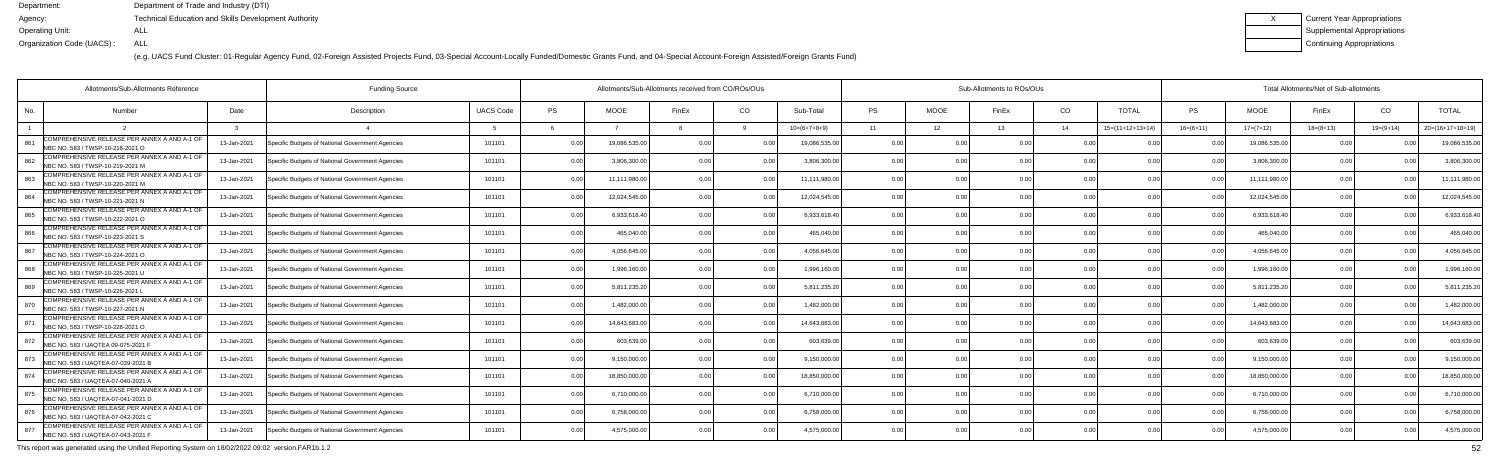(e.g. UACS Fund Cluster: 01-Regular Agency Fund, 02-Foreign Assisted Projects Fund, 03-Special Account-Locally Funded/Domestic Grants Fund, and 04-Special Account-Foreign Assisted/Foreign Grants Fund)

| Current Year Appropriations |
|-----------------------------|
| Supplemental Appropriations |
| Continuing Appropriations   |

| Allotments/Sub-Allotments Reference                                                       |             | <b>Funding Source</b>                            |                  | Allotments/Sub-Allotments received from CO/ROs/OUs |               |                |                |                | Sub-Allotments to ROs/OUs |             |       |                |                    |                | Total Allotments/Net of Sub-allotments |                |               |                    |  |  |  |
|-------------------------------------------------------------------------------------------|-------------|--------------------------------------------------|------------------|----------------------------------------------------|---------------|----------------|----------------|----------------|---------------------------|-------------|-------|----------------|--------------------|----------------|----------------------------------------|----------------|---------------|--------------------|--|--|--|
| No.<br><b>Number</b>                                                                      | Date        | Description                                      | <b>UACS Code</b> | PS                                                 | <b>MOOE</b>   | FinEx          | CO             | Sub-Total      | <b>PS</b>                 | <b>MOOE</b> | FinEx | CO             | <b>TOTAL</b>       | PS             | <b>MOOE</b>                            | FinEx          | CO            | <b>TOTAL</b>       |  |  |  |
|                                                                                           |             |                                                  |                  |                                                    |               |                |                | $10=(6+7+8+9)$ | 11                        | 12          | 13    | 14             | $15=(11+12+13+14)$ | $16=(6+11)$    | $17=(7+12)$                            | $18=(8+13)$    | $19=(9+14)$   | $20=(16+17+18+19)$ |  |  |  |
| COMPREHENSIVE RELEASE PER ANNEX A AND A-1 OF<br>878<br>NBC NO. 583 / UAQTEA-07-044-2021 E | 13-Jan-2021 | Specific Budgets of National Government Agencies | 101101           | 0.00                                               | 754,326.00    | 0.00           |                | 754,326.00     | 0.0                       |             |       | 0 OC           |                    |                | 754,326.0                              | 0 <sub>0</sub> |               | 754,326.0          |  |  |  |
| COMPREHENSIVE RELEASE PER ANNEX A AND A-1 OF<br>879<br>NBC NO. 583 / UAOTEA-07-045-2021 B | 13-Jan-2021 | Specific Budgets of National Government Agencies | 101101           | 0.00                                               | 3,505,491.0   | 0.00           | 0.00           | 3,505,491.00   | 0.00                      | 0.00        |       | 0.00           | 0.00               | 0.00           | 3,505,491.0                            | 0.00           |               | 3,505,491.0        |  |  |  |
| COMPREHENSIVE RELEASE PER ANNEX A AND A-1 OF<br>880<br>NBC NO. 583 / UAQTEA-07-046-2021 D | 13-Jan-2021 | Specific Budgets of National Government Agencies | 101101           | 0.00                                               | 1,047,519.00  | 0 OC           | 0.00           | 1,047,519.00   | 0.00                      | 0.00        |       | 0.00           | 0 <sub>0</sub>     | 0 <sub>0</sub> | 1,047,519.00                           | 0.00           |               | 1,047,519.0        |  |  |  |
| COMPREHENSIVE RELEASE PER ANNEX A AND A-1 OF<br>881<br>NBC NO. 583 / UAQTEA-07-047-2021 B | 13-Jan-2021 | Specific Budgets of National Government Agencies | 101101           | 0.00                                               | 497,394.0     | 0 OC           | 0.00           | 497,394.0      | 0.00                      | 0.00        |       | 0.00           | 0 <sub>0</sub>     |                | 497,394.0                              | 0.00           |               | 497,394.0          |  |  |  |
| COMPREHENSIVE RELEASE PER ANNEX A AND A-1 OF<br>882<br>NBC NO. 583 / UAQTEA-07-048-2021 D | 13-Jan-2021 | Specific Budgets of National Government Agencies | 101101           | 0.00                                               | 182.466.00    | 0 <sub>0</sub> | 0 <sub>0</sub> | 182,466.00     | 0.00                      | 0.00        |       | 0.00           | 0.00               |                | 182.466.0                              | 0.00           |               | 182,466.0          |  |  |  |
| COMPREHENSIVE RELEASE PER ANNEX A AND A-1 OF<br>883<br>NBC NO. 583 / UAQTEA-07-050-2021 B | 13-Jan-2021 | Specific Budgets of National Government Agencies | 101101           | 0.00                                               | 1,768,878.00  | 0.00           | 0.00           | 1,768,878.00   | 0.00                      | 0.00        |       | 0.00           | 0.00               | 0 <sub>0</sub> | 1,768,878.0                            | 0.00           | 0.00          | 1,768,878.0        |  |  |  |
| COMPREHENSIVE RELEASE PER ANNEX A AND A-1 OF<br>884<br>NBC NO. 583 / UAQTEA-07-051-2021 C | 13-Jan-2021 | Specific Budgets of National Government Agencies | 101101           | 0.00                                               | 7,008,822.0   |                |                | 7,008,822.00   | 0.0                       | 0.00        |       | 0.00           | n nr               |                | 7,008,822.0                            | 0.00           |               | 7,008,822.0        |  |  |  |
| COMPREHENSIVE RELEASE PER ANNEX A AND A-1 OF<br>885<br>NBC NO. 583 / UAQTEA-07-052-2021 C | 13-Jan-2021 | Specific Budgets of National Government Agencies | 101101           | 0.00                                               | 6,100,488.0   | 0 <sub>0</sub> |                | 6,100,488.00   | 0.00                      | 0.00        |       | 0.00           | 0.00               |                | 6,100,488.0                            | 0.00           | $\cap$ $\cap$ | 6,100,488.0        |  |  |  |
| COMPREHENSIVE RELEASE PER ANNEX A AND A-1 OF<br>886<br>NBC NO. 583 / UAQTEA-07-053-2021 E | 13-Jan-2021 | Specific Budgets of National Government Agencies | 101101           | 0.00                                               | 3,513,861.0   | 0.00           | 0.00           | 3,513,861.0    | 0.00                      | 0.00        |       | 0.00           | 0.00               | 0.00           | 3,513,861.0                            | 0.00           | 0.00          | 3,513,861.0        |  |  |  |
| COMPREHENSIVE RELEASE PER ANNEX A AND A-1 OF<br>887<br>NBC NO. 583 / UAQTEA-07-054-2021   | 13-Jan-2021 | Specific Budgets of National Government Agencies | 101101           | 0.00                                               | 133,407.0     | 0 <sub>0</sub> | 0.00           | 133,407.00     | 0.00                      | 0.00        |       | 0.00           | 0.00               | n no           | 133,407.0                              | 0.00           |               | 133,407.0          |  |  |  |
| COMPREHENSIVE RELEASE PER ANNEX A AND A-1 OF<br>888<br>NBC NO. 583 / UAQTEA-07-055-2021 G | 13-Jan-2021 | Specific Budgets of National Government Agencies | 101101           | 0.00                                               | 9,722,241.00  | 0 OC           | 0 <sub>0</sub> | 9,722,241.00   | 0 <sub>0</sub>            | ი იი        |       | 0.00           | 0 <sub>0</sub>     |                | 9,722,241.0                            | 0 Q            |               | 9,722,241.0        |  |  |  |
| COMPREHENSIVE RELEASE PER ANNEX A AND A-1 OF<br>889<br>NBC NO. 583 / UAQTEA-07-056-2021 B | 13-Jan-2021 | Specific Budgets of National Government Agencies | 101101           | 0.00                                               | 508.950.0     |                | 0 <sub>0</sub> | 508.950.0      | 0.00                      | 0.00        |       | 0.00           | 0.00               |                | 508.950.0                              | 0.00           |               | 508,950.0          |  |  |  |
| COMPREHENSIVE RELEASE PER ANNEX A AND A-1 OF<br>890<br>NBC NO. 583 / UAOTEA-07-057-2021 G | 13-Jan-2021 | Specific Budgets of National Government Agencies | 101101           | 0.00                                               | 9,939,268.6   | 0 <sub>0</sub> | 0 <sub>0</sub> | 9,939,268.62   | 0.00                      | 0.00        |       | 0.00           | 0.00               | 0 <sub>0</sub> | 9,939,268.6                            | 0.00           | 0.00          | 9,939,268.6        |  |  |  |
| COMPREHENSIVE RELEASE PER ANNEX A AND A-1 OF<br>891<br>NBC NO. 583 / UAQTEA-08-058-2021 C | 13-Jan-2021 | Specific Budgets of National Government Agencies | 101101           | 0.00                                               | 15,250,000.0  | 0 <sub>0</sub> |                | 15,250,000.00  | 0.00                      | ი იი        |       | 0.00           |                    |                | 15,250,000.0                           | 0.00           |               | 15,250,000.0       |  |  |  |
| COMPREHENSIVE RELEASE PER ANNEX A AND A-1 OF<br>892<br>NBC NO. 583 / UAQTEA-08-059-2021 C | 13-Jan-2021 | Specific Budgets of National Government Agencies | 101101           | 0.00                                               | 16,775,000.00 | 0.00           | 0 <sub>0</sub> | 16,775,000.00  | 0.00                      | 0.00        |       | 0.00           | 0.00               | 0 <sub>0</sub> | 16,775,000.0                           | 0.00           |               | 16,775,000.0       |  |  |  |
| COMPREHENSIVE RELEASE PER ANNEX A AND A-1 OF<br>893<br>NBC NO. 583 / UAQTEA-08-060-2021 A | 13-Jan-2021 | Specific Budgets of National Government Agencies | 101101           | 0.00                                               | 1,800,000.00  | 0.00           | 0.00           | 1,800,000.00   | 0.00                      | 0.00        | 0.00  | 0.00           | 0.00               | 0.00           | 1,800,000.0                            | 0.00           | 0.00          | 1,800,000.0        |  |  |  |
| COMPREHENSIVE RELEASE PER ANNEX A AND A-1 OF<br>894<br>NBC NO. 583 / UAQTEA-08-061-2021 D | 13-Jan-2021 | Specific Budgets of National Government Agencies | 101101           | 0.00                                               | 4,575,000.0   |                | 0 <sub>0</sub> | 4,575,000.00   | 0 <sub>0</sub>            | 0.OO        |       | 0 <sub>0</sub> | 0 <sub>0</sub>     |                | 4,575,000.0                            | 0.00           |               | 4,575,000.0        |  |  |  |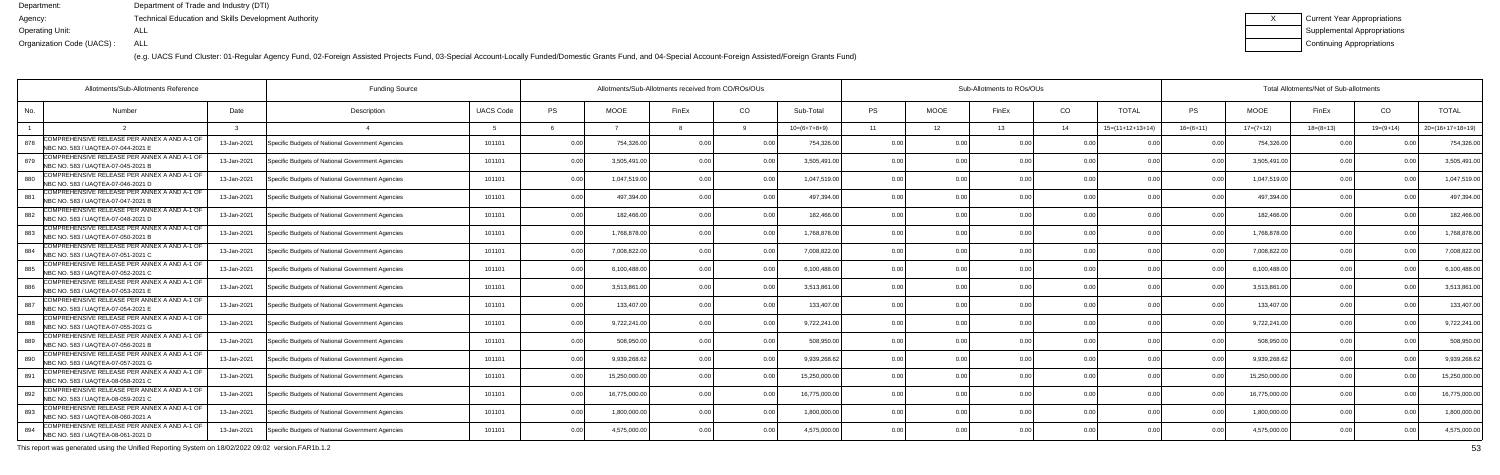(e.g. UACS Fund Cluster: 01-Regular Agency Fund, 02-Foreign Assisted Projects Fund, 03-Special Account-Locally Funded/Domestic Grants Fund, and 04-Special Account-Foreign Assisted/Foreign Grants Fund)

| <b>Current Year Appropriations</b> |
|------------------------------------|
| <b>Supplemental Appropriations</b> |
| Continuing Appropriations          |

|     | <b>Funding Source</b><br>Allotments/Sub-Allotments Reference                       |             |                                                  |                  |           |              | Allotments/Sub-Allotments received from CO/ROs/OUs |                |                |           |                | Sub-Allotments to ROs/OUs |                |                    | Total Allotments/Net of Sub-allotments |               |             |                |                    |  |
|-----|------------------------------------------------------------------------------------|-------------|--------------------------------------------------|------------------|-----------|--------------|----------------------------------------------------|----------------|----------------|-----------|----------------|---------------------------|----------------|--------------------|----------------------------------------|---------------|-------------|----------------|--------------------|--|
| No. | <b>Number</b>                                                                      | Date        | Description                                      | <b>UACS Code</b> | <b>PS</b> | <b>MOOE</b>  | FinEx                                              | CO             | Sub-Total      | <b>PS</b> | <b>MOOE</b>    | FinEx                     | CO             | <b>TOTAL</b>       | PS.                                    | <b>MOOE</b>   | FinEx       | CO             | <b>TOTAL</b>       |  |
|     |                                                                                    |             |                                                  |                  |           |              |                                                    |                | $10=(6+7+8+9)$ | 11        | 12             | 13                        | 14             | $15=(11+12+13+14)$ | $16=(6+11)$                            | $17=(7+12)$   | $18=(8+13)$ | $19=(9+14)$    | $20=(16+17+18+19)$ |  |
| 895 | COMPREHENSIVE RELEASE PER ANNEX A AND A-1 OF<br>NBC NO. 583 / UAQTEA-08-062-2021 F | 13-Jan-2021 | Specific Budgets of National Government Agencies | 101101           | 0.00      | 41,541,000.0 | n no                                               |                | 41.541.000.00  | 0.00      | 0 OC           | n nr                      | 0 <sub>0</sub> |                    |                                        | 41,541,000.00 | 0.00        |                | 41,541,000.0       |  |
| 896 | COMPREHENSIVE RELEASE PER ANNEX A AND A-1 OF<br>NBC NO. 583 / UAOTEA-08-063-2021 H | 13-Jan-2021 | Specific Budgets of National Government Agencies | 101101           | 0.00      | 3,050,000.0  |                                                    | 0.00           | 3,050,000.00   | 0.00      | 0.00           |                           | 0.00           | 0.00               | 0.00                                   | 3,050,000.00  | 0.00        |                | 3,050,000.0        |  |
| 897 | COMPREHENSIVE RELEASE PER ANNEX A AND A-1 OF<br>NBC NO. 583 / UAQTEA-08-064-2021 C | 13-Jan-2021 | Specific Budgets of National Government Agencies | 101101           | 0.00      | 10,248,000.0 | n nr                                               | 0 <sub>0</sub> | 10,248,000.00  | 0.00      | 0.00           |                           | 0.00           | 0.00               |                                        | 10,248,000.00 | 0.00        |                | 10,248,000.0       |  |
| 898 | COMPREHENSIVE RELEASE PER ANNEX A AND A-1 OF<br>NBC NO. 583 / UAQTEA-08-065-2021 E | 13-Jan-2021 | Specific Budgets of National Government Agencies | 101101           | 0.00      | 17,782,000.0 |                                                    | 0.0            | 17,782,000.00  | 0.00      | 0.00           |                           | 0.00           |                    |                                        | 17,782,000.00 | 0.00        |                | 17,782,000.0       |  |
| 899 | COMPREHENSIVE RELEASE PER ANNEX A AND A-1 OF<br>NBC NO. 583 / UAQTEA-09-066-2021 F | 13-Jan-2021 | Specific Budgets of National Government Agencies | 101101           | 0.00      | 3,050,000.0  |                                                    | 0 <sub>0</sub> | 3.050.000.00   | 0.00      | 0.00           |                           | 0.00           | 0 <sub>0</sub>     |                                        | 3,050,000.00  | 0.00        |                | 3,050,000.00       |  |
| 900 | COMPREHENSIVE RELEASE PER ANNEX A AND A-1 OF<br>NBC NO. 583 / UAQTEA-09-067-2021 D | 13-Jan-2021 | Specific Budgets of National Government Agencies | 101101           | 0.00      | 22,125,000.0 | n nr                                               | 0.00           | 22,125,000.00  | 0.00      | 0.00           |                           | 0.00           | 0.00               | 0 <sup>0</sup>                         | 22,125,000.00 | 0.00        |                | 22,125,000.00      |  |
| 901 | COMPREHENSIVE RELEASE PER ANNEX A AND A-1 OF<br>NBC NO. 583 / UAQTEA-09-068-2021 E | 13-Jan-2021 | Specific Budgets of National Government Agencies | 101101           | 0.00      | 54,900,000.0 |                                                    |                | 54,900,000.00  | 0.00      | 0.00           |                           | 0.00           |                    |                                        | 54,900,000.00 | 0.00        |                | 54,900,000.00      |  |
| 902 | COMPREHENSIVE RELEASE PER ANNEX A AND A-1 OF<br>NBC NO. 583 / UAQTEA-09-069-2021 H | 13-Jan-2021 | Specific Budgets of National Government Agencies | 101101           | 0.00      | 38,664,000.0 |                                                    | 0 <sub>0</sub> | 38,664,000.00  | 0.00      | 0.00           |                           | 0 <sub>0</sub> | 0.00               |                                        | 38,664,000.00 | 0.00        |                | 38,664,000.0       |  |
| 903 | COMPREHENSIVE RELEASE PER ANNEX A AND A-1 OF<br>NBC NO. 583 / UAQTEA-09-070-2021 G | 13-Jan-2021 | Specific Budgets of National Government Agencies | 101101           | 0.00      | 82,350.0     |                                                    | 0.00           | 82.350.00      | 0.00      | 0.00           |                           | 0.00           | 0.00               | 0 <sup>0</sup>                         | 82,350.00     | 0.00        |                | 82,350.00          |  |
| 904 | COMPREHENSIVE RELEASE PER ANNEX A AND A-1 OF<br>NBC NO. 583 / UAQTEA-09-071-2021 E | 13-Jan-2021 | Specific Budgets of National Government Agencies | 101101           | 0.00      | 874,071.00   |                                                    | 0.00           | 874.071.00     | 0.00      | 0.00           |                           | 0.00           | 0.0(               |                                        | 874,071.00    | 0.00        |                | 874,071.0          |  |
| 905 | COMPREHENSIVE RELEASE PER ANNEX A AND A-1 OF<br>NBC NO. 583 / UAQTEA-09-072-2021 F | 13-Jan-2021 | Specific Budgets of National Government Agencies | 101101           | 0.00      | 1,482,300.0  |                                                    | 0 <sub>0</sub> | 1,482,300.00   | 0.00      | 0.00           |                           | 0 <sub>0</sub> |                    |                                        | 1,482,300.00  | 0.00        |                | 1,482,300.0        |  |
| 906 | COMPREHENSIVE RELEASE PER ANNEX A AND A-1 OF<br>NBC NO. 583 / UAQTEA-09-073-2021 B | 13-Jan-2021 | Specific Budgets of National Government Agencies | 101101           | 0.00      | 48.600.0     |                                                    | 0.00           | 48,600.00      | 0.00      | 0.00           |                           | 0.00           | 0.0(               |                                        | 48.600.00     | 0.00        |                | 48,600.00          |  |
| 907 | COMPREHENSIVE RELEASE PER ANNEX A AND A-1 OF<br>NBC NO. 583 / UAOTEA-09-074-2021 D | 13-Jan-2021 | Specific Budgets of National Government Agencies | 101101           | 0.00      | 452,925.00   |                                                    | 0.00           | 452,925.00     | 0.00      | 0.00           | 0 <sub>0</sub>            | 0.00           | 0 <sub>0</sub>     | $\cap$                                 | 452,925.00    | 0.00        |                | 452,925.00         |  |
| 908 | COMPREHENSIVE RELEASE PER ANNEX A AND A-1 OF<br>NBC NO. 583 / UAOTEA-09-076-2021 G | 13-Jan-2021 | Specific Budgets of National Government Agencies | 101101           | 0.00      | 1,121,607.0  |                                                    | 0 <sub>0</sub> | 1,121,607.00   | 0.00      | 0.00           |                           | 0 <sub>0</sub> |                    | $\cap$                                 | 1,121,607.00  | 0.00        |                | 1,121,607.0        |  |
| 909 | COMPREHENSIVE RELEASE PER ANNEX A AND A-1 OF<br>NBC NO. 583 / UAQTEA-09-077-2021 I | 13-Jan-2021 | Specific Budgets of National Government Agencies | 101101           | 0.00      | 82.350.0     |                                                    | 0.00           | 82.350.00      | 0.00      | 0.00           |                           | 0.00           | 0 <sub>0</sub>     |                                        | 82,350.00     | 0.00        |                | 82,350.00          |  |
| 910 | COMPREHENSIVE RELEASE PER ANNEX A AND A-1 OF<br>NBC NO. 583 / UAQTEA-09-078-2021 D | 13-Jan-2021 | Specific Budgets of National Government Agencies | 101101           | 0.00      | 411,750.00   | n nr                                               | 0.00           | 411.750.00     | 0.00      | 0.00           | 0.00                      | 0.00           | 0.00               | 0.00                                   | 411,750.00    | 0.00        | 0 <sub>0</sub> | 411,750.00         |  |
| 911 | COMPREHENSIVE RELEASE PER ANNEX A AND A-1 OF<br>NBC NO. 583 / UAQTEA-09-079-2021   | 13-Jan-2021 | Specific Budgets of National Government Agencies | 101101           | 0.00      | 1,043,928.0  |                                                    | 0 <sub>0</sub> | 1,043,928.00   | 0 U       | 0 <sub>0</sub> |                           | 0 <sub>0</sub> |                    |                                        | 1,043,928.00  | 0.00        |                | 1,043,928.00       |  |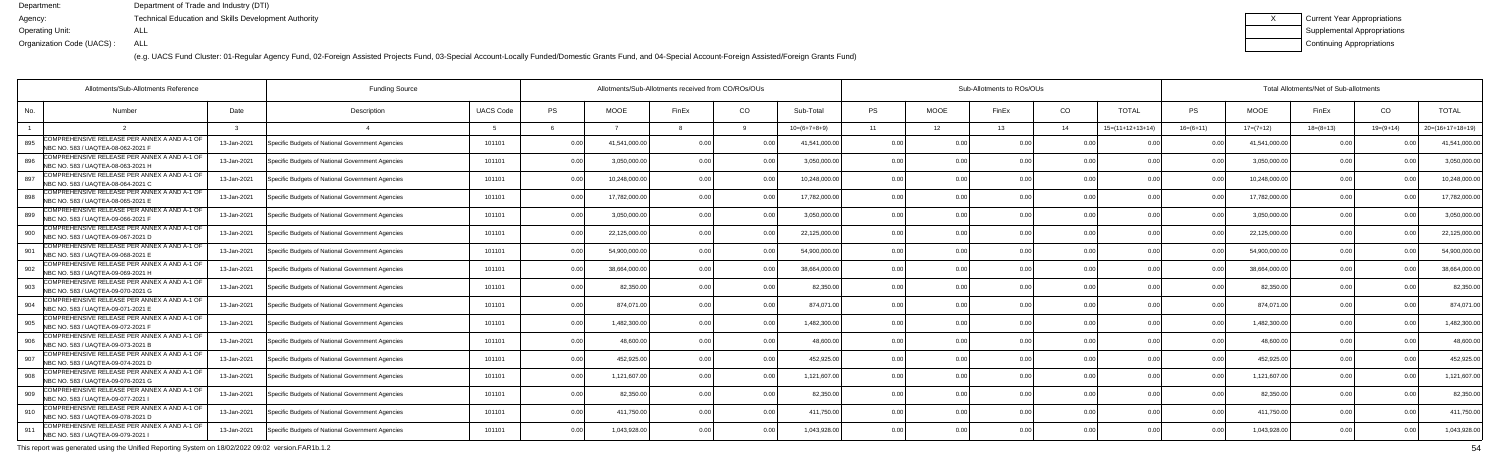(e.g. UACS Fund Cluster: 01-Regular Agency Fund, 02-Foreign Assisted Projects Fund, 03-Special Account-Locally Funded/Domestic Grants Fund, and 04-Special Account-Foreign Assisted/Foreign Grants Fund)

| Current Year Appropriations |
|-----------------------------|
| Supplemental Appropriations |
| Continuing Appropriations   |

| Allotments/Sub-Allotments Reference                                                                         |             | <b>Funding Source</b>                            |                  | Allotments/Sub-Allotments received from CO/ROs/OUs |              |                |                | Sub-Allotments to ROs/OUs |                |             |       |                |                    | Total Allotments/Net of Sub-allotments |               |                |             |                    |  |
|-------------------------------------------------------------------------------------------------------------|-------------|--------------------------------------------------|------------------|----------------------------------------------------|--------------|----------------|----------------|---------------------------|----------------|-------------|-------|----------------|--------------------|----------------------------------------|---------------|----------------|-------------|--------------------|--|
| No.<br><b>Number</b>                                                                                        | Date        | Description                                      | <b>UACS Code</b> | PS                                                 | <b>MOOE</b>  | FinEx          | CO             | Sub-Total                 | <b>PS</b>      | <b>MOOE</b> | FinEx | CO             | <b>TOTAL</b>       | PS                                     | <b>MOOE</b>   | FinEx          | CO          | <b>TOTAL</b>       |  |
|                                                                                                             |             |                                                  |                  |                                                    |              |                |                | $10=(6+7+8+9)$            | 11             | 12          | 13    | 14             | $15=(11+12+13+14)$ | $16=(6+11)$                            | $17=(7+12)$   | $18=(8+13)$    | $19=(9+14)$ | $20=(16+17+18+19)$ |  |
| COMPREHENSIVE RELEASE PER ANNEX A AND A-1 OF<br>912<br>NBC NO. 583 / UAQTEA-09-080-2021 H                   | 13-Jan-2021 | Specific Budgets of National Government Agencies | 101101           | 0.00                                               | 8,906,000.0  | 0.00           |                | 8,906,000.00              | 0.0            |             |       | 0 OC           |                    |                                        | 8,906,000.0   | 0 Q            |             | 8,906,000.0        |  |
| COMPREHENSIVE RELEASE PER ANNEX A AND A-1 OF<br>913<br>NBC NO. 583 / UAQTEA-09-081-2021 F                   | 13-Jan-2021 | Specific Budgets of National Government Agencies | 101101           | 0.00                                               | 13,115,000.0 | 0.00           | 0 <sub>0</sub> | 13,115,000.00             | 0.00           | 0.00        |       | 0.00           | 0.00               | 0.00                                   | 13,115,000.0  | 0.00           |             | 13,115,000.0       |  |
| COMPREHENSIVE RELEASE PER ANNEX A AND A-1 OF<br>914<br>NBC NO. 583 / UAQTEA-09-082-2021 H                   | 13-Jan-2021 | Specific Budgets of National Government Agencies | 101101           | 0.00                                               | 18,975,000.0 | 0.00           | 0.00           | 18,975,000.00             | 0.00           | 0.00        |       | 0.00           | 0.00               | 0 <sub>0</sub>                         | 18,975,000.00 | 0.00           |             | 18,975,000.0       |  |
| COMPREHENSIVE RELEASE PER ANNEX A AND A-1 OF<br>915<br>NBC NO. 583 / UAQTEA-09-083-2021 J                   | 13-Jan-2021 | Specific Budgets of National Government Agencies | 101101           | 0.00                                               | 13,819,000.0 | 0 <sub>0</sub> | 0.0            | 13,819,000.0              | 0.00           | 0.00        |       | 0.00           | 0 <sub>0</sub>     |                                        | 13,819,000.0  | 0.00           |             | 13,819,000.0       |  |
| COMPREHENSIVE RELEASE THROUGH GARO/SARO / LAA<br>916<br>01-001-202                                          | 13-Jan-2021 | Retirement and Life Insurance Premiums           | 104102           | 45,309.96                                          | 0.00         |                | 0 <sub>0</sub> | 45.309.96                 | 0.00           | 0.00        |       | 0 <sub>0</sub> | 0 <sub>0</sub>     | 45,309.96                              |               | 0.00           |             | 45,309.9           |  |
| SUBALLOTMENT FROM 0100000 - Central Office / SUBARO<br>970<br>INO.: BDC 01-001-2021 A / ROVI-2021-02-021    | 12-Apr-2021 | Specific Budgets of National Government Agencies | 101101           | 336,513.81                                         | 0.00         |                | 0.00           | 336,513.81                | 0.00           | 0.00        |       | 0.00           | 0.00               | 336,513.81                             | 0.00          | 0.00           | 0.00        | 336,513.8          |  |
| SUBALLOTMENT FROM 0100000 - Central Office / SUBARO<br>971<br>NO.: BDC 01-001-2021 A / ROVI-2021-02-022     | 12-Apr-2021 | Specific Budgets of National Government Agencies | 101101           | 48,518.85                                          | 0.00         |                | 0.00           | 48,518.8                  | 0.0            | 0.00        |       | 0.00           |                    | 48,518.8                               | 0.0           | 0 Q            |             | 48,518.8           |  |
| SUBALLOTMENT FROM 0100000 - Central Office / SUBAR<br>972<br>NO.: BDC 01-002-2021 A / SARO # 01-002-2021A   | 12-Apr-2021 | Specific Budgets of National Government Agencies | 101101           | 184,071.15                                         | 0.00         |                | 0 <sub>0</sub> | 184,071.1                 | 0.00           | 0.00        |       | 0.00           | 0 <sub>0</sub>     | 184,071.1                              | 0.00          | 0 <sub>0</sub> |             | 184,071.1          |  |
| SUBALLOTMENT FROM 0100000 - Central Office / SUBAR<br>973<br>NO.: BDC 01-002-2021 A / SARO # 01-002-2021A   | 12-Apr-2021 | Specific Budgets of National Government Agencies | 101101           | 138.053.37                                         | 0.00         |                | 0.00           | 138.053.3                 | 0.00           | 0.00        |       | 0.00           | 0.00               | 138,053.37                             | 0.00          | 0.00           | 0.00        | 138,053.3          |  |
| SUBALLOTMENT FROM 0100000 - Central Office / SUBARO<br>974<br>NO.: BDC 01-002-2021 A / SARO # 01-002-2021A  | 12-Apr-2021 | Specific Budgets of National Government Agencies | 101101           | 322,124.52                                         | 0.00         |                | 0.00           | 322,124.52                | 0.00           | 0.00        |       | 0.00           | 0.00               | 322,124.52                             | 0.00          | 0.00           |             | 322,124.5          |  |
| SUBALLOTMENT FROM 0100000 - Central Office / SUBARO<br>975<br>NO.: BDC 01-002-2021 A / SARO # 01-002-2021A  | 12-Apr-2021 | Specific Budgets of National Government Agencies | 101101           | 138,053.37                                         | 0.00         |                | n n            | 138,053.3                 | . 0.0          | ი იი        |       | 0.00           | n nr               | 138,053.37                             |               | . വ            |             | 138,053.3          |  |
| SUBALLOTMENT FROM 0100000 - Central Office / SUBAR<br>976<br>NO.: BDC 01-002-2021 A / SARO # 01-002-2021A   | 12-Apr-2021 | Specific Budgets of National Government Agencies | 101101           | 92.035.58                                          | 0.00         |                | 0.00           | 92.035.58                 | 0.00           | 0.00        |       | 0.00           | 0.00               | 92,035.58                              |               | 0.00           |             | 92,035.5           |  |
| SUBALLOTMENT FROM 0100000 - Central Office / SUBARO<br>977<br>INO.: BDC 01-002-2021 A / SARO # 01-002-2021A | 12-Apr-2021 | Specific Budgets of National Government Agencies | 101101           | 322,124.52                                         | 0.00         |                | 0.00           | 322,124.52                | 0.00           | 0.00        |       | 0.00           | 0 <sub>0</sub>     | 322,124.52                             | 0.00          | 0.00           | 0.00        | 322,124.5          |  |
| SUBALLOTMENT FROM 0100000 - Central Office / SUBAR<br>978<br>NO.: BDC 02-003-2021 A / BDC No. 02-003-2021 A | 12-Apr-2021 | Specific Budgets of National Government Agencies | 101101           | 1,323,694.14                                       | . 0 OC       |                |                | 1,323,694.14              | 0.00           | ი იი        |       | 0.00           |                    | 1,323,694.14                           |               | 0.00           |             | 1,323,694.1        |  |
| SUBALLOTMENT FROM 0100000 - Central Office / SUBARO<br>979<br>NO.: BDC 02-008-2021 B / ROVI-2021-03-057     | 12-Apr-2021 | Specific Budgets of National Government Agencies | 101101           | 0.00                                               | 15,874.50    |                | 0.00           | 15,874.50                 | 0.00           | 0.00        |       | 0.00           | 0.00               | 0 <sub>0</sub>                         | 15,874.50     | 0.00           |             | 15,874.5           |  |
| SUBALLOTMENT FROM 0100000 - Central Office / SUBAR<br>980<br>NO.: BDC 02-008-2021 B / ROVI-2021-03-058      | 12-Apr-2021 | Specific Budgets of National Government Agencies | 101101           | 0.00                                               | 8,690.00     | 0.00           | 0.00           | 8.690.00                  | 0.00           | 0.00        |       | 0.00           | 0.00               | 0.00                                   | 8,690.00      | 0.00           | 0.00        | 8,690.00           |  |
| SUBALLOTMENT FROM 0100000 - Central Office / SUBARO<br>981<br>NO.: BDC 02-008-2021 B / ROVI-2021-03-059     | 12-Apr-2021 | Specific Budgets of National Government Agencies | 101101           | 0.00                                               | 9,911.74     |                | 0 <sub>0</sub> | 9.911.74                  | 0 <sub>0</sub> | 0.OO        |       | 0 <sub>0</sub> | 0 <sub>0</sub>     |                                        | 9,911.7       | 0.00           |             | 9,911.7            |  |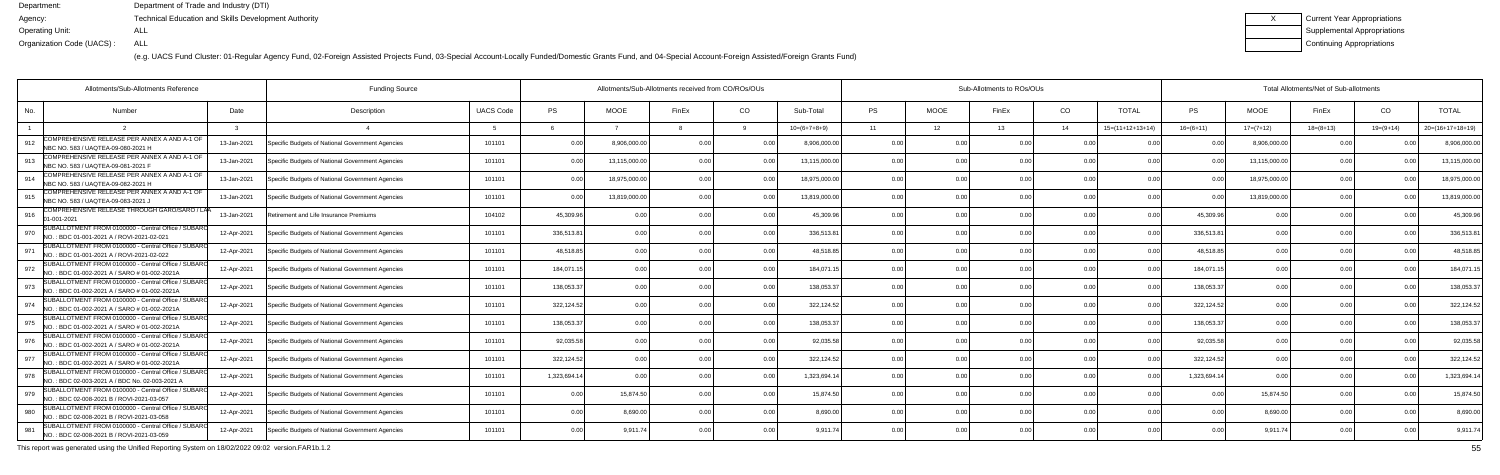(e.g. UACS Fund Cluster: 01-Regular Agency Fund, 02-Foreign Assisted Projects Fund, 03-Special Account-Locally Funded/Domestic Grants Fund, and 04-Special Account-Foreign Assisted/Foreign Grants Fund)

| Current Year Appropriations |
|-----------------------------|
| Supplemental Appropriations |
| Continuing Appropriations   |

| Allotments/Sub-Allotments Reference                                                                       |             | <b>Funding Source</b>                            |                  | Allotments/Sub-Allotments received from CO/ROs/OUs |                |       |      |                |           |             | Sub-Allotments to ROs/OUs |                |                    | Total Allotments/Net of Sub-allotments |             |             |             |                    |  |  |
|-----------------------------------------------------------------------------------------------------------|-------------|--------------------------------------------------|------------------|----------------------------------------------------|----------------|-------|------|----------------|-----------|-------------|---------------------------|----------------|--------------------|----------------------------------------|-------------|-------------|-------------|--------------------|--|--|
| No.<br><b>Number</b>                                                                                      | Date        | Description                                      | <b>UACS Code</b> | <b>PS</b>                                          | <b>MOOE</b>    | FinEx | CO   | Sub-Total      | <b>PS</b> | <b>MOOE</b> | FinEx                     | CO             | <b>TOTAL</b>       | PS                                     | <b>MOOE</b> | FinEx       | CO          | <b>TOTAL</b>       |  |  |
|                                                                                                           |             |                                                  |                  |                                                    |                |       |      | $10=(6+7+8+9)$ | 11        | 12          | 13                        | 14             | $15=(11+12+13+14)$ | $16=(6+11)$                            | $17=(7+12)$ | $18=(8+13)$ | $19=(9+14)$ | $20=(16+17+18+19)$ |  |  |
| SUBALLOTMENT FROM 0100000 - Central Office / SUBARO<br>982<br>NO.: BDC 02-009-2021 A / BDC 02-009-2021 A  | 12-Apr-2021 | Specific Budgets of National Government Agencies | 101101           | 97,725.72                                          | 0.0            |       | 0.0  | 97,725.72      | 0.00      | 0.00        |                           | 0 <sub>0</sub> |                    | 97,725.7                               | 0.00        |             |             | 97,725.72          |  |  |
| SUBALLOTMENT FROM 0100000 - Central Office / SUBAR(<br>983<br>NO.: BDC 02-009-2021 A / BDC 02-009-2021 A  | 12-Apr-2021 | Specific Budgets of National Government Agencies | 101101           | 47,575.77                                          | 0.00           |       | 0.00 | 47,575.77      | 0.00      | 0.00        |                           | 0.00           | 0 <sub>0</sub>     | 47,575.7                               | 0.00        | 0.00        |             | 47,575.7           |  |  |
| SUBALLOTMENT FROM 0100000 - Central Office / SUBARO<br>984<br>NO.: BDC 02-009-2021 A / BDC 02-009-2021 A  | 12-Apr-2021 | Specific Budgets of National Government Agencies | 101101           | 142,727.31                                         | 0.00           |       | 0.00 | 142,727.31     | 0.00      | 0.00        |                           | 0.00           | 0 <sub>0</sub>     | 142,727.31                             | 0.00        | 0.00        |             | 142,727.3          |  |  |
| SUBALLOTMENT FROM 0100000 - Central Office / SUBARO<br>985<br>NO.: BDC 02-009-2021 A / BDC 02-009-2021 A  | 12-Apr-2021 | Specific Budgets of National Government Agencies | 101101           | 55,632.00                                          | 0.00           |       | 0.0  | 55,632.00      | 0.00      | 0.00        |                           | 0.00           |                    | 55,632.0                               | 0.00        | 0.00        |             | 55,632.0           |  |  |
| SUBALLOTMENT FROM 0100000 - Central Office / SUBARO<br>986<br>NO.: BDC 02-009-2021 A / BDC 02-009-2021 A  | 12-Apr-2021 | Specific Budgets of National Government Agencies | 101101           | 447,604.05                                         | 0.00           |       | 0.00 | 447,604.05     | 0.00      | 0.00        |                           | 0.00           | 0 <sub>0</sub>     | 447,604.05                             | 0.00        | 0.00        |             | 447,604.0          |  |  |
| SUBALLOTMENT FROM 0100000 - Central Office / SUBAR<br>987<br>NO.: BDC 02-010-2021 A / LAA No. 2021-03-034 | 12-Apr-2021 | Specific Budgets of National Government Agencies | 101101           | 190.614.12                                         | 0.00           |       | 0.00 | 190.614.12     | 0.00      | 0.00        |                           | 0.00           |                    | 190,614.1                              | 0.00        | 0.00        |             | 190,614.12         |  |  |
| SUBALLOTMENT FROM 0100000 - Central Office / SUBARO<br>988<br>NO.: BDC 02-011-2021 A / LAA 2021-03-003    | 12-Apr-2021 | Specific Budgets of National Government Agencies | 101101           | 91,157.22                                          | 0.00           |       | 0.00 | 91,157.22      | 0.00      | 0.00        |                           | 0.00           |                    | 91,157.22                              | 0.00        | 0.00        |             | 91,157.22          |  |  |
| SUBALLOTMENT FROM 0100000 - Central Office / SUBARO<br>989<br>NO.: BDC 02-011-2021 A / LAA 2021-03-004    | 12-Apr-2021 | Specific Budgets of National Government Agencies | 101101           | 92,155.78                                          | 0 <sub>0</sub> |       | 0.00 | 92,155.78      | 0.00      | 0.00        |                           | 0 <sub>0</sub> |                    | 92,155.78                              | 0.00        | 0.00        |             | 92,155.7           |  |  |
| SUBALLOTMENT FROM 0100000 - Central Office / SUBAR<br>990<br>NO.: BDC 02-011-2021 A / LAA 2021-03-005     | 12-Apr-2021 | Specific Budgets of National Government Agencies | 101101           | 47,575.77                                          | 0.00           |       | 0.00 | 47,575.77      | 0.00      | 0.00        |                           | 0.00           | 0.0(               | 47,575.7                               | 0.00        | 0.00        |             | 47,575.77          |  |  |
| SUBALLOTMENT FROM 0100000 - Central Office / SUBARO<br>991<br>NO.: BDC 02-011-2021 A / LAA 2021-03-006    | 12-Apr-2021 | Specific Budgets of National Government Agencies | 101101           | 47,575.77                                          | 0.00           |       | 0.00 | 47,575.7       | 0.00      | 0.00        |                           | 0.00           | 0.0(               | 47,575.7                               | 0.00        | 0.00        |             | 47,575.7           |  |  |
| SUBALLOTMENT FROM 0100000 - Central Office / SUBARO<br>992<br>NO.: BDC 02-011-2021 A / LAA 2021-03-007    | 12-Apr-2021 | Specific Budgets of National Government Agencies | 101101           | 158,437.98                                         | 0.00           |       | 0.0  | 158,437.9      | 0.00      | 0.00        |                           | 0 <sub>0</sub> |                    | 158,437.9                              | 0.00        | 0.00        |             | 158,437.9          |  |  |
| SUBALLOTMENT FROM 0100000 - Central Office / SUBARO<br>993<br>NO.: BDC 02-013-2021 A / 03-001-2021        | 12-Apr-2021 | Specific Budgets of National Government Agencies | 101101           | 190,303.08                                         | 0.00           |       | 0.00 | 190.303.08     | 0.00      | 0.00        |                           | 0 <sub>0</sub> |                    | 190,303.0                              | 0.00        | 0.00        |             | 190,303.0          |  |  |
| SUBALLOTMENT FROM 0100000 - Central Office / SUBARO<br>994<br>NO.: BDC 02-013-2021 A / 03-002-2021        | 12-Apr-2021 | Specific Budgets of National Government Agencies | 101101           | 761,212.32                                         | 0.00           |       | 0.00 | 761,212.32     | 0.00      | 0.00        |                           | 0.00           | $\Omega$           | 761,212.32                             | 0.00        | 0.00        |             | 761,212.32         |  |  |
| SUBALLOTMENT FROM 0100000 - Central Office / SUBARO<br>995<br>NO.: BDC 02-013-2021 A / 03-003-2021        | 12-Apr-2021 | Specific Budgets of National Government Agencies | 101101           | 95,151.54                                          | 0.00           |       | 0.0  | 95,151.54      | 0.00      | 0.00        |                           | 0 <sub>0</sub> |                    | 95,151.54                              | 0.00        | 0.00        |             | 95,151.5           |  |  |
| SUBALLOTMENT FROM 0100000 - Central Office / SUBARO<br>996<br>NO.: BDC 02-013-2021 A / 03-004-2021        | 12-Apr-2021 | Specific Budgets of National Government Agencies | 101101           | 47,575.77                                          | 0.00           |       | 0.00 | 47,575.7       | 0.00      | 0.00        |                           | 0.00           | 0 <sub>0</sub>     | 47,575.7                               | 0.00        | 0.00        |             | 47,575.7           |  |  |
| SUBALLOTMENT FROM 0100000 - Central Office / SUBARO<br>997<br>NO.: BDC 02-013-2021 A / 03-005-2001        | 12-Apr-2021 | Specific Budgets of National Government Agencies | 101101           | 47,575.77                                          | 0.00           |       | 0.00 | 47,575.77      | 0.00      | 0.00        | n nr                      | 0.00           | 0.00               | 47,575.77                              | 0.00        | 0.00        | n no        | 47,575.77          |  |  |
| SUBALLOTMENT FROM 0100000 - Central Office / SUBARO<br>998<br>NO.: BDC 02-013-2021 A / 03-006-2021        | 12-Apr-2021 | Specific Budgets of National Government Agencies | 101101           | 47,575.77                                          | 0.00           |       | 0.00 | 47,575.77      | 0.00      | 0.00        |                           | 0 <sub>0</sub> |                    | 47,575.7                               | 0.00        | 0.00        |             | 47,575.77          |  |  |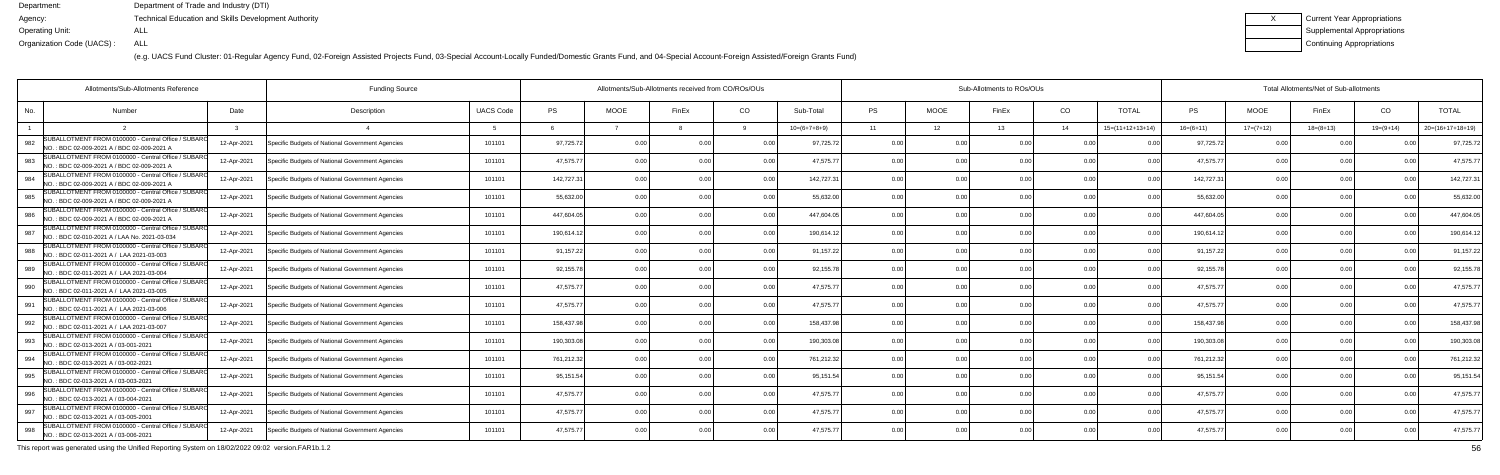(e.g. UACS Fund Cluster: 01-Regular Agency Fund, 02-Foreign Assisted Projects Fund, 03-Special Account-Locally Funded/Domestic Grants Fund, and 04-Special Account-Foreign Assisted/Foreign Grants Fund)

| Current Year Appropriations |
|-----------------------------|
| Supplemental Appropriations |
| Continuing Appropriations   |

| Allotments/Sub-Allotments Reference                                                                            |             | <b>Funding Source</b>                            |                  | Allotments/Sub-Allotments received from CO/ROs/OUs |             |       |                |                |                |             | Sub-Allotments to ROs/OUs |                 |                            | Total Allotments/Net of Sub-allotments |                |             |             |                    |  |  |
|----------------------------------------------------------------------------------------------------------------|-------------|--------------------------------------------------|------------------|----------------------------------------------------|-------------|-------|----------------|----------------|----------------|-------------|---------------------------|-----------------|----------------------------|----------------------------------------|----------------|-------------|-------------|--------------------|--|--|
| No.<br>Number                                                                                                  | Date        | Description                                      | <b>UACS Code</b> | <b>PS</b>                                          | <b>MOOE</b> | FinEx | CO.            | Sub-Total      | <b>PS</b>      | <b>MOOE</b> | FinEx                     | CO <sub>.</sub> | <b>TOTAL</b>               | <b>PS</b>                              | <b>MOOE</b>    | FinEx       | CO          | <b>TOTAL</b>       |  |  |
|                                                                                                                |             |                                                  | -5               | 6                                                  |             |       |                | $10=(6+7+8+9)$ | 11             | 12          | 13                        | 14              | $15=(11+12+13+14)$         | $16=(6+11)$                            | $17=(7+12)$    | $18=(8+13)$ | $19=(9+14)$ | $20=(16+17+18+19)$ |  |  |
| SUBALLOTMENT FROM 0100000 - Central Office / SUBARO<br>999<br>NO.: BDC 02-013-2021 A / 03-007-2021             | 12-Apr-2021 | Specific Budgets of National Government Agencies | 101101           | 237,878.85                                         | 0.00        |       |                | 237,878.8      | 0.0            |             |                           | 0.00            |                            | 237,878.8                              |                |             |             | 237,878.8          |  |  |
| SUBALLOTMENT FROM 0100000 - Central Office / SUBARO<br>1000<br>INO.: BDC 03-018-2021 A / BDC No. 03-018-2021 A | 12-Apr-2021 | Specific Budgets of National Government Agencies | 101101           | 47,575.77                                          | 0.00        |       | 0.00           | 47,575.7       | 0.00           | 0.00        |                           | 0.00            | 0 <sub>0</sub>             | 47,575.77                              | 0.00           | n n         | n no        | 47,575.7           |  |  |
| SUBALLOTMENT FROM 0100000 - Central Office / SUBAR<br>1001<br>NO.: BDC 03-019-2021 A / BDC 03-019-2021 A       | 12-Apr-2021 | Specific Budgets of National Government Agencies | 101101           | 153,201.09                                         | 0.00        |       | 0.00           | 153,201.09     | 0.00           | 0.00        |                           | 0.00            | 0.00                       | 153,201.09                             | 0.00           | 0.00        | 0.00        | 153,201.0          |  |  |
| SUBALLOTMENT FROM 0100000 - Central Office / SUBARO<br>1002<br>NO.: BDC 03-021-2021 B / BDC No. 03-021-2021 B  | 12-Apr-2021 | Specific Budgets of National Government Agencies | 101101           | 0.00                                               | 31,500.00   |       | 0.00           | 31,500.00      | 0.00           | 0.00        |                           | 0.00            | 0.00                       | 0.00                                   | 31,500.00      | 0.00        |             | 31,500.0           |  |  |
| SUBALLOTMENT FROM 0100000 - Central Office / SUBARO<br>1003<br>INO.: BDC No: 03-022-2021 C / ROVI-2021-04-066  | 12-Apr-2021 | Specific Budgets of National Government Agencies | 101101           | 1,208,945.28                                       | 0.00        |       | 0.00           | 1,208,945.28   | 0.00           | 0.00        |                           | 0.00            | 0 <sub>0</sub>             | 1,208,945.28                           |                | 0.0         |             | 1,208,945.2        |  |  |
| SUBALLOTMENT FROM 0100000 - Central Office / SUBAR<br>1004<br>NO.: BDC No: 03-022-2021 C / ROVI-2021-04-067    | 12-Apr-2021 | Specific Budgets of National Government Agencies | 101101           | 103,008.00                                         | 0.00        |       | 0 <sub>0</sub> | 103,008.00     | 0.00           | 0.00        |                           | 0.00            | 0.00                       | 103,008.00                             | 0 <sub>0</sub> | 0.00        |             | 103,008.0          |  |  |
| 1005 SARO-BMB-A-21-0000917 / BDC 04-060-2021 E                                                                 | 30-Apr-2021 | Retirement and Life Insurance Premiums           | 104102           | 33,030.72                                          | 0.00        |       | 0.00           | 33,030.72      | 0.00           | 0.00        |                           | 0.00            | 0.00                       | 33,030.72                              | 0.00           | 0.00        | 0.00        | 33,030.72          |  |  |
| 1006   SARO-BMB-A-21-0001061 / BDC 04-061-2021 D                                                               | 30-Apr-2021 | Retirement and Life Insurance Premiums           | 104102           | 28,081.08                                          | 0.00        |       | 0.00           | 28,081.08      | 0.00           | 0.00        |                           | 0.00            | n nr                       | 28,081.08                              | 0.00           |             | n nn        | 28,081.0           |  |  |
| 1007   SARO-BMB-A-21-0002056 / BDC 05-087-2021 F                                                               | 14-May-2021 | Retirement and Life Insurance Premiums           | 104102           | 83,565.00                                          | 0.00        |       | 0.00           | 83,565.00      | 0.00           | 0.00        |                           | 0.00            | 0.00                       | 83,565.00                              | 0.00           | 0.00        | 0.00        | 83,565.0           |  |  |
| SUBALLOTMENT FROM 0100000 - Central Office / SUBARO<br>1008<br>NO.: BDC 04-024-2021 B / BDC 04-024-2021B       | 15-Jul-2021 | Specific Budgets of National Government Agencies | 101101           | 210,379.09                                         | 0.00        |       | 0.00           | 210,379.09     | 0.0            | 0.00        |                           | 0.00            | 0 <sup>0<sup>c</sup></sup> | 210,379.09                             |                | 0.0         |             | 210,379.0          |  |  |
| SUBALLOTMENT FROM 0100000 - Central Office / SUBARO<br>1009<br>NO.: BDC 04-028-2021 B / SARO # 04-028-2021B    | 16-Jul-2021 | Specific Budgets of National Government Agencies | 101101           | 272,341.05                                         | 0.00        |       | 0 <sub>0</sub> | 272,341.05     | 0 <sub>0</sub> | 0.00        |                           | 0.00            | 0.00                       | 272,341.0                              | 0.00           | 0.00        | n no        | 272,341.0          |  |  |
| SUBALLOTMENT FROM 0100000 - Central Office / SUBAR<br>1010<br>NO.: BDC 04-028-2021 B / SARO # 04-028-2021B     | 16-Jul-2021 | Specific Budgets of National Government Agencies | 101101           | 76,582.74                                          | 0.00        |       | 0.00           | 76,582.74      | 0.00           | 0.00        |                           | 0.00            | 0 <sub>0</sub>             | 76,582.74                              | 0.00           | 0.00        | 0.00        | 76,582.74          |  |  |
| SUBALLOTMENT FROM 0100000 - Central Office / SUBARO<br>1011<br>NO.: BDC 04-028-2021 B / SARO # 04-028-2021E    | 16-Jul-2021 | Specific Budgets of National Government Agencies | 101101           | 17,269.22                                          | 0.00        |       | 0.00           | 17,269.22      | 0.00           | 0.00        |                           | 0.00            | n nr                       | 17,269.22                              | 0.00           | 0 Q         |             | 17,269.2           |  |  |
| SUBALLOTMENT FROM 0100000 - Central Office / SUBAR<br>1012<br>NO.: BDC 04-030-2021 B / BDC No. 04-030-2021 B   | 16-Jul-2021 | Specific Budgets of National Government Agencies | 101101           | 65,609.77                                          | 0.00        |       | 0 <sub>0</sub> | 65,609.7       | 0.00           | 0.00        |                           | 0.00            |                            | 65,609.77                              | 0 <sub>0</sub> | n n         |             | 65,609.7           |  |  |
| SUBALLOTMENT FROM 0100000 - Central Office / SUBARO<br>1013<br>NO.: BDC 04-031-2021 B / 04-008-2021            | 16-Jul-2021 | Specific Budgets of National Government Agencies | 101101           | 262,439.08                                         | 0.00        |       | 0.00           | 262,439.08     | 0.00           | 0.00        |                           | 0.00            | 0.00                       | 262,439.08                             | 0.00           | 0.00        |             | 262,439.0          |  |  |
| SUBALLOTMENT FROM 0100000 - Central Office / SUBARO<br>1014<br>NO.: BDC 04-031-2021 B / 04-009-2021            | 16-Jul-2021 | Specific Budgets of National Government Agencies | 101101           | 1,049,756.32                                       | 0.00        | 0.00  | 0.00           | 1,049,756.32   | 0.00           | 0.00        | 0.00                      | 0.00            | 0.00                       | 1,049,756.32                           | 0.00           | 0.00        | 0.00        | 1,049,756.3        |  |  |
| SUBALLOTMENT FROM 0100000 - Central Office / SUBARO<br>1015<br>NO.: BDC 04-031-2021 B / 04-010-2021            | 16-Jul-2021 | Specific Budgets of National Government Agencies | 101101           | 131,219.54                                         | 0.00        |       | 0.00           | 131,219.54     | 0 <sub>0</sub> | 0.00        |                           | 0.00            |                            | 131,219.54                             |                | 0.00        |             | 131,219.54         |  |  |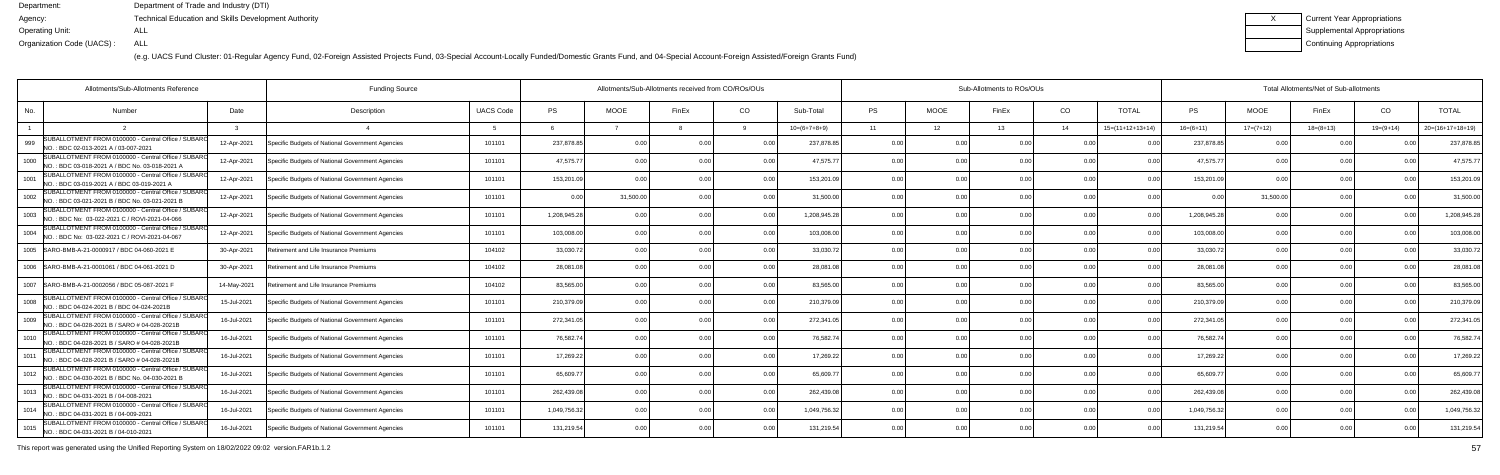(e.g. UACS Fund Cluster: 01-Regular Agency Fund, 02-Foreign Assisted Projects Fund, 03-Special Account-Locally Funded/Domestic Grants Fund, and 04-Special Account-Foreign Assisted/Foreign Grants Fund)

| Current Year Appropriations |
|-----------------------------|
| Supplemental Appropriations |
| Continuing Appropriations   |

| Allotments/Sub-Allotments Reference                                                                         |             | <b>Funding Source</b>                            |                  | Allotments/Sub-Allotments received from CO/ROs/OUs |                |       |                |                |           |             | Sub-Allotments to ROs/OUs |                |                    | Total Allotments/Net of Sub-allotments |             |               |             |                    |  |  |
|-------------------------------------------------------------------------------------------------------------|-------------|--------------------------------------------------|------------------|----------------------------------------------------|----------------|-------|----------------|----------------|-----------|-------------|---------------------------|----------------|--------------------|----------------------------------------|-------------|---------------|-------------|--------------------|--|--|
| No.<br>Number                                                                                               | Date        | Description                                      | <b>UACS Code</b> | <b>PS</b>                                          | <b>MOOE</b>    | FinEx | CO             | Sub-Total      | <b>PS</b> | <b>MOOE</b> | FinEx                     | CO             | <b>TOTAL</b>       | <b>PS</b>                              | <b>MOOE</b> | FinEx         | CO          | <b>TOTAL</b>       |  |  |
|                                                                                                             |             |                                                  |                  |                                                    |                |       |                | $10=(6+7+8+9)$ | 11        | 12          | 13                        | 14             | $15=(11+12+13+14)$ | $16=(6+11)$                            | $17=(7+12)$ | $18=(8+13)$   | $19=(9+14)$ | $20=(16+17+18+19)$ |  |  |
| SUBALLOTMENT FROM 0100000 - Central Office / SUBARO<br>1016<br>NO.: BDC 04-031-2021 B / 04-012-2021         | 16-Jul-2021 | Specific Budgets of National Government Agencies | 101101           | 65,609.7                                           | 0 <sub>0</sub> |       | 0 <sub>0</sub> | 65.609.7       | 0.00      | 0 O         |                           |                |                    | 65,609.7                               |             |               |             | 65,609.7           |  |  |
| SUBALLOTMENT FROM 0100000 - Central Office / SUBARO<br>1017<br>NO.: BDC 04-031-2021 B / 04-013-2021         | 16-Jul-2021 | Specific Budgets of National Government Agencies | 101101           | 65,609.77                                          | 0.00           |       | 0.00           | 65,609.7       | 0.00      | 0.00        |                           | 0.00           |                    | 65,609.7                               | 0.00        | 0.00          | 0.00        | 65,609.7           |  |  |
| SUBALLOTMENT FROM 0100000 - Central Office / SUBARO<br>1018<br>NO.: BDC 04-031-2021 B / 04-014-2021         | 16-Jul-2021 | Specific Budgets of National Government Agencies | 101101           | 328,048.85                                         | 0.00           |       | 0.00           | 328,048.85     | 0.00      | 0.00        |                           | 0.00           | 0.00               | 328,048.8                              | 0.00        | 0.00          | 0.00        | 328,048.85         |  |  |
| SUBALLOTMENT FROM 0100000 - Central Office / SUBARO<br>1019<br>NO.: BDC 04-031-2021 B / 04-11-2021          | 16-Jul-2021 | Specific Budgets of National Government Agencies | 101101           | 65,609.7                                           | 0.00           |       | 0.0            | 65,609.7       | 0.00      | 0.00        |                           | 0.00           |                    | 65,609.7                               | 0.0         | 0.00          |             | 65,609.7           |  |  |
| SUBALLOTMENT FROM 0100000 - Central Office / SUBARO<br>1020<br>NO.: BDC 04-032-2021 B / BDC 04-032-2021 B   | 16-Jul-2021 | Specific Budgets of National Government Agencies | 101101           | 1,817,304.14                                       | 0.00           |       | 0.00           | 1,817,304.14   | 0.00      | 0.00        |                           | 0 <sub>0</sub> | 0.00               | 1,817,304.14                           | 0.00        | 0.00          | 0.00        | 1,817,304.         |  |  |
| SUBALLOTMENT FROM 0100000 - Central Office / SUBAR(<br>1021<br>INO.: BDC 04-033-2021 D / LAA -2021-04-009   | 16-Jul-2021 | Specific Budgets of National Government Agencies | 101101           | 131,219.54                                         | 0.00           |       | 0.00           | 131,219.54     | 0.00      | 0.00        |                           | 0 <sub>0</sub> | 0.00               | 131,219.54                             | 0.00        | 0.00          | 0.00        | 131,219.54         |  |  |
| SUBALLOTMENT FROM 0100000 - Central Office / SUBARO<br>1022<br>NO.: BDC 04-033-2021 D / LAA-2021-04-010     | 16-Jul-2021 | Specific Budgets of National Government Agencies | 101101           | 131,219.54                                         | 0.00           |       | 0.00           | 131,219.54     | 0.00      | 0.00        |                           | 0.00           |                    | 131,219.54                             | 0.00        | 0.00          |             | 131,219.5          |  |  |
| SUBALLOTMENT FROM 0100000 - Central Office / SUBARO<br>1023<br>NO.: BDC 04-033-2021 D / LAA-2021-04-012     | 16-Jul-2021 | Specific Budgets of National Government Agencies | 101101           | 65,609.77                                          | 0.00           |       | 0.00           | 65.609.7       | 0.00      | 0.00        |                           | 0 <sub>0</sub> |                    | 65,609.7                               | 0.00        | 0.00          | 0.00        | 65,609.7           |  |  |
| SUBALLOTMENT FROM 0100000 - Central Office / SUBAR(<br>1024<br>INO.: BDC 04-033-2021 D / LAA-2021-04-013    | 16-Jul-2021 | Specific Budgets of National Government Agencies | 101101           | 217,153.98                                         | 0.00           |       | 0.00           | 217,153.9      | 0.00      | 0.00        |                           | 0 <sub>0</sub> | 0.00               | 217,153.9                              | 0.00        | 0.00          | 0.00        | 217,153.9          |  |  |
| SUBALLOTMENT FROM 0100000 - Central Office / SUBARO<br>1025<br>NO.: BDC 04-033-2021 D / LAA-2021-04-11      | 16-Jul-2021 | Specific Budgets of National Government Agencies | 101101           | 65,609.77                                          | 0.00           |       | 0.00           | 65,609.7       | 0.00      | 0.00        |                           | 0.00           | n no               | 65,609.7                               | 0.00        | 0.00          |             | 65,609.7           |  |  |
| SUBALLOTMENT FROM 0100000 - Central Office / SUBARO<br>1026<br>NO.: BDC 04-035-2021 B / BDC 04-035-2021 B   | 19-Jul-2021 | Specific Budgets of National Government Agencies | 101101           | 76,032.00                                          | 0.00           |       | 0.00           | 76,032.00      | 0.00      | 0.00        |                           | 0 <sub>0</sub> | n no               | 76,032.0                               |             | 0.00          |             | 76,032.0           |  |  |
| SUBALLOTMENT FROM 0100000 - Central Office / SUBARO<br>1027<br>NO.: BDC 04-035-2021 B / BDC 04-035-2021 B   | 19-Jul-2021 | Specific Budgets of National Government Agencies | 101101           | 615,614.05                                         | 0.00           |       | 0.00           | 615.614.05     | 0.00      | 0.00        |                           | 0.00           | 0.00               | 615,614.0                              | 0.00        | 0.00          | 0.00        | 615,614.0          |  |  |
| SUBALLOTMENT FROM 0100000 - Central Office / SUBARO<br>1028<br>NO.: BDC 04-035-2021 B / BDC 04-035-2021 B   | 19-Jul-2021 | Specific Budgets of National Government Agencies | 101101           | 134,735.93                                         | 0.00           |       | 0.00           | 134,735.93     | 0.00      | 0.00        |                           | 0 <sub>0</sub> | 0.00               | 134,735.93                             | 0.00        | 0.00          | 0.00        | 134,735.9          |  |  |
| SUBALLOTMENT FROM 0100000 - Central Office / SUBARO<br>1029<br>NO.: BDC 04-035-2021 B / BDC 04-035-2021 B   | 19-Jul-2021 | Specific Budgets of National Government Agencies | 101101           | 65,609.7                                           | 0.00           |       | 0.00           | 65,609.7       | 0.00      | 0.00        |                           | 0 <sub>0</sub> |                    | 65,609.7                               | 0.00        | $\cap$ $\cap$ |             | 65,609.7           |  |  |
| SUBALLOTMENT FROM 0100000 - Central Office / SUBARO<br>1030<br>INO.: BDC 04-035-2021 B / BDC 04-035-2021 B  | 19-Jul-2021 | Specific Budgets of National Government Agencies | 101101           | 197,100.12                                         | 0.00           |       | 0.00           | 197.100.12     | 0.00      | 0.00        |                           | 0 <sub>0</sub> |                    | 197,100.12                             | 0.00        | 0.00          |             | 197,100.1          |  |  |
| SUBALLOTMENT FROM 0100000 - Central Office / SUBAR<br>1031<br>NO.: BDC 04-038-2021 C / SARO # 04-038-2021C  | 19-Jul-2021 | Specific Budgets of National Government Agencies | 101101           | 201,763.16                                         | 0.00           |       | 0.00           | 201,763.1      | 0.00      | 0.00        |                           | 0.00           | 0.00               | 201,763.1                              | 0.00        | 0.00          | 0.00        | 201,763.1          |  |  |
| SUBALLOTMENT FROM 0100000 - Central Office / SUBARO<br>1032<br>NO.: BDC 04-038-2021 C / SARO # 04-038-2021C | 19-Jul-2021 | Specific Budgets of National Government Agencies | 101101           | 134,508.77                                         | 0.00           |       | 0.00           | 134,508.7      | 0.00      | 0.00        |                           | 0 <sub>0</sub> |                    | 134,508.7                              | 0.00        | 0.00          |             | 134,508.7          |  |  |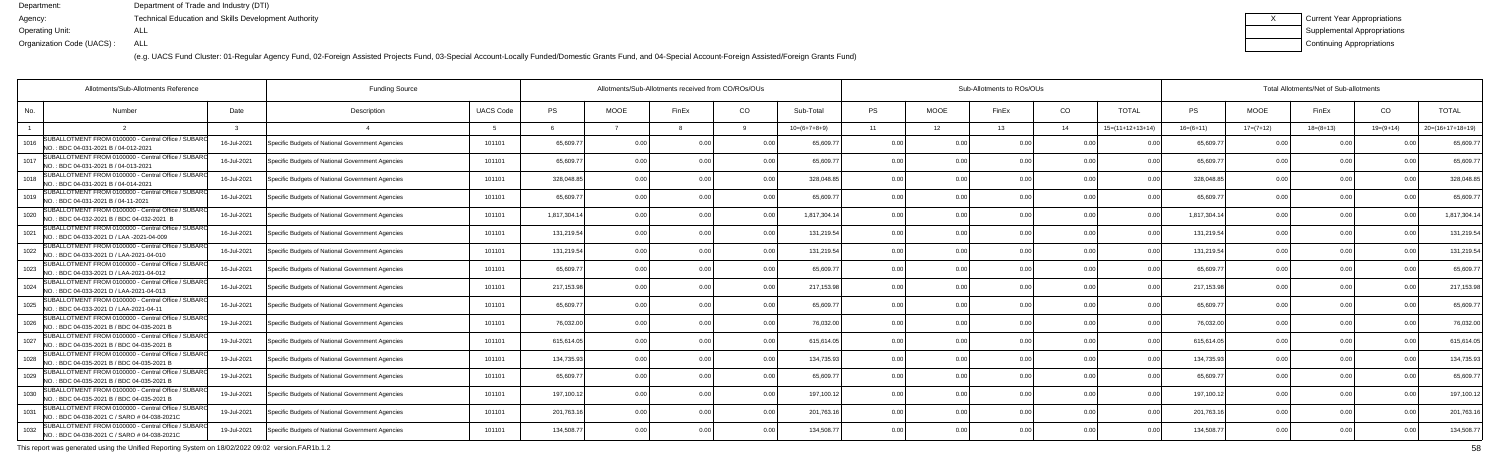(e.g. UACS Fund Cluster: 01-Regular Agency Fund, 02-Foreign Assisted Projects Fund, 03-Special Account-Locally Funded/Domestic Grants Fund, and 04-Special Account-Foreign Assisted/Foreign Grants Fund)

| Current Year Appropriations |
|-----------------------------|
| Supplemental Appropriations |
| Continuing Appropriations   |

| Allotments/Sub-Allotments Reference                                                                           |             | <b>Funding Source</b>                            |                  | Allotments/Sub-Allotments received from CO/ROs/OUs |                |       |      |                |           |             | Sub-Allotments to ROs/OUs |                |                    | Total Allotments/Net of Sub-allotments |             |             |                |                    |  |  |
|---------------------------------------------------------------------------------------------------------------|-------------|--------------------------------------------------|------------------|----------------------------------------------------|----------------|-------|------|----------------|-----------|-------------|---------------------------|----------------|--------------------|----------------------------------------|-------------|-------------|----------------|--------------------|--|--|
| No.<br><b>Number</b>                                                                                          | Date        | Description                                      | <b>UACS Code</b> | <b>PS</b>                                          | <b>MOOE</b>    | FinEx | CO   | Sub-Total      | <b>PS</b> | <b>MOOE</b> | FinEx                     | CO             | <b>TOTAL</b>       | PS                                     | <b>MOOE</b> | FinEx       | CO             | <b>TOTAL</b>       |  |  |
|                                                                                                               |             |                                                  |                  |                                                    |                |       |      | $10=(6+7+8+9)$ | 11        | 12          | 13                        | - 14           | $15=(11+12+13+14)$ | $16=(6+11)$                            | $17=(7+12)$ | $18=(8+13)$ | $19=(9+14)$    | $20=(16+17+18+19)$ |  |  |
| SUBALLOTMENT FROM 0100000 - Central Office / SUBARO<br>1033<br>NO.: BDC 04-038-2021 C / SARO # 04-038-2021C   | 19-Jul-2021 | Specific Budgets of National Government Agencies | 101101           | 470,780.70                                         | 0.0            |       | 0.0  | 470.780.7      | 0.00      | 0.00        |                           | 0 <sub>0</sub> |                    | 470,780.7                              | 0.00        |             |                | 470,780.7          |  |  |
| SUBALLOTMENT FROM 0100000 - Central Office / SUBARO<br>1034<br>INO.: BDC 04-038-2021 C / SARO # 04-038-2021C  | 19-Jul-2021 | Specific Budgets of National Government Agencies | 101101           | 470,780.70                                         | 0.00           |       | 0.00 | 470,780.7      | 0.00      | 0.00        |                           | 0.00           | 0 <sub>0</sub>     | 470,780.70                             | 0.00        | 0.00        |                | 470,780.7          |  |  |
| SUBALLOTMENT FROM 0100000 - Central Office / SUBARO<br>1035<br>NO.: BDC 04-038-2021 C / SARO # 04-038-2021C   | 19-Jul-2021 | Specific Budgets of National Government Agencies | 101101           | 269,017.54                                         | 0.00           |       | 0.00 | 269,017.54     | 0.00      | 0.00        |                           | 0.00           | 0 <sub>0</sub>     | 269,017.54                             | 0.00        | 0.00        |                | 269,017.54         |  |  |
| SUBALLOTMENT FROM 0100000 - Central Office / SUBARO<br>1036<br>NO.: BDC 04-038-2021 C / SARO # 04-038-2021C   | 19-Jul-2021 | Specific Budgets of National Government Agencies | 101101           | 201,763.16                                         | 0.00           |       | 0.0  | 201,763.1      | 0.00      | 0.00        |                           | 0.00           |                    | 201,763.16                             | 0.00        | 0.00        |                | 201,763.1          |  |  |
| SUBALLOTMENT FROM 0100000 - Central Office / SUBARO<br>1037<br>NO.: BDC 04-056-2021 F / LAA-2021-05-015       | 19-Jul-2021 | Specific Budgets of National Government Agencies | 101101           | 1,497.88                                           | 0.00           |       | 0.00 | 1.497.8        | 0.00      | 0.00        |                           | 0.00           | 0 <sub>0</sub>     | 1,497.8                                | 0.00        | 0.00        |                | 1,497.88           |  |  |
| SUBALLOTMENT FROM 0100000 - Central Office / SUBARO<br>1038<br>NO.: BDC 04-057-2021 E / LAA 2021-05-088       | 19-Jul-2021 | Specific Budgets of National Government Agencies | 101101           | 254.718.12                                         | 0.00           |       | 0.00 | 254,718.12     | 0.00      | 0.00        |                           | 0.00           | 0 <sub>0</sub>     | 254,718.12                             | 0.00        | 0.00        |                | 254,718.12         |  |  |
| SUBALLOTMENT FROM 0100000 - Central Office / SUBARO<br>1039<br>NO.: BDC 04-058-2021 E / ROVI-2021-04-074      | 19-Jul-2021 | Specific Budgets of National Government Agencies | 101101           | 479,593.06                                         | 0.00           |       | 0.00 | 479,593.06     | 0.00      | 0.00        |                           | 0.00           |                    | 479,593.06                             | 0.00        | 0.00        |                | 479,593.0          |  |  |
| SUBALLOTMENT FROM 0100000 - Central Office / SUBARO<br>1040<br>NO.: BDC 04-058-2021 E / ROVI-2021-04-075      | 19-Jul-2021 | Specific Budgets of National Government Agencies | 101101           | 68,939.95                                          | 0 <sub>0</sub> |       | 0.00 | 68,939.9       | 0.00      | 0.00        |                           | 0 <sub>0</sub> |                    | 68,939.9                               | 0.00        | 0.00        |                | 68,939.9           |  |  |
| SUBALLOTMENT FROM 0100000 - Central Office / SUBAR<br>1041<br>NO.: BDC 04-060-2021 E / SARO # 04-060-2021E    | 19-Jul-2021 | Retirement and Life Insurance Premiums           | 104102           | 33,030.72                                          | 0.00           |       | 0.00 | 33,030.72      | 0.00      | 0.00        |                           | 0.00           | 0.00               | 33,030.72                              | 0.00        | 0.00        |                | 33,030.7           |  |  |
| SUBALLOTMENT FROM 0100000 - Central Office / SUBARO<br>1042<br>NO.: BDC 04-063-2021 G / LAA-2021-05-016       | 19-Jul-2021 | Specific Budgets of National Government Agencies | 101101           | 29,445.19                                          | 0.00           |       | 0.00 | 29,445.19      | 0.00      | 0.00        | 0 <sub>0</sub>            | 0.00           | 0.0(               | 29,445.19                              | 0.00        | 0.00        |                | 29,445.1           |  |  |
| SUBALLOTMENT FROM 0100000 - Central Office / SUBARO<br>1043<br>NO.: BDC 04-063-2021 G / LAA-2021-05-16        | 19-Jul-2021 | Specific Budgets of National Government Agencies | 101101           | 118,972.66                                         | 0.00           |       | 0.0  | 118,972.6      | 0.00      | 0.00        |                           | 0 <sub>0</sub> |                    | 118,972.6                              | 0.00        | 0.00        |                | 118,972.6          |  |  |
| SUBALLOTMENT FROM 0100000 - Central Office / SUBARO<br>1044<br>NO.: BDC 04-071-2021 D / BDC No. 04-071-2021 D | 19-Jul-2021 | Specific Budgets of National Government Agencies | 101101           | 0.00                                               | 7,630.00       |       | 0.00 | 7.630.00       | 0.00      | 0.00        |                           | 0.00           | 0.00               | 0 Q                                    | 7,630.00    | 0.00        |                | 7,630.00           |  |  |
| SUBALLOTMENT FROM 0100000 - Central Office / SUBARO<br>1045<br>NO.: BDC 05-080-2021 E / BDC No. 05-080-2021 E | 19-Jul-2021 | Specific Budgets of National Government Agencies | 101101           | 70,160.14                                          | 0.00           |       | 0.00 | 70,160.14      | 0.00      | 0.00        |                           | 0.00           | $\Omega$           | 70,160.14                              | 0.00        | 0.00        |                | 70,160.14          |  |  |
| SUBALLOTMENT FROM 0100000 - Central Office / SUBARO<br>1046<br>NO.: BDC 05-082-2021 G / ROVI-2021-05-082      | 21-Jul-2021 | Specific Budgets of National Government Agencies | 101101           | 3,500.00                                           | 0.00           |       | 0.0  | 3,500.00       | 0.00      | 0.00        |                           | 0 <sub>0</sub> |                    | 3,500.0                                | 0.00        | 0.00        |                | 3,500.00           |  |  |
| SUBALLOTMENT FROM 0100000 - Central Office / SUBARO<br>1047<br>NO.: BDC 05-091-2021 L / LAA-2021-05-018       | 21-Jul-2021 | Specific Budgets of National Government Agencies | 101101           | 1,497.88                                           | 0.00           |       | 0.00 | 1.497.8        | 0.00      | 0.00        |                           | 0.00           | 0 <sub>0</sub>     | 1.497.88                               | 0.00        | 0.00        |                | 1,497.88           |  |  |
| SUBALLOTMENT FROM 0100000 - Central Office / SUBAR<br>1048<br>NO.: BDC 06-092-22021 G / BDC NO. 06-092-2021 G | 21-Jul-2021 | Specific Budgets of National Government Agencies | 101101           | 238,179.80                                         | 0.00           |       | 0.00 | 238,179.80     | 0.00      | 0.00        | n nr                      | 0.00           | 0.00               | 238,179.80                             | 0.00        | 0.00        | 0 <sub>0</sub> | 238,179.80         |  |  |
| SUBALLOTMENT FROM 0100000 - Central Office / SUBARO<br>1049<br>NO.: BDC 06-103-2021 H / ROVI-2021-07-151      | 21-Jul-2021 | Specific Budgets of National Government Agencies | 101101           | 11,000.00                                          | 0.00           |       | 0.00 | 11.000.00      |           | 0.00        |                           | 0 <sub>0</sub> |                    | 11.000.0                               | 0.00        | 0.00        |                | 11,000.00          |  |  |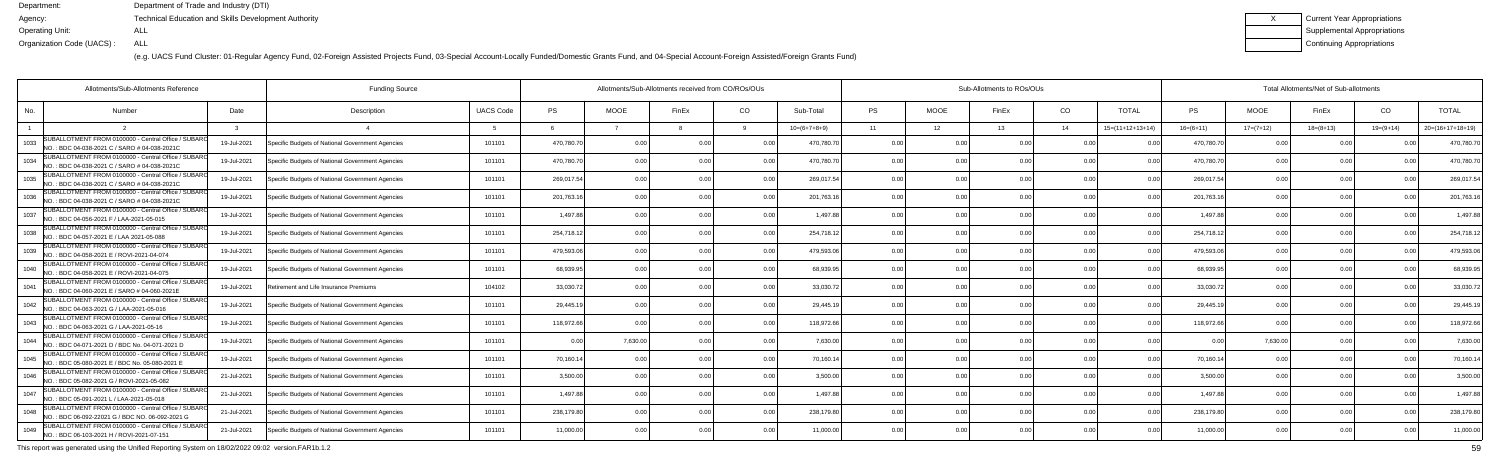(e.g. UACS Fund Cluster: 01-Regular Agency Fund, 02-Foreign Assisted Projects Fund, 03-Special Account-Locally Funded/Domestic Grants Fund, and 04-Special Account-Foreign Assisted/Foreign Grants Fund)

| Current Year Appropriations |
|-----------------------------|
| Supplemental Appropriations |
| Continuing Appropriations   |

| Allotments/Sub-Allotments Reference                                                                            |             | <b>Funding Source</b>                            |                  | Allotments/Sub-Allotments received from CO/ROs/OUs |             |       |                |                |                |             | Sub-Allotments to ROs/OUs |                | Total Allotments/Net of Sub-allotments |             |                |             |                |                    |
|----------------------------------------------------------------------------------------------------------------|-------------|--------------------------------------------------|------------------|----------------------------------------------------|-------------|-------|----------------|----------------|----------------|-------------|---------------------------|----------------|----------------------------------------|-------------|----------------|-------------|----------------|--------------------|
| No.<br><b>Number</b>                                                                                           | Date        | Description                                      | <b>UACS Code</b> | <b>PS</b>                                          | <b>MOOE</b> | FinEx | CO.            | Sub-Total      | <b>PS</b>      | <b>MOOE</b> | FinEx                     | CO             | <b>TOTAL</b>                           | <b>PS</b>   | <b>MOOE</b>    | FinEx       | CO             | <b>TOTAL</b>       |
|                                                                                                                |             |                                                  |                  |                                                    |             |       |                | $10=(6+7+8+9)$ | 11             | 12          | 13                        | 14             | $15=(11+12+13+14)$                     | $16=(6+11)$ | $17=(7+12)$    | $18=(8+13)$ | $19=(9+14)$    | $20=(16+17+18+19)$ |
| SUBALLOTMENT FROM 0100000 - Central Office / SUBARO<br>1050<br>NO.: BDC 06-110-2021 F / BDC No: 06-110-2021 F  | 21-Jul-2021 | Specific Budgets of National Government Agencies | 101101           | 97,911.93                                          | 0.00        |       | 0 <sub>0</sub> | 97.911.9       | 0.00           |             |                           |                |                                        | 97.911.9    |                |             |                | 97,911.9           |
| SUBALLOTMENT FROM 0100000 - Central Office / SUBARO<br>1051<br>INO.: BDC 06-110-2021 F / BDC No: 06-110-2021 F | 21-Jul-2021 | Specific Budgets of National Government Agencies | 101101           | 47,575.77                                          | 0.00        |       | 0.00           | 47,575.77      | 0.00           | 0.00        |                           | 0.00           |                                        | 47,575.7    | 0.00           | 0.00        | 0.00           | 47,575.7           |
| SUBALLOTMENT FROM 0100000 - Central Office / SUBAR(<br>1052<br>NO.: BDC 06-110-2021 F / BDC No: 06-110-2021 1  | 21-Jul-2021 | Specific Budgets of National Government Agencies | 101101           | 142,998.12                                         | 0.00        |       | 0.00           | 142,998.1      | 0.00           | 0.00        |                           | 0.00           | 0.00                                   | 142,998.1   | 0.00           | 0.00        | 0.00           | 142,998.1          |
| SUBALLOTMENT FROM 0100000 - Central Office / SUBARO<br>1053<br>NO.: BDC 06-110-2021 F / BDC No: 06-110-2021 F  | 21-Jul-2021 | Specific Budgets of National Government Agencies | 101101           | 447,604.05                                         | 0.00        |       | 0.00           | 447,604.0      | 0.00           | 0.00        |                           | 0.00           |                                        | 447,604.0   |                | 0.00        |                | 447,604.           |
| SUBALLOTMENT FROM 0100000 - Central Office / SUBARO<br>1054<br>NO.: BDC 06-110-2021 F / BDC No: 06-110-2021 F  | 21-Jul-2021 | Specific Budgets of National Government Agencies | 101101           | 55,632.00                                          | 0.00        |       | 0.00           | 55,632.00      | 0.00           | 0.00        |                           | 0.00           |                                        | 55,632.0    | 0.00           | 0.00        | 0 <sub>0</sub> | 55,632.0           |
| SUBALLOTMENT FROM 0100000 - Central Office / SUBAR<br>1055<br>NO.: BDC 06-111-2021 G / BDC No. 06-111-2021 G   | 21-Jul-2021 | Specific Budgets of National Government Agencies | 101101           | 47.575.77                                          | 0.00        |       | 0.00           | 47.575.77      | 0.00           | 0.00        |                           | 0.00           | $\cap$ $\cap$                          | 47,575.7    | 0.00           | 0.00        | 0.00           | 47,575.7           |
| SUBALLOTMENT FROM 0100000 - Central Office / SUBARO<br>1056<br>NO.: BDC 06-112-2021 F / GSNSAT 003             | 21-Jul-2021 | Specific Budgets of National Government Agencies | 101101           | 153,201.09                                         | 0.00        |       | 0.00           | 153,201.09     | 0.00           | 0.00        |                           | 0.00           |                                        | 153,201.0   | 0.00           | 0.00        |                | 153,201.0          |
| SUBALLOTMENT FROM 0100000 - Central Office / SUBARO<br>1057<br>NO.: BDC 06-113-2021 Q / LAA 2021-07-019        | 21-Jul-2021 | Specific Budgets of National Government Agencies | 101101           | 95,151.54                                          | 0.00        |       | 0 <sub>0</sub> | 95,151.54      | 0.00           | 0.00        |                           | 0 <sub>0</sub> |                                        | 95,151.54   | 0.00           | -0.00       | n nn           | 95,151.            |
| SUBALLOTMENT FROM 0100000 - Central Office / SUBAR<br>1058<br>NO.: BDC 06-113-2021 Q / LAA 2021-07-020         | 21-Jul-2021 | Specific Budgets of National Government Agencies | 101101           | 95,151.54                                          | 0.00        |       | 0.00           | 95,151.54      | 0.00           | 0.00        |                           | 0.00           | 0.00                                   | 95,151.54   | 0.00           | 0.00        | 0.00           | 95,151.5           |
| SUBALLOTMENT FROM 0100000 - Central Office / SUBARO<br>1059<br>NO.: BDC 06-113-2021 Q / LAA 2021-07-021        | 21-Jul-2021 | Specific Budgets of National Government Agencies | 101101           | 47,575.77                                          | 0.00        |       | 0.00           | 47,575.7       | 0.00           | 0.00        |                           | 0.00           | 0 <sub>0</sub>                         | 47,575.7    | 0.00           | 0.00        |                | 47,575.7           |
| SUBALLOTMENT FROM 0100000 - Central Office / SUBARO<br>1060<br>NO.: BDC 06-113-2021 Q / LAA 2021-07-022        | 21-Jul-2021 | Specific Budgets of National Government Agencies | 101101           | 47,575.77                                          | 0.00        |       | 0.00           | 47.575.77      | 0.00           | 0.00        |                           | 0.00           |                                        | 47,575.7    | 0.00           | 0.00        |                | 47,575.7           |
| SUBALLOTMENT FROM 0100000 - Central Office / SUBARO<br>1061<br>NO.: BDC 06-113-2021 Q / LAA 2021-07-023        | 21-Jul-2021 | Specific Budgets of National Government Agencies | 101101           | 158,437.98                                         | 0.00        |       | 0.00           | 158,437.98     | 0.00           | 0.00        |                           | 0 <sub>0</sub> |                                        | 158,437.9   | 0 <sub>0</sub> | 0.00        |                | 158,437.9          |
| SUBALLOTMENT FROM 0100000 - Central Office / SUBARO<br>1062<br>NO.: BDC 06-114-2021 J / LAA NO, 2021 07-190 A  | 21-Jul-2021 | Specific Budgets of National Government Agencies | 101101           | 190,614.12                                         | 0.00        |       | 0.00           | 190,614.1      | 0.00           | 0.00        |                           | 0.00           | 0.00                                   | 190,614.12  | 0.00           | 0.00        | 0.00           | 190,614.1          |
| SUBALLOTMENT FROM 0100000 - Central Office / SUBARO<br>1063<br>INO.: BDC 06-115-2021 K / BDC NO. 06-115-2021 K | 21-Jul-2021 | Specific Budgets of National Government Agencies | 101101           | 100,299.90                                         | 0.00        |       | 0 <sub>0</sub> | 100,299.9      | 0.00           | 0.00        |                           | 0 <sub>0</sub> |                                        | 100,299.9   | 0 <sub>0</sub> | 0.00        |                | 100,299.9          |
| SUBALLOTMENT FROM 0100000 - Central Office / SUBARO<br>1064<br>NO.: BDC 06-116-2021 D / 07-015-2021            | 21-Jul-2021 | Specific Budgets of National Government Agencies | 101101           | 190,303.08                                         | 0.00        |       | 0.00           | 190,303.08     | 0.00           | 0.00        |                           | 0 <sub>0</sub> | 0 <sub>0</sub>                         | 190,303.0   | 0.00           | 0.00        | 0 <sub>0</sub> | 190,303.0          |
| SUBALLOTMENT FROM 0100000 - Central Office / SUBARO<br>1065<br>NO.: BDC 06-116-2021 D / 07-016-2021            | 21-Jul-2021 | Specific Budgets of National Government Agencies | 101101           | 761,212.32                                         | 0.00        |       | 0.00           | 761,212.32     | 0.00           | 0.00        | 0.00                      | 0.00           | 0.00                                   | 761,212.32  | 0.00           | 0.00        | 0.00           | 761,212.3          |
| SUBALLOTMENT FROM 0100000 - Central Office / SUBARO<br>1066<br>NO.: BDC 06-116-2021 D / 07-017-2021            | 21-Jul-2021 | Specific Budgets of National Government Agencies | 101101           | 95,151.54                                          | 0.00        |       | 0.00           | 95,151.54      | 0 <sub>0</sub> | 0.00        |                           | 0 <sub>0</sub> |                                        | 95,151.54   | 0.00           | 0.00        |                | 95,151.5           |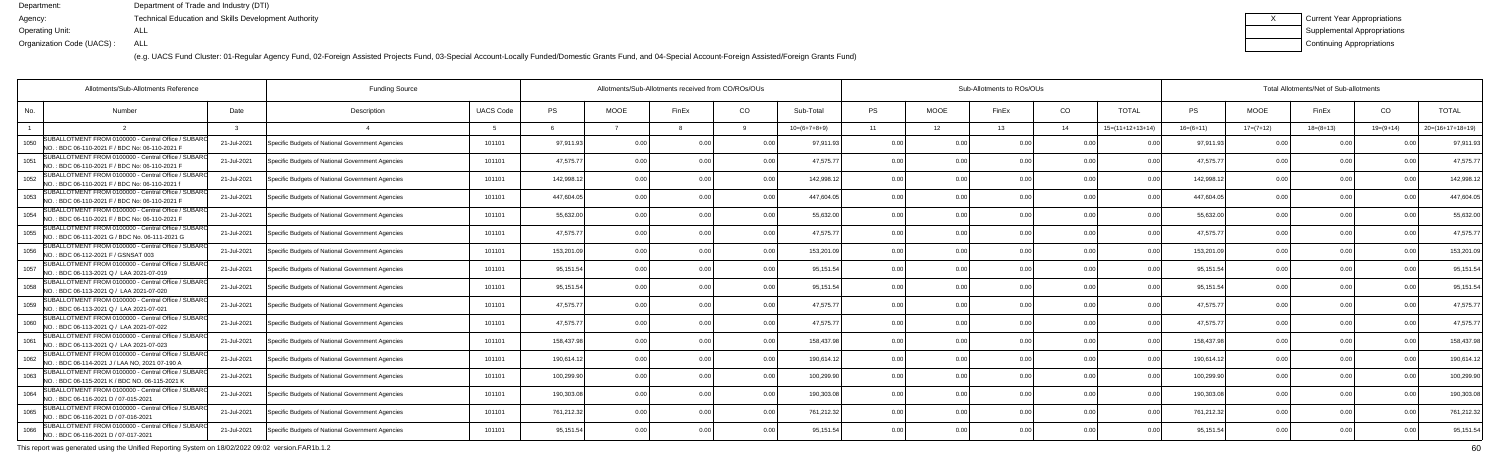(e.g. UACS Fund Cluster: 01-Regular Agency Fund, 02-Foreign Assisted Projects Fund, 03-Special Account-Locally Funded/Domestic Grants Fund, and 04-Special Account-Foreign Assisted/Foreign Grants Fund)

| Current Year Appropriations |
|-----------------------------|
| Supplemental Appropriations |
| Continuing Appropriations   |

| Allotments/Sub-Allotments Reference<br><b>Funding Source</b>                                                 |             |                                                  |                  |              |             | Allotments/Sub-Allotments received from CO/ROs/OUs |                |                |           |             | Sub-Allotments to ROs/OUs |                |                    |             | Total Allotments/Net of Sub-allotments |             |                |                    |  |  |
|--------------------------------------------------------------------------------------------------------------|-------------|--------------------------------------------------|------------------|--------------|-------------|----------------------------------------------------|----------------|----------------|-----------|-------------|---------------------------|----------------|--------------------|-------------|----------------------------------------|-------------|----------------|--------------------|--|--|
| No.<br>Number                                                                                                | Date        | Description                                      | <b>UACS Code</b> | <b>PS</b>    | <b>MOOE</b> | FinEx                                              | CO             | Sub-Total      | <b>PS</b> | <b>MOOE</b> | FinEx                     | CO.            | <b>TOTAL</b>       | PS          | <b>MOOE</b>                            | FinEx       | CO             | <b>TOTAL</b>       |  |  |
|                                                                                                              |             |                                                  |                  |              |             |                                                    |                | $10=(6+7+8+9)$ | 11        | 12          | 13                        | 14             | $15=(11+12+13+14)$ | $16=(6+11)$ | $17=(7+12)$                            | $18=(8+13)$ | $19=(9+14)$    | $20=(16+17+18+19)$ |  |  |
| SUBALLOTMENT FROM 0100000 - Central Office / SUBARO<br>1067<br>NO.: BDC 06-116-2021 D / 07-018-2021          | 21-Jul-2021 | Specific Budgets of National Government Agencies | 101101           | 47,575.7     |             |                                                    |                | 47,575.77      | 0.00      |             |                           |                |                    | 47,575.7    |                                        |             |                | 47,575.7           |  |  |
| SUBALLOTMENT FROM 0100000 - Central Office / SUBARO<br>1068<br>NO.: BDC 06-116-2021 D / 07-019-2021          | 21-Jul-2021 | Specific Budgets of National Government Agencies | 101101           | 47,575.77    | 0.00        |                                                    | 0 <sub>0</sub> | 47.575.77      | 0.00      | 0.00        |                           | 0 <sub>0</sub> |                    | 47.575.77   | 0.00                                   | . O O       |                | 47,575.7           |  |  |
| SUBALLOTMENT FROM 0100000 - Central Office / SUBARO<br>1069<br>NO.: BDC 06-116-2021 D / 07-020-2021          | 21-Jul-2021 | Specific Budgets of National Government Agencies | 101101           | 47,575.77    | 0.00        |                                                    | 0.00           | 47.575.77      | 0.00      | 0.00        |                           | 0.00           | 0.00               | 47,575.77   | 0.00                                   | 0.00        |                | 47,575.7           |  |  |
| SUBALLOTMENT FROM 0100000 - Central Office / SUBARO<br>1070<br>NO.: BDC 06-116-2021 D / 07-021-2021          | 21-Jul-2021 | Specific Budgets of National Government Agencies | 101101           | 237,878.85   | 0.00        | n n                                                | 0.00           | 237,878.85     | 0.00      | 0.00        | 0.00                      | 0.00           | 0.00               | 237,878.85  | 0.00                                   | 0.00        | 0 <sub>0</sub> | 237,878.8          |  |  |
| 1071 SARO-BMB-A-21-0006748 / BDC 09-193-2021 W                                                               | 27-Aug-2021 | Retirement and Life Insurance Premiums           | 104102           | 99,875.00    | 0.00        |                                                    | 0.00           | 99.875.00      | 0.00      | 0.00        |                           | 0 <sub>0</sub> | 0 <sub>0</sub>     | 99.875.0    | 0.00                                   | 0.00        |                | 99,875.0           |  |  |
| 1072   SARO-BMB-A-21-0007203 / BDC 08-187-2021 J                                                             | 27-Aug-2021 | Retirement and Life Insurance Premiums           | 104102           | 176.393.00   | 0.00        |                                                    | 0.00           | 176,393.00     | 0.00      | 0.00        | 0 <sub>0</sub>            | 0.00           | 0.00               | 176,393.00  | 0.00                                   | 0.00        |                | 176,393.00         |  |  |
| 1073 SARO-BMB-A-21-0007207 / BDC 08-188-2021 N                                                               | 27-Aug-2021 | Retirement and Life Insurance Premiums           | 104102           | 37,515.00    | 0.00        |                                                    | 0.00           | 37.515.00      | 0.00      | 0.00        |                           | 0.00           |                    | 37.515.00   | 0.00                                   | 0.00        |                | 37,515.00          |  |  |
| 1074   SARO-BMB-A-21-0008181 / BDC 09-203-2021 L                                                             | 22-Sep-2021 | Retirement and Life Insurance Premiums           | 104102           | 261,920.00   | 0.00        |                                                    | 0.00           | 261,920.00     | 0.00      | 0.00        | n nr                      | 0.00           | 0.00               | 261,920.00  | 0.00                                   | 0.00        |                | 261,920.00         |  |  |
| 1075  SARO-BMB-A-21-0008187 / BDC 09-202-2021 O                                                              | 22-Sep-2021 | Retirement and Life Insurance Premiums           | 104102           | 50,020.00    | 0.00        |                                                    | 0.00           | 50,020.00      | 0.00      | 0.00        | 0.00                      | 0.00           | 0.00               | 50,020.00   | 0.00                                   | 0.00        |                | 50,020.00          |  |  |
| SUBALLOTMENT FROM 0100000 - Central Office / SUBARO<br>1076<br>INO.: BDC 08-188-2021 N / SARO#08-188-2021N   | 11-Oct-2021 | Retirement and Life Insurance Premiums           | 104102           | 37,515.00    | 0 Q         |                                                    | 0.00           | 37,515.00      | 0.00      | 0.00        |                           | 0 <sub>0</sub> |                    | 37,515.00   | 0.00                                   | 0.00        |                | 37,515.00          |  |  |
| SUBALLOTMENT FROM 0100000 - Central Office / SUBARO<br>1077<br>NO.: BDC 09-202-2021 O / SARO# 09-202-2021O   | 11-Oct-2021 | Retirement and Life Insurance Premiums           | 104102           | 50,020.00    | 0.00        |                                                    | 0.00           | 50,020.00      | 0.00      | 0.00        |                           | 0.00           |                    | 50,020.00   | 0.00                                   | 0.00        |                | 50,020.00          |  |  |
| SUBALLOTMENT FROM 0100000 - Central Office / SUBARO<br>1078<br>NO.: BDC 09-193-2021 W / LAA 2021-09-025      | 12-Oct-2021 | Retirement and Life Insurance Premiums           | 104102           | 99,875.00    | 0.00        |                                                    | 0.00           | 99,875.00      | 0.00      | 0.00        |                           | 0.00           | 0.00               | 99,875.00   | 0.00                                   | 0.00        |                | 99,875.00          |  |  |
| SUBALLOTMENT FROM 0100000 - Central Office / SUBARO<br>1079<br>NO.: BDC 07-144-2021 I / BDC No. 07-144-2021  | 13-Oct-2021 | Specific Budgets of National Government Agencies | 101101           | 1,323,694.14 | 0.00        |                                                    | $\cap$         | 1,323,694.14   | 0.00      | 0.00        |                           | 0.00           |                    | 1,323,694.1 | 0.00                                   | 0.00        |                | 1,323,694.14       |  |  |
| SUBALLOTMENT FROM 0100000 - Central Office / SUBARO<br>1080<br>NO.: BDC 07-146-2021 J / ROVI-2021-08-158     | 13-Oct-2021 | Specific Budgets of National Government Agencies | 101101           | 50,149.95    | 0.00        |                                                    | 0.00           | 50,149.95      | 0.00      | 0.00        |                           | 0.00           |                    | 50,149.95   | 0.00                                   | 0.00        |                | 50,149.9           |  |  |
| SUBALLOTMENT FROM 0100000 - Central Office / SUBARO<br>1081<br>NO.: BDC 07-146-2021 J / ROVI-2021-08-158     | 13-Oct-2021 | Specific Budgets of National Government Agencies | 101101           | 348,741.06   | 0.00        |                                                    | 0.00           | 348,741.06     | 0.00      | 0.00        |                           | 0.00           | 0 O                | 348,741.06  | 0.00                                   | 0.00        |                | 348,741.           |  |  |
| SUBALLOTMENT FROM 0100000 - Central Office / SUBAR(<br>1082<br>INO.: BDC 07-163-2021 J / SARO # 07-163-2021. | 13-Oct-2021 | Specific Budgets of National Government Agencies | 101101           | 190,303.08   | 0.00        |                                                    | 0.00           | 190,303.08     | 0.00      | 0.00        |                           | 0.00           | 00                 | 190,303.08  | 0.00                                   | 0.00        |                | 190,303.08         |  |  |
| SUBALLOTMENT FROM 0100000 - Central Office / SUBARO<br>1083<br>NO.: BDC 07-163-2021 J / SARO# 07-163-2021J   | 13-Oct-2021 | Specific Budgets of National Government Agencies | 101101           | 142,727.31   | 0.00        |                                                    | 0.00           | 142,727.31     | 0.00      | 0.00        |                           | 0.00           |                    | 142,727.3   | 0.00                                   | 0.00        |                | 142,727.3          |  |  |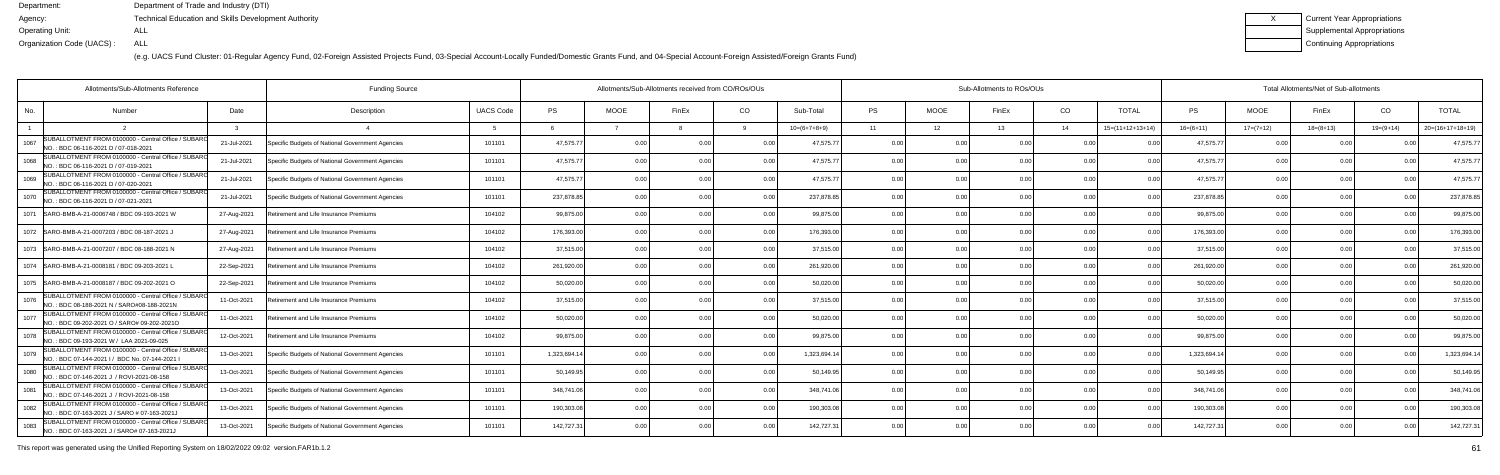(e.g. UACS Fund Cluster: 01-Regular Agency Fund, 02-Foreign Assisted Projects Fund, 03-Special Account-Locally Funded/Domestic Grants Fund, and 04-Special Account-Foreign Assisted/Foreign Grants Fund)

| Current Year Appropriations |
|-----------------------------|
| Supplemental Appropriations |
| Continuing Appropriations   |

| Allotments/Sub-Allotments Reference                                                                                                                               |             |                                                  |                  | Allotments/Sub-Allotments received from CO/ROs/OUs |                   |       |               |                  | Sub-Allotments to ROs/OUs |                    |       |                 |                    | Total Allotments/Net of Sub-allotments |                   |             |                |                    |  |
|-------------------------------------------------------------------------------------------------------------------------------------------------------------------|-------------|--------------------------------------------------|------------------|----------------------------------------------------|-------------------|-------|---------------|------------------|---------------------------|--------------------|-------|-----------------|--------------------|----------------------------------------|-------------------|-------------|----------------|--------------------|--|
| No.<br>Number                                                                                                                                                     | Date        | Description                                      | <b>UACS Code</b> | <b>PS</b>                                          | MOOE              | FinEx | CO            | Sub-Total        | <b>PS</b>                 | <b>MOOE</b>        | FinEx | CO <sub>.</sub> | <b>TOTAL</b>       | <b>PS</b>                              | <b>MOOE</b>       | FinEx       | CO             | <b>TOTAL</b>       |  |
|                                                                                                                                                                   |             | $\overline{4}$                                   |                  |                                                    |                   |       |               | $10=(6+7+8+9)$   | 11                        | 12 <sup>7</sup>    | 13    | 14              | $15=(11+12+13+14)$ | $16=(6+11)$                            | $17=(7+12)$       | $18=(8+13)$ | $19=(9+14)$    | $20=(16+17+18+19)$ |  |
| SUBALLOTMENT FROM 0100000 - Central Office / SUBARC<br>1084<br>NO.: BDC 07-163-2021 J / SARO# 07-163-2021、                                                        | 13-Oct-2021 | Specific Budgets of National Government Agencies | 101101           | 333,030.39                                         | 0.0               |       | 0.(           | 333,030.39       | 0.00                      | 0.00               |       | 0.00            |                    | 333,030.3                              |                   | 0 O         |                | 333,030.3          |  |
| SUBALLOTMENT FROM 0100000 - Central Office / SUBARO<br>1085<br>NO.: BDC 08-170-2021 G / 08-021(A)-2021                                                            | 13-Oct-2021 | Specific Budgets of National Government Agencies | 101101           | 159,730.1                                          | 0.00              |       | 0.00          | 159,730.1        | 0.00                      | 0.00               |       | 0.00            |                    | 159,730.1                              | 0.00              | 0.00        | 0.00           | 159,730.1          |  |
| SUBALLOTMENT FROM 0100000 - Central Office / SUBARO<br>1086<br>NO. : BDC 08-175-2021 L / SARO# 08-175-2021l                                                       | 19-Oct-2021 | Specific Budgets of National Government Agencies | 101101           | 95,151.54                                          | 0.00              |       | 0.00          | 95,151.54        | 0.00                      | 0.00               |       | 0 <sub>0</sub>  | 0.00               | 95,151.5                               | 0.00              | 0.00        | 0.00           | 95,151.5           |  |
| SUBALLOTMENT FROM 0100000 - Central Office / SUBAR<br>1087 NO.: BDC 08-182-2021 O / COMPREHENSIVE RELEASE F<br>ANNEX A AND A-1 OF NBC NO. 583 / BDC 08-182-2021 O | 19-Oct-2021 | Specific Budgets of National Government Agencies | 101101           | 0.00                                               | 13,500.00         |       | 0.00          | 13,500.00        | 0.00                      | 0.00               |       | 0 <sub>0</sub>  | 0.00               | 00                                     | 13,500.00         | 0.00        | 0.00           | 13,500.0           |  |
| SUBALLOTMENT FROM 0100000 - Central Office / SUBARC<br>1088<br>NO. : BDC 08-184-2021 M / SARO# 08-184-2021M                                                       | 19-Oct-2021 | Specific Budgets of National Government Agencies | 101101           | 142,727.31                                         | 0.00              |       | 0.0           | 142,727.3        | 0.00                      | 0.00               |       | 0.00            |                    | 142,727.3                              | 0.0               | 0.00        |                | 142,727.3          |  |
| SUBALLOTMENT FROM 0100000 - Central Office / SUBARC<br>1089<br>NO.: BDC 08-184-2021 M / SARO# 08-184-2021M                                                        | 19-Oct-2021 | Specific Budgets of National Government Agencies | 101101           | 333,030.39                                         | 0.00              |       | 0 O           | 333,030.39       | 0.00                      | 0.00               |       | 0 <sub>0</sub>  | 0.00               | 333,030.3                              | 0.00              | 0.00        | 0.00           | 333,030.3          |  |
| SUBALLOTMENT FROM 0100000 - Central Office / SUBAR<br>1090<br>NO.: BDC 08-185-2021 H / 09-022-2021                                                                | 19-Oct-2021 | Specific Budgets of National Government Agencies | 101101           | 138,917.34                                         | 0.00              |       | 0.00          | 138,917.34       | 0.00                      | 0.00               |       | 0.00            | 0.00               | 138,917.3                              | 0.00              | 0.00        | 0.00           | 138,917.3          |  |
| SUBALLOTMENT FROM 0100000 - Central Office / SUBARO<br>1091<br>NO.: BDC 09-189-2021 I / 09-023-2021                                                               | 19-Oct-2021 | Specific Budgets of National Government Agencies | 101101           | 0.00                                               | 5,000.00          |       | 0.00          | 5,000.00         | 0.00                      | 0.00               | 0.00  | 0.00            | 0.00               | 0.0                                    | 5,000.00          | 0.00        | 0.00           | 5,000.00           |  |
| SUBALLOTMENT FROM 0100000 - Central Office / SUBARC<br>1092<br>NO. : BDC 09-206-2021 P / SARO# 09-026-2021P                                                       | 19-Oct-2021 | Specific Budgets of National Government Agencies | 101101           | 104,172.00                                         | 0 <sub>0</sub>    |       | 0.00          | 104,172.00       | 0.00                      | 0.00               |       | 0.00            |                    | 104,172.0                              | 0 <sub>0</sub>    | 0.00        |                | 104,172.0          |  |
| SUBALLOTMENT FROM 0100000 - Central Office / SUBARC<br>1093<br>NO.: BDC 09-206-2021 P / SARO# 09-206-2021P                                                        | 19-Oct-2021 | Specific Budgets of National Government Agencies | 101101           | 108,969.00                                         | 0 <sub>0</sub>    |       | 0.00          | 108,969.00       | 0.00                      | 0.00               |       | 0 <sub>0</sub>  | 0.00               | 108,969.0                              | 0.00              | 0.00        | 0.00           | 108,969.0          |  |
| SUBALLOTMENT FROM 0100000 - Central Office / SUBAR<br>1094<br>NO. : BDC 09-206-2021 P / SARO# 09-206-2021P                                                        | 19-Oct-2021 | Specific Budgets of National Government Agencies | 101101           | 106,539.00                                         | 0.00              |       | 0.00          | 106,539.00       | 0.00                      | 0.00               | 0.00  | 0.00            | 0.00               | 106,539.00                             | 0.00              | 0.00        | 0.00           | 106,539.0          |  |
| Sub-Total                                                                                                                                                         |             |                                                  |                  | 72,725,532.92                                      | 3,778,469,975.8   | 0.00  | 0.00          | 3,851,195,508.80 | 0.00                      | 0.00               | 0.00  | 0.00            | 0 <sub>0</sub>     | 72,725,532.9                           | 3,778,469,975.88  | 0.00        | 0.00           | 3,851,195,508.8    |  |
| Sub-Total, 01 - Regular Agency Fund                                                                                                                               |             |                                                  |                  | 3,084,716,353.92                                   | 21,090,990,975.88 | 0.00  | 808,851,000.0 | 24,984,558,329.8 | (122,080,387.66)          | (7,556,847,845.52) | 0.00  | 0.00            | (7,678,928,233.    | 2,962,635,966.2                        | 13,534,143,130.36 | 0.00        | 808,851,000.00 | 17.305.630.096.6   |  |
| 03 - Special Account - Locally Funded/Domestic Grants Fund                                                                                                        |             |                                                  |                  | 0.00                                               | 2,057,273,635.40  | 0.00  |               | 2,057,273,635.40 | 0.00                      | (1,314,547,270.80) | 0.00  | 0.00            | (1,314,547,270.80) |                                        | 742,726,364.60    | 0.00        |                | 742,726,364.6      |  |
| . Allotments received from DBM                                                                                                                                    |             |                                                  |                  | 0.00                                               | 1,400,000,000.00  | 0.00  |               | 1,400,000,000.00 | 0.00                      | (1,314,547,270.80) | 0.00  | 0.00            | (1,314,547,270.80  |                                        | 85,452,729.20     | 0.00        |                | 85,452,729.2       |  |
| 164   SARO-BMB-A-21-0000482                                                                                                                                       | 26-Feb-2021 | Rice Competitiveness Enhancement Fund (RCEF)     | 104393           | 0.00                                               | 1,400,000,000.0   |       |               | 1,400,000,000.00 | 0.00                      | (1,314,547,270.80) | 0.00  | 0 <sub>0</sub>  | (1,314,547,270.80) | 0 <sub>0</sub>                         | 85,452,729.20     | 0.00        |                | 85,452,729.2       |  |
| Sub-Total                                                                                                                                                         |             |                                                  |                  | 0.00                                               | 1,400,000,000.00  | 0.00  |               | 1,400,000,000.00 | 0.00                      | (1,314,547,270.80) | 0.00  | 0.00            | (1,314,547,270.80  |                                        | 85,452,729.20     | 0.00        |                | 85,452,729.2       |  |
| B. Sub-allotments received from Central Office/Regional Office                                                                                                    |             |                                                  |                  | 0.00                                               | 657,273,635.40    |       |               | 657,273,635.40   |                           |                    | 0.00  |                 |                    |                                        | 657,273,635.40    | 0.00        |                | 657,273,635.4      |  |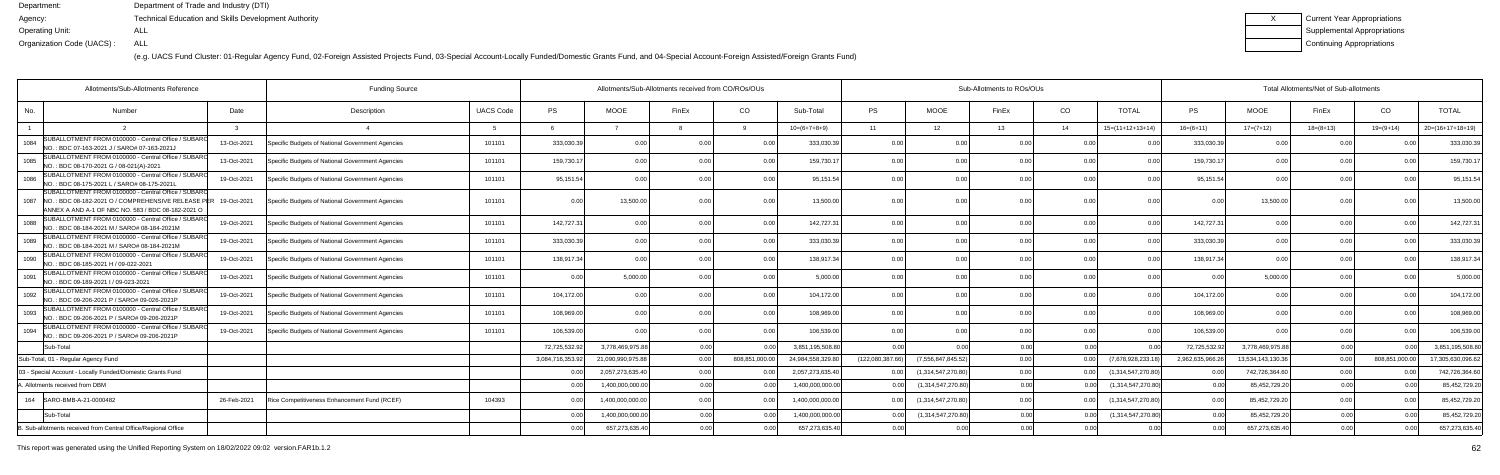| Current Year Appropriations |
|-----------------------------|
| Supplemental Appropriations |
| Continuing Appropriations   |

|     | Allotments/Sub-Allotments Reference            | <b>Funding Source</b> |                                              |                  | Allotments/Sub-Allotments received from CO/ROs/OUs |              |                |         |                |                | Sub-Allotments to ROs/OUs |       |      |                    | Total Allotments/Net of Sub-allotments |               |                |                |                    |  |
|-----|------------------------------------------------|-----------------------|----------------------------------------------|------------------|----------------------------------------------------|--------------|----------------|---------|----------------|----------------|---------------------------|-------|------|--------------------|----------------------------------------|---------------|----------------|----------------|--------------------|--|
| No. | Number                                         | Date                  | Description                                  | <b>UACS Code</b> | <b>PS</b>                                          | <b>MOOE</b>  | FinEx          | CO      | Sub-Total      | <b>PS</b>      | <b>MOOE</b>               | FinEx | CO   | <b>TOTAL</b>       | <b>PS</b>                              | MOOE          | FinEx          | CO             | <b>TOTAL</b>       |  |
|     |                                                |                       |                                              |                  |                                                    |              |                |         | $10=(6+7+8+9)$ | 11             | 12 <sup>7</sup>           | 13    | 14   | $15=(11+12+13+14)$ | $16=(6+11)$                            | $17=(7+12)$   | $18=(8+13)$    | $19=(9+14)$    | $20=(16+17+18+19)$ |  |
| 917 | SARO-BMB-A-21-0000482 / RCEF-04-001-2021 A     | 26-Feb-2021           | Rice Competitiveness Enhancement Fund (RCEF) | 104393           | 0.00                                               | 17,276,000.0 | 0.00           | 0.00    | 17,276,000.00  | 0.00           | 0.00                      |       | 0.0  |                    | 0.00                                   | 17,276,000.00 | 0.00           |                | 17,276,000.00      |  |
| 918 | SARO-BMB-A-21-0000482 / RCEF-04-002-2021 A     | 26-Feb-2021           | Rice Competitiveness Enhancement Fund (RCEF) | 104393           | 0.00                                               | 19,349,120.0 | 0.00           | 0.00    | 19,349,120.00  | 0.00           | 0.00                      |       | 0.0  | 0.00               | 0.00                                   | 19,349,120.00 | 0.00           |                | 19,349,120.00      |  |
| 919 | SARO-BMB-A-21-0000482 / RCEF-04-003-2021 A     | 26-Feb-2021           | Rice Competitiveness Enhancement Fund (RCEF) | 104393           | 0.00                                               | 68,412,960.0 | 0 <sub>0</sub> | 0.00    | 68,412,960.00  | 0.00           | 0.00                      |       | 0.0  | 0.00               |                                        | 68,412,960.00 | 0.00           |                | 68,412,960.0       |  |
| 920 | SARO-BMB-A-21-0000482 / RCEF-04-004-2021 A     | 26-Feb-2021           | Rice Competitiveness Enhancement Fund (RCEF) | 104393           | 0.00                                               | 63,921,200.0 | ი იი           | 0.00    | 63,921,200.00  | 0.00           | 0.00                      |       | 0.00 | 0.00               | 0.00                                   | 63,921,200.00 | 0.00           | 0 <sub>0</sub> | 63,921,200.00      |  |
| 921 | SARO-BMB-A-21-0000482 / RCEF-04-005-2021 A     | 26-Feb-2021           | Rice Competitiveness Enhancement Fund (RCEF) | 104393           | 0.00                                               | 16,239,440.0 | ი იი           | 0.00    | 16,239,440.00  | 0.00           | 0.00                      |       | 0.0  | 0.00               | 0 <sup>0</sup>                         | 16,239,440.00 | 0.00           |                | 16,239,440.00      |  |
| 922 | SARO-BMB-A-21-0000482 / RCEF-04-006-2021 A     | 26-Feb-2021           | Rice Competitiveness Enhancement Fund (RCEF) | 104393           | 0 <sub>0</sub>                                     | 34,552,000.0 |                | ი იი    | 34,552,000.00  | 0.00           | 0.00                      |       | 0.0  | 0.00               |                                        | 34,552,000.00 | 0.00           |                | 34,552,000.0       |  |
|     | 923 SARO-BMB-A-21-0000482 / RCEF-04-007-2021 A | 26-Feb-2021           | Rice Competitiveness Enhancement Fund (RCEF) | 104393           | በ በበ                                               | 19,349,120.0 |                | 0.001   | 19,349,120.00  | 0.00           | 0.00                      |       | 0.00 | 0.00               | 0.00                                   | 19,349,120.00 | 0.00           |                | 19,349,120.00      |  |
| 924 | SARO-BMB-A-21-0000482 / RCEF-04-008-2021 A     | 26-Feb-2021           | Rice Competitiveness Enhancement Fund (RCEF) | 104393           | 0.00                                               | 31,787,840.0 |                | 0.00    | 31,787,840.00  | 0.00           | 0.00                      |       | 0.0  |                    | . 0 OC                                 | 31,787,840.00 | 0.00           |                | 31,787,840.00      |  |
| 925 | SARO-BMB-A-21-0000482 / RCEF-04-009-2021 A     | 26-Feb-2021           | Rice Competitiveness Enhancement Fund (RCEF) | 104393           | 0.00                                               | 8,638,000.0  |                | 0. OO I | 8,638,000.00   | 0.00           | 0.00                      |       | 0.0  | 0.00               | . വ                                    | 8,638,000.00  | 0.00           |                | 8,638,000.0        |  |
| 926 | SARO-BMB-A-21-0000482 / RCEF-04-010-2021 A     | 26-Feb-2021           | Rice Competitiveness Enhancement Fund (RCEF) | 104393           | 0.00                                               | 45,263,120.0 |                | 0.00    | 45,263,120.00  | 0.00           | 0.00                      |       | 0.00 | 0.00               | 0.00                                   | 45,263,120.00 | 0.00           |                | 45,263,120.00      |  |
| 927 | SARO-BMB-A-21-0000482 / RCEF-04-011-2021 A     | 26-Feb-2021           | Rice Competitiveness Enhancement Fund (RCEF) | 104393           | 0.00                                               | 12,093,200.0 |                | 0.00    | 12,093,200.00  | 0.00           | 0.00                      |       | 0.0  | 0.00               |                                        | 12,093,200.00 | 0.00           |                | 12,093,200.0       |  |
| 928 | SARO-BMB-A-21-0000482 / RCEF-04-012-2021 A     | 26-Feb-2021           | Rice Competitiveness Enhancement Fund (RCEF) | 104393           | 0.00                                               | 49,409,360.0 |                |         | 49,409,360.00  | 0.00           | 0.00                      |       | 0.0  | 0.00               |                                        | 49,409,360.00 | 0.00           |                | 49,409,360.0       |  |
| 929 | SARO-BMB-A-21-0000482 / RCEF-04-013-2021 A     | 26-Feb-2021           | Rice Competitiveness Enhancement Fund (RCEF) | 104393           | 0 Q                                                | 8,638,000.0  |                | 0.00    | 8,638,000.00   | 0.00           | 0.00                      |       | 0.00 | 0.00               | . 0 OC                                 | 8,638,000.00  | 0 <sub>0</sub> |                | 8,638,000.00       |  |
| 930 | SARO-BMB-A-21-0000482 / RCEF-04-014-2021 A     | 26-Feb-2021           | Rice Competitiveness Enhancement Fund (RCEF) | 104393           | 0.00                                               | 21,076,720.0 |                | 0.00    | 21,076,720.00  | 0.00           | 0.00                      |       | 0.0  | 0.00               |                                        | 21,076,720.00 | 0 <sub>0</sub> |                | 21,076,720.00      |  |
| 931 | SARO-BMB-A-21-0000482 / RCEF-04-015-2021 A     | 26-Feb-2021           | Rice Competitiveness Enhancement Fund (RCEF) | 104393           | 0.00                                               | 13,820,800.0 | n nr           |         | 13,820,800.00  | 0.00           | 0.00                      |       | 0.0  | 0.00               |                                        | 13,820,800.00 | 0.00           |                | 13,820,800.0       |  |
|     | 932 SARO-BMB-A-21-0000482 / RCEF-04-016-2021 B | 26-Feb-2021           | Rice Competitiveness Enhancement Fund (RCEF) | 104393           | 0 <sub>0</sub>                                     | 20,676,650.0 |                | 0.00    | 20,676,650.00  | 0.00           | 0.00                      |       | 0.00 | 0.00               | . 0 OC                                 | 20,676,650.00 | 0.00           |                | 20,676,650.00      |  |
| 933 | SARO-BMB-A-21-0000482 / RCEF-04-017-2021 B     | 26-Feb-2021           | Rice Competitiveness Enhancement Fund (RCEF) | 104393           | በ በ(                                               | 10,997,540.0 |                | 0.001   | 10,997,540.00  | 0 <sub>0</sub> | 0.00                      |       | 0.00 | 0.00               | $\Omega$                               | 10,997,540.00 | 0 <sub>0</sub> |                | 10,997,540.00      |  |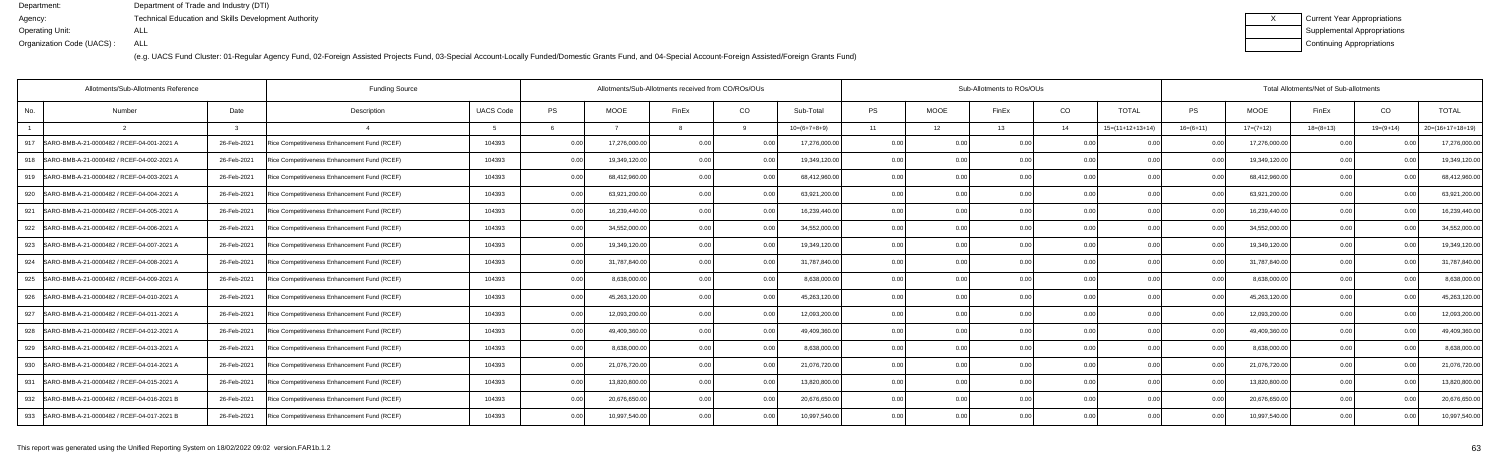| Current Year Appropriations |
|-----------------------------|
| Supplemental Appropriations |
| Continuing Appropriations   |

|                          |                                  |                                                    |                       |                                                                                                      |                                   | Total Allotments/Net of Sub-allotments |                    |  |  |  |  |  |
|--------------------------|----------------------------------|----------------------------------------------------|-----------------------|------------------------------------------------------------------------------------------------------|-----------------------------------|----------------------------------------|--------------------|--|--|--|--|--|
| <b>PS</b><br><b>MOOE</b> | CO<br>FinEx                      | <b>PS</b><br>Sub-Total                             | <b>MOOE</b><br>FinEx  | CO<br><b>TOTAL</b>                                                                                   | <b>PS</b><br><b>MOOE</b>          | CO<br>FinEx                            | <b>TOTAL</b>       |  |  |  |  |  |
|                          |                                  | $10=(6+7+8+9)$<br>11                               | 12 <sup>1</sup><br>13 | $15=(11+12+13+14)$<br>14                                                                             | $16=(6+11)$<br>$17=(7+12)$        | $18=(8+13)$<br>$19=(9+14)$             | $20=(16+17+18+19)$ |  |  |  |  |  |
| 0.00<br>3,389,060.0      | 0.00<br>0.00                     | 3,389,060.0<br>0.00                                | 0.00                  | 0.00<br>0.00                                                                                         | 3,389,060.0<br>0.0(               | 0.00<br>0.00                           | 3,389,060.0        |  |  |  |  |  |
| 0.00<br>13,902,040.00    | 0.00<br>0 <sub>0</sub>           | 0.00<br>13,902,040.00                              | 0.00                  | 0.00                                                                                                 | 13,902,040.00<br>0 <sub>0</sub>   | 0.00                                   | 13,902,040.0       |  |  |  |  |  |
| 0.00<br>10,136,460.0     | 0.00<br>0 <sub>0</sub>           | 10,136,460.00<br>0.00                              | 0.00                  | 0.00<br>0.00                                                                                         | 10,136,460.00<br>0 <sub>0</sub>   | 0.00<br>0 <sub>0</sub>                 | 10,136,460.0       |  |  |  |  |  |
| 14,989,010.0<br>0.00     | 0.00<br>0. 00                    | 14,989,010.00                                      | 0.00                  | 0.00<br>0.00                                                                                         | 14,989,010.00<br>0.0(             | 0.00<br>0.00                           | 14,989,010.0       |  |  |  |  |  |
| 0.00<br>2,422,140.00     | 0.0                              | 0.00<br>2,422,140.00                               | 0.00                  | 0.00                                                                                                 | 2,422,140.00                      | 0.00                                   | 2,422,140.0        |  |  |  |  |  |
| 0.00<br>6,156,120.00     | 0 <sub>0</sub><br>0 <sub>0</sub> | 6,156,120.00<br>0.00                               | 0.00                  | 0.00<br>0 <sub>0</sub>                                                                               | 6,156,120.00                      | 0.00<br>0 <sub>0</sub>                 | 6,156,120.0        |  |  |  |  |  |
| 0.00<br>5,766,840.0      | 0.00                             | 5,766,840.00                                       | 0.00                  | 0.00<br>0.00                                                                                         | 5,766,840.00<br>0 <sub>0</sub>    | 0.00<br>0.00                           | 5,766,840.0        |  |  |  |  |  |
| 30,148,260.0<br>0.00     | 0 <sub>0</sub>                   | 30,148,260.00<br>0.00                              | 0.00                  | 0.00                                                                                                 | 30,148,260.0                      | 0.00                                   | 30,148,260.0       |  |  |  |  |  |
| 0.00<br>12,376,678.00    | 0 <sub>0</sub><br>0 <sub>0</sub> | 12,376,678.00<br>0.00                              | 0.00<br>0 QC          | 0.00<br>0.00                                                                                         | 12,376,678.00                     | 0.00<br>$\Omega$                       | 12,376,678.0       |  |  |  |  |  |
| 0.00<br>15,226,000.00    | 0.00<br>0.00                     | 15,226,000.00                                      | 0.00                  | 0.00                                                                                                 | 15,226,000.00<br>0.0(             | 0.00<br>0.00                           | 15,226,000.0       |  |  |  |  |  |
| 14,422,980.0<br>0.00     | 0.0                              | 14,422,980.00<br>0.00                              | 0.00                  | 0.00<br>0.00                                                                                         | 14,422,980.0                      | 0.00                                   | 14,422,980.0       |  |  |  |  |  |
| 0.00<br>6,087,730.0      | 0 <sub>0</sub><br>0 <sub>0</sub> | 6,087,730.00<br>0.00                               | 0.00                  | 0.00<br>0.00                                                                                         | 6,087,730.00<br>0 <sub>0</sub>    | 0.00<br>0 <sub>0</sub>                 | 6,087,730.0        |  |  |  |  |  |
| 0.00<br>3,320,780.00     | 0.00<br>0.00                     | 3,320,780.00                                       | 0.00                  | 0.00                                                                                                 | 3,320,780.00<br>0.00              | 0.00<br>0.00                           | 3,320,780.0        |  |  |  |  |  |
| 0.00<br>1,382,080.0      | 0 <sub>0</sub><br>0 <sub>0</sub> | 1.382.080.00<br>0.00                               | 0.00                  | 0.00<br>0 <sub>0</sub>                                                                               | 1,382,080.0<br>0 <sub>0</sub>     | 0.00                                   | 1,382,080.0        |  |  |  |  |  |
| 0.00<br>1,727,600.0      | 0.00<br>0.00                     | 1,727,600.00<br>0.00                               | 0.00<br>0 QC          | 0.00<br>0.00                                                                                         | 1,727,600.00<br>0 <sub>0</sub>    | 0.00<br>0.00                           | 1,727,600.0        |  |  |  |  |  |
| 18,409,340.0<br>0.00     | 0.00<br>0.00                     | 18,409,340.00                                      | 0.00                  | 0.00                                                                                                 | 18,409,340.00<br>0.00             | 0.00<br>0.00                           | 18,409,340.0       |  |  |  |  |  |
| 4,397,210.00<br>0.00     | 0.00                             | 4,397,210.00<br>0.00                               | 0.00                  | 0 <sub>0</sub>                                                                                       | 4,397,210.00                      | 0.00                                   | 4,397,210.0        |  |  |  |  |  |
|                          |                                  | Allotments/Sub-Allotments received from CO/ROs/OUs |                       | 0.00<br>0.00<br>0.00<br>0.00<br>0.00<br>0.00<br>0.00<br>0.00<br>0.00<br>0.00<br>0.00<br>0.00<br>0.00 | Sub-Allotments to ROs/OUs<br>0.00 | 0.00<br>0.00<br>0.00                   |                    |  |  |  |  |  |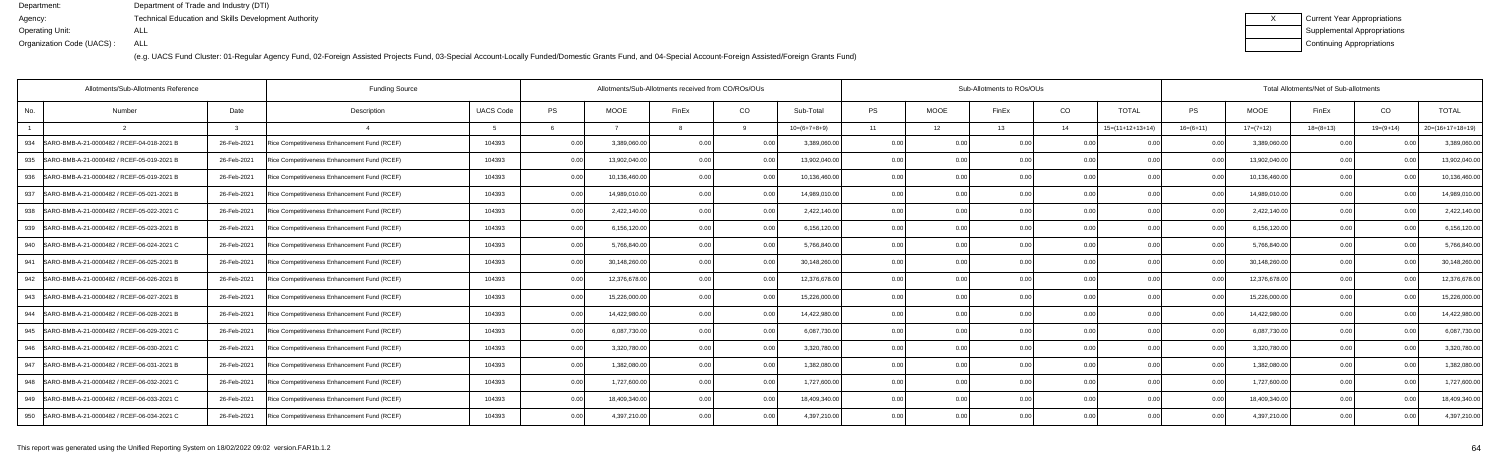| Current Year Appropriations |
|-----------------------------|
| Supplemental Appropriations |
| Continuing Appropriations   |

| Allotments/Sub-Allotments Reference               | <b>Funding Source</b> |                                              |                  | Allotments/Sub-Allotments received from CO/ROs/OUs |              |                |                |                | Sub-Allotments to ROs/OUs |                 |       | Total Allotments/Net of Sub-allotments |                    |             |              |             |                            |                    |
|---------------------------------------------------|-----------------------|----------------------------------------------|------------------|----------------------------------------------------|--------------|----------------|----------------|----------------|---------------------------|-----------------|-------|----------------------------------------|--------------------|-------------|--------------|-------------|----------------------------|--------------------|
| Number<br>No.                                     | Date                  | Description                                  | <b>UACS Code</b> | <b>PS</b>                                          | <b>MOOE</b>  | FinEx          | CO             | Sub-Total      | PS                        | <b>MOOE</b>     | FinEx | CO                                     | <b>TOTAL</b>       | PS          | <b>MOOE</b>  | FinEx       | CO                         | <b>TOTAL</b>       |
|                                                   |                       |                                              |                  |                                                    |              |                |                | $10=(6+7+8+9)$ | 11                        | 12 <sup>°</sup> | 13    | 14                                     | $15=(11+12+13+14)$ | $16=(6+11)$ | $17=(7+12)$  | $18=(8+13)$ | $19=(9+14)$                | $20=(16+17+18+19)$ |
| SARO-BMB-A-21-0000482 / RCEF-06-035-2021 D<br>951 | 26-Feb-2021           | Rice Competitiveness Enhancement Fund (RCEF) | 104393           | 0.00                                               | 974,830.0    | 0.00           | 0.00           | 974,830.00     | 0.00                      | 0.00            | 0.00  | 0.00                                   | 0.0                | 0.00        | 974,830.00   | 0.00        |                            | 974,830.00         |
| 952 SARO-BMB-A-21-0000482 / RCEF-06-036-2021 E    | 26-Feb-2021           | Rice Competitiveness Enhancement Fund (RCEF) | 104393           | 0.00                                               | 3,249,640.00 | 0.00           | 0.00           | 3,249,640.00   | 0.00                      | 0.00            | 0.00  | 0.00                                   | 0 <sub>0</sub>     | 0 Q         | 3,249,640.00 | 0.00        |                            | 3,249,640.00       |
| 953   SARO-BMB-A-21-0000482 / RCEF-06-037-2021 C  | 26-Feb-2021           | Rice Competitiveness Enhancement Fund (RCEF) | 104393           | 0.00                                               | 691,040.0    | 0.00           | 0.00           | 691,040.00     | 0.00                      | 0.00            | n nr  | 0.00                                   | 0.00               |             | 691,040.00   | 0.00        |                            | 691,040.0          |
| SARO-BMB-A-21-0000482 / RCEF-07-038-2021 B<br>954 | 26-Feb-2021           | Rice Competitiveness Enhancement Fund (RCEF) | 104393           | 0.00                                               | 7,814,580.00 | 0.00           | 0.00           | 7,814,580.00   | 0.00                      | 0.00            | 0.00  | 0.00                                   | 0.00               | 0.00        | 7,814,580.00 | 0.00        | 0 <sup>0<sup>c</sup></sup> | 7,814,580.0        |
| 955<br>SARO-BMB-A-21-0000482 / RCEF-07-039-2021 F | 26-Feb-2021           | Rice Competitiveness Enhancement Fund (RCEF) | 104393           | 0.00                                               | 691,040.00   |                | 0.0            | 691,040.00     | 0.00                      | 0.00            |       | 0.00                                   |                    |             | 691,040.00   | 0.00        |                            | 691,040.0          |
| SARO-BMB-A-21-0000482 / RCEF-07-040-2021 D<br>956 | 26-Feb-2021           | Rice Competitiveness Enhancement Fund (RCEF) | 104393           | 0.00                                               | 679,540.00   | 0 <sub>0</sub> | 0.00           | 679,540.00     | 0.00                      | 0.00            |       | 0.00                                   | 00                 |             | 679,540.00   | 0.00        |                            | 679,540.0          |
| SARO-BMB-A-21-0000482 / RCEF-07-041-2021 C<br>957 | 26-Feb-2021           | Rice Competitiveness Enhancement Fund (RCEF) | 104393           | 0.00                                               | 691,040.00   |                | 0.00           | 691,040.00     | 0.00                      | 0.00            |       | 0.00                                   | 00                 | 0.00        | 691,040.00   | 0.00        |                            | 691,040.00         |
| SARO-BMB-A-21-0000482 / RCEF-07-043-2021 E<br>958 | 26-Feb-2021           | Rice Competitiveness Enhancement Fund (RCEF) | 104393           | 0.00                                               | 12,000.00    |                | 0.00           | 12,000.00      | 0.00                      | 0.00            |       | 0.00                                   |                    |             | 12,000.00    | 0.00        |                            | 12,000.0           |
| SARO-BMB-A-21-0000482 / RCEF-07-044-2021 D<br>959 | 26-Feb-2021           | Rice Competitiveness Enhancement Fund (RCEF) | 104393           | 0.00                                               | 1,038,060.00 | 0 U            | 0.0            | 1,038,060.00   | 0.00                      | 0.00            | 0.00  | 0.00                                   | 0.00               |             | 1,038,060.00 | 0.00        |                            | 1,038,060.0        |
| SARO-BMB-A-21-0000482 / RCEF-08-045-2021 D<br>960 | 26-Feb-2021           | Rice Competitiveness Enhancement Fund (RCEF) | 104393           | 0.00                                               | 345,520.00   | 0.OC           | 0.00           | 345,520.00     | 0.00                      | 0.00            | 0.00  | 0.00                                   | 0.00               | 0.00        | 345,520.00   | 0.00        | 0 <sub>0</sub>             | 345,520.00         |
| 961<br>SARO-BMB-A-21-0000482 / RCEF-08-046-2021 G | 26-Feb-2021           | Rice Competitiveness Enhancement Fund (RCEF) | 104393           | 0.00                                               | 692,040.00   |                | 0.0            | 692,040.00     | 0.00                      | 0.00            |       | 0.00                                   | 0 <sub>0</sub>     | 0 Q         | 692,040.00   | 0.00        |                            | 692,040.0          |
| SARO-BMB-A-21-0000482 / RCEF-08-047-2021 F<br>962 | 26-Feb-2021           | Rice Competitiveness Enhancement Fund (RCEF) | 104393           | 0.00                                               | 885,811.20   | 0.00           | 0.00           | 885,811.20     | 0.00                      | 0.00            | 0.00  | 0.00                                   | 0.00               |             | 885,811.20   | 0.00        |                            | 885,811.2          |
| 963   SARO-BMB-A-21-0000482 / RCEF-08-048-2021 B  | 26-Feb-2021           | Rice Competitiveness Enhancement Fund (RCEF) | 104393           | 0.00                                               | 3,111,760.00 | 0.00           | 0.00           | 3,111,760.00   | 0.00                      | 0.00            | 0.00  | 0.00                                   | 0.00               | 0.00        | 3,111,760.00 | 0.00        | 0.00                       | 3,111,760.00       |
| SARO-BMB-A-21-0000482 / RCEF-08-049-2021 C<br>964 | 26-Feb-2021           | Rice Competitiveness Enhancement Fund (RCEF) | 104393           | 0.00                                               | 1,907,850.00 | 0 <sub>0</sub> | 0 <sub>0</sub> | 1,907,850.00   | 0.00                      | 0.00            |       | 0.00                                   |                    | 0 Q         | 1,907,850.00 | 0.00        |                            | 1,907,850.00       |
| 965   SARO-BMB-A-21-0000482 / RCEF-08-050-2021 C  | 26-Feb-2021           | Rice Competitiveness Enhancement Fund (RCEF) | 104393           | 0.00                                               | 2,870,460.0  | 0.00           | 0 <sub>0</sub> | 2,870,460.00   | 0.00                      | 0.00            | 0.00  | 0.00                                   | 0.00               |             | 2,870,460.00 | 0.00        |                            | 2,870,460.0        |
| SARO-BMB-A-21-0000482 / RCEF-10-051-2021 D<br>966 | 26-Feb-2021           | Rice Competitiveness Enhancement Fund (RCEF) | 104393           | 0.00                                               | 296,977.80   | 0.00           | 0.00           | 296,977.80     | 0.00                      | 0.00            | 0.00  | 0.00                                   | 0.00               | 0.00        | 296,977.80   | 0.00        | 0 <sub>0</sub>             | 296,977.8          |
| 967<br>SARO-BMB-A-21-0000482 / RCEF-10-052-2021 C | 26-Feb-2021           | Rice Competitiveness Enhancement Fund (RCEF) | 104393           | 0.00                                               | 678,806.40   |                | 0.00           | 678,806.40     | 0.00                      | 0.00            |       | 0.00                                   |                    | n n         | 678,806.40   | 0.00        |                            | 678,806.4          |